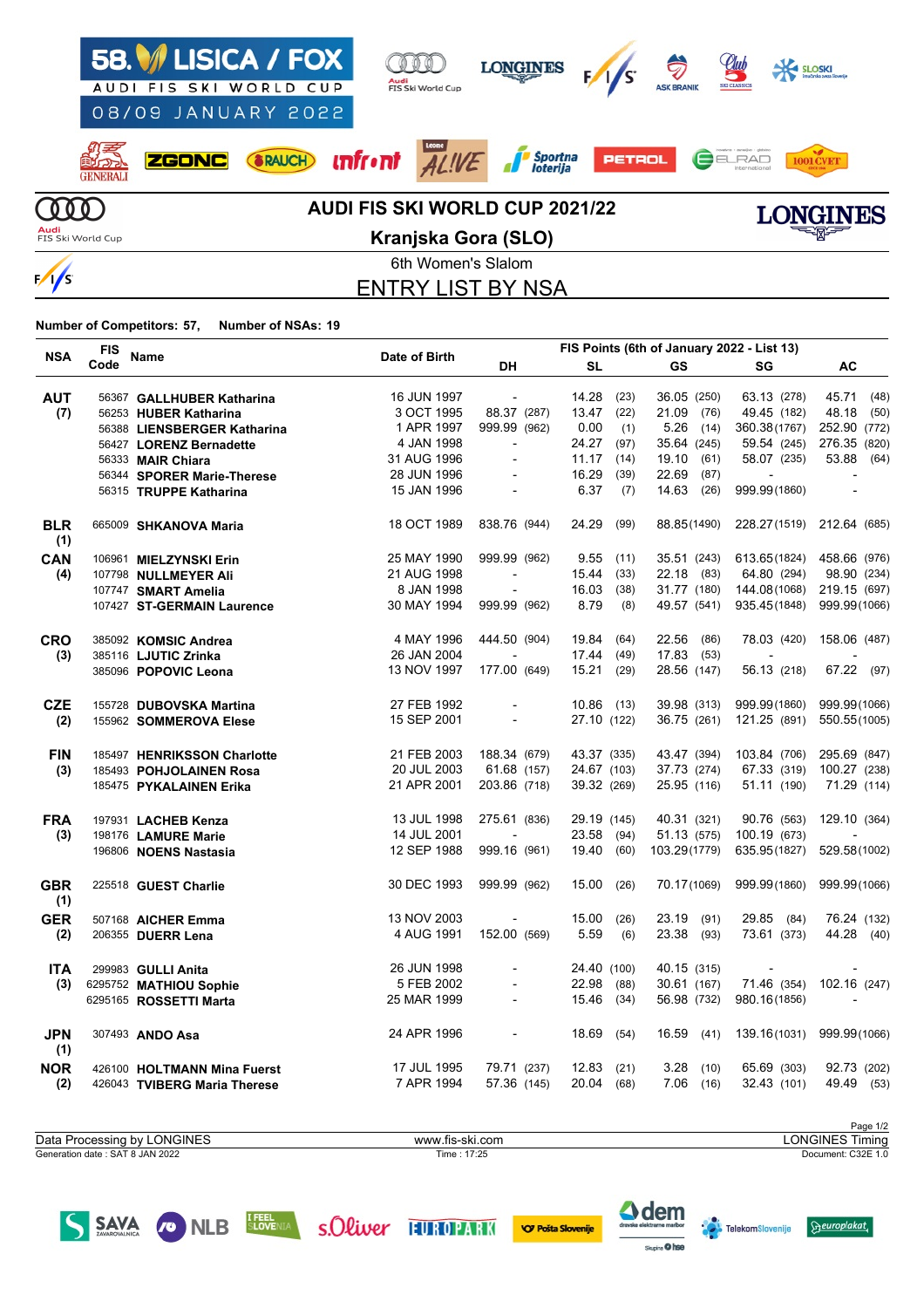

### <mark>Audi</mark><br>FIS Ski World Cup

# **AUDI FIS SKI WORLD CUP 2021/22**

**Kranjska Gora (SLO)**



6th Women's Slalom ENTRY LIST BY NSA

**Number of Competitors: 57, Number of NSAs: 19**

|                   | <b>FIS</b> | <b>Name</b>                  | Date of Birth | FIS Points (6th of January 2022 - List 13) |             |      |               |               |                          |  |  |
|-------------------|------------|------------------------------|---------------|--------------------------------------------|-------------|------|---------------|---------------|--------------------------|--|--|
| <b>NSA</b>        | Code       |                              |               | <b>DH</b>                                  | <b>SL</b>   |      | <b>GS</b>     | SG            | AC                       |  |  |
| <b>NZL</b><br>(1) |            | 415205 HUDSON Piera          | 7 FEB 1996    |                                            | 20.01       | (66) | $15.37$ (33)  | 168.74(1234)  | 660.17(1029)             |  |  |
| <b>RUS</b><br>(1) |            | 486028 GORNOSTAEVA Anastasia | 31 DEC 1999   | 242.70 (795)                               | 20.03       | (67) | 51.70 (585)   | 86.61 (512)   | 190.19 (615)             |  |  |
| <b>SLO</b>        |            | 565401 BUCIK Ana             | 21 JUL 1993   | 108.92 (390)                               | 12.15       | (17) | 17.17<br>(49) | 49.45 (182)   | 38.58 (28)               |  |  |
| (6)               |            | 565491 DVORNIK Neja          | 6 JAN 2001    | 82.05 (256)                                | 18.51       | (53) | 19.90<br>(68) | 51.19 (191)   | 80.87 (146)              |  |  |
|                   |            | 565384 DVORNIK Pika          | 29 JAN 1992   |                                            | 35.50 (212) |      | 88.66(1485)   |               |                          |  |  |
|                   |            | 565471 HROVAT Meta           | 2 MAR 1998    | 172.17 (633)                               | 16.66 (43)  |      | 4.41 (12)     | 53.44 (204)   | 65.72 (95)               |  |  |
|                   |            | 565501 OPLOTNIK Anja         | 21 SEP 2002   |                                            | 38.00 (246) |      | 54.70 (667)   | 123.39 (910)  | 247.10 (759)             |  |  |
|                   |            | 565488 TOMSIC Nika           | 1 MAR 2000    |                                            | 35.19 (206) |      | 48.04 (496)   | 66.13 (308)   | 113.49 (290)             |  |  |
| <b>SUI</b>        |            | 516284 GISIN Michelle        | 5 DEC 1993    | 7.91(18)                                   | 0.68        | (4)  | 4.01<br>(11)  | 9.06<br>(15)  | 11.41<br>(6)             |  |  |
| (5)               |            | 516530 GOOD Nicole           | 1 JAN 1998    | 84.07 (265)                                | 23.57       | (93) | 34.84 (228)   | 31.17<br>(90) | 26.68<br>(14)            |  |  |
|                   |            | 516280 HOLDENER Wendy        | 12 MAY 1993   | 30.82<br>(69)                              | 2.27        | (5)  | 3.04<br>(9)   | 10.32<br>(19) | 15.39<br>(9)             |  |  |
|                   |            | 516522 MACHERET Valentine    | 16 JUN 1998   | 740.76 (933)                               | 27.91 (131) |      | 42.57 (376)   | 59.59 (246)   | 59.86<br>(80)            |  |  |
|                   |            | 516426 STOFFEL Elena         | 27 MAY 1996   | $\blacksquare$                             | 15.49       | (35) | 49.67 (543)   | 966.33(1852)  | 999.99(1066)             |  |  |
| <b>SVK</b><br>(1) |            | 705423 VLHOVA Petra          | 13 JUN 1995   | 14.30<br>(30)                              | 0.00        | (1)  | 0.00<br>(1)   | $5.39$ (11)   | 0.60<br>(2)              |  |  |
| <b>SWE</b>        |            | 507049 CEDER Liv             | 12 MAR 2001   | 100.61 (354)                               | 21.47       | (76) | 29.81 (157)   | 72.56 (365)   |                          |  |  |
| (5)               |            | 506399 HECTOR Sara           | 4 SEP 1992    | 678.50 (922)                               | 12.32       | (18) | 1.55<br>(8)   | 40.79 (136)   | 55.46<br>(69)            |  |  |
|                   |            | 507018 RASK Sara             | 16 MAR 2000   | 999.99 (962)                               | 18.33       | (52) | 16.87<br>(48) | 239.46(1574)  |                          |  |  |
|                   |            | 506583 SAEFVENBERG Charlotta | 7 OCT 1994    | $\overline{\phantom{a}}$                   | 20.25       | (72) | 49.19 (533)   | 999.99(1860)  |                          |  |  |
|                   |            | 506146 SWENN LARSSON Anna    | 18 JUN 1991   |                                            | 9.71        | (12) | 60.72 (829)   | 197.52(1382)  | 168.72 (533)             |  |  |
| <b>USA</b>        |            | 6536171 HENSIEN Katie        | 1 DEC 1999    |                                            | 19.21       | (59) | 22.86<br>(88) | 109.07 (762)  | 158.15 (488)             |  |  |
| (6)               |            | 539909 MOLTZAN Paula         | 7 APR 1994    |                                            | 14.51       | (24) | 21.17<br>(78) | 239.39(1573)  | 945.27(1062)             |  |  |
|                   |            | 6535773 O BRIEN Nina         | 29 NOV 1997   | 48.30 (120)                                | 17.48       | (50) | 13.64<br>(24) | 25.05 (71)    | 94.95 (215)              |  |  |
|                   |            | 6536626 RESNICK Allie        | 1 SEP 2001    |                                            | 23.53       | (92) | 26.28 (119)   | 202.29(1410)  | $\overline{\phantom{a}}$ |  |  |
|                   |            | 6535237 SHIFFRIN Mikaela     | 13 MAR 1995   | 0.74<br>(4)                                | 0.00        | (1)  | 0.00<br>(1)   | 1.06<br>(5)   | 1.00<br>(3)              |  |  |
|                   |            | 6536851 ZIMMERMANN Zoe       | 16 MAY 2002   | $\blacksquare$                             | 22.06       | (80) | 50.85 (570)   | 72.71 (367)   | 103.01 (250)             |  |  |

| Legend:<br>ı –<br> SG | No points<br>Super-G            |                             | АC<br>SL          | Alpine Combined<br>Slalom | DH              | Downhill                  | GS                                         | Giant Slalom     |                        |
|-----------------------|---------------------------------|-----------------------------|-------------------|---------------------------|-----------------|---------------------------|--------------------------------------------|------------------|------------------------|
|                       |                                 |                             |                   |                           |                 |                           |                                            |                  | Page 2/2               |
|                       |                                 | Data Processing by LONGINES |                   |                           | www.fis-ski.com |                           |                                            |                  | <b>LONGINES Timing</b> |
|                       | Generation date: SAT 8 JAN 2022 |                             |                   |                           | Time: 17:25     |                           |                                            |                  | Document: C32E 1.0     |
|                       | <b>SAVA</b>                     | <b>CONLB</b>                | I FEEL<br>SLOVENI | cOliver                   | EUROPARK        | <b>VO Pošta Slovenije</b> | <b>A</b> dem<br>dravske elektrarne maribor | TelekomSlovenije | <b>Seuroplakat</b>     |

Skipine O hee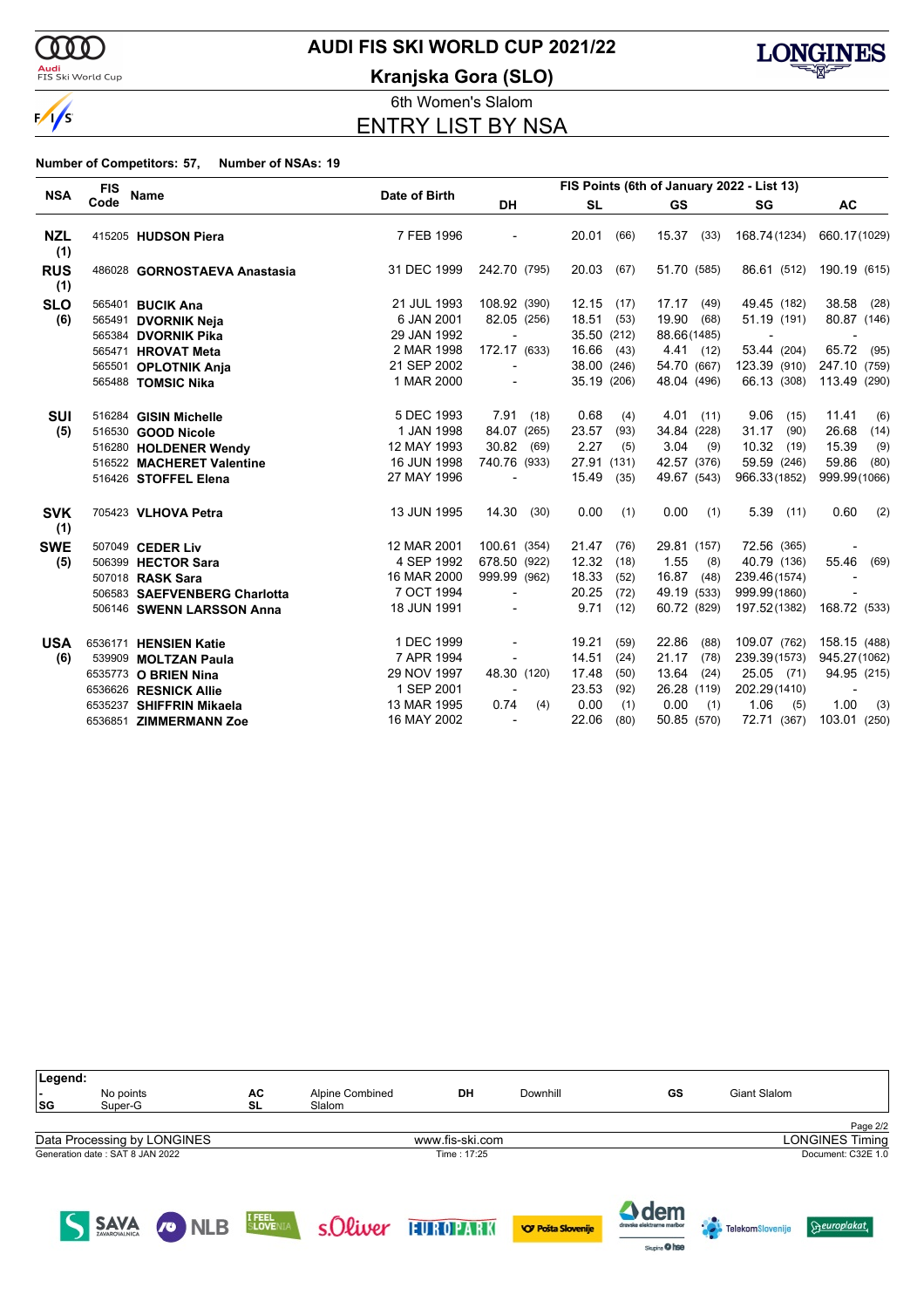|                           |              | 58. ISICA / FOX<br>AUDI FIS SKI WORLD CUP | Audi | FIS Ski World Cup | <b>LONGINES</b>                       |               | S | <u>elub</u><br><b>SKI CLASSIC</b> | <b>SLOSKI</b> |      |
|---------------------------|--------------|-------------------------------------------|------|-------------------|---------------------------------------|---------------|---|-----------------------------------|---------------|------|
|                           |              | 08/09 JANUARY 2022                        |      |                   |                                       |               |   |                                   |               |      |
| <b>GENERALI</b>           | <b>ZGONC</b> | <b>SRAUCH</b>                             |      |                   | <b>unfront</b> $ALIVE$ Sportna        | <b>PETROL</b> |   | ELRAD                             |               |      |
|                           |              |                                           |      |                   | <b>AUDI FIS SKI WORLD CUP 2021/22</b> |               |   |                                   |               | INES |
| Audi<br>FIS Ski World Cup |              |                                           |      |                   | Kranjska Gora (SLO)                   |               |   |                                   | ਵਪੱ∰≡         |      |

| F | ı<br>≤ |
|---|--------|



6th Women's Slalom Sun 9 Sun 9 Sun 9 Sun 9 Sun 9 Sun 9 Sun 9 Sun 9 Sun 9 Sun 9 Sun 9 Sun 9 Sun 9 Sun 9 Sun 9 S DRAW LIST

|  | SUN 9 JAN 2022  |
|--|-----------------|
|  | Start Time 9:30 |

|                | <b>Number of Competitors: 57,</b> | <b>Number of NSAs: 19</b>    |                    | Rank 120 in the FIS List: VESTERSTEIN Kaitlyn |      |        |       |               |      |
|----------------|-----------------------------------|------------------------------|--------------------|-----------------------------------------------|------|--------|-------|---------------|------|
| No.            | FIS<br>Code                       | Name                         | <b>NSA</b><br>Code | <b>WCSL-SL</b>                                |      | WCSL-O |       | <b>FIS SL</b> |      |
| 1              | 705423                            | <b>VLHOVA Petra</b>          | <b>SVK</b>         | 846                                           | (1)  | 1586   | (2)   | 0.00          | (1)  |
| $\mathbf{2}$   | 6535237                           | <b>SHIFFRIN Mikaela</b>      | <b>USA</b>         | 697                                           | (2)  | 1609   | (1)   | 0.00          | (1)  |
| 3              | 56388                             | <b>LIENSBERGER Katharina</b> | <b>AUT</b>         | 657                                           | (3)  | 857    | (7)   | 0.00          | (1)  |
| 4              | 516280                            | <b>HOLDENER Wendy</b>        | SUI                | 473                                           | (4)  | 635    | (12)  | 2.27          | (5)  |
| 5              | 516284                            | <b>GISIN Michelle</b>        | SUI                | 432                                           | (5)  | 1111   | (5)   | 0.68          | (4)  |
| 6              | 206355                            | <b>DUERR Lena</b>            | <b>GER</b>         | 328                                           | (6)  | 364    | (21)  | 5.59          | (6)  |
| $\overline{7}$ | 506146                            | <b>SWENN LARSSON Anna</b>    | <b>SWE</b>         | 234                                           | (7)  | 234    | (33)  | 9.71          | (12) |
| 8              | 506399                            | <b>HECTOR Sara</b>           | <b>SWE</b>         | 207                                           | (8)  | 712    | (10)  | 12.32         | (18) |
| 9              | 565401                            | <b>BUCIK Ana</b>             | <b>SLO</b>         | 201                                           | (9)  | 298    | (25)  | 12.15         | (17) |
| 10             | 56315                             | <b>TRUPPE Katharina</b>      | <b>AUT</b>         | 190                                           | (10) | 345    | (22)  | 6.37          | (7)  |
| 11             | 155728                            | <b>DUBOVSKA Martina</b>      | CZE                | 189                                           | (11) | 189    | (45)  | 10.86         | (13) |
| 12             | 107427                            | <b>ST-GERMAIN Laurence</b>   | CAN                | 175                                           | (12) | 175    | (50)  | 8.79          | (8)  |
| 13             | 539909                            | <b>MOLTZAN Paula</b>         | <b>USA</b>         | 170                                           | (13) | 241    | (30)  | 14.51         | (24) |
| 14             | 56333                             | <b>MAIR Chiara</b>           | AUT                | 142                                           | (15) | 150    | (54)  | 11.17         | (14) |
| 15             | 56367                             | <b>GALLHUBER Katharina</b>   | AUT                | 138                                           | (16) | 141    | (56)  | 14.28         | (23) |
| 16             | 56253                             | <b>HUBER Katharina</b>       | AUT                | 119                                           | (18) | 177    | (49)  | 13.47         | (22) |
| 17             | 385096                            | <b>POPOVIC Leona</b>         | CRO                | 112                                           | (20) | 112    | (64)  | 15.21         | (29) |
| 18             | 106961                            | <b>MIELZYNSKI Erin</b>       | CAN                | 106                                           | (21) | 106    | (65)  | 9.55          | (11) |
| 19             | 107798                            | <b>NULLMEYER Ali</b>         | CAN                | 99                                            | (22) | 99     | (67)  | 15.44         | (33) |
| 20             | 196806                            | <b>NOENS Nastasia</b>        | <b>FRA</b>         | 97                                            | (23) | 97     | (69)  | 19.40         | (60) |
| 21             | 426043                            | <b>TVIBERG Maria Therese</b> | <b>NOR</b>         | 85                                            | (24) | 183    | (47)  | 20.04         | (68) |
| 22             | 426100                            | <b>HOLTMANN Mina Fuerst</b>  | <b>NOR</b>         | 71                                            | (26) | 201    | (39)  | 12.83         | (21) |
| 23             | 225518                            | <b>GUEST Charlie</b>         | <b>GBR</b>         | 49                                            | (31) | 49     | (85)  | 15.00         | (26) |
| 24             | 565491                            | <b>DVORNIK Neja</b>          | <b>SLO</b>         | 41                                            | (34) | 56     | (78)  | 18.51         | (53) |
| 25             | 56344                             | <b>SPORER Marie-Therese</b>  | AUT                | 40                                            | (35) | 40     | (91)  | 16.29         | (39) |
| 26             | 506583                            | <b>SAEFVENBERG Charlotta</b> | <b>SWE</b>         | 33                                            | (38) | 33     | (99)  | 20.25         | (72) |
| 27             | 307493                            | <b>ANDO Asa</b>              | JPN                | 30                                            | (39) | 34     | (98)  | 18.69         | (54) |
| 28             | 507168                            | <b>AICHER Emma</b>           | <b>GER</b>         | 26                                            | (42) | 38     | (93)  | 15.00         | (26) |
| 29             | 565471                            | <b>HROVAT Meta</b>           | <b>SLO</b>         | 25                                            | (43) | 237    | (32)  | 16.66         | (43) |
| 30             | 6535773                           | <b>O BRIEN Nina</b>          | <b>USA</b>         | 23                                            | (46) | 130    | (59)  | 17.48         | (50) |
| 31             | 6295165                           | <b>ROSSETTI Marta</b>        | <b>ITA</b>         | 17                                            | (48) | 17     | (114) | 15.46         | (34) |
| 32             | 516426                            | <b>STOFFEL Elena</b>         | SUI                | 20                                            | (47) | 20     | (113) | 15.49         | (35) |
| 33             | 107747                            | <b>SMART Amelia</b>          | CAN                | 17                                            | (48) | 17     | (114) | 16.03         | (38) |
| 34             | 385116                            | <b>LJUTIC Zrinka</b>         | CRO                | ÷,                                            |      |        |       | 17.44         | (49) |
| 35             | 507018                            | <b>RASK Sara</b>             | <b>SWE</b>         | $\blacksquare$                                |      |        |       | 18.33         | (52) |
| 36             | 6536171                           | <b>HENSIEN Katie</b>         | <b>USA</b>         | 6                                             | (53) | 6      | (130) | 19.21         | (59) |
| 37             | 385092                            | <b>KOMSIC Andrea</b>         | CRO                | $\blacksquare$                                |      |        |       | 19.84         | (64) |
| 38             | 415205                            | <b>HUDSON Piera</b>          | NZL                |                                               |      |        |       | 20.01         | (66) |
|                |                                   |                              |                    |                                               |      |        |       |               |      |

| SUN 9 JAN 2022 / Kraniska Gora (SLO) / 5076 |                 | Page 1/2          |
|---------------------------------------------|-----------------|-------------------|
| Data Processing by LONGINES                 | www.fis-ski.com | _ONGINES Timina   |
| Generation date: SAT 8 JAN 2022             | Time : 17:25    | Document: C45 1.0 |
|                                             |                 |                   |







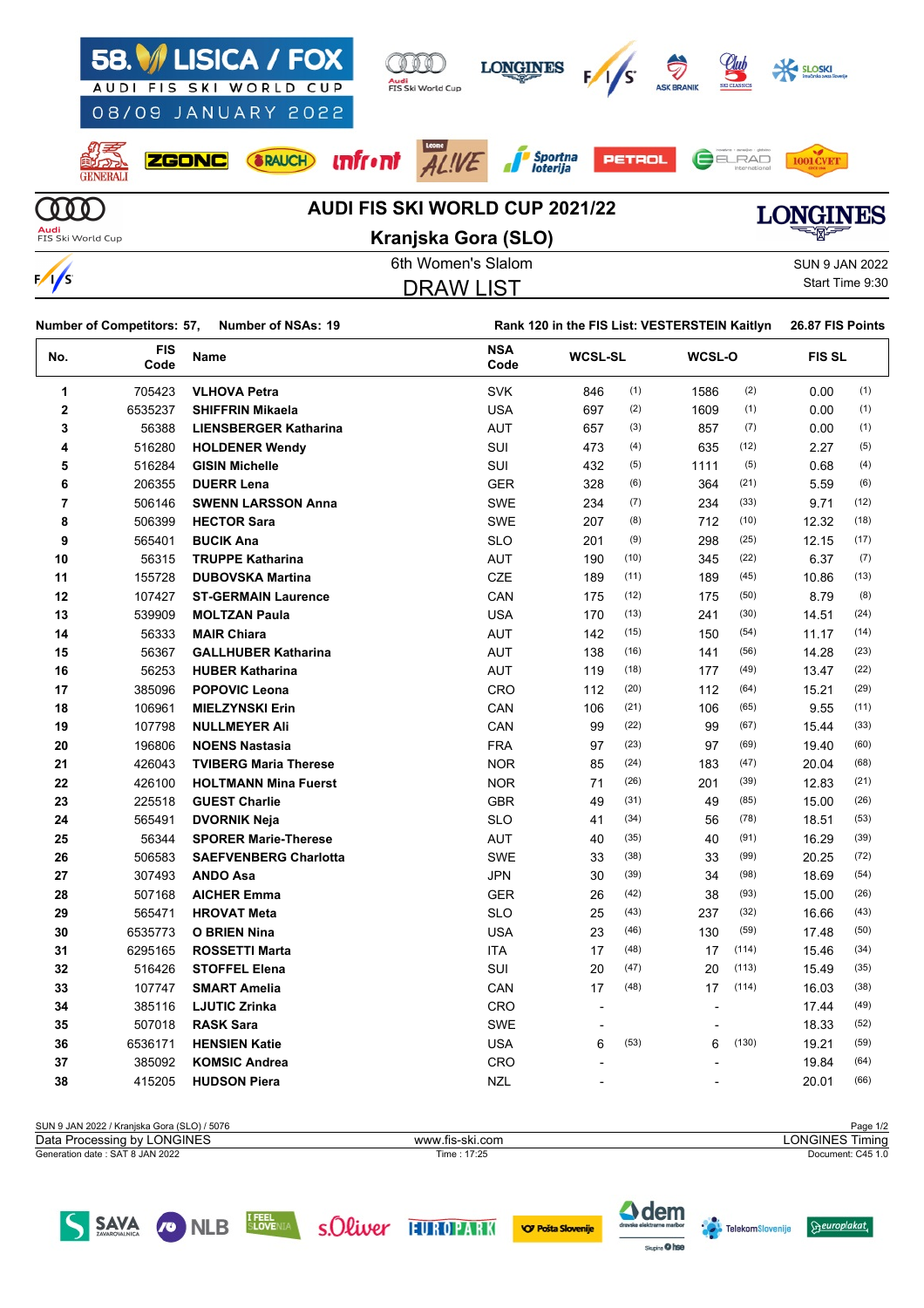

### **AUDI FIS SKI WORLD CUP 2021/22**

**Kranjska Gora (SLO)**



6th Women's Slalom Sun 9 JAN 2022

### DRAW LIST

 $\Theta$ europlakat

**Cole Telekom**Slovenije

Sixpine O hee

Start Time 9:30

|     | <b>Number of Competitors: 57,</b> | <b>Number of NSAs: 19</b>    |                    |                | Rank 120 in the FIS List: VESTERSTEIN Kaitlyn | 26.87 FIS Points |  |
|-----|-----------------------------------|------------------------------|--------------------|----------------|-----------------------------------------------|------------------|--|
| No. | <b>FIS</b><br>Code                | Name                         | <b>NSA</b><br>Code | <b>WCSL-SL</b> | WCSL-O                                        | <b>FIS SL</b>    |  |
| 39  | 486028                            | <b>GORNOSTAEVA Anastasia</b> | <b>RUS</b>         |                |                                               | (67)<br>20.03    |  |
| 40  | 507049                            | <b>CEDER Liv</b>             | <b>SWE</b>         |                |                                               | (76)<br>21.47    |  |
| 41  | 6536851                           | <b>ZIMMERMANN Zoe</b>        | <b>USA</b>         |                |                                               | (80)<br>22.06    |  |
| 42  | 6295752                           | <b>MATHIOU Sophie</b>        | <b>ITA</b>         |                |                                               | (88)<br>22.98    |  |
| 43  | 6536626                           | <b>RESNICK Allie</b>         | <b>USA</b>         |                |                                               | (92)<br>23.53    |  |
| 44  | 516530                            | <b>GOOD Nicole</b>           | SUI                |                |                                               | (93)<br>23.57    |  |
| 45  | 198176                            | <b>LAMURE Marie</b>          | <b>FRA</b>         |                |                                               | (94)<br>23.58    |  |
| 46  | 56427                             | <b>LORENZ Bernadette</b>     | <b>AUT</b>         |                |                                               | (97)<br>24.27    |  |
| 47  | 665009                            | <b>SHKANOVA Maria</b>        | <b>BLR</b>         |                |                                               | (99)<br>24.29    |  |
| 48  | 299983                            | <b>GULLI Anita</b>           | <b>ITA</b>         | (64)           | (151)                                         | (100)<br>24.40   |  |
| 49  | 185493                            | <b>POHJOLAINEN Rosa</b>      | <b>FIN</b>         | (52)<br>9      | (125)<br>9                                    | (103)<br>24.67   |  |
| 50  | 155962                            | <b>SOMMEROVA Elese</b>       | <b>CZE</b>         |                |                                               | (122)<br>>27.10  |  |
| 51  | 516522                            | <b>MACHERET Valentine</b>    | SUI                |                |                                               | (131)<br>>27.91  |  |
| 52  | 197931                            | <b>LACHEB Kenza</b>          | <b>FRA</b>         |                |                                               | (145)<br>>29.19  |  |
| 53  | 565488                            | <b>TOMSIC Nika</b>           | <b>SLO</b>         |                |                                               | (206)<br>>35.19  |  |
| 54  | 565384                            | <b>DVORNIK Pika</b>          | <b>SLO</b>         |                |                                               | (212)<br>>35.50  |  |
| 55  | 565501                            | <b>OPLOTNIK Anja</b>         | <b>SLO</b>         |                |                                               | (246)<br>>38.00  |  |
| 56  | 185475                            | <b>PYKALAINEN Erika</b>      | <b>FIN</b>         |                |                                               | (269)<br>>39.32  |  |
| 57  | 185497                            | <b>HENRIKSSON Charlotte</b>  | <b>FIN</b>         |                |                                               | (335)<br>>43.37  |  |

| Legend:       |                                                                     |                   |                                                |                                            |                        |
|---------------|---------------------------------------------------------------------|-------------------|------------------------------------------------|--------------------------------------------|------------------------|
| <b>FIS SL</b> | No points<br>FIS points for Slalom (13th FIS points list 2021/2022) |                   | Greater than 120th rank in the FIS points list | No.                                        | <b>Control Number</b>  |
| WCSL-O        | Overall FIS World Cup Start List points                             |                   | WCSL-SL                                        | FIS World Cup Start List points for Slalom |                        |
|               |                                                                     |                   |                                                |                                            |                        |
|               | SUN 9 JAN 2022 / Kranjska Gora (SLO) / 5076                         |                   |                                                |                                            | Page 2/2               |
|               | Data Processing by LONGINES                                         |                   | www.fis-ski.com                                |                                            | <b>LONGINES Timing</b> |
|               | Generation date: SAT 8 JAN 2022                                     |                   | Time: 17:25                                    |                                            | Document: C45 1.0      |
|               |                                                                     |                   |                                                |                                            |                        |
|               |                                                                     |                   |                                                |                                            |                        |
|               |                                                                     | <b>Commercial</b> |                                                | <b>Mem</b>                                 |                        |

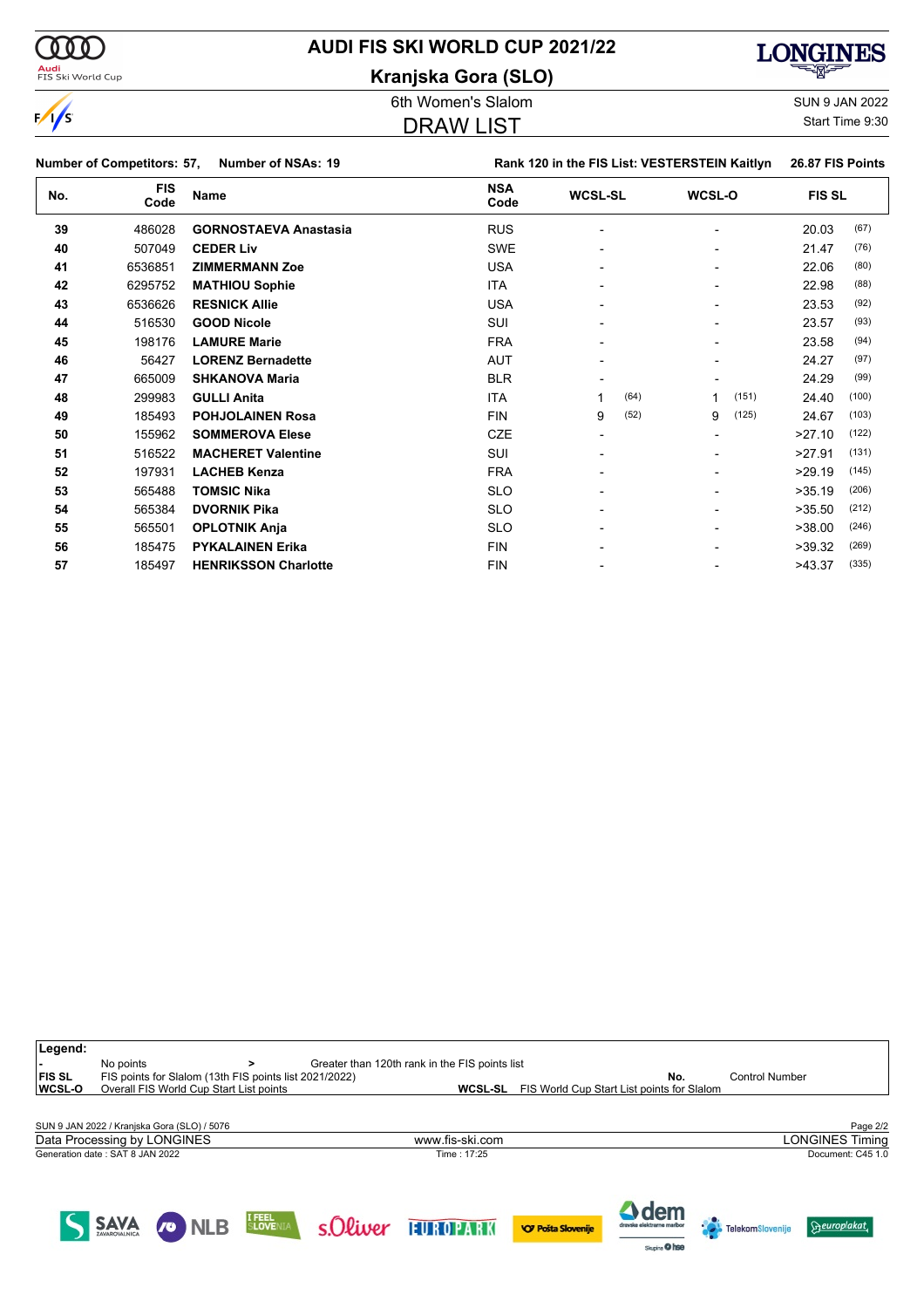

SAVA

**CONLB** 

### 6th Women's Slalom Sun 9 JAN 2022 START LIST RUN 1

Start Time 9:30

#### **Number of Competitors: 57, Number of NSAs: 19**

| <b>Bib</b>     | <b>FIS</b> | Name                                          | Year of          | <b>NSA</b> | Time | Ski       |
|----------------|------------|-----------------------------------------------|------------------|------------|------|-----------|
|                | Code       |                                               | <b>Birth</b>     | Code       |      |           |
| 1              |            | 516284 GISIN Michelle                         | 1993             | SUI        |      | Rossignol |
| $\overline{2}$ |            | 206355 DUERR Lena                             | 1991             | <b>GER</b> |      | Head      |
| 3              |            | 506146 SWENN LARSSON Anna                     | 1991             | <b>SWE</b> |      | Head      |
| 4              |            | 56388 LIENSBERGER Katharina                   | 1997 AUT         |            |      | Rossignol |
| 5              |            | 516280 HOLDENER Wendy                         | 1993             | SUI        |      | Head      |
| 6              |            | 705423 VLHOVA Petra                           | 1995 SVK         |            |      | Rossignol |
| 7              |            | 6535237 SHIFFRIN Mikaela                      | 1995 USA         |            |      | Atomic    |
| 8              |            | 506399 HECTOR Sara                            |                  | 1992 SWE   |      | Head      |
| 9              |            | 565401 <b>BUCIK Ana</b>                       | 1993 SLO         |            |      | Salomon   |
| 10             |            | 155728 DUBOVSKA Martina                       | 1992 CZE         |            |      | Voelkl    |
| 11             |            | 56315 TRUPPE Katharina                        | 1996 AUT         |            |      | Fischer   |
| 12             |            | 56367 GALLHUBER Katharina                     | 1997 AUT         |            |      | Atomic    |
| 13             |            | 539909 MOLTZAN Paula                          | 1994 USA         |            |      | Rossignol |
| 14             |            | 56333 <b>MAIR Chiara</b>                      | 1996 AUT         |            |      | Voelkl    |
| 15             |            | 107427 ST-GERMAIN Laurence                    | 1994 CAN         |            |      | Rossignol |
| 16             |            | -------------- break<br>56253 HUBER Katharina | 1995 AUT         |            |      | Fischer   |
| 17             |            | 385096 POPOVIC Leona                          |                  | 1997 CRO   |      | Voelkl    |
| 18             |            | 106961 MIELZYNSKI Erin                        | 1990 CAN         |            |      | Atomic    |
| 19             |            | 107798 NULLMEYER Ali                          | 1998 CAN         |            |      | Atomic    |
| 20             |            | 196806 NOENS Nastasia                         | 1988 FRA         |            |      | Salomon   |
| 21             |            | 426043 TVIBERG Maria Therese                  |                  | 1994 NOR   |      | Head      |
| 22             |            | 426100 HOLTMANN Mina Fuerst                   | 1995 NOR         |            |      | Voelkl    |
|                |            |                                               |                  |            |      |           |
| 23             |            | 225518 GUEST Charlie                          | 1993 GBR         |            |      | Fischer   |
| 24             |            | 565491 DVORNIK Neja                           | 2001             | <b>SLO</b> |      | Fischer   |
| 25             |            | 56344 SPORER Marie-Therese                    | 1996 AUT         |            |      | Atomic    |
| 26             |            | 506583 SAEFVENBERG Charlotta                  |                  | 1994 SWE   |      | Rossignol |
| 27             |            | 307493 ANDO Asa                               | 1996             | JPN        |      | Atomic    |
| 28             |            | 507168 AICHER Emma                            | 2003 GER         |            |      | Head      |
| 29             |            | 565471 HROVAT Meta                            | 1998 SLO         |            |      | Salomon   |
| 30             |            | 6535773 O BRIEN Nina                          | 1997 USA         |            |      | Rossignol |
|                |            |                                               | ------- break    |            |      |           |
| 31             |            | 6295165 ROSSETTI Marta                        | 1999 ITA         |            |      | Head      |
| 32             |            | 516426 STOFFEL Elena                          | 1996             | SUI        |      | Dynastar  |
| 33<br>34       |            | 107747 SMART Amelia                           | 1998 CAN         |            |      | Atomic    |
|                |            | 385116 LJUTIC Zrinka                          | 2004 CRO         |            |      | Rossignol |
| 35<br>36       |            | 507018 RASK Sara                              | 2000<br>1999 USA | SWE        |      | Rossignol |
|                |            | 6536171 HENSIEN Katie                         |                  |            |      | Rossignol |
| 37             |            | 385092 KOMSIC Andrea                          |                  | 1996 CRO   |      | Atomic    |
| 38             |            | 415205 HUDSON Piera                           | 1996             | <b>NZL</b> |      | Dynastar  |
| 39             |            | 486028 GORNOSTAEVA Anastasia                  | 1999 RUS         |            |      | Rossignol |
| 40             |            | 507049 CEDER Liv                              | 2001             | <b>SWE</b> |      | Rossignol |
| 41             |            | 6536851 ZIMMERMANN Zoe                        | 2002 USA         |            |      |           |
| 42             |            | 6295752 MATHIOU Sophie                        | 2002 ITA         |            |      | Rossignol |

SUN 9 JAN 2022 / Kranjska Gora (SLO) / 5076 Page 1/2<br>Data Processing by LONGINES **Page 1/2**<br>Data Processing by LONGINES Timing Generation date : SAT 8 JAN 2022 Time : 17:25 Document: C51A 1.0 Data Processing by LONGINES www.fis-ski.com





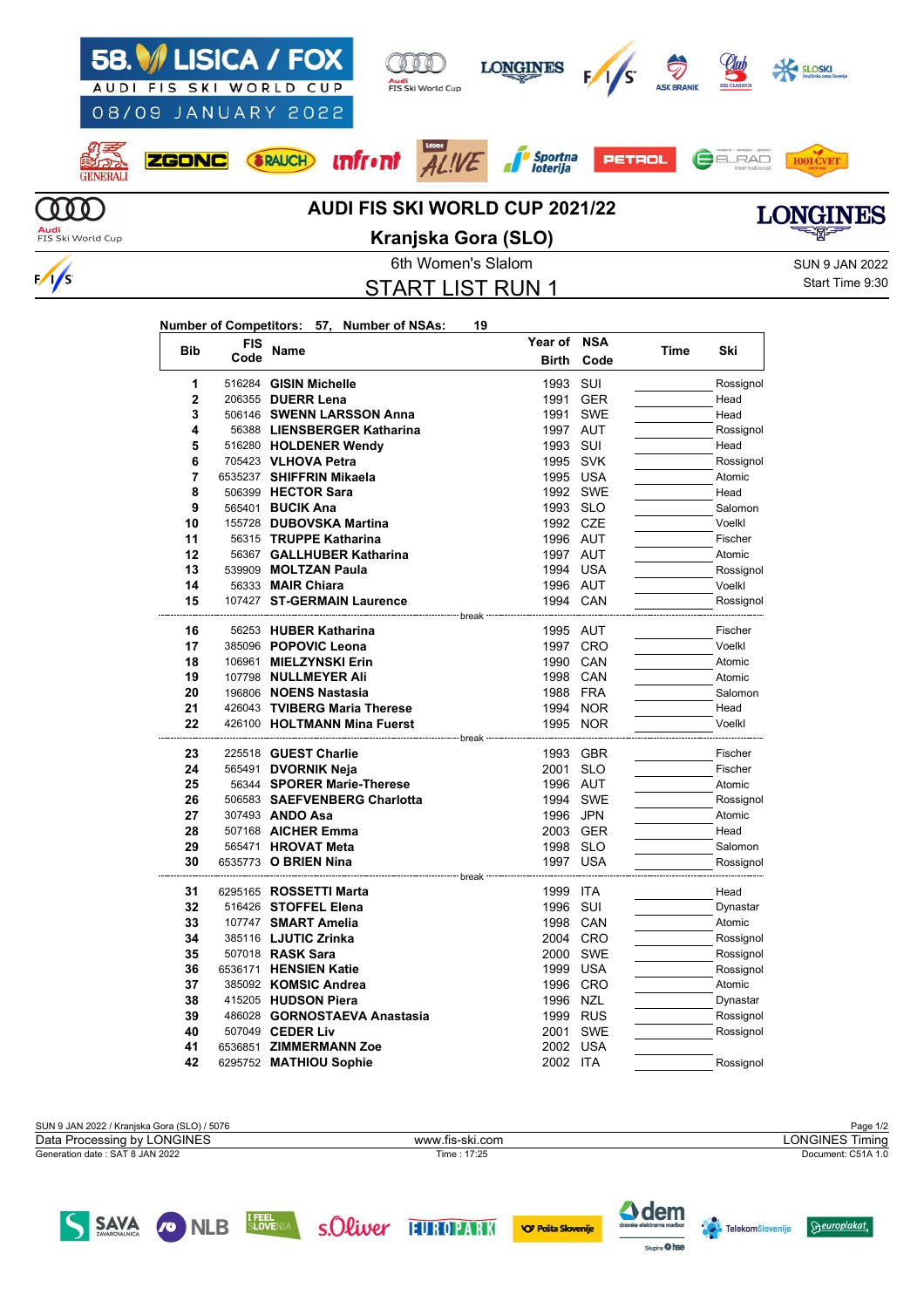

**Kranjska Gora (SLO)**



Start Time 9:30

**LONGINES** 

দ্ম

|                                                 |            |                                           | Number of Competitors: 57, Number of NSAs: |                          |                          | 19                         |                                                 |                          |       |                                                        |                   |
|-------------------------------------------------|------------|-------------------------------------------|--------------------------------------------|--------------------------|--------------------------|----------------------------|-------------------------------------------------|--------------------------|-------|--------------------------------------------------------|-------------------|
|                                                 |            | <b>FIS</b>                                |                                            |                          |                          |                            | Year of NSA                                     |                          |       |                                                        |                   |
|                                                 | <b>Bib</b> | Code                                      | <b>Name</b>                                |                          |                          |                            | <b>Birth</b>                                    | Code                     | Time  | Ski                                                    |                   |
|                                                 | 43         |                                           | 6536626 RESNICK Allie                      |                          |                          |                            | 2001                                            | <b>USA</b>               |       |                                                        |                   |
|                                                 | 44         | 516530                                    | <b>GOOD Nicole</b>                         |                          |                          |                            | 1998                                            | SUI                      |       | Stoeckli                                               |                   |
|                                                 | 45         |                                           | 198176 LAMURE Marie                        |                          |                          |                            | 2001                                            | <b>FRA</b>               |       | Rossignol                                              |                   |
|                                                 | 46         |                                           | 56427 LORENZ Bernadette                    |                          |                          |                            | 1998                                            | AUT                      |       | Voelkl                                                 |                   |
|                                                 | 47         | 665009                                    | <b>SHKANOVA Maria</b>                      |                          |                          |                            | 1989                                            | <b>BLR</b>               |       | Augment                                                |                   |
|                                                 | 48         | 299983                                    | <b>GULLI Anita</b>                         |                          |                          |                            | 1998                                            | <b>ITA</b>               |       | Voelkl                                                 |                   |
|                                                 | 49         |                                           | 185493 POHJOLAINEN Rosa                    |                          |                          |                            | 2003                                            | <b>FIN</b>               |       | Atomic                                                 |                   |
|                                                 | 50         |                                           | 155962 SOMMEROVA Elese                     |                          |                          |                            | 2001                                            | <b>CZE</b>               |       |                                                        |                   |
|                                                 | 51         |                                           | 516522 MACHERET Valentine                  |                          |                          |                            | 1998                                            | SUI                      |       | Voelkl                                                 |                   |
|                                                 | 52         |                                           | 197931 LACHEB Kenza                        |                          |                          |                            | 1998                                            | <b>FRA</b>               |       | Salomon                                                |                   |
|                                                 | 53         |                                           | 565488 TOMSIC Nika                         |                          |                          |                            | 2000                                            | <b>SLO</b>               |       | Head                                                   |                   |
|                                                 | 54         |                                           | 565384 DVORNIK Pika                        |                          |                          |                            | 1992                                            | <b>SLO</b>               |       |                                                        |                   |
|                                                 | 55         |                                           | 565501 OPLOTNIK Anja                       |                          |                          |                            | 2002 SLO                                        |                          |       |                                                        |                   |
|                                                 | 56         |                                           | 185475 PYKALAINEN Erika                    |                          |                          |                            | 2001                                            | <b>FIN</b>               |       | Atomic                                                 |                   |
|                                                 | 57         | 185497                                    | <b>HENRIKSSON Charlotte</b>                |                          |                          |                            | 2003 FIN                                        |                          |       | Atomic                                                 |                   |
|                                                 |            |                                           |                                            |                          |                          |                            |                                                 |                          |       |                                                        |                   |
| Jury                                            |            |                                           |                                            |                          |                          |                            | <b>Technical Data</b>                           |                          |       |                                                        |                   |
| <b>FIS Technical Delegate</b>                   |            | COZZI Marco                               |                                            |                          | <b>ITA</b>               |                            | <b>Course Name</b>                              |                          |       |                                                        | Podkoren 3        |
| Referee<br><b>Assistant Referee</b>             |            | <b>GERDOL Peter</b><br><b>MAYR Markus</b> |                                            |                          | <b>FIS</b><br><b>FIS</b> |                            | <b>Start Altitude</b><br><b>Finish Altitude</b> |                          |       |                                                        | 1033m<br>838m     |
| <b>Chief of Race</b>                            |            | <b>DRAGSIC Mitja</b>                      |                                            |                          | <b>SLO</b>               |                            | <b>Vertical Drop</b>                            |                          |       |                                                        | 195m              |
|                                                 |            |                                           |                                            |                          |                          |                            | <b>Homologation Number</b>                      |                          |       |                                                        | 13939/01/21       |
| <b>Race Information Run 1</b>                   |            |                                           |                                            |                          |                          |                            | <b>Race Information Run 2</b>                   |                          |       |                                                        |                   |
| <b>Course Setter</b>                            |            | PINI Mauro                                |                                            |                          | <b>SVK</b>               |                            | <b>Course Setter</b>                            |                          |       | <b>ZOECHLING Hannes</b>                                | <b>AUT</b>        |
| <b>Gates/Turning Gates</b><br><b>Start Time</b> |            | 59/58<br>9:30                             |                                            |                          |                          |                            | <b>Gates/Turning Gates</b><br><b>Start Time</b> |                          | 12:30 |                                                        |                   |
| Forerunners:                                    |            |                                           |                                            |                          |                          |                            |                                                 |                          |       |                                                        |                   |
| <b>Run 1:</b><br><b>Run 2:</b>                  |            | F1 - TRSAN Tim                            | F1 - DROBNIC Nina                          | <b>SLO</b><br><b>SLO</b> |                          | F <sub>2</sub> - TRSAN Tim | F2 - STOJANOVIC Rok                             | <b>SLO</b><br><b>SLO</b> |       | F3 - ZUPAN ORESKOVIC Ziga<br>F3 - ZUPAN ORESKOVIC Ziga | <b>SLO</b><br>SLO |

000

 $\frac{1}{s}$ 

**Audi**<br>FIS Ski World Cup



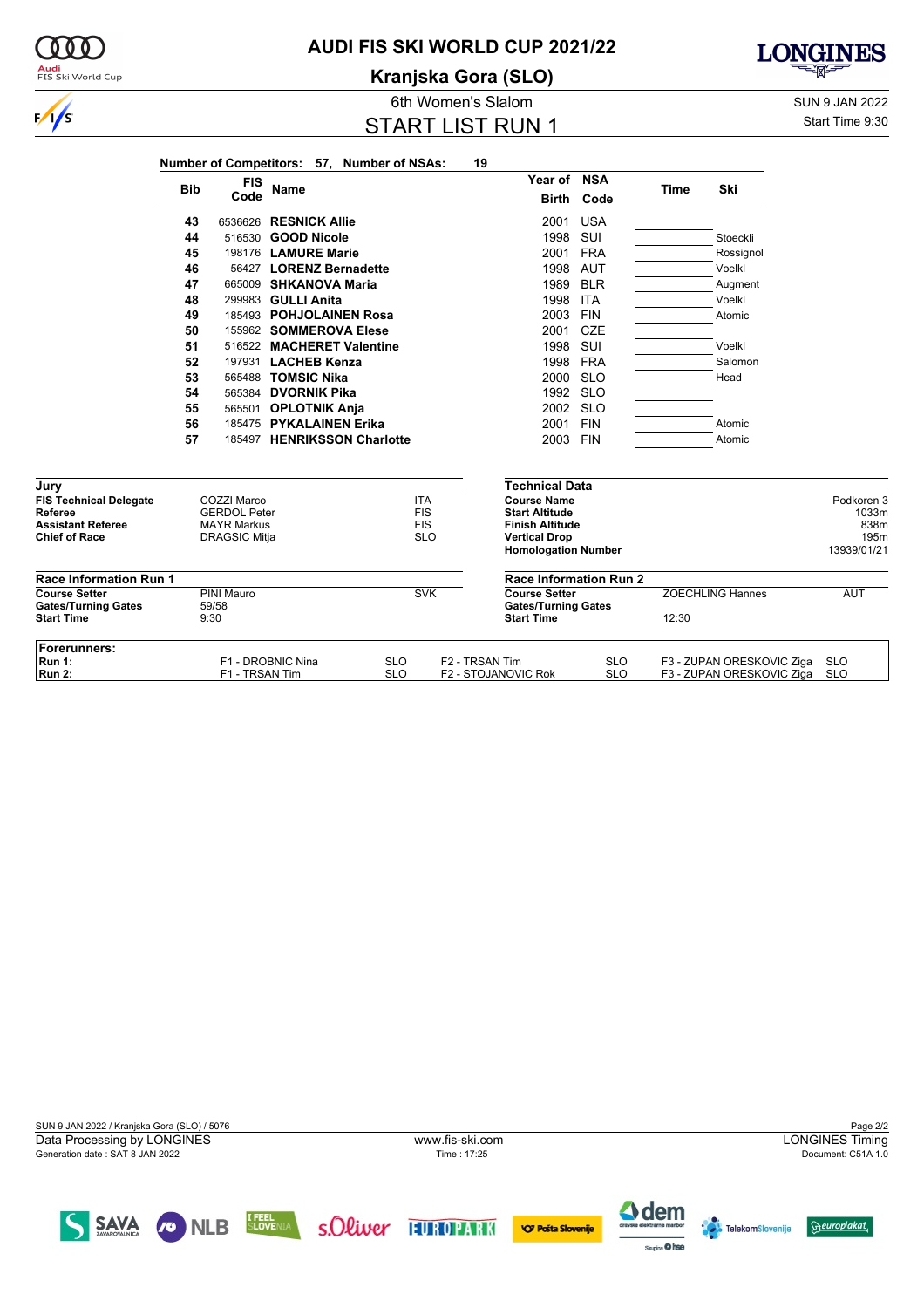

OFFICIAL RESULTS RUN 1

Start Time 9:30

**Number of Competitors: 57, Number of NSAs: 19**

 $\frac{1}{s}$ 

| Rank        | Bib | FIS<br>Code | Name                                      | YB   | <b>NSA</b><br>Code | Time  | <b>Difference</b> | Ski       |
|-------------|-----|-------------|-------------------------------------------|------|--------------------|-------|-------------------|-----------|
| 1           | 5   | 516280      | <b>HOLDENER Wendy</b>                     | 1993 | SUI                | 51.49 |                   | Head      |
| $\mathbf 2$ | 6   | 705423      | <b>VLHOVA Petra</b>                       | 1995 | <b>SVK</b>         | 51.57 | 0.08              | Rossignol |
| 3           | 7   | 6535237     | <b>SHIFFRIN Mikaela</b>                   | 1995 | <b>USA</b>         | 51.74 | 0.25              | Atomic    |
| 4           | 2   | 206355      | <b>DUERR Lena</b>                         | 1991 | <b>GER</b>         | 52.02 | 0.53              | Head      |
| 5           | 4   | 56388       | <b>LIENSBERGER Katharina</b>              | 1997 | <b>AUT</b>         | 52.34 | 0.85              | Rossignol |
| 6           | 3   | 506146      | <b>SWENN LARSSON Anna</b>                 | 1991 | <b>SWE</b>         | 52.40 | 0.91              | Head      |
| 7           | 33  | 107747      | <b>SMART Amelia</b>                       | 1998 | CAN                | 52.48 | 0.99              | Atomic    |
| 8           | 9   | 565401      | <b>BUCIK Ana</b>                          | 1993 | <b>SLO</b>         | 52.87 | 1.38              | Salomon   |
| 9           | 19  | 107798      | <b>NULLMEYER Ali</b>                      | 1998 | CAN                | 52.90 | 1.41              | Atomic    |
| 9           | 11  | 56315       | <b>TRUPPE Katharina</b>                   | 1996 | <b>AUT</b>         | 52.90 | 1.41              | Fischer   |
| 11          | 8   | 506399      | <b>HECTOR Sara</b>                        | 1992 | <b>SWE</b>         | 53.01 | 1.52              | Head      |
| 12          | 12  | 56367       | <b>GALLHUBER Katharina</b>                | 1997 | AUT                | 53.16 | 1.67              | Atomic    |
| 13          | 16  | 56253       | <b>HUBER Katharina</b>                    | 1995 | <b>AUT</b>         | 53.31 | 1.82              | Fischer   |
| 14          | 18  | 106961      | <b>MIELZYNSKI Erin</b>                    | 1990 | CAN                | 53.41 | 1.92              | Atomic    |
| 15          | 13  | 539909      | <b>MOLTZAN Paula</b>                      | 1994 | <b>USA</b>         | 53.53 | 2.04              | Rossignol |
| 16          | 15  | 107427      | <b>ST-GERMAIN Laurence</b>                | 1994 | CAN                | 53.60 | 2.11              | Rossignol |
| 17          | 26  | 506583      | <b>SAEFVENBERG Charlotta</b>              | 1994 | <b>SWE</b>         | 53.64 | 2.15              | Rossignol |
| 18          | 20  | 196806      | <b>NOENS Nastasia</b>                     | 1988 | <b>FRA</b>         | 53.65 | 2.16              | Salomon   |
| 19          | 28  | 507168      | <b>AICHER Emma</b>                        | 2003 | <b>GER</b>         | 53.75 | 2.26              | Head      |
| 20          | 23  | 225518      | <b>GUEST Charlie</b>                      | 1993 | <b>GBR</b>         | 53.82 | 2.33              | Fischer   |
| 21          | 17  | 385096      | <b>POPOVIC Leona</b>                      | 1997 | CRO                | 53.86 | 2.37              | Voelkl    |
| 22          | 25  | 56344       | <b>SPORER Marie-Therese</b>               | 1996 | AUT                | 53.91 | 2.42              | Atomic    |
| 22          | 22  | 426100      | <b>HOLTMANN Mina Fuerst</b>               | 1995 | <b>NOR</b>         | 53.91 | 2.42              | Voelkl    |
| 24          | 44  | 516530      | <b>GOOD Nicole</b>                        | 1998 | SUI                | 53.96 | 2.47              | Stoeckli  |
| 25          | 32  | 516426      | <b>STOFFEL Elena</b>                      | 1996 | SUI                | 54.01 | 2.52              | Dynastar  |
| 26          | 14  | 56333       | <b>MAIR Chiara</b>                        | 1996 | <b>AUT</b>         | 54.02 | 2.53              | Voelkl    |
| 27          | 30  | 6535773     | <b>O BRIEN Nina</b>                       | 1997 | <b>USA</b>         | 54.12 | 2.63              | Rossignol |
| 28          | 52  | 197931      | <b>LACHEB Kenza</b>                       | 1998 | <b>FRA</b>         | 54.18 | 2.69              | Salomon   |
| 29          | 36  | 6536171     | <b>HENSIEN Katie</b>                      | 1999 | <b>USA</b>         | 54.35 | 2.86              | Rossignol |
| 30          | 34  | 385116      | <b>LJUTIC Zrinka</b>                      | 2004 | CRO                | 54.42 | 2.93              | Rossignol |
|             |     |             | DID NOT QUALIFY FOR RUN 2: 19 competitors |      |                    |       |                   |           |
| 31          | 37  | 385092      | <b>KOMSIC Andrea</b>                      | 1996 | <b>CRO</b>         | 54.48 | 2.99              | Atomic    |
| 32          | 29  | 565471      | <b>HROVAT Meta</b>                        | 1998 | <b>SLO</b>         | 54.60 | 3.11              | Salomon   |
| 33          | 38  | 415205      | <b>HUDSON Piera</b>                       | 1996 | <b>NZL</b>         | 54.63 | 3.14              | Dynastar  |
| 34          | 39  | 486028      | <b>GORNOSTAEVA Anastasia</b>              | 1999 | <b>RUS</b>         | 54.72 | 3.23              | Rossignol |
| 35          | 24  | 565491      | <b>DVORNIK Neja</b>                       | 2001 | <b>SLO</b>         | 54.74 | 3.25              | Fischer   |
| 36          | 55  | 565501      | <b>OPLOTNIK Anja</b>                      | 2002 | <b>SLO</b>         | 54.79 | 3.30              |           |
| 37          | 48  | 299983      | <b>GULLI Anita</b>                        | 1998 | <b>ITA</b>         | 54.80 | 3.31              | Voelkl    |
| 38          | 35  | 507018      | <b>RASK Sara</b>                          | 2000 | <b>SWE</b>         | 54.84 | 3.35              | Rossignol |
| 39          | 41  | 6536851     | <b>ZIMMERMANN Zoe</b>                     | 2002 | <b>USA</b>         | 55.18 | 3.69              |           |
| 40          | 45  | 198176      | <b>LAMURE Marie</b>                       | 2001 | <b>FRA</b>         | 55.23 | 3.74              | Rossignol |
| 41          | 46  | 56427       | <b>LORENZ Bernadette</b>                  | 1998 | AUT                | 55.25 | 3.76              | Voelkl    |
| 41          | 27  | 307493      | <b>ANDO Asa</b>                           | 1996 | JPN                | 55.25 | 3.76              | Atomic    |
| 43          | 49  | 185493      | <b>POHJOLAINEN Rosa</b>                   | 2003 | <b>FIN</b>         | 55.33 | 3.84              | Atomic    |
| 44          | 53  | 565488      | <b>TOMSIC Nika</b>                        | 2000 | SLO                | 55.51 | 4.02              | Head      |

| SUN 9 JAN 2022 / Kranjska Gora (SLO) / 5076 |                 | Page 1/2           |
|---------------------------------------------|-----------------|--------------------|
| Data Processing by LONGINES                 | www.fis-ski.com | _ONGINES Timina    |
| Generation date : SUN 9 JAN 2022            | Time: 10:44     | Document: C73B 1.0 |
|                                             |                 |                    |

SAVA ONLB **ELECTED** SOLWEY FURDPARK **OPPORTS OF DESCRIPTION** 

**A** dem

 $\overline{\mathbf{a}}$  on  $\overline{\mathbf{a}}$ 

**Seuroplakat** 

**Telekom**Slovenije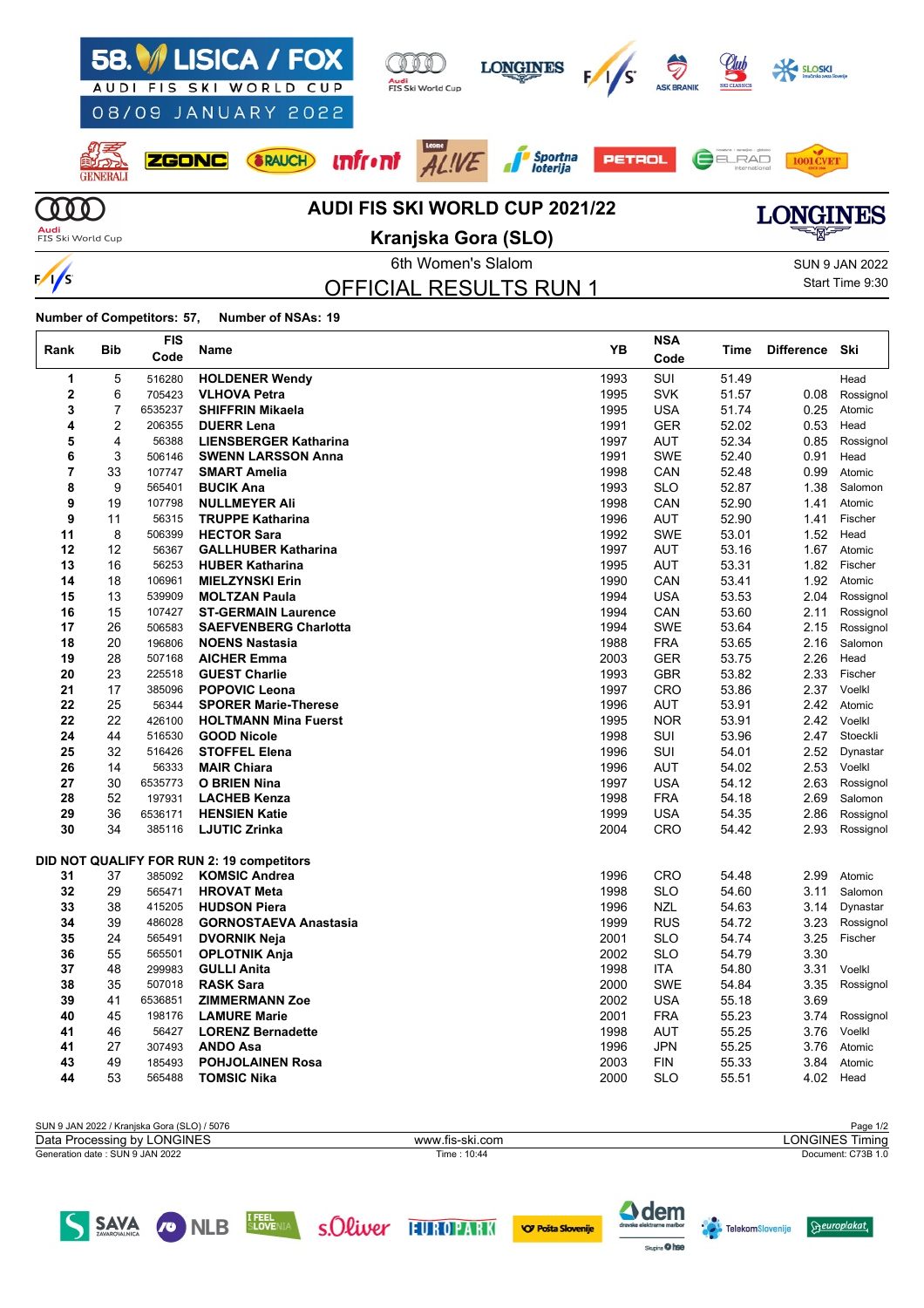

# **AUDI FIS SKI WORLD CUP 2021/22**

**Kranjska Gora (SLO)**



Figure 1.5 State of the Women's State of Sun 9 JAN 2022

### OFFICIAL RESULTS RUN 1

Start Time 9:30

#### **Number of Competitors: 57, Number of NSAs: 19**

| Rank                                             | <b>Bib</b> | <b>FIS</b>           | <b>Name</b>                                |            |                            |                                                | <b>YB</b>                     | <b>NSA</b> | <b>Difference</b><br><b>Time</b>        |            | Ski          |
|--------------------------------------------------|------------|----------------------|--------------------------------------------|------------|----------------------------|------------------------------------------------|-------------------------------|------------|-----------------------------------------|------------|--------------|
|                                                  |            | Code                 |                                            |            |                            |                                                |                               | Code       |                                         |            |              |
| 45                                               | 42         | 6295752              | <b>MATHIOU Sophie</b>                      |            |                            |                                                | 2002                          | <b>ITA</b> | 55.84                                   | 4.35       | Rossignol    |
| 46                                               | 54         | 565384               | <b>DVORNIK Pika</b>                        |            |                            |                                                | 1992                          | <b>SLO</b> | 56.48                                   | 4.99       |              |
| 47                                               | 50         | 155962               | <b>SOMMEROVA Elese</b>                     |            |                            |                                                | 2001                          | <b>CZE</b> | 56.71                                   | 5.22       |              |
| 48                                               | 51         | 516522               | <b>MACHERET Valentine</b>                  |            |                            |                                                | 1998                          | <b>SUI</b> | 56.84                                   | 5.35       | Voelkl       |
| 49                                               | 31         | 6295165              | <b>ROSSETTI Marta</b>                      |            |                            |                                                | 1999                          | <b>ITA</b> | 59.64                                   | 8.15       | Head         |
|                                                  |            |                      | <b>DID NOT FINISH RUN 1: 7 competitors</b> |            |                            |                                                |                               |            |                                         |            |              |
|                                                  | 1          | 516284               | <b>GISIN Michelle</b>                      |            |                            |                                                | 1993                          | SUI        |                                         |            | Rossignol    |
|                                                  | 10         | 155728               | <b>DUBOVSKA Martina</b>                    |            |                            |                                                | 1992                          | <b>CZE</b> |                                         |            | Voelkl       |
|                                                  | 21         | 426043               | <b>TVIBERG Maria Therese</b>               |            |                            |                                                | 1994                          | <b>NOR</b> |                                         |            | Head         |
|                                                  | 40         | 507049               | <b>CEDER Liv</b>                           |            |                            |                                                | 2001                          | <b>SWE</b> |                                         |            | Rossignol    |
|                                                  | 43         | 6536626              | <b>RESNICK Allie</b>                       |            |                            |                                                | 2001                          | <b>USA</b> |                                         |            |              |
|                                                  | 47         | 665009               | <b>SHKANOVA Maria</b>                      |            |                            |                                                | 1989                          | <b>BLR</b> |                                         |            | Augment      |
|                                                  | 56         | 185475               | <b>PYKALAINEN Erika</b>                    |            |                            |                                                | 2001                          | <b>FIN</b> |                                         |            | Atomic       |
|                                                  |            |                      | DID NOT START RUN 1: 1 competitor          |            |                            |                                                |                               |            |                                         |            |              |
|                                                  | 57         | 185497               | <b>HENRIKSSON Charlotte</b>                |            |                            |                                                | 2003                          | <b>FIN</b> |                                         |            | Atomic       |
| Jury                                             |            |                      |                                            |            |                            | <b>Technical Data</b>                          |                               |            |                                         |            |              |
| <b>FIS Technical Delegate</b>                    |            |                      | <b>COZZI Marco</b>                         | <b>ITA</b> |                            | <b>Course Name</b>                             |                               |            |                                         |            | Podkoren 3   |
| Referee                                          |            |                      | <b>GERDOL Peter</b>                        | <b>FIS</b> |                            | <b>Start Altitude</b>                          |                               |            |                                         |            | 1033m        |
| <b>Assistant Referee</b><br><b>Chief of Race</b> |            |                      | <b>MAYR Markus</b><br><b>DRAGSIC Mitja</b> | <b>FIS</b> | <b>SLO</b>                 | <b>Finish Altitude</b><br><b>Vertical Drop</b> |                               |            |                                         |            | 838m<br>195m |
|                                                  |            |                      |                                            |            |                            |                                                | <b>Homologation Number</b>    |            |                                         |            | 13939/01/21  |
| <b>Race Information Run 1</b>                    |            |                      |                                            |            |                            |                                                | <b>Race Information Run 2</b> |            |                                         |            |              |
| <b>Course Setter</b>                             |            |                      | <b>PINI Mauro</b>                          |            | <b>SVK</b>                 | <b>Course Setter</b>                           |                               |            | <b>ZOECHLING Hannes</b>                 |            | <b>AUT</b>   |
| <b>Gates/Turning Gates</b><br><b>Start Time</b>  |            |                      | 59/58<br>9:30                              |            |                            | <b>Start Time</b>                              | <b>Gates/Turning Gates</b>    | 12:30      |                                         |            |              |
| Forerunners:                                     |            |                      |                                            |            |                            |                                                |                               |            |                                         |            |              |
| <b>Run 1:</b>                                    |            |                      | F1 - DROBNIC Nina                          | <b>SLO</b> | F <sub>2</sub> - TRSAN Tim |                                                | <b>SLO</b>                    |            | F3 - ZUPAN ORESKOVIC Ziga               |            | <b>SLO</b>   |
| <b>Run 2:</b>                                    |            |                      | F1 - DROBNIC Nina                          | <b>SLO</b> | F2 - TRSAN Tim             |                                                | <b>SLO</b>                    |            | F3 - STOJANOVIC Rok                     | <b>SLO</b> |              |
| <b>Conditions on course:</b>                     |            |                      |                                            |            |                            |                                                |                               |            |                                         |            |              |
| Run 1                                            |            | <b>MOSTLY CLOUDY</b> | <b>HARD</b><br>Snow:                       |            | Temperature - Start:       |                                                | $-7^{\circ}$ C                |            | $-5^{\circ}$ C<br>Temperature - Finish: |            |              |

| Legend:                                     |                                                 |          |                 |                           |                            |                  |                    |
|---------------------------------------------|-------------------------------------------------|----------|-----------------|---------------------------|----------------------------|------------------|--------------------|
| YB<br>Year of Birth                         |                                                 |          |                 |                           |                            |                  |                    |
|                                             |                                                 |          |                 |                           |                            |                  |                    |
|                                             |                                                 |          |                 |                           |                            |                  |                    |
|                                             |                                                 |          |                 |                           |                            |                  |                    |
| SUN 9 JAN 2022 / Kranjska Gora (SLO) / 5076 |                                                 |          |                 |                           |                            |                  | Page 2/2           |
| Data Processing by LONGINES                 |                                                 |          | www.fis-ski.com |                           |                            |                  | LONGINES Timing    |
| Generation date: SUN 9 JAN 2022             |                                                 |          | Time: 10:44     |                           |                            |                  | Document: C73B 1.0 |
|                                             |                                                 |          |                 |                           |                            |                  |                    |
|                                             |                                                 |          |                 |                           |                            |                  |                    |
|                                             |                                                 |          |                 |                           |                            |                  |                    |
|                                             |                                                 |          |                 |                           | <b>A</b> dem               |                  |                    |
| <b>SAVA</b><br>$\sqrt{2}$                   | <b>I FEEL</b><br>S <b>LOVEN!/</b><br><b>NLB</b> | s.Oliver | EUROPARK        |                           | dravske elektrarne maribor |                  | <b>Seuroplakat</b> |
|                                             |                                                 |          |                 | <b>VO Pošta Slovenije</b> |                            | TelekomSlovenije |                    |

Skipine O hee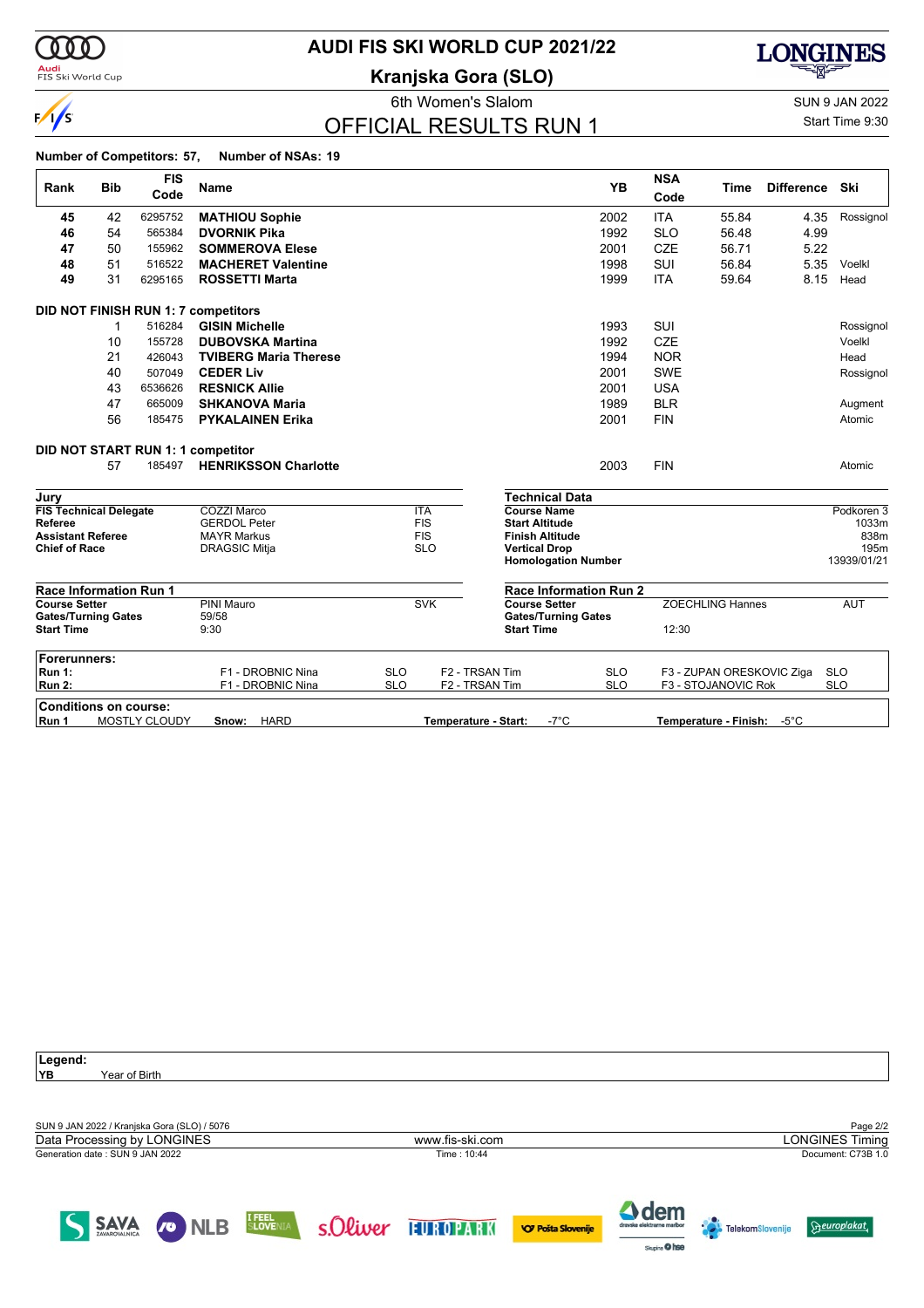

**Number of Competitors: 30, Number of NSAs: 12**

| <b>Start</b> | <b>Bib</b> | <b>FIS</b> |                                     | Year of NSA |                   |       |       |      |       |       |           |
|--------------|------------|------------|-------------------------------------|-------------|-------------------|-------|-------|------|-------|-------|-----------|
| Order        |            | Code       | Name                                |             | <b>Birth Code</b> | Run 1 | Diff. | Rank | Run 2 | Total | Ski       |
| 1            | 34         |            | 385116 LJUTIC Zrinka                |             | 2004 CRO          | 54.42 | 2.93  | 30   |       |       | Rossignol |
| $\mathbf 2$  |            |            | 36 6536171 HENSIEN Katie            |             | 1999 USA          | 54.35 | 2.86  | 29   |       |       | Rossignol |
| 3            | 52         |            | 197931 LACHEB Kenza                 |             | 1998 FRA          | 54.18 | 2.69  | 28   |       |       | Salomon   |
| 4            |            |            | 30 6535773 O BRIEN Nina             |             | 1997 USA          | 54.12 | 2.63  | 27   |       |       | Rossignol |
| 5            | 14         |            | 56333 MAIR Chiara                   |             | 1996 AUT          | 54.02 | 2.53  | 26   |       |       | Voelkl    |
| 6            | 32         |            | 516426 STOFFEL Elena                | 1996 SUI    |                   | 54.01 | 2.52  | 25   |       |       | Dynastar  |
| 7            | 44         |            | 516530 <b>GOOD Nicole</b>           | 1998 SUI    |                   | 53.96 | 2.47  | 24   |       |       | Stoeckli  |
| 8            | 22         |            | 426100 HOLTMANN Mina Fuerst         |             | 1995 NOR          | 53.91 | 2.42  | 22   |       |       | Voelkl    |
| 9            | 25         |            | 56344 SPORER Marie-Therese          |             | 1996 AUT          | 53.91 | 2.42  | 22   |       |       | Atomic    |
| 10           | 17         | 385096     | <b>POPOVIC Leona</b>                |             | 1997 CRO          | 53.86 | 2.37  | 21   |       |       | Voelkl    |
| 11           | 23         |            | 225518 GUEST Charlie                |             | 1993 GBR          | 53.82 | 2.33  | 20   |       |       | Fischer   |
| 12           | 28         |            | 507168 AICHER Emma                  |             | 2003 GER          | 53.75 | 2.26  | 19   |       |       | Head      |
| 13           | 20         | 196806     | <b>NOENS Nastasia</b>               |             | 1988 FRA          | 53.65 | 2.16  | 18   |       |       | Salomon   |
| 14           | 26         | 506583     | <b>SAEFVENBERG Charlotta</b>        |             | 1994 SWE          | 53.64 | 2.15  | 17   |       |       | Rossignol |
| 15           | 15         |            | 107427 ST-GERMAIN Laurence          |             | 1994 CAN          | 53.60 | 2.11  | 16   |       |       | Rossignol |
|              |            |            | break                               |             |                   |       |       |      |       |       |           |
| 16           | 13         | 539909     | <b>MOLTZAN Paula</b>                |             | 1994 USA          | 53.53 | 2.04  | 15   |       |       | Rossignol |
| 17           | 18         | 106961     | <b>MIELZYNSKI Erin</b>              |             | 1990 CAN          | 53.41 | 1.92  | 14   |       |       | Atomic    |
| 18           | 16         |            | 56253 HUBER Katharina               |             | 1995 AUT          | 53.31 | 1.82  | 13   |       |       | Fischer   |
| 19           | 12         | 56367      | <b>GALLHUBER Katharina</b>          |             | 1997 AUT          | 53.16 | 1.67  | 12   |       |       | Atomic    |
| 20           | 8          |            | 506399 HECTOR Sara                  |             | 1992 SWE          | 53.01 | 1.52  | 11   |       |       | Head      |
| 21           | 11         |            | 56315 TRUPPE Katharina              |             | 1996 AUT          | 52.90 | 1.41  | 9    |       |       | Fischer   |
| 22           | 19         |            | 107798 NULLMEYER Ali                |             | 1998 CAN          | 52.90 | 1.41  | 9    |       |       | Atomic    |
|              |            |            | ------------------------ break ---- |             |                   |       |       |      |       |       |           |
| 23           | 9          |            | 565401 BUCIK Ana                    |             | 1993 SLO          | 52.87 | 1.38  | 8    |       |       | Salomon   |
| 24           | 33         |            | 107747 SMART Amelia                 |             | 1998 CAN          | 52.48 | 0.99  |      |       |       | Atomic    |
| 25           | 3          |            | 506146 SWENN LARSSON Anna           |             | 1991 SWE          | 52.40 | 0.91  | 6    |       |       | Head      |
| 26           | 4          |            | 56388 LIENSBERGER Katharina         |             | 1997 AUT          | 52.34 | 0.85  | 5    |       |       | Rossignol |
| 27           | 2          | 206355     | <b>DUERR Lena</b>                   |             | 1991 GER          | 52.02 | 0.53  | Δ    |       |       | Head      |
| 28           |            |            | 7 6535237 SHIFFRIN Mikaela          |             | 1995 USA          | 51.74 | 0.25  | 3    |       |       | Atomic    |
| 29           | 6          |            | 705423 VLHOVA Petra                 |             | 1995 SVK          | 51.57 | 0.08  |      |       |       | Rossignol |
| 30           |            |            | 516280 HOLDENER Wendy               | 1993 SUI    |                   | 51.49 |       |      |       |       | Head      |
|              |            |            |                                     |             |                   |       |       |      |       |       |           |

| Jury                                        |                      |            |                            | Technical Data                |            |                           |                        |
|---------------------------------------------|----------------------|------------|----------------------------|-------------------------------|------------|---------------------------|------------------------|
| <b>FIS Technical Delegate</b>               | COZZI Marco          | <b>ITA</b> |                            | <b>Course Name</b>            |            |                           | Podkoren 3             |
| Referee                                     | <b>GERDOL Peter</b>  | <b>FIS</b> |                            | <b>Start Altitude</b>         |            |                           | 1033m                  |
| <b>Assistant Referee</b>                    | <b>MAYR Markus</b>   | <b>FIS</b> |                            | <b>Finish Altitude</b>        |            |                           | 838m                   |
| <b>Chief of Race</b>                        | <b>DRAGSIC Mitja</b> |            | <b>SLO</b>                 | <b>Vertical Drop</b>          |            |                           | 195 <sub>m</sub>       |
|                                             |                      |            |                            | <b>Homologation Number</b>    |            |                           | 13939/01/21            |
| <b>Race Information Run 1</b>               |                      |            |                            | <b>Race Information Run 2</b> |            |                           |                        |
| <b>Course Setter</b>                        | PINI Mauro           |            | <b>SVK</b>                 | <b>Course Setter</b>          |            | <b>ZOECHLING Hannes</b>   | <b>AUT</b>             |
| <b>Gates/Turning Gates</b>                  | 59/58                |            |                            | <b>Gates/Turning Gates</b>    |            |                           |                        |
| <b>Start Time</b>                           | 9:30                 |            |                            | <b>Start Time</b>             |            | 12:30                     |                        |
| <b>Forerunners:</b>                         |                      |            |                            |                               |            |                           |                        |
| <b>Run 1:</b>                               | F1 - DROBNIC Nina    | <b>SLO</b> | F <sub>2</sub> - TRSAN Tim |                               | <b>SLO</b> | F3 - ZUPAN ORESKOVIC Ziga | <b>SLO</b>             |
| <b>Run 2:</b>                               | F1 - DROBNIC Nina    | <b>SLO</b> | F <sub>2</sub> - TRSAN Tim |                               | <b>SLO</b> | F3 - STOJANOVIC Rok       | <b>SLO</b>             |
| SUN 9 JAN 2022 / Kranjska Gora (SLO) / 5076 |                      |            |                            |                               |            |                           | Page 1/1               |
| Data Processing by LONGINES                 |                      |            | www.fis-ski.com            |                               |            |                           | <b>LONGINES Timing</b> |
| Generation date: SUN 9 JAN 2022             |                      |            | Time: 10:46                |                               |            |                           | Document: C51B 1.0     |
|                                             |                      |            |                            |                               |            |                           |                        |

SAVA ONLB **ELECTED SOLUT FUROPARK OPOSTAS SOME** 

**A** dem

 $\overline{\mathbf{a}}$  bes

 $Beuroplakat$ 

**Telekom**Slovenije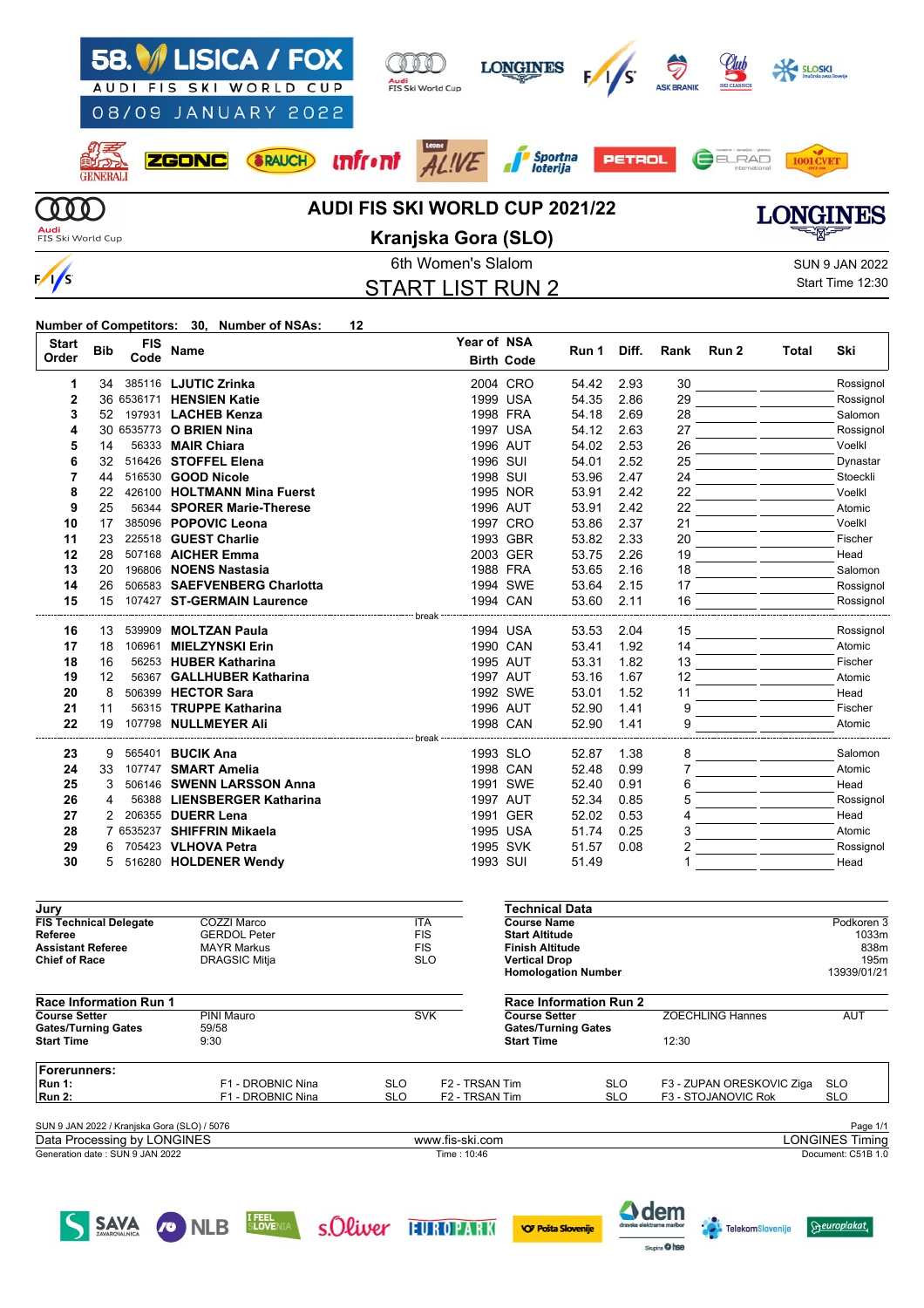

### 6th Women's Slalom Sun 9 JAN 2022 OFFICIAL RESULTS

Start Time 12:30

### **Number of Competitors: 57, Number of NSAs: <sup>19</sup> Penalty applied: 0.00**

| Bib<br>Rank |                | <b>FIS</b>                                  | Name                                      |          | <b>NSA</b><br>YΒ | Run 1            | Run 2            | Total   | Diff. | Race          | Ski                    |
|-------------|----------------|---------------------------------------------|-------------------------------------------|----------|------------------|------------------|------------------|---------|-------|---------------|------------------------|
|             |                | Code                                        |                                           |          | Code             | <b>Time Rank</b> | <b>Time Rank</b> |         |       | <b>Points</b> |                        |
| 1           | 6              | 705423                                      | <b>VLHOVA Petra</b>                       | 1995     | <b>SVK</b>       | 51.57<br>(2)     | 52.72<br>(1)     | 1:44.29 |       | 0.00          | Rossignol              |
| 2           | 5              | 516280                                      | <b>HOLDENER Wendy</b>                     | 1993     | SUI              | 51.49<br>(1)     | 53.03<br>(3)     | 1:44.52 | 0.23  | 1.61          | Head                   |
| 3           | 3              | 506146                                      | <b>SWENN LARSSON Anna</b>                 | 1991     | <b>SWE</b>       | 52.40<br>(6)     | 52.95<br>(2)     | 1:45.35 | 1.06  | 7.42          | Head                   |
| 4           | $\overline{c}$ | 206355                                      | <b>DUERR Lena</b>                         | 1991     | <b>GER</b>       | 52.02<br>(4)     | 53.56<br>(10)    | 1:45.58 | 1.29  | 9.03          | Head                   |
| 5           | 9              | 565401                                      | <b>BUCIK Ana</b>                          | 1993     | <b>SLO</b>       | 52.87<br>(8)     | 53.07<br>(4)     | 1:45.94 | 1.65  | 11.55         | Salomon                |
| 6           | 19             | 107798                                      | <b>NULLMEYER Ali</b>                      | 1998     | CAN              | 52.90<br>(9)     | 53.54<br>(9)     | 1:46.44 | 2.15  | 15.05         | Atomic                 |
| 7           | 11             | 56315                                       | <b>TRUPPE Katharina</b>                   | 1996     | <b>AUT</b>       | 52.90<br>(9)     | 53.85 (18)       | 1:46.75 | 2.46  | 17.22         | Fischer                |
| 8           | 12             | 56367                                       | <b>GALLHUBER Katharina</b>                | 1997     | AUT              | 53.16 (12)       | 53.63 (12)       | 1:46.79 | 2.50  | 17.50         | Atomic                 |
| 9           | 18             | 106961                                      | <b>MIELZYNSKI Erin</b>                    | 1990     | CAN              | 53.41<br>(14)    | 53.51<br>(7)     | 1:46.92 | 2.63  | 18.41         | Atomic                 |
| 10          | 8              | 506399                                      | <b>HECTOR Sara</b>                        | 1992     | <b>SWE</b>       | 53.01<br>(11)    | 53.95 (20)       | 1:46.96 | 2.67  | 18.69         | Head                   |
| 11          | 16             | 56253                                       | <b>HUBER Katharina</b>                    | 1995     | AUT              | 53.31<br>(13)    | 53.72 (16)       | 1:47.03 | 2.74  | 19.18         | Fischer                |
| 12          | 22             | 426100                                      | <b>HOLTMANN Mina Fuerst</b>               | 1995     | <b>NOR</b>       | 53.91<br>(22)    | 53.25<br>(5)     | 1:47.16 | 2.87  | 20.09         | Voelkl                 |
| 13          | 33             | 107747                                      | <b>SMART Amelia</b>                       | 1998     | CAN              | 52.48<br>(7)     | 54.74 (25)       | 1:47.22 | 2.93  | 20.51         | Atomic                 |
| 13          | 28             | 507168                                      | <b>AICHER Emma</b>                        | 2003     | GER              | 53.75 (19)       | 53.47<br>(6)     | 1:47.22 | 2.93  | 20.51         | Head                   |
| 13          | 13             | 539909                                      | <b>MOLTZAN Paula</b>                      | 1994     | <b>USA</b>       | 53.53 (15)       | 53.69 (15)       | 1:47.22 | 2.93  | 20.51         | Rossignol              |
| 16          | 20             | 196806                                      | <b>NOENS Nastasia</b>                     | 1988     | <b>FRA</b>       | 53.65<br>(18)    | 53.66 (14)       | 1:47.31 | 3.02  | 21.14         | Salomon                |
| 17          | 25             | 56344                                       | <b>SPORER Marie-Therese</b>               | 1996     | AUT              | 53.91<br>(22)    | 53.52<br>(8)     | 1:47.43 | 3.14  | 21.98         | Atomic                 |
| 18          | 23             | 225518                                      | <b>GUEST Charlie</b>                      | 1993     | <b>GBR</b>       | 53.82 (20)       | 53.65 (13)       | 1:47.47 | 3.18  | 22.26         | Fischer                |
| 19          | 14             | 56333                                       | <b>MAIR Chiara</b>                        | 1996     | AUT              | 54.02<br>(26)    | 53.58 (11)       | 1:47.60 | 3.31  | 23.17         | Voelkl                 |
| 20          | 17             | 385096                                      | <b>POPOVIC Leona</b>                      | 1997     | CRO              | 53.86<br>(21)    | 53.85 (18)       | 1:47.71 | 3.42  | 23.94         | Voelkl                 |
| 21          | 32             | 516426                                      | <b>STOFFEL Elena</b>                      | 1996     | SUI              | 54.01<br>(25)    | 53.84 (17)       | 1:47.85 | 3.56  | 24.92         | Dynastar               |
| 22          | 15             | 107427                                      | <b>ST-GERMAIN Laurence</b>                | 1994     | CAN              | 53.60<br>(16)    | 54.29 (22)       | 1:47.89 | 3.60  | 25.20         | Rossignol              |
| 23          | 44             | 516530                                      | <b>GOOD Nicole</b>                        | 1998     | SUI              | 53.96<br>(24)    | 54.00 (21)       | 1:47.96 | 3.67  | 25.69         | Stoeckli               |
| 24          | 26             | 506583                                      | <b>SAEFVENBERG Charlotta</b>              | 1994     | <b>SWE</b>       | 53.64 (17)       | 54.76 (26)       | 1:48.40 | 4.11  | 28.77         | Rossignol              |
| 25          | 30             | 6535773                                     | <b>O BRIEN Nina</b>                       | 1997     | <b>USA</b>       | 54.12<br>(27)    | 54.29 (22)       | 1:48.41 | 4.12  | 28.84         | Rossignol              |
| 26          | 34             | 385116                                      | <b>LJUTIC Zrinka</b>                      | 2004     | CRO              | 54.42<br>(30)    | 54.68 (24)       | 1:49.10 | 4.81  | 33.67         | Rossignol              |
| 27          | 52             | 197931                                      | <b>LACHEB Kenza</b>                       | 1998     | <b>FRA</b>       | 54.18<br>(28)    | 55.16 (27)       | 1.49.34 | 5.05  | 35.35         | Salomon                |
| 28          | 36             | 6536171                                     | <b>HENSIEN Katie</b>                      | 1999     | <b>USA</b>       | 54.35<br>(29)    | 55.24 (28)       | 1:49.59 | 5.30  | 37.10         | Rossignol              |
|             |                |                                             | DID NOT FINISH RUN 2: 2 competitors       |          |                  |                  |                  |         |       |               |                        |
|             | 4              | 56388                                       | <b>LIENSBERGER Katharina</b>              | 1997     | AUT              |                  |                  |         |       |               | Rossignol              |
|             | 7              | 6535237                                     | <b>SHIFFRIN Mikaela</b>                   | 1995     | <b>USA</b>       |                  |                  |         |       |               | Atomic                 |
|             |                |                                             | DID NOT QUALIFY FOR RUN 2: 19 competitors |          |                  |                  |                  |         |       |               |                        |
|             | 37             | 385092                                      | <b>KOMSIC Andrea</b>                      | 1996     | CRO              | 54.48 (31)       |                  |         |       |               | Atomic                 |
|             | 29             | 565471                                      | <b>HROVAT Meta</b>                        | 1998     | <b>SLO</b>       | 54.60<br>(32)    |                  |         |       |               | Salomon                |
|             | 38             | 415205                                      | <b>HUDSON Piera</b>                       | 1996     | <b>NZL</b>       | 54.63 (33)       |                  |         |       |               | Dynastar               |
|             | 39             | 486028                                      | <b>GORNOSTAEVA Anastasia</b>              | 1999     | <b>RUS</b>       | 54.72 (34)       |                  |         |       |               | Rossignol              |
|             | 24             | 565491                                      | <b>DVORNIK Neja</b>                       | 2001     | <b>SLO</b>       | 54.74 (35)       |                  |         |       |               | Fischer                |
|             | 55             | 565501                                      | <b>OPLOTNIK Anja</b>                      | 2002     | <b>SLO</b>       | 54.79<br>(36)    |                  |         |       |               |                        |
|             | 48             | 299983                                      | <b>GULLI Anita</b>                        | 1998     | <b>ITA</b>       | 54.80 (37)       |                  |         |       |               | Voelkl                 |
|             | 35             | 507018                                      | <b>RASK Sara</b>                          | 2000     | <b>SWE</b>       | 54.84 (38)       |                  |         |       |               | Rossignol              |
|             | 41             | 6536851                                     | <b>ZIMMERMANN Zoe</b>                     |          | 2002 USA         | 55.18 (39)       |                  |         |       |               |                        |
|             | 45             | 198176                                      | <b>LAMURE Marie</b>                       | 2001 FRA |                  | 55.23 (40)       |                  |         |       |               | Rossignol              |
|             | 46             | 56427                                       | <b>LORENZ Bernadette</b>                  | 1998     | AUT              | 55.25 (41)       |                  |         |       |               | Voelkl                 |
|             | 27             | 307493                                      | <b>ANDO Asa</b>                           | 1996     | <b>JPN</b>       | 55.25 (41)       |                  |         |       |               | Atomic                 |
|             | 49             | 185493                                      | <b>POHJOLAINEN Rosa</b>                   | 2003     | <b>FIN</b>       | 55.33 (43)       |                  |         |       |               | Atomic                 |
|             |                | SUN 9 JAN 2022 / Kranjska Gora (SLO) / 5076 |                                           |          |                  |                  |                  |         |       |               | Page 1/2               |
|             |                | Data Processing by LONGINES                 |                                           |          | www.fis-ski.com  |                  |                  |         |       |               | <b>LONGINES Timing</b> |
|             |                | Generation date: SUN 9 JAN 2022             |                                           |          | Time: 13:21      |                  |                  |         |       |               | Document: C73C 1.0     |

SAVA CONLEB FORENTA SOLLIVER FUROPARK







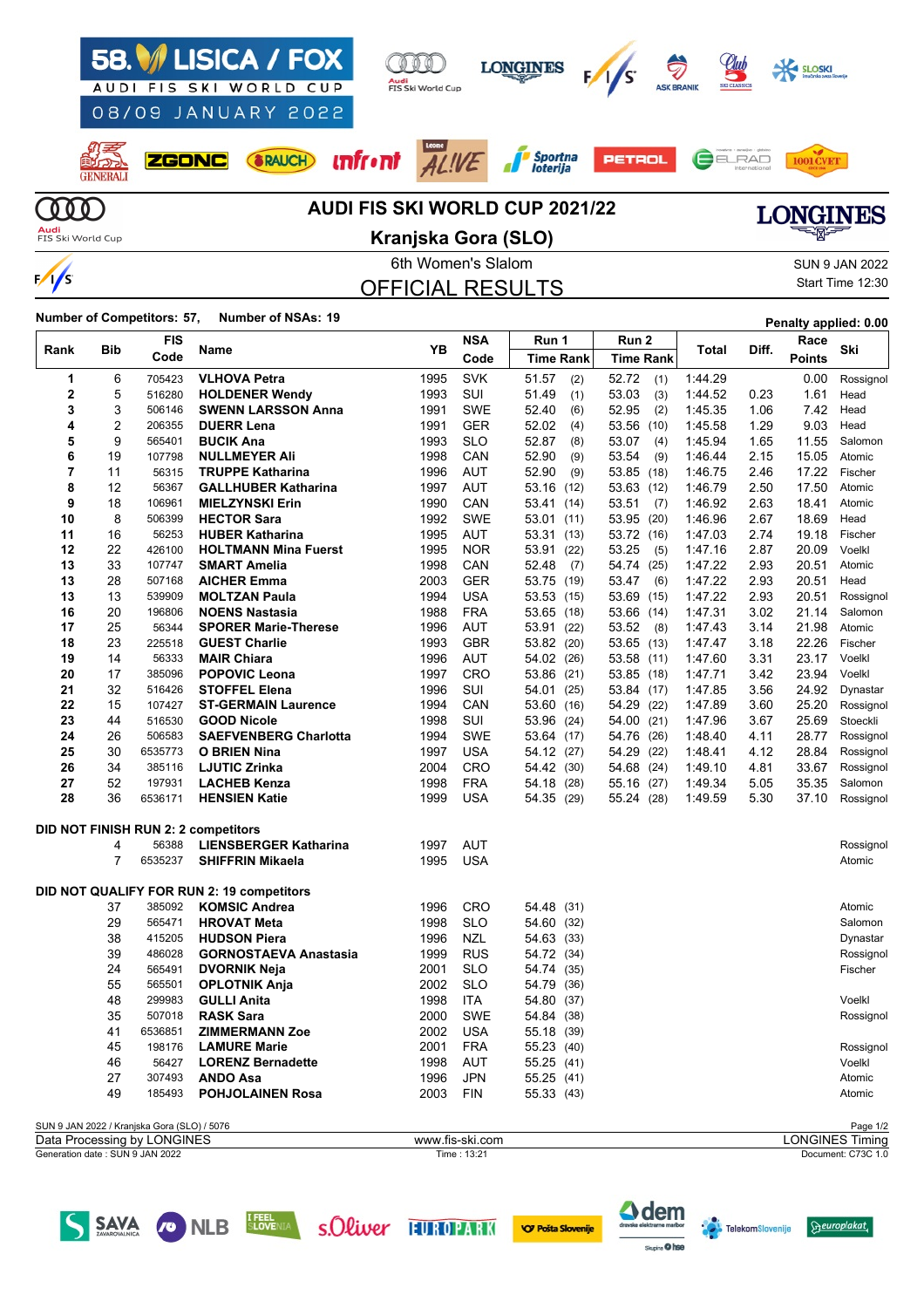000

**Audi**<br>FIS Ski World Cup

### **AUDI FIS SKI WORLD CUP 2021/22**

**Kranjska Gora (SLO)**



|                                                  |            |                                       |                                              | 6th Women's Slalom       |                                              |                                                 |                          |                                                  |                                  | <b>SUN 9 JAN 2022</b>    |
|--------------------------------------------------|------------|---------------------------------------|----------------------------------------------|--------------------------|----------------------------------------------|-------------------------------------------------|--------------------------|--------------------------------------------------|----------------------------------|--------------------------|
| $\frac{1}{s}$                                    |            |                                       |                                              | <b>OFFICIAL RESULTS</b>  |                                              |                                                 |                          |                                                  |                                  | Start Time 12:30         |
|                                                  |            | Number of Competitors: 57,            | <b>Number of NSAs: 19</b>                    |                          |                                              |                                                 |                          |                                                  |                                  | Penalty applied: 0.00    |
| Rank                                             | <b>Bib</b> | <b>FIS</b>                            | Name                                         | <b>YB</b>                | <b>NSA</b>                                   | Run 1                                           | Run 2                    | <b>Total</b>                                     | Race<br>Diff.                    | Ski                      |
|                                                  |            | Code                                  |                                              |                          | Code                                         | <b>Time Rank</b>                                | <b>Time Rank</b>         |                                                  | <b>Points</b>                    |                          |
|                                                  | 53         | 565488                                | <b>TOMSIC Nika</b>                           | 2000                     | <b>SLO</b>                                   | 55.51 (44)                                      |                          |                                                  |                                  | Head                     |
|                                                  | 42         | 6295752                               | <b>MATHIOU Sophie</b>                        | 2002                     | <b>ITA</b>                                   | 55.84 (45)                                      |                          |                                                  |                                  | Rossignol                |
|                                                  | 54         | 565384                                | <b>DVORNIK Pika</b>                          | 1992                     | <b>SLO</b>                                   | 56.48 (46)                                      |                          |                                                  |                                  |                          |
|                                                  | 50         | 155962                                | <b>SOMMEROVA Elese</b>                       | 2001                     | <b>CZE</b>                                   | 56.71 (47)                                      |                          |                                                  |                                  |                          |
|                                                  | 51         | 516522                                | <b>MACHERET Valentine</b>                    | 1998                     | SUI                                          | 56.84 (48)                                      |                          |                                                  |                                  | Voelkl                   |
|                                                  | 31         | 6295165                               | <b>ROSSETTI Marta</b>                        | 1999                     | <b>ITA</b>                                   | 59.64 (49)                                      |                          |                                                  |                                  | Head                     |
|                                                  |            |                                       | DID NOT FINISH RUN 1: 7 competitors          |                          |                                              |                                                 |                          |                                                  |                                  |                          |
|                                                  | 1          | 516284                                | <b>GISIN Michelle</b>                        | 1993                     | SUI                                          |                                                 |                          |                                                  |                                  | Rossignol                |
|                                                  | 10         | 155728                                | <b>DUBOVSKA Martina</b>                      | 1992                     | <b>CZE</b>                                   |                                                 |                          |                                                  |                                  | Voelkl                   |
|                                                  | 21         | 426043                                | <b>TVIBERG Maria Therese</b>                 | 1994                     | <b>NOR</b>                                   |                                                 |                          |                                                  |                                  | Head                     |
|                                                  | 40         | 507049                                | <b>CEDER Liv</b>                             | 2001                     | <b>SWE</b>                                   |                                                 |                          |                                                  |                                  | Rossignol                |
|                                                  | 43         | 6536626                               | <b>RESNICK Allie</b>                         | 2001                     | <b>USA</b>                                   |                                                 |                          |                                                  |                                  |                          |
|                                                  | 47         | 665009                                | <b>SHKANOVA Maria</b>                        | 1989                     | <b>BLR</b>                                   |                                                 |                          |                                                  |                                  | Augment                  |
|                                                  | 56         | 185475                                | <b>PYKALAINEN Erika</b>                      | 2001                     | <b>FIN</b>                                   |                                                 |                          |                                                  |                                  | Atomic                   |
|                                                  |            |                                       | DID NOT START RUN 1: 1 competitor            |                          |                                              |                                                 |                          |                                                  |                                  |                          |
|                                                  | 57         | 185497                                | <b>HENRIKSSON Charlotte</b>                  | 2003                     | <b>FIN</b>                                   |                                                 |                          |                                                  |                                  | Atomic                   |
| Jurv                                             |            |                                       |                                              |                          |                                              | <b>Technical Data</b>                           |                          |                                                  |                                  |                          |
| <b>FIS Technical Delegate</b>                    |            |                                       | COZZI Marco                                  | <b>ITA</b>               |                                              | <b>Course Name</b>                              |                          |                                                  |                                  | Podkoren 3               |
| Referee                                          |            |                                       | <b>GERDOL Peter</b>                          | <b>FIS</b><br><b>FIS</b> |                                              | <b>Start Altitude</b>                           |                          |                                                  |                                  | 1033m                    |
| <b>Assistant Referee</b><br><b>Chief of Race</b> |            |                                       | <b>MAYR Markus</b><br><b>DRAGSIC Mitja</b>   | <b>SLO</b>               |                                              | <b>Finish Altitude</b><br><b>Vertical Drop</b>  |                          |                                                  |                                  | 838m<br>195m             |
|                                                  |            |                                       |                                              |                          |                                              | <b>Homologation Number</b>                      |                          |                                                  |                                  | 13939/01/21              |
| <b>Race Information Run 1</b>                    |            |                                       |                                              |                          |                                              | <b>Race Information Run 2</b>                   |                          |                                                  |                                  |                          |
| <b>Course Setter</b>                             |            |                                       | PINI Mauro                                   | <b>SVK</b>               |                                              | <b>Course Setter</b>                            |                          | <b>ZOECHLING Hannes</b>                          |                                  | AUT                      |
| <b>Gates/Turning Gates</b><br><b>Start Time</b>  |            |                                       | 59/58<br>9:30                                |                          |                                              | <b>Gates/Turning Gates</b><br><b>Start Time</b> |                          | 62/61<br>12:30                                   |                                  |                          |
| Forerunners:                                     |            |                                       |                                              |                          |                                              |                                                 |                          |                                                  |                                  |                          |
| <b>Run 1:</b><br><b>Run 2:</b>                   |            |                                       | F1 - DROBNIC Nina<br>F1 - DROBNIC Nina       | <b>SLO</b><br><b>SLO</b> | F <sub>2</sub> - TRSAN Tim<br>F2 - TRSAN Tim |                                                 | <b>SLO</b><br><b>SLO</b> | F3 - ZUPAN ORESKOVIC Ziga<br>F3 - STOJANOVIC Rok |                                  | <b>SLO</b><br><b>SLO</b> |
| <b>Conditions on course:</b>                     |            |                                       |                                              |                          |                                              |                                                 |                          |                                                  |                                  |                          |
| Run 1<br>Run 2                                   |            | <b>MOSTLY CLOUDY</b><br>MOSTLY CLOUDY | <b>HARD</b><br>Snow:<br>Snow:<br><b>HARD</b> |                          | Temperature - Start:<br>Temperature - Start: | -7°C<br>$-3^{\circ}$ C                          |                          | Temperature - Finish:<br>Temperature - Finish:   | $-5^{\circ}$ C<br>$-2^{\circ}$ C |                          |

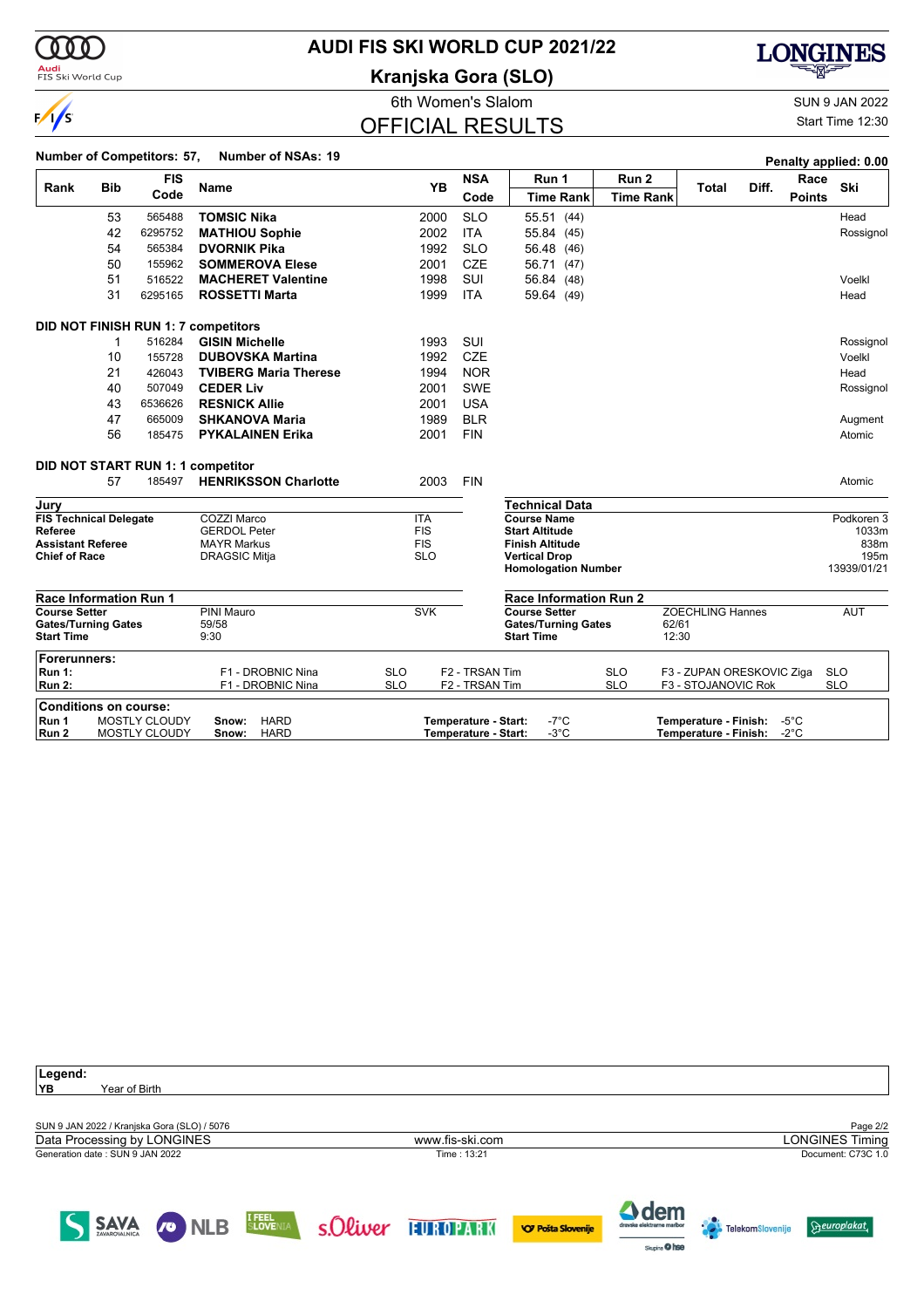| AUDI                      | 58. ISICA / FOX<br>08/09 JANUARY 2022 | FIS SKI WORLD CUP | Audi                                  | FIS Ski World Cup  | <b>LONGINES</b>                       |               | <b>G</b><br><b>ASK BRANI</b> | Llub                   | SLOSKI<br>Stračarska zveza Slovenije |
|---------------------------|---------------------------------------|-------------------|---------------------------------------|--------------------|---------------------------------------|---------------|------------------------------|------------------------|--------------------------------------|
| <b>GENERALI</b>           | <b>ZGONC</b>                          | RAUCH             | $\pi$ fr $\cdot$ nt $\overline{ALWE}$ |                    | <i>A Športna</i>                      | <b>PETROL</b> |                              | ELRAD<br>International |                                      |
|                           |                                       |                   |                                       |                    | <b>AUDI FIS SKI WORLD CUP 2021/22</b> |               |                              |                        | <b>VGINES</b>                        |
| Audi<br>FIS Ski World Cup |                                       |                   |                                       |                    | Kranjska Gora (SLO)                   |               |                              |                        | <del>ॾ</del> ॷॹॾ                     |
|                           |                                       |                   |                                       | 6th Women's Slalom |                                       |               |                              |                        | <b>SUN 9 JAN 2022</b>                |
|                           |                                       |                   |                                       |                    | PENALTY CALCULATION                   |               |                              |                        | Start Time 9:30                      |

#### **Best 10 at Finish F-factor:** 730

|                |            | <b>FIS</b> |                           | <b>NSA</b> | <b>FIS</b>    |        | Racel         |
|----------------|------------|------------|---------------------------|------------|---------------|--------|---------------|
| Rank           | <b>Bib</b> | Code       | <b>Name</b>               | Code       | <b>Points</b> | Best 5 | <b>Points</b> |
|                | 6          |            | 705423 VLHOVA Petra       | <b>SVK</b> | 0.00          | 0.00   | 0.00          |
| $\overline{2}$ | 5.         |            | 516280 HOLDENER Wendy     | <b>SUI</b> | 2.27          | 2.27   | 1.61          |
| 3              | 3          |            | 506146 SWENN LARSSON Anna | <b>SWE</b> | 9.71          |        |               |
| 4              |            |            | 206355 DUERR Lena         | <b>GER</b> | 5.59          | 5.59   | 9.03          |
| 5              | Й          |            | 565401 <b>BUCIK Ana</b>   | <b>SLO</b> | 12.15         |        |               |
| 6              | 19         |            | 107798 NULLMEYER Ali      | <b>CAN</b> | 15.44         |        |               |
|                | 11         |            | 56315 TRUPPE Katharina    | <b>AUT</b> | 6.37          | 6.37   | 17.22         |
| 8              | 12         |            | 56367 GALLHUBER Katharina | AUT        | 14.28         |        |               |
| 9              | 18         | 106961     | <b>MIELZYNSKI Erin</b>    | <b>CAN</b> | 9.55          | 9.55   | 18.41         |
| 10             | 8          | 506399     | <b>HECTOR Sara</b>        | <b>SWE</b> | 12.32         |        |               |

#### **Best 5 FIS Points Started**

| Rank       |            | <b>FIS</b> | <b>Name</b>                 | <b>NSA</b> | <b>FIS</b>    |
|------------|------------|------------|-----------------------------|------------|---------------|
|            | <b>Bib</b> | Code       |                             | Code       | <b>Points</b> |
|            | 6          |            | 705423 VLHOVA Petra         | <b>SVK</b> | 0.00          |
| <b>DNF</b> | 4          |            | 56388 LIENSBERGER Katharina | AUT        | 0.00          |
| <b>DNF</b> |            |            | 6535237 SHIFFRIN Mikaela    | USA        | 0.00          |
| <b>DNF</b> |            |            | 516284 GISIN Michelle       | SUI        | 0.68          |
| 2          | 5          |            | 516280 HOLDENER Wendy       | SUI        | 2.27          |

| <b>TOTALS:</b>                               |          |       |       |
|----------------------------------------------|----------|-------|-------|
| FIS Points of Best 5 Started (B)             | 2.95     |       |       |
| FIS Points of Best 5 at Finish in Top 10 (A) |          | 23.78 |       |
| Race Points of Corresponding Competitors (C) |          |       | 46.27 |
| Calculated Penalty (A+B-C):10 =>             | $-1.954$ |       |       |
| <b>Rounded</b>                               | $-1.95$  |       |       |
| <b>Category Adder</b>                        | 0.00     |       |       |
| <b>Correction Value (Z)</b>                  | 0.00     |       |       |
| <b>Calculated Penalty</b>                    | $-1.95$  |       |       |
| <b>Penalty Applied</b>                       | 0.00     |       |       |

| Legend:                                     |                                    |                   |                           |                                            |                         |                        |
|---------------------------------------------|------------------------------------|-------------------|---------------------------|--------------------------------------------|-------------------------|------------------------|
| <b>DNF</b><br>Did not finish                |                                    |                   |                           |                                            |                         |                        |
|                                             |                                    |                   |                           |                                            |                         |                        |
| SUN 9 JAN 2022 / Kranjska Gora (SLO) / 5076 |                                    |                   |                           |                                            |                         | Page 1/1               |
| Data Processing by LONGINES                 |                                    | www.fis-ski.com   |                           |                                            |                         | <b>LONGINES Timing</b> |
| Generation date: SUN 9 JAN 2022             |                                    | Time: 13:21       |                           |                                            |                         | Document: C77C 1.0     |
|                                             |                                    |                   |                           |                                            |                         |                        |
|                                             |                                    |                   |                           |                                            |                         |                        |
| <b>SAVA</b><br><b>CO</b> NLB                | <b>I FEEL</b><br>S <b>LOVE</b> NIA | s.Oliver HUROPARK | <b>VO Pošta Slovenije</b> | <b>A</b> dem<br>dravske elektrarne maribor | . .<br>TelekomSlovenije | <b>Sheuroplakat</b>    |

Skiping O hee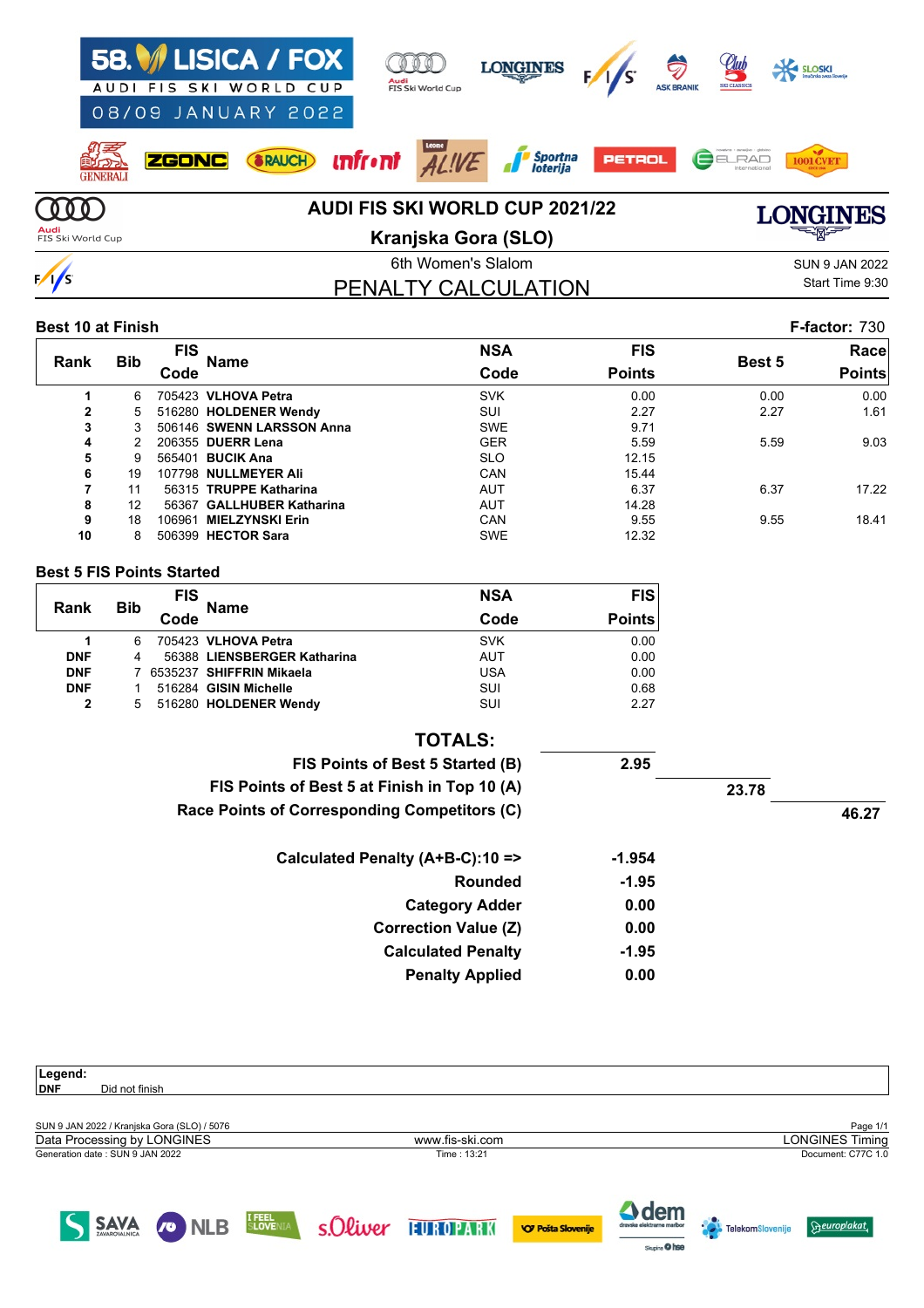| AUDI                      | 58. ISICA / FOX<br>FIS SKI WORLD CUP<br>08/09 JANUARY 2022 | Audi<br>FIS Ski World Cup             | <b>LONGINES</b>            |               | Ş<br><b>ASK BRANII</b> | <u>etut</u><br><b>SKI CLASSIC</b> |                       |
|---------------------------|------------------------------------------------------------|---------------------------------------|----------------------------|---------------|------------------------|-----------------------------------|-----------------------|
| <b>GENERALI</b>           | <b>SRAUCH</b><br><b>ZGONC</b>                              | <b>unfr•nt</b><br>ALIVE               | <b>Sportna</b><br>Ioterija | <b>PETROL</b> |                        | ELRAD<br>Internationa             |                       |
|                           |                                                            | <b>AUDI FIS SKI WORLD CUP 2021/22</b> |                            |               |                        |                                   | CINIBS                |
| Audi<br>FIS Ski World Cup |                                                            | Kranjska Gora (SLO)                   |                            |               |                        |                                   | ਵਖਸ਼ਵ                 |
|                           |                                                            | 6th Women's Slalom                    |                            |               |                        |                                   | <b>SUN 9 JAN 2022</b> |
|                           |                                                            | PERFORMANCE ANALYSIS BY RANK          |                            |               |                        |                                   | Start Time 12:30      |

# PERFORMANCE ANALYSIS BY RANK

# Start Time 12:30

#### **Number of Competitors: 28 Number of NSAs: 12**

|                | Rank Bib Name        | <b>NSA</b> |               |          | <b>Positions</b> |                      |             | <b>Partials</b> |                  | <b>Difference</b> |
|----------------|----------------------|------------|---------------|----------|------------------|----------------------|-------------|-----------------|------------------|-------------------|
|                | Ski                  | Code       |               | Pos      |                  | <b>Time Rank Pos</b> |             |                 | <b>Time Rank</b> | <b>Time</b>       |
| 1              | 6 VLHOVA Petra       | <b>SVK</b> | <b>Run 1:</b> | Int1:    | 13.87            | (2)                  | $11-12:$    | 10.32           | (1)              | 0.14              |
|                | Rossignol            |            |               | $Int2$ : | 24.19            | (1)                  | $12-13:$    | 13.21           | (4)              | 0.00              |
|                |                      |            |               | Int3:    | 37.40            | (1)                  | I3-Fin:     | 14.17           | (3)              | 0.00              |
|                |                      |            |               | Fin:     | 51.57            | (2)                  |             |                 |                  | 0.08              |
|                |                      |            | <b>Run 2:</b> | Int1:    | 13.43            | (6)                  | $11 - 12$ : | 11.94           | (3)              | 0.18              |
|                |                      |            |               | Int2:    | 25.37            | (1)                  | $12 - 13$ : | 12.89           | (3)              | 0.00              |
|                |                      |            |               | Int3:    | 38.26            | (1)                  | I3-Fin:     | 14.46           | (1)              | 0.00              |
|                |                      |            |               | Fin:     | 52.72            | (1)                  |             |                 |                  | 0.00              |
|                |                      |            | Total:        | Int1:    | 1:05.00          | (2)                  |             |                 |                  | 0.07              |
|                |                      |            |               | $Int2$ : | 1:16.94          | (2)                  |             |                 |                  | 0.07              |
|                |                      |            |               | Int3:    | 1:29.83          | (1)                  |             |                 |                  | 0.00              |
|                |                      |            |               | Fin:     | 1:44.29          | (1)                  |             |                 |                  | 0.00              |
| $\overline{2}$ | 5 HOLDENER Wendy     | SUI        | Run 1:        | Int1:    | 13.73            | (1)                  | $11 - 12$ : | 10.52           | (2)              | 0.00              |
|                | Head                 |            |               | Int2:    | 24.25            | (2)                  | $12 - 13$ : | 13.24           | (8)              | 0.06              |
|                |                      |            |               | Int3:    | 37.49            | (2)                  | I3-Fin:     | 14.00           | (2)              | 0.09              |
|                |                      |            |               | Fin:     | 51.49            | (1)                  |             |                 |                  | 0.00              |
|                |                      |            | <b>Run 2:</b> | Int1:    | 13.44            | (7)                  | $11 - 12$ : | 11.94           | (3)              | 0.19              |
|                |                      |            |               | $Int2$ : | 25.38            | (2)                  | $12-13:$    | 13.03           | (11)             | 0.01              |
|                |                      |            |               | Int3:    | 38.41            | (3)                  | I3-Fin:     | 14.62           | (5)              | 0.15              |
|                |                      |            |               | Fin:     | 53.03            | (3)                  |             |                 |                  | 0.31              |
|                |                      |            | Total:        | Int1:    | 1:04.93          | (1)                  |             |                 |                  | 0.00              |
|                |                      |            |               | Int2:    | 1:16.87          | (1)                  |             |                 |                  | 0.00              |
|                |                      |            |               | Int3:    | 1:29.90          | (2)                  |             |                 |                  | 0.07              |
|                |                      |            |               | Fin:     | 1:44.52          | (2)                  |             |                 |                  | 0.23              |
| $\mathbf{3}$   | 3 SWENN LARSSON Anna | SWE        | <b>Run 1:</b> | Int1:    | 14.19            | (11)                 | $11 - 12$ : | 10.68           | (5)              | 0.46              |
|                | Head                 |            |               | $Int2$ : | 24.87            | (6)                  | $12 - 13:$  | 13.23           | (7)              | 0.68              |
|                |                      |            |               | Int3:    | 38.10            | (6)                  | I3-Fin:     | 14.30           | (6)              | 0.70              |
|                |                      |            |               | Fin:     | 52.40            | (6)                  |             |                 |                  | 0.91              |
|                |                      |            | <b>Run 2:</b> | Int1:    | 13.45            | (8)                  | $11 - 12$ : | 12.14           | (12)             | 0.20              |
|                |                      |            |               | $Int2$ : | 25.59            | (7)                  | $12 - 13$ : | 12.77           | (1)              | 0.22              |
|                |                      |            |               | Int3:    | 38.36            | (2)                  | I3-Fin:     | 14.59           | (3)              | 0.10              |
|                |                      |            |               | Fin:     | 52.95            | (2)                  |             |                 |                  | 0.23              |
|                |                      |            | Total:        | Int1:    | 1:05.85          | (4)                  |             |                 |                  | 0.92              |
|                |                      |            |               | Int2:    | 1:17.99          | (4)                  |             |                 |                  | 1.12              |
|                |                      |            |               | Int3:    | 1:30.76          | (3)                  |             |                 |                  | 0.93              |
|                |                      |            |               | Fin:     | 1:45.35          | (3)                  |             |                 |                  | 1.06              |

| SUN 9 JAN 2022 / Kranjska Gora (SLO) / 5076 |                 | Page 1/8               |
|---------------------------------------------|-----------------|------------------------|
| Data Processing by LONGINES                 | www.fis-ski.com | <b>LONGINES Timing</b> |
| Generation date: SUN 9 JAN 2022             | Time: 13:21     | Document: C77A 1.0     |
|                                             |                 |                        |
|                                             |                 |                        |

SAVA CONLEB SLOVENIA SOLWEY FURDPARK OPPOSES SLOVENIE

 $\Delta$  dem

**Agine** O hee

 $\Theta$ europlakat

**Telekom**Slovenije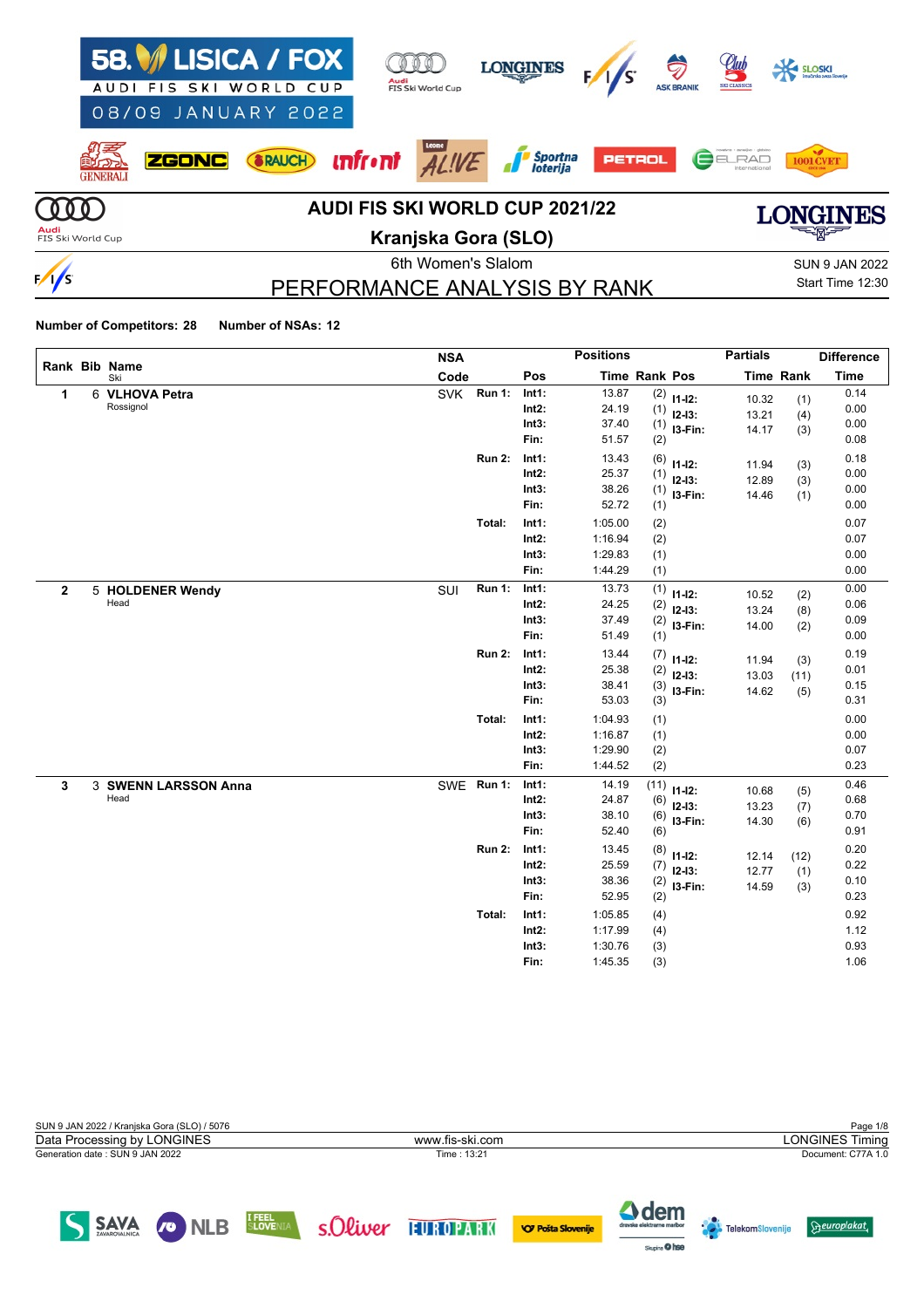

# **AUDI FIS SKI WORLD CUP 2021/22**

**Kranjska Gora (SLO)**



eth Women's Slalom Sun 9 JAN 2022 PERFORMANCE ANALYSIS BY RANK

Start Time 12:30

#### **Number of Competitors: 28 Number of NSAs: 12**

|   |   |                      | <b>NSA</b> |               |          | <b>Positions</b> |               |               | <b>Partials</b> |                  | <b>Difference</b> |
|---|---|----------------------|------------|---------------|----------|------------------|---------------|---------------|-----------------|------------------|-------------------|
|   |   | Rank Bib Name<br>Ski | Code       |               | Pos      |                  | Time Rank Pos |               |                 | <b>Time Rank</b> | <b>Time</b>       |
| 4 |   | 2 DUERR Lena         | <b>GER</b> | Run 1:        | Int1:    | 14.02            |               | $(5)$ 11-12:  | 10.67           | (4)              | 0.29              |
|   |   | Head                 |            |               | $Int2$ : | 24.69            | (3)           | $12-13:$      | 13.07           | (3)              | 0.50              |
|   |   |                      |            |               | Int3:    | 37.76            | (3)           | I3-Fin:       | 14.26           | (4)              | 0.36              |
|   |   |                      |            |               | Fin:     | 52.02            | (4)           |               |                 |                  | 0.53              |
|   |   |                      |            | <b>Run 2:</b> | Int1:    | 13.63            | (17)          | $11 - 12$ :   | 12.11           | (8)              | 0.38              |
|   |   |                      |            |               | $Int2$ : | 25.74            | (13)          | $12-13:$      | 13.13           | (16)             | 0.37              |
|   |   |                      |            |               | Int3:    | 38.87            | (14)          | I3-Fin:       | 14.69           | (7)              | 0.61              |
|   |   |                      |            |               | Fin:     | 53.56            | (10)          |               |                 |                  | 0.84              |
|   |   |                      |            | Total:        | Int1:    | 1:05.65          | (3)           |               |                 |                  | 0.72              |
|   |   |                      |            |               | $Int2$ : | 1:17.76          | (3)           |               |                 |                  | 0.89              |
|   |   |                      |            |               | Int3:    | 1:30.89          | (4)           |               |                 |                  | 1.06              |
|   |   |                      |            |               | Fin:     | 1:45.58          | (4)           |               |                 |                  | 1.29              |
| 5 | 9 | <b>BUCIK Ana</b>     | <b>SLO</b> | <b>Run 1:</b> | Int1:    | 14.17            | (9)           | $11 - 12$ :   | 10.85           | (9)              | 0.44              |
|   |   | Salomon              |            |               | Int2:    | 25.02            | (9)           | $12-13:$      | 13.35           | (14)             | 0.83              |
|   |   |                      |            |               | Int3:    | 38.37            | (9)           | I3-Fin:       | 14.50           | (10)             | 0.97              |
|   |   |                      |            |               | Fin:     | 52.87            | (8)           |               |                 |                  | 1.38              |
|   |   |                      |            | <b>Run 2:</b> | Int1:    | 13.42            | (4)           | $11 - 12$ :   | 12.16           | (14)             | 0.17              |
|   |   |                      |            |               | $Int2$ : | 25.58            | (5)           | $12 - 13:$    | 12.88           | (2)              | 0.21              |
|   |   |                      |            |               | Int3:    | 38.46            | (4)           | I3-Fin:       | 14.61           | (4)              | 0.20              |
|   |   |                      |            |               | Fin:     | 53.07            | (4)           |               |                 |                  | 0.35              |
|   |   |                      |            | Total:        | Int1:    | 1:06.29          | (5)           |               |                 |                  | 1.36              |
|   |   |                      |            |               | Int2:    | 1:18.45          | (5)           |               |                 |                  | 1.58              |
|   |   |                      |            |               | Int3:    | 1:31.33          | (5)           |               |                 |                  | 1.50              |
|   |   |                      |            |               | Fin:     | 1:45.94          | (5)           |               |                 |                  | 1.65              |
| 6 |   | 19 NULLMEYER Ali     | CAN        | <b>Run 1:</b> | Int1:    | 14.23            | (14)          | $11 - 12$ :   | 10.66           | (3)              | 0.50              |
|   |   | Atomic               |            |               | Int2:    | 24.89            | (7)           | $12-13:$      | 13.39           | (16)             | 0.70              |
|   |   |                      |            |               | Int3:    | 38.28            | (8)           | I3-Fin:       | 14.62           | (13)             | 0.88              |
|   |   |                      |            |               | Fin:     | 52.90            | (9)           |               |                 |                  | 1.41              |
|   |   |                      |            | <b>Run 2:</b> | Int1:    | 13.80            | (22)          | $11 - 12$ :   | 11.92           | (2)              | 0.55              |
|   |   |                      |            |               | Int2:    | 25.72            | (11)          | $12-13:$      | 12.97           | (8)              | 0.35              |
|   |   |                      |            |               | Int3:    | 38.69            | (9)           | I3-Fin:       | 14.85           | (13)             | 0.43              |
|   |   |                      |            |               | Fin:     | 53.54            | (9)           |               |                 |                  | 0.82              |
|   |   |                      |            | Total:        | Int1:    | 1:06.70          | (9)           |               |                 |                  | 1.77              |
|   |   |                      |            |               | $Int2$ : | 1:18.62          | (6)           |               |                 |                  | 1.75              |
|   |   |                      |            |               | Int3:    | 1:31.59          | (6)           |               |                 |                  | 1.76              |
|   |   |                      |            |               | Fin:     | 1:46.44          | (6)           |               |                 |                  | 2.15              |
| 7 |   | 11 TRUPPE Katharina  | AUT        | <b>Run 1:</b> | Int1:    | 14.10            | (6)           | $11 - 12$ :   | 10.95           | (18)             | 0.37              |
|   |   | Fischer              |            |               | Int2:    | 25.05            | (10)          | $12 - 13:$    | 13.36           | (15)             | 0.86              |
|   |   |                      |            |               | Int3:    | 38.41            | (10)          | I3-Fin:       | 14.49           | (9)              | 1.01              |
|   |   |                      |            |               | Fin:     | 52.90            | (9)           |               |                 |                  | 1.41              |
|   |   |                      |            | <b>Run 2:</b> | Int1:    | 13.70            |               | $(20)$ 11-12: | 12.37           | (20)             | 0.45              |
|   |   |                      |            |               | Int2:    | 26.07            | (23)          | $12-13:$      | 13.10           | (14)             | 0.70              |
|   |   |                      |            |               | Int3:    | 39.17            | (22)          | $13-Fin:$     | 14.68           | (6)              | 0.91              |
|   |   |                      |            |               | Fin:     | 53.85            | (18)          |               |                 |                  | 1.13              |
|   |   |                      |            | Total:        | Int1:    | 1:06.60          | (8)           |               |                 |                  | 1.67              |
|   |   |                      |            |               | $Int2$ : | 1:18.97          | (11)          |               |                 |                  | 2.10              |
|   |   |                      |            |               | Int3:    | 1:32.07          | (10)          |               |                 |                  | 2.24              |
|   |   |                      |            |               | Fin:     | 1:46.75          | (7)           |               |                 |                  | 2.46              |

| SUN 9 JAN 2022 / Kranjska Gora (SLO) / 5076 |                 | Page 2/8               |
|---------------------------------------------|-----------------|------------------------|
| Data Processing by LONGINES                 | www.fis-ski.com | <b>LONGINES Timing</b> |
| Generation date: SUN 9 JAN 2022             | Time: 13:21     | Document: C77A 1.0     |
|                                             |                 |                        |

SAVA ONLB SLOVENIA SOLWEY TUROPARK OPPSTASIONERIE

 $\Delta$  dem

Sapire **O** hee

**Constantine Constant** 

 $\Theta$ europlakat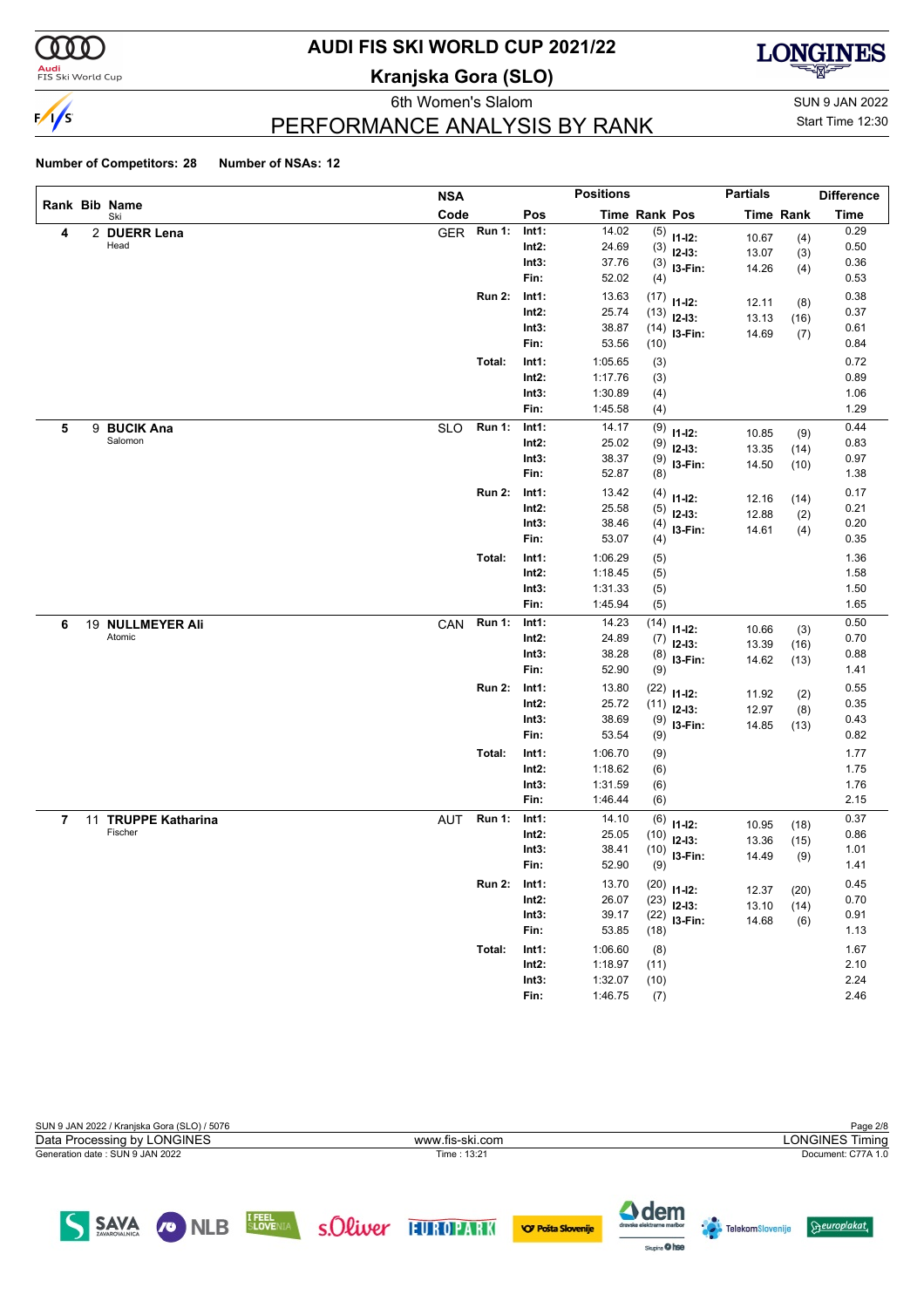

# **AUDI FIS SKI WORLD CUP 2021/22**

**Kranjska Gora (SLO)**



eth Women's Slalom Sun 9 JAN 2022

Start Time 12:30

# PERFORMANCE ANALYSIS BY RANK

#### **Number of Competitors: 28 Number of NSAs: 12**

|    |                        | <b>NSA</b>           |                   | <b>Positions</b> |                      |                            | <b>Partials</b> |                  | <b>Difference</b> |
|----|------------------------|----------------------|-------------------|------------------|----------------------|----------------------------|-----------------|------------------|-------------------|
|    | Rank Bib Name<br>Ski   | Code                 | Pos               |                  | <b>Time Rank Pos</b> |                            |                 | <b>Time Rank</b> | <b>Time</b>       |
| 8  | 12 GALLHUBER Katharina | <b>Run 1:</b><br>AUT | Int1:             | 14.33            | (21)                 | $11-12:$                   | 10.86           | (10)             | 0.60              |
|    | Atomic                 |                      | $Int2$ :          | 25.19            | (16)                 | $12-13:$                   | 13.54           | (24)             | 1.00              |
|    |                        |                      | Int3:             | 38.73            |                      | $(16)$ 13-Fin:             | 14.43           | (7)              | 1.33              |
|    |                        |                      | Fin:              | 53.16            | (12)                 |                            |                 |                  | 1.67              |
|    |                        | <b>Run 2:</b>        | Int1:             | 13.56            | (12)                 | $11 - 12$ :                | 12.13           | (11)             | 0.31              |
|    |                        |                      | $Int2$ :          | 25.69            | (10)                 | $12-13:$                   | 13.12           | (15)             | 0.32              |
|    |                        |                      | Int3:             | 38.81            |                      | $(13)$ 13-Fin:             | 14.82           | (11)             | 0.55              |
|    |                        |                      | Fin:              | 53.63            | (12)                 |                            |                 |                  | 0.91              |
|    |                        | Total:               | Int1:             | 1:06.72          | (10)                 |                            |                 |                  | 1.79              |
|    |                        |                      | $Int2$ :          | 1:18.85          | (9)                  |                            |                 |                  | 1.98              |
|    |                        |                      | Int3:             | 1:31.97          | (8)                  |                            |                 |                  | 2.14              |
|    |                        |                      | Fin:              | 1:46.79          | (8)                  |                            |                 |                  | 2.50              |
| 9  | 18 MIELZYNSKI Erin     | Run 1:<br>CAN        | Int1:             | 14.27            | (18)                 | $11 - 12$ :                | 11.11           | (26)             | 0.54              |
|    | Atomic                 |                      | $Int2$ :          | 25.38            | (23)                 | $12-13:$                   | 13.29           | (10)             | 1.19              |
|    |                        |                      | Int3:             | 38.67            | (15)                 | $13-Fin:$                  | 14.74           | (16)             | 1.27              |
|    |                        |                      | Fin:              | 53.41            | (14)                 |                            |                 |                  | 1.92              |
|    |                        | <b>Run 2:</b>        | Int1:             | 13.58            | (15)                 | $11 - 12$ :                | 12.03           | (5)              | 0.33              |
|    |                        |                      | $Int2$ :          | 25.61            | (8)                  | $12-13:$                   | 13.13           | (16)             | 0.24              |
|    |                        |                      | Int3:             | 38.74            |                      | $(11)$ 13-Fin:             | 14.77           | (10)             | 0.48              |
|    |                        |                      | Fin:              | 53.51            | (7)                  |                            |                 |                  | 0.79              |
|    |                        | Total:               | Int1:             | 1:06.99          | (12)                 |                            |                 |                  | 2.06              |
|    |                        |                      | $Int2$ :          | 1:19.02          | (12)                 |                            |                 |                  | 2.15              |
|    |                        |                      | Int3:             | 1:32.15          | (11)                 |                            |                 |                  | 2.32              |
|    |                        |                      | Fin:              | 1:46.92          | (9)                  |                            |                 |                  | 2.63              |
| 10 | 8 HECTOR Sara<br>Head  | SWE Run 1:           | Int1:             | 14.29            | (20)                 | $11 - 12$ :                | 10.91           | (14)             | 0.56              |
|    |                        |                      | $Int2$ :          | 25.20            | (18)                 | $12-13:$                   | 13.22           | (5)              | 1.01              |
|    |                        |                      | Int3:<br>Fin:     | 38.42<br>53.01   | (11)<br>(11)         | I3-Fin:                    | 14.59           | (12)             | 1.02<br>1.52      |
|    |                        |                      |                   |                  |                      |                            |                 |                  |                   |
|    |                        | <b>Run 2:</b>        | Int1:<br>$Int2$ : | 13.42<br>25.77   | (4)                  | $11 - 12$ :                | 12.35           | (18)             | 0.17<br>0.40      |
|    |                        |                      | Int3:             | 38.99            | (14)<br>(19)         | $12-13:$                   | 13.22           | (22)             | 0.73              |
|    |                        |                      | Fin:              | 53.95            | (20)                 | I3-Fin:                    | 14.96           | (20)             | 1.23              |
|    |                        | Total:               | Int1:             | 1:06.43          | (6)                  |                            |                 |                  | 1.50              |
|    |                        |                      | $Int2$ :          | 1:18.78          | (7)                  |                            |                 |                  | 1.91              |
|    |                        |                      | Int3:             | 1:32.00          | (9)                  |                            |                 |                  | 2.17              |
|    |                        |                      | Fin:              | 1:46.96          | (10)                 |                            |                 |                  | 2.67              |
| 11 | 16 HUBER Katharina     | <b>Run 1:</b><br>AUT | Int1:             | 14.26            | (16)                 |                            |                 |                  | 0.53              |
|    | Fischer                |                      | Int2:             | 25.19            | (16)                 | $11 - 12$ :<br>$12 - 13$ : | 10.93           | (16)             | 1.00              |
|    |                        |                      | Int3:             | 38.48            | (12)                 | I3-Fin:                    | 13.29           | (10)             | 1.08              |
|    |                        |                      | Fin:              | 53.31            | (13)                 |                            | 14.83           | (19)             | 1.82              |
|    |                        | <b>Run 2:</b>        | Int1:             | 13.51            | (10)                 |                            |                 |                  | 0.26              |
|    |                        |                      | Int2:             | 25.58            | (5)                  | $11 - 12$ :<br>$12-13:$    | 12.07           | (6)              | 0.21              |
|    |                        |                      | Int3:             | 38.57            | (5)                  | $13-Fin:$                  | 12.99           | (9)              | 0.31              |
|    |                        |                      | Fin:              | 53.72            | (16)                 |                            | 15.15           | (25)             | 1.00              |
|    |                        | Total:               | Int1:             | 1:06.82          | (11)                 |                            |                 |                  | 1.89              |
|    |                        |                      | $Int2$ :          | 1:18.89          | (10)                 |                            |                 |                  | 2.02              |
|    |                        |                      | Int3:             | 1:31.88          | (7)                  |                            |                 |                  | $2.05\,$          |
|    |                        |                      | Fin:              | 1:47.03          | (11)                 |                            |                 |                  | 2.74              |

| SUN 9 JAN 2022 / Kranjska Gora (SLO) / 5076 |                 | Page 3/8               |
|---------------------------------------------|-----------------|------------------------|
| Data Processing by LONGINES                 | www.fis-ski.com | <b>LONGINES Timing</b> |
| Generation date: SUN 9 JAN 2022             | Time: 13:21     | Document: C77A 1.0     |
|                                             |                 |                        |
|                                             |                 |                        |



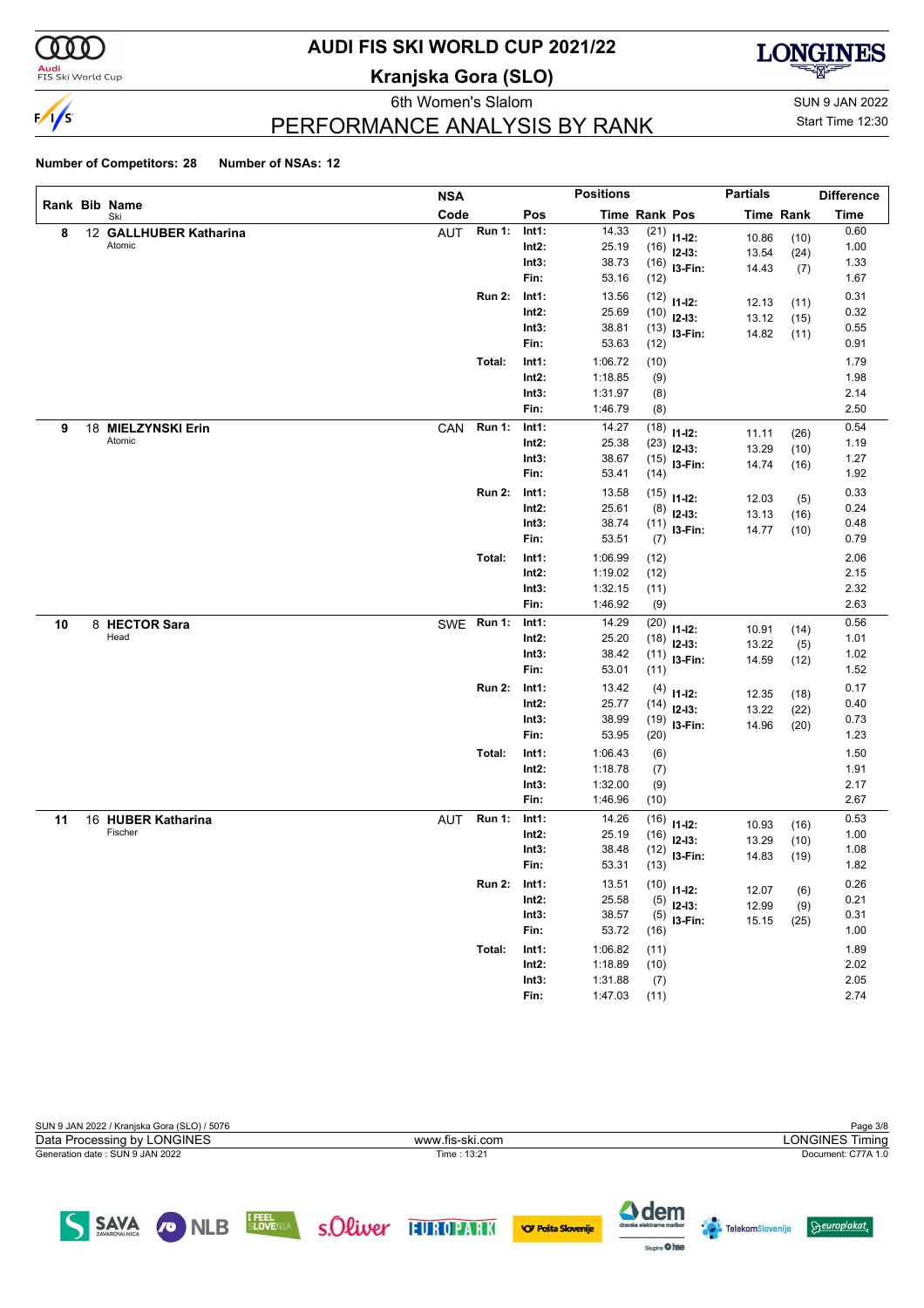

# **AUDI FIS SKI WORLD CUP 2021/22**

**Kranjska Gora (SLO)**



6th Women's Slalom Sun 9 JAN 2022 PERFORMANCE ANALYSIS BY RANK

Start Time 12:30

#### **Number of Competitors: 28 Number of NSAs: 12**

|    |                         | <b>NSA</b> |               |                   | <b>Positions</b> |               |                         | <b>Partials</b> |                  | <b>Difference</b> |
|----|-------------------------|------------|---------------|-------------------|------------------|---------------|-------------------------|-----------------|------------------|-------------------|
|    | Rank Bib Name<br>Ski    | Code       |               | Pos               |                  | Time Rank Pos |                         |                 | <b>Time Rank</b> | <b>Time</b>       |
| 12 | 22 HOLTMANN Mina Fuerst |            | NOR Run 1:    | Int1:             | 14.58            | (28)          | $11 - 12$ :             | 11.02           | (21)             | 0.85              |
|    | Voelkl                  |            |               | $Int2$ :          | 25.60            | (26)          | $12-13:$                | 13.53           | (23)             | 1.41              |
|    |                         |            |               | Int3:             | 39.13            | (25)          | I3-Fin:                 | 14.78           | (17)             | 1.73              |
|    |                         |            |               | Fin:              | 53.91            | (22)          |                         |                 |                  | 2.42              |
|    |                         |            | <b>Run 2:</b> | Int1:             | 13.65            | (18)          | $11 - 12$ :             | 11.87           | (1)              | 0.40              |
|    |                         |            |               | $Int2$ :          | 25.52            | (4)           | $12 - 13:$              | 13.18           | (19)             | 0.15              |
|    |                         |            |               | Int3:             | 38.70            | (10)          | I3-Fin:                 | 14.55           | (2)              | 0.44              |
|    |                         |            |               | Fin:              | 53.25            | (5)           |                         |                 |                  | 0.53              |
|    |                         |            | Total:        | Int1:             | 1:07.56          | (22)          |                         |                 |                  | 2.63              |
|    |                         |            |               | $Int2$ :          | 1:19.43          | (14)          |                         |                 |                  | 2.56              |
|    |                         |            |               | Int3:             | 1:32.61          | (16)          |                         |                 |                  | 2.78              |
|    |                         |            |               | Fin:              | 1:47.16          | (12)          |                         |                 |                  | 2.87              |
| 13 | 33 SMART Amelia         | CAN        | <b>Run 1:</b> | Int1:             | 14.26            | (16)          | $11 - 12$ :             | 10.73           | (6)              | 0.53              |
|    | Atomic                  |            |               | $Int2$ :          | 24.99            | (8)           | $12 - 13:$              | 13.22           | (5)              | 0.80              |
|    |                         |            |               | Int3:             | 38.21            | (7)           | I3-Fin:                 | 14.27           | (5)              | 0.81              |
|    |                         |            |               | Fin:              | 52.48            | (7)           |                         |                 |                  | 0.99              |
|    |                         |            | <b>Run 2:</b> | Int1:             | 13.97            | (28)          | $11 - 12$ :             | 12.38           | (21)             | 0.72              |
|    |                         |            |               | $Int2$ :          | 26.35            | (26)          | $12-13:$                | 13.40           | (26)             | 0.98              |
|    |                         |            |               | Int3:             | 39.75            | (26)          | I3-Fin:                 | 14.99           | (21)             | 1.49              |
|    |                         |            |               | Fin:              | 54.74            | (25)          |                         |                 |                  | 2.02              |
|    |                         |            | Total:        | Int1:             | 1:06.45          | (7)           |                         |                 |                  | 1.52              |
|    |                         |            |               | $Int2$ :          | 1:18.83          | (8)           |                         |                 |                  | 1.96              |
|    |                         |            |               | Int3:             | 1:32.23          | (12)          |                         |                 |                  | 2.40              |
|    |                         |            |               | Fin:              | 1:47.22          | (13)          |                         |                 |                  | 2.93              |
| 13 | 28 AICHER Emma<br>Head  | <b>GER</b> | <b>Run 1:</b> | Int1:             | 14.17            | (9)           | $11 - 12$ :             | 10.88           | (12)             | 0.44              |
|    |                         |            |               | $Int2$ :          | 25.05            | (10)          | $12-13:$                | 13.74           | (34)             | 0.86              |
|    |                         |            |               | Int3:<br>Fin:     | 38.79<br>53.75   | (19)<br>(19)  | I3-Fin:                 | 14.96           | (25)             | 1.39<br>2.26      |
|    |                         |            |               |                   |                  |               |                         |                 |                  | 0.07              |
|    |                         |            | <b>Run 2:</b> | Int1:<br>$Int2$ : | 13.32<br>25.41   | (2)           | $11 - 12$ :             | 12.09           | (7)              | 0.04              |
|    |                         |            |               | Int3:             | 38.57            | (3)           | $12-13:$                | 13.16           | (18)             | 0.31              |
|    |                         |            |               | Fin:              | 53.47            | (5)<br>(6)    | I3-Fin:                 | 14.90           | (15)             | 0.75              |
|    |                         |            | Total:        | Int1:             | 1:07.07          | (13)          |                         |                 |                  | 2.14              |
|    |                         |            |               | $Int2$ :          | 1:19.16          | (13)          |                         |                 |                  | 2.29              |
|    |                         |            |               | Int3:             | 1:32.32          | (13)          |                         |                 |                  | 2.49              |
|    |                         |            |               | Fin:              | 1:47.22          | (13)          |                         |                 |                  | 2.93              |
| 13 | 13 MOLTZAN Paula        | USA        | <b>Run 1:</b> | Int1:             | 14.11            | (7)           |                         |                 |                  | 0.38              |
|    | Rossignol               |            |               | Int2:             | 25.05            | (10)          | $11 - 12$ :<br>$12-13:$ | 10.94           | (17)             | 0.86              |
|    |                         |            |               | Int3:             | 38.55            | (13)          | I3-Fin:                 | 13.50           | (22)             | 1.15              |
|    |                         |            |               | Fin:              | 53.53            | (15)          |                         | 14.98           | (26)             | 2.04              |
|    |                         |            | <b>Run 2:</b> | Int1:             | 13.56            |               | $(12)$ 11-12:           |                 |                  | 0.31              |
|    |                         |            |               | $Int2$ :          | 25.92            |               | $(19)$ 12-13:           | 12.36           | (19)             | 0.55              |
|    |                         |            |               | Int3:             | 38.96            | (16)          | I3-Fin:                 | 13.04<br>14.73  | (12)             | 0.70              |
|    |                         |            |               | Fin:              | 53.69            | (15)          |                         |                 | (9)              | 0.97              |
|    |                         |            | Total:        | Int1:             | 1:07.09          | (14)          |                         |                 |                  | 2.16              |
|    |                         |            |               | $Int2$ :          | 1:19.45          | (15)          |                         |                 |                  | 2.58              |
|    |                         |            |               | Int3:             | 1:32.49          | (14)          |                         |                 |                  | 2.66              |
|    |                         |            |               | Fin:              | 1:47.22          | (13)          |                         |                 |                  | 2.93              |

| SUN 9 JAN 2022 / Kranjska Gora (SLO) / 5076 |                 | Page 4/8               |
|---------------------------------------------|-----------------|------------------------|
| Data Processing by LONGINES                 | www.fis-ski.com | <b>LONGINES Timing</b> |
| Generation date: SUN 9 JAN 2022             | Time: 13:21     | Document: C77A 1.0     |
|                                             |                 |                        |





 $\Theta$ europlakat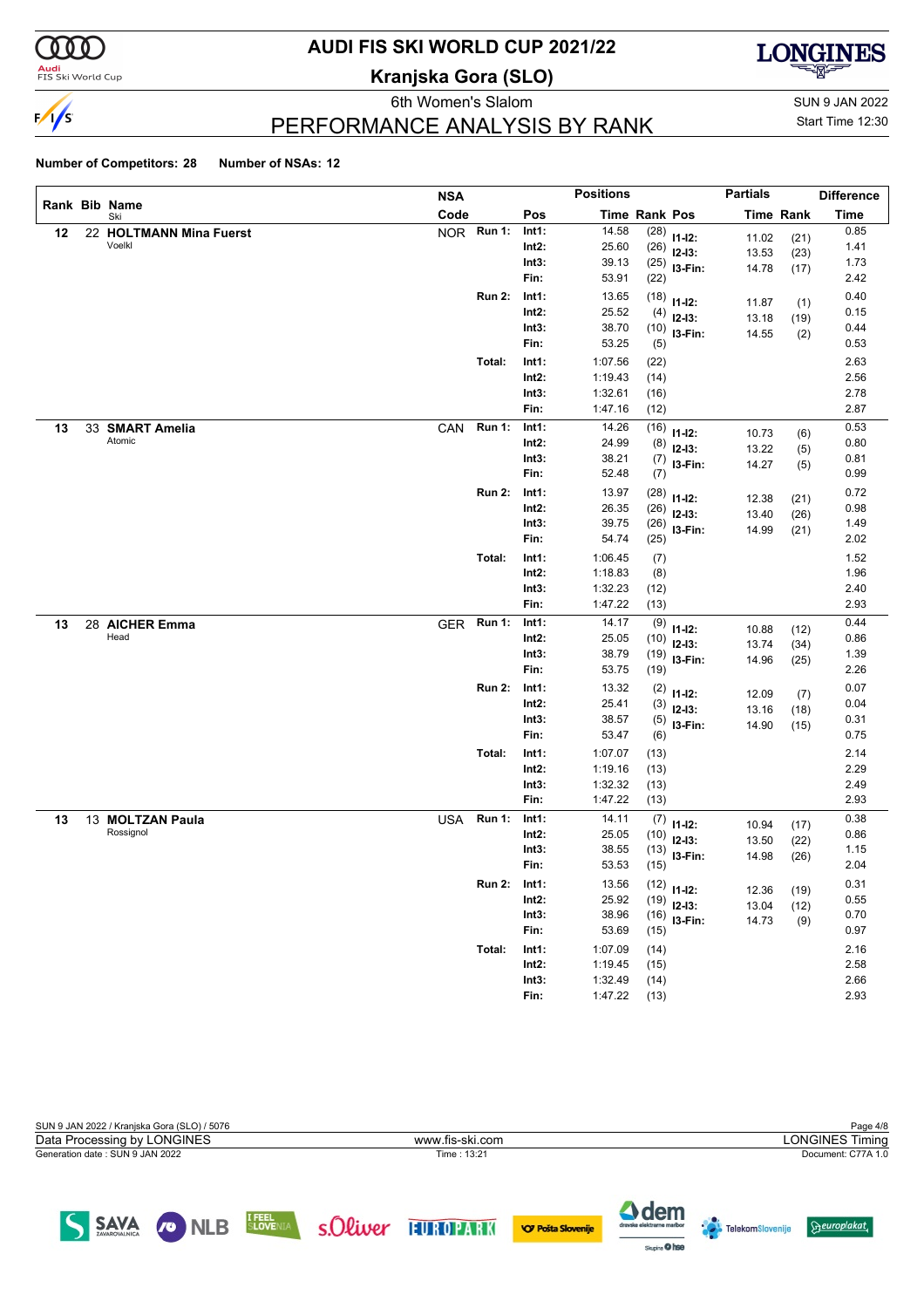

# **AUDI FIS SKI WORLD CUP 2021/22**

**Kranjska Gora (SLO)**



eth Women's Slalom Sun 9 JAN 2022 PERFORMANCE ANALYSIS BY RANK

Start Time 12:30

#### **Number of Competitors: 28 Number of NSAs: 12**

|    |                         | <b>NSA</b> |               |          | <b>Positions</b> |                      |                                | <b>Partials</b> |                  | <b>Difference</b> |
|----|-------------------------|------------|---------------|----------|------------------|----------------------|--------------------------------|-----------------|------------------|-------------------|
|    | Rank Bib Name<br>Ski    | Code       |               | Pos      |                  | <b>Time Rank Pos</b> |                                |                 | <b>Time Rank</b> | <b>Time</b>       |
| 16 | 20 NOENS Nastasia       | <b>FRA</b> | Run 1:        | Int1:    | 14.14            | (8)                  | $11 - 12$ :                    | 11.04           | (24)             | 0.41              |
|    | Salomon                 |            |               | $Int2$ : | 25.18            | (14)                 | $12-13:$                       | 13.92           | (43)             | 0.99              |
|    |                         |            |               | Int3:    | 39.10            |                      | $(24)$ 13-Fin:                 | 14.55           | (11)             | 1.70              |
|    |                         |            |               | Fin:     | 53.65            | (18)                 |                                |                 |                  | 2.16              |
|    |                         |            | <b>Run 2:</b> | Int1:    | 13.75            | (21)                 | $11 - 12$ :                    | 12.14           | (12)             | 0.50              |
|    |                         |            |               | $Int2$ : | 25.89            | (18)                 | $12-13:$                       | 13.07           | (13)             | 0.52              |
|    |                         |            |               | Int3:    | 38.96            |                      | $(16)$ 13-Fin:                 | 14.70           | (8)              | 0.70              |
|    |                         |            |               | Fin:     | 53.66            | (14)                 |                                |                 |                  | 0.94              |
|    |                         |            | Total:        | Int1:    | 1:07.40          | (19)                 |                                |                 |                  | 2.47              |
|    |                         |            |               | $Int2$ : | 1:19.54          | (16)                 |                                |                 |                  | 2.67              |
|    |                         |            |               | Int3:    | 1:32.61          | (16)                 |                                |                 |                  | 2.78              |
|    |                         |            |               | Fin:     | 1:47.31          | (16)                 |                                |                 |                  | 3.02              |
| 17 | 25 SPORER Marie-Therese | <b>AUT</b> | <b>Run 1:</b> | Int1:    | 14.39            | (23)                 | $11 - 12$ :                    | 11.07           | (25)             | 0.66              |
|    | Atomic                  |            |               | Int2:    | 25.46            | (24)                 | $12-13:$                       | 13.32           | (13)             | 1.27              |
|    |                         |            |               | Int3:    | 38.78            | (18)                 | I3-Fin:                        | 15.13           | (39)             | 1.38              |
|    |                         |            |               | Fin:     | 53.91            | (22)                 |                                |                 |                  | 2.42              |
|    |                         |            | <b>Run 2:</b> | Int1:    | 13.25            | (1)                  | $11 - 12$ :                    | 12.40           | (23)             | 0.00              |
|    |                         |            |               | $Int2$ : | 25.65            | (9)                  | $12-13:$                       | 12.93           | (6)              | 0.28              |
|    |                         |            |               | Int3:    | 38.58            |                      | $(7)$ 13-Fin:                  | 14.94           | (18)             | 0.32              |
|    |                         |            |               | Fin:     | 53.52            | (8)                  |                                |                 |                  | 0.80              |
|    |                         |            | Total:        | Int1:    | 1:07.16          | (15)                 |                                |                 |                  | 2.23              |
|    |                         |            |               | Int2:    | 1:19.56          | (17)                 |                                |                 |                  | 2.69              |
|    |                         |            |               | Int3:    | 1:32.49          | (14)                 |                                |                 |                  | 2.66              |
|    |                         |            |               | Fin:     | 1:47.43          | (17)                 |                                |                 |                  | 3.14              |
| 18 | 23 GUEST Charlie        | <b>GBR</b> | Run 1:        | Int1:    | 14.27            | (18)                 | $11 - 12$ :                    | 11.03           | (22)             | 0.54              |
|    | Fischer                 |            |               | $Int2$ : | 25.30            | (21)                 | $12-13:$                       | 13.65           | (31)             | 1.11              |
|    |                         |            |               | Int3:    | 38.95            |                      | $(21)$ 13-Fin:                 | 14.87           | (21)             | 1.55              |
|    |                         |            |               | Fin:     | 53.82            | (20)                 |                                |                 |                  | 2.33              |
|    |                         |            | <b>Run 2:</b> | Int1:    | 13.47            | (9)                  | $11 - 12$ :                    |                 |                  | 0.22              |
|    |                         |            |               | Int2:    | 25.79            | (15)                 | $12-13:$                       | 12.32<br>13.00  | (17)<br>(10)     | 0.42              |
|    |                         |            |               | Int3:    | 38.79            |                      | $(12)$ 13-Fin:                 | 14.86           | (14)             | 0.53              |
|    |                         |            |               | Fin:     | 53.65            | (13)                 |                                |                 |                  | 0.93              |
|    |                         |            | Total:        | Int1:    | 1:07.29          | (18)                 |                                |                 |                  | 2.36              |
|    |                         |            |               | $Int2$ : | 1:19.61          | (18)                 |                                |                 |                  | 2.74              |
|    |                         |            |               | Int3:    | 1:32.61          | (16)                 |                                |                 |                  | 2.78              |
|    |                         |            |               | Fin:     | 1:47.47          | (18)                 |                                |                 |                  | 3.18              |
| 19 | 14 MAIR Chiara          |            | AUT Run 1:    | Int1:    | 14.39            | (23)                 |                                |                 |                  | 0.66              |
|    | Voelkl                  |            |               | Int2:    | 25.22            | (19)                 | $11 - 12$ :<br>$12-13:$        | 10.83           | (8)              | 1.03              |
|    |                         |            |               | Int3:    | 39.03            | (22)                 | I3-Fin:                        | 13.81           | (36)             | 1.63              |
|    |                         |            |               | Fin:     | 54.02            | (26)                 |                                | 14.99           | (29)             | 2.53              |
|    |                         |            | <b>Run 2:</b> | Int1:    | 13.61            |                      |                                |                 |                  | 0.36              |
|    |                         |            |               | $Int2$ : | 25.73            |                      | $(16)$ 11-12:<br>$(12)$ 12-13: | 12.12           | (10)             | 0.36              |
|    |                         |            |               | Int3:    | 38.65            |                      | $(8)$ 13-Fin:                  | 12.92           | (5)              | 0.39              |
|    |                         |            |               | Fin:     | 53.58            | (11)                 |                                | 14.93           | (17)             | 0.86              |
|    |                         |            | Total:        | Int1:    | 1:07.63          | (23)                 |                                |                 |                  | 2.70              |
|    |                         |            |               | $Int2$ : | 1:19.75          | (22)                 |                                |                 |                  | 2.88              |
|    |                         |            |               | Int3:    | 1:32.67          | (19)                 |                                |                 |                  | 2.84              |
|    |                         |            |               | Fin:     | 1:47.60          | (19)                 |                                |                 |                  | 3.31              |
|    |                         |            |               |          |                  |                      |                                |                 |                  |                   |

| SUN 9 JAN 2022 / Kranjska Gora (SLO) / 5076 | Page 5/8        |                        |  |  |  |
|---------------------------------------------|-----------------|------------------------|--|--|--|
| Data Processing by LONGINES                 | www.fis-ski.com | <b>LONGINES Timing</b> |  |  |  |
| Generation date: SUN 9 JAN 2022             | Time: 13:21     | Document: C77A 1.0     |  |  |  |
|                                             |                 |                        |  |  |  |
|                                             |                 |                        |  |  |  |

SAVA ONLB SLOVENIA SOLWEY TUROPARK OPPSTASIONERIE

**A** dem

**Agine** O hee

**TelekomSlovenije** 

 $\Theta$ europlakat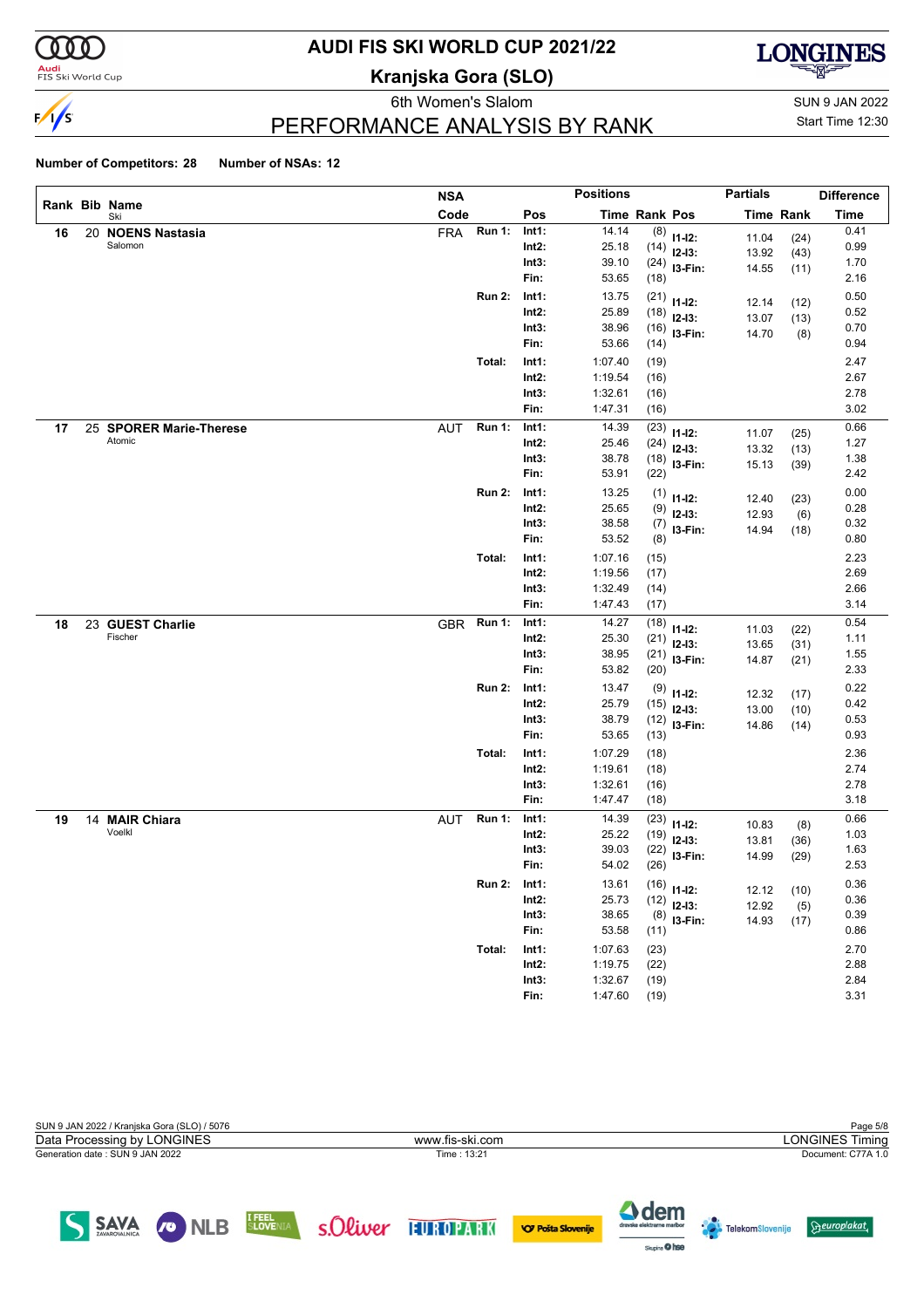

# **AUDI FIS SKI WORLD CUP 2021/22**

**Kranjska Gora (SLO)**



eth Women's Slalom Sun 9 JAN 2022 PERFORMANCE ANALYSIS BY RANK

Start Time 12:30

#### **Number of Competitors: 28 Number of NSAs: 12**

|    |                        | <b>NSA</b> |               |          | <b>Positions</b>     |      |                | <b>Partials</b> |                  | <b>Difference</b> |
|----|------------------------|------------|---------------|----------|----------------------|------|----------------|-----------------|------------------|-------------------|
|    | Rank Bib Name<br>Ski   | Code       |               | Pos      | <b>Time Rank Pos</b> |      |                |                 | <b>Time Rank</b> | <b>Time</b>       |
| 20 | 17 POPOVIC Leona       | CRO        | <b>Run 1:</b> | Int1:    | 14.23                | (14) | $11 - 12$ :    | 11.03           | (22)             | 0.50              |
|    | Voelkl                 |            |               | $Int2$ : | 25.26                | (20) | $12-13:$       | 13.61           | (29)             | 1.07              |
|    |                        |            |               | Int3:    | 38.87                | (20) | I3-Fin:        | 14.99           | (29)             | 1.47              |
|    |                        |            |               | Fin:     | 53.86                | (21) |                |                 |                  | 2.37              |
|    |                        |            | <b>Run 2:</b> | Int1:    | 13.35                | (3)  | $11 - 12$ :    | 12.45           | (24)             | 0.10              |
|    |                        |            |               | $Int2$ : | 25.80                | (16) | $12-13:$       | 13.21           | (21)             | 0.43              |
|    |                        |            |               | Int3:    | 39.01                | (20) | I3-Fin:        | 14.84           | (12)             | 0.75              |
|    |                        |            |               | Fin:     | 53.85                | (18) |                |                 |                  | 1.13              |
|    |                        |            | Total:        | Int1:    | 1:07.21              | (17) |                |                 |                  | 2.28              |
|    |                        |            |               | $Int2$ : | 1:19.66              | (20) |                |                 |                  | 2.79              |
|    |                        |            |               | Int3:    | 1:32.87              | (20) |                |                 |                  | 3.04              |
|    |                        |            |               | Fin:     | 1:47.71              | (20) |                |                 |                  | 3.42              |
| 21 | 32 STOFFEL Elena       | SUI        | <b>Run 1:</b> | Int1:    | 14.88                | (43) | $11 - 12$ :    | 11.12           | (27)             | 1.15              |
|    | Dynastar               |            |               | $Int2$ : | 26.00                | (33) | $12-13:$       | 13.28           | (9)              | 1.81              |
|    |                        |            |               | Int3:    | 39.28                | (27) | I3-Fin:        | 14.73           | (15)             | 1.88              |
|    |                        |            |               | Fin:     | 54.01                | (25) |                |                 |                  | 2.52              |
|    |                        |            | <b>Run 2:</b> | Int1:    | 13.92                | (25) | $11 - 12$ :    | 12.11           | (8)              | 0.67              |
|    |                        |            |               | $Int2$ : | 26.03                | (22) | $12-13:$       | 12.90           | (4)              | 0.66              |
|    |                        |            |               | Int3:    | 38.93                | (15) | I3-Fin:        | 14.91           | (16)             | 0.67              |
|    |                        |            |               | Fin:     | 53.84                | (17) |                |                 |                  | 1.12              |
|    |                        |            | Total:        | Int1:    | 1:07.93              | (25) |                |                 |                  | 3.00              |
|    |                        |            |               | $Int2$ : | 1:20.04              | (25) |                |                 |                  | 3.17              |
|    |                        |            |               | Int3:    | 1:32.94              | (22) |                |                 |                  | 3.11              |
|    |                        |            |               | Fin:     | 1:47.85              | (21) |                |                 |                  | 3.56              |
| 22 | 15 ST-GERMAIN Laurence | CAN        | <b>Run 1:</b> | Int1:    | 14.35                | (22) | $11 - 12$ :    | 10.79           | (7)              | 0.62              |
|    | Rossignol              |            |               | $Int2$ : | 25.14                | (13) | $12-13:$       | 13.48           | (20)             | 0.95              |
|    |                        |            |               | Int3:    | 38.62                | (14) | I3-Fin:        | 14.98           | (26)             | 1.22              |
|    |                        |            |               | Fin:     | 53.60                | (16) |                |                 |                  | 2.11              |
|    |                        |            | <b>Run 2:</b> | Int1:    | 13.86                | (23) | $11 - 12$ :    | 12.26           | (16)             | 0.61              |
|    |                        |            |               | $Int2$ : | 26.12                | (24) | $12-13:$       | 13.22           | (22)             | 0.75              |
|    |                        |            |               | Int3:    | 39.34                | (23) | I3-Fin:        | 14.95           | (19)             | 1.08              |
|    |                        |            |               | Fin:     | 54.29                | (22) |                |                 |                  | 1.57              |
|    |                        |            | Total:        | Int1:    | 1:07.46              | (20) |                |                 |                  | 2.53              |
|    |                        |            |               | $Int2$ : | 1:19.72              | (21) |                |                 |                  | 2.85              |
|    |                        |            |               | Int3:    | 1:32.94              | (22) |                |                 |                  | 3.11              |
|    |                        |            |               | Fin:     | 1:47.89              | (22) |                |                 |                  | 3.60              |
| 23 | 44 GOOD Nicole         | SUI        | <b>Run 1:</b> | Int1:    | 14.46                | (26) | $11 - 12$ :    | 11.22           | (32)             | 0.73              |
|    | Stoeckli               |            |               | Int2:    | 25.68                | (27) | $12-13:$       | 13.49           | (21)             | 1.49              |
|    |                        |            |               | Int3:    | 39.17                | (26) | I3-Fin:        | 14.79           | (18)             | 1.77              |
|    |                        |            |               | Fin:     | 53.96                | (24) |                |                 |                  | 2.47              |
|    |                        |            | <b>Run 2:</b> | Int1:    | 13.54                |      | $(11)$ 11-12:  | 12.48           | (26)             | 0.29              |
|    |                        |            |               | Int2:    | 26.02                | (21) | $12-13:$       | 12.95           | (7)              | 0.65              |
|    |                        |            |               | Int3:    | 38.97                |      | $(18)$ 13-Fin: | 15.03           | (22)             | 0.71              |
|    |                        |            |               | Fin:     | 54.00                | (21) |                |                 |                  | 1.28              |
|    |                        |            | Total:        | Int1:    | 1:07.50              | (21) |                |                 |                  | 2.57              |
|    |                        |            |               | $Int2$ : | 1:19.98              | (24) |                |                 |                  | 3.11              |
|    |                        |            |               | Int3:    | 1:32.93              | (21) |                |                 |                  | 3.10              |
|    |                        |            |               | Fin:     | 1:47.96              | (23) |                |                 |                  | 3.67              |

| SUN 9 JAN 2022 / Kranjska Gora (SLO) / 5076 |                 | Page 6/8               |
|---------------------------------------------|-----------------|------------------------|
| Data Processing by LONGINES                 | www.fis-ski.com | <b>LONGINES Timing</b> |
| Generation date: SUN 9 JAN 2022             | Time: 13:21     | Document: C77A 1.0     |
|                                             |                 |                        |
|                                             |                 |                        |
|                                             |                 |                        |

SAVA ONLB ELOVENIA SOLWEY FUROPARK OF POSTS SLOWER



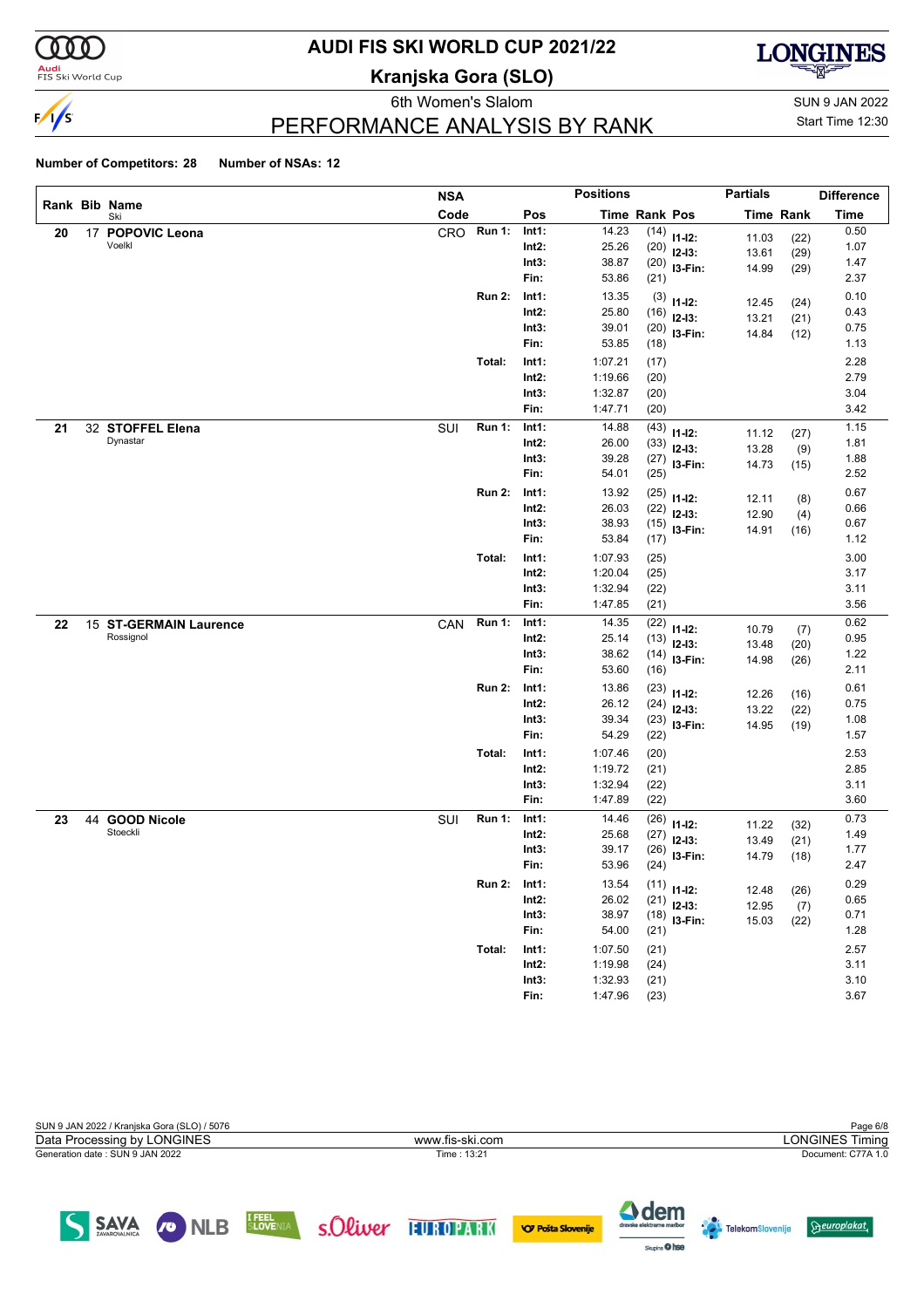

## **AUDI FIS SKI WORLD CUP 2021/22**

**Kranjska Gora (SLO)**



eth Women's Slalom Sun 9 JAN 2022 PERFORMANCE ANALYSIS BY RANK

Start Time 12:30

### **Number of Competitors: 28 Number of NSAs: 12**

|    |    |                              | <b>NSA</b> |               |          | <b>Positions</b> |                      |                | <b>Partials</b> |                  | <b>Difference</b> |
|----|----|------------------------------|------------|---------------|----------|------------------|----------------------|----------------|-----------------|------------------|-------------------|
|    |    | Rank Bib Name<br>Ski         | Code       |               | Pos      |                  | <b>Time Rank Pos</b> |                |                 | <b>Time Rank</b> | Time              |
| 24 | 26 | <b>SAEFVENBERG Charlotta</b> | SWE        | <b>Run 1:</b> | Int1:    | 14.19            | (11)                 | $11 - 12$ :    | 10.99           | (20)             | 0.46              |
|    |    | Rossignol                    |            |               | $Int2$ : | 25.18            | (14)                 | $12-13:$       | 13.56           | (26)             | 0.99              |
|    |    |                              |            |               | Int3:    | 38.74            | (17)                 | I3-Fin:        | 14.90           | (22)             | 1.34              |
|    |    |                              |            |               | Fin:     | 53.64            | (17)                 |                |                 |                  | 2.15              |
|    |    |                              |            | <b>Run 2:</b> | Int1:    | 13.56            | (12)                 | $11 - 12$ :    | 12.45           | (24)             | 0.31              |
|    |    |                              |            |               | Int2:    | 26.01            | (20)                 | $12-13:$       | 13.51           | (27)             | 0.64              |
|    |    |                              |            |               | Int3:    | 39.52            | (24)                 | I3-Fin:        | 15.24           | (27)             | 1.26              |
|    |    |                              |            |               | Fin:     | 54.76            | (26)                 |                |                 |                  | 2.04              |
|    |    |                              |            | Total:        | Int1:    | 1:07.20          | (16)                 |                |                 |                  | 2.27              |
|    |    |                              |            |               | $Int2$ : | 1:19.65          | (19)                 |                |                 |                  | 2.78              |
|    |    |                              |            |               | Int3:    | 1:33.16          | (24)                 |                |                 |                  | 3.33              |
|    |    |                              |            |               | Fin:     | 1:48.40          | (24)                 |                |                 |                  | 4.11              |
| 25 | 30 | <b>O BRIEN Nina</b>          | <b>USA</b> | <b>Run 1:</b> | Int1:    | 14.20            | (13)                 | $11 - 12$ :    | 11.15           | (28)             | 0.47              |
|    |    | Rossignol                    |            |               | Int2:    | 25.35            | (22)                 | $12 - 13:$     | 13.72           | (33)             | 1.16              |
|    |    |                              |            |               | Int3:    | 39.07            | (23)                 | I3-Fin:        | 15.05           | (34)             | 1.67              |
|    |    |                              |            |               | Fin:     | 54.12            | (27)                 |                |                 |                  | 2.63              |
|    |    |                              |            | <b>Run 2:</b> | Int1:    | 13.66            | (19)                 | $11 - 12$ :    | 12.18           | (15)             | 0.41              |
|    |    |                              |            |               | Int2:    | 25.84            | (17)                 | $12 - 13:$     | 13.24           | (24)             | 0.47              |
|    |    |                              |            |               | Int3:    | 39.08            | (21)                 | I3-Fin:        | 15.21           | (26)             | 0.82              |
|    |    |                              |            |               | Fin:     | 54.29            | (22)                 |                |                 |                  | 1.57              |
|    |    |                              |            | Total:        | Int1:    | 1:07.78          | (24)                 |                |                 |                  | 2.85              |
|    |    |                              |            |               | Int2:    | 1:19.96          | (23)                 |                |                 |                  | 3.09              |
|    |    |                              |            |               | Int3:    | 1:33.20          | (25)                 |                |                 |                  | 3.37              |
|    |    |                              |            |               | Fin:     | 1:48.41          | (25)                 |                |                 |                  | 4.12              |
| 26 | 34 | <b>LJUTIC Zrinka</b>         | CRO        | <b>Run 1:</b> | Int1:    | 14.69            | (32)                 | $11 - 12$ :    | 11.20           | (31)             | 0.96              |
|    |    | Rossignol                    |            |               | Int2:    | 25.89            | (29)                 | $12-13:$       | 13.84           | (39)             | 1.70              |
|    |    |                              |            |               | Int3:    | 39.73            | (37)                 | I3-Fin:        | 14.69           | (14)             | 2.33              |
|    |    |                              |            |               | Fin:     | 54.42            | (30)                 |                |                 |                  | 2.93              |
|    |    |                              |            | <b>Run 2:</b> | Int1:    | 13.92            | (25)                 | $11 - 12$ :    | 12.38           | (21)             | 0.67              |
|    |    |                              |            |               | Int2:    | 26.30            | (25)                 | $12 - 13:$     | 13.27           | (25)             | 0.93              |
|    |    |                              |            |               | Int3:    | 39.57            | (25)                 | I3-Fin:        | 15.11           | (23)             | 1.31              |
|    |    |                              |            |               | Fin:     | 54.68            | (24)                 |                |                 |                  | 1.96              |
|    |    |                              |            | Total:        | Int1:    | 1:08.34          | (28)                 |                |                 |                  | 3.41              |
|    |    |                              |            |               | Int2:    | 1:20.72          | (27)                 |                |                 |                  | 3.85              |
|    |    |                              |            |               | Int3:    | 1:33.99          | (26)                 |                |                 |                  | 4.16              |
|    |    |                              |            |               | Fin:     | 1:49.10          | (26)                 |                |                 |                  | 4.81              |
| 27 |    | 52 LACHEB Kenza              | <b>FRA</b> | <b>Run 1:</b> | Int1:    | 14.69            | (32)                 | $11 - 12$ :    |                 |                  | 0.96              |
|    |    | Salomon                      |            |               | Int2:    | 25.91            | (30)                 | $12 - 13:$     | 11.22<br>13.41  | (32)             | 1.72              |
|    |    |                              |            |               | Int3:    | 39.32            | (28)                 | I3-Fin:        | 14.86           | (18)             | 1.92              |
|    |    |                              |            |               | Fin:     | 54.18            | (28)                 |                |                 | (20)             | 2.69              |
|    |    |                              |            | <b>Run 2:</b> | Int1:    | 13.91            |                      | $(24)$ 11-12:  |                 |                  | 0.66              |
|    |    |                              |            |               | Int2:    | 26.50            |                      | $(27)$ 12-13:  | 12.59           | (27)             | 1.13              |
|    |    |                              |            |               | Int3:    | 40.03            |                      | $(28)$ 13-Fin: | 13.53           | (28)             | 1.77              |
|    |    |                              |            |               | Fin:     | 55.16            | (27)                 |                | 15.13           | (24)             | 2.44              |
|    |    |                              |            | Total:        | Int1:    | 1:08.09          | (26)                 |                |                 |                  | 3.16              |
|    |    |                              |            |               | $Int2$ : | 1:20.68          | (26)                 |                |                 |                  | 3.81              |
|    |    |                              |            |               | Int3:    | 1:34.21          | (27)                 |                |                 |                  | 4.38              |
|    |    |                              |            |               | Fin:     | 1:49.34          | (27)                 |                |                 |                  | 5.05              |

| SUN 9 JAN 2022 / Kranjska Gora (SLO) / 5076 |                 | Page 7/8               |
|---------------------------------------------|-----------------|------------------------|
| Data Processing by LONGINES                 | www.fis-ski.com | <b>LONGINES Timing</b> |
| Generation date: SUN 9 JAN 2022             | Time: 13:21     | Document: C77A 1.0     |
|                                             |                 |                        |
|                                             |                 |                        |
|                                             |                 |                        |

SAVA ONLB ELOVENIA SOLWEY FUROPARK OF POSTS SLOWER

4 dem

**Agine** O hee

**TelekomSlovenije** 

 $\Theta$ europlakat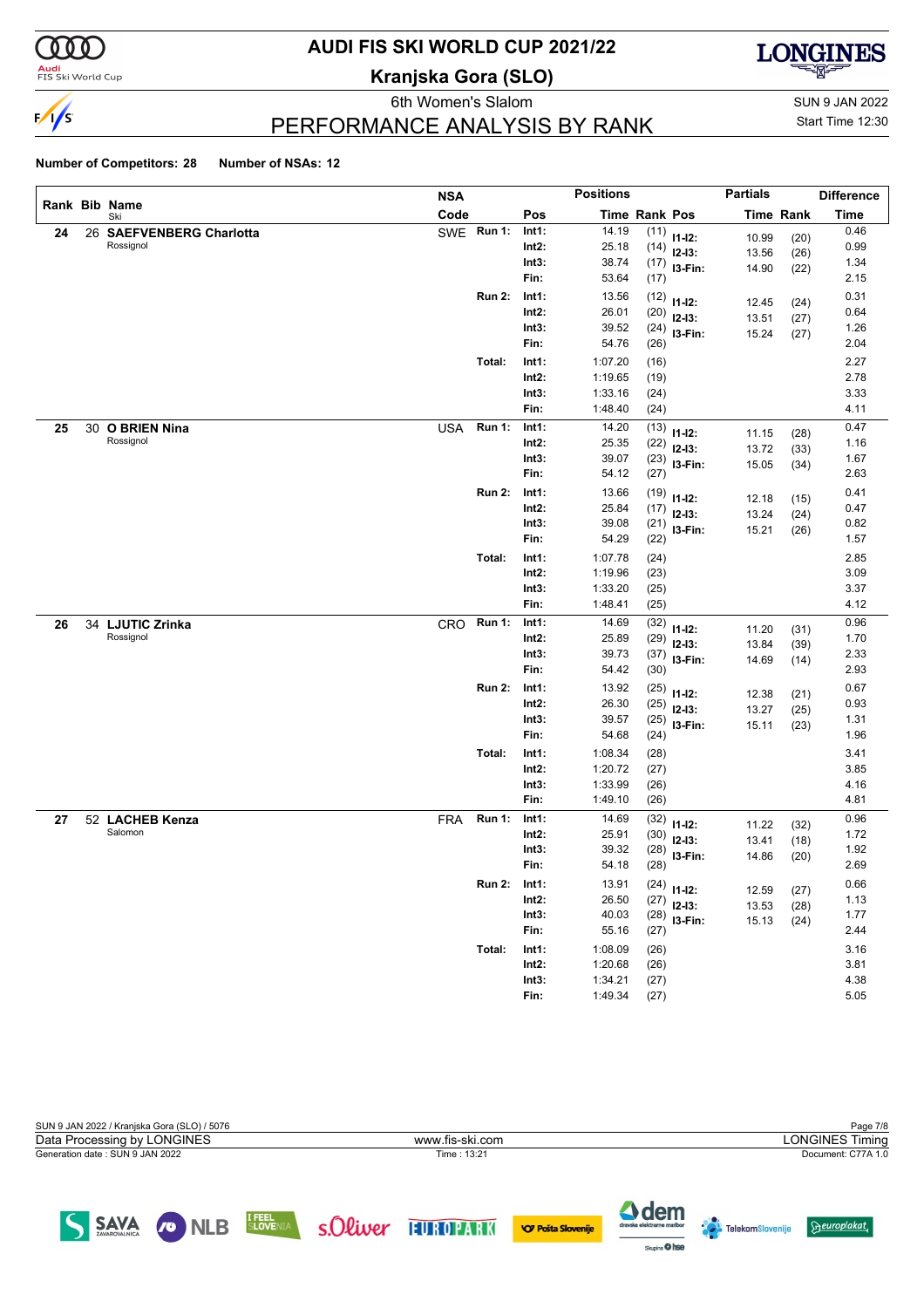

#### **Audi**<br>FIS Ski World Cup

# **AUDI FIS SKI WORLD CUP 2021/22**

**Kranjska Gora (SLO)**

**LONGINES** 

# $\sqrt{s}$

### PERFORMANCE ANALYSIS BY RANK

Figure 1.5 States of the Women's States of the Momen's Sun 9 JAN 2022 Start Time 12:30

### **Number of Competitors: 28 Number of NSAs: 12**

|    |    | Rank Bib Name                     | <b>NSA</b>                  |                                 | <b>Positions</b>                         |                              |                                               | <b>Partials</b>         |                      | <b>Difference</b>            |
|----|----|-----------------------------------|-----------------------------|---------------------------------|------------------------------------------|------------------------------|-----------------------------------------------|-------------------------|----------------------|------------------------------|
|    |    | Ski                               | Code                        | Pos                             | <b>Time Rank Pos</b>                     |                              |                                               |                         | <b>Time Rank</b>     | <b>Time</b>                  |
| 28 | 36 | <b>HENSIEN Katie</b><br>Rossignol | <b>Run 1:</b><br><b>USA</b> | Int1:<br>Int2:<br>Int3:<br>Fin: | 14.74<br>25.71<br>39.32<br>54.35         | (28)<br>(29)                 | $(35)$ 11-12:<br>$12 - 13:$<br>$(28)$ 13-Fin: | 10.97<br>13.61<br>15.03 | (19)<br>(29)<br>(32) | 1.01<br>1.52<br>1.92<br>2.86 |
|    |    |                                   | <b>Run 2:</b>               | Int1:<br>Int2:<br>Int3:<br>Fin: | 13.95<br>26.81<br>40.00<br>55.24         | (28)<br>(27)<br>(28)         | $(27)$ 11-12:<br>$12 - 13:$<br>I3-Fin:        | 12.86<br>13.19<br>15.24 | (28)<br>(20)<br>(27) | 0.70<br>1.44<br>1.74<br>2.52 |
|    |    |                                   | Total:                      | Int1:<br>Int2:<br>Int3:<br>Fin: | 1:08.30<br>1:21.16<br>1:34.35<br>1:49.59 | (27)<br>(28)<br>(28)<br>(28) |                                               |                         |                      | 3.37<br>4.29<br>4.52<br>5.30 |

| Legend: |                                                                            |                                |                  |              |                 |                           |                                            |                        |                                    |
|---------|----------------------------------------------------------------------------|--------------------------------|------------------|--------------|-----------------|---------------------------|--------------------------------------------|------------------------|------------------------------------|
| Fin     | Finish                                                                     |                                | Int              | Intermediate | <b>Ix</b>       | Intermediate x            |                                            |                        |                                    |
| Pos.    |                                                                            | Intermediate or speed position |                  |              |                 |                           |                                            |                        |                                    |
|         | SUN 9 JAN 2022 / Kranjska Gora (SLO) / 5076<br>Data Processing by LONGINES |                                |                  |              | www.fis-ski.com |                           |                                            |                        | Page 8/8<br><b>LONGINES Timing</b> |
|         | Generation date: SUN 9 JAN 2022                                            |                                |                  |              | Time: 13:21     |                           |                                            |                        | Document: C77A 1.0                 |
|         | <b>SAVA</b>                                                                | <b>NLB</b><br><b>s</b>         | I FEEL<br>SLOVEN | s.Oliver     | EUROPARK        | <b>VO Pošta Slovenije</b> | $\Delta$ dem<br>dravske elektrarne maribor | 19<br>TelekomSlovenije | <b>Seuroplakat</b>                 |

Sixpire O hee

Intermediate Time Positions : Int. 1 = Inter1 Internetiate Time Positions : Int. 1 = Inter1 Int. 2 = Inter2 Int. 3 = Inter3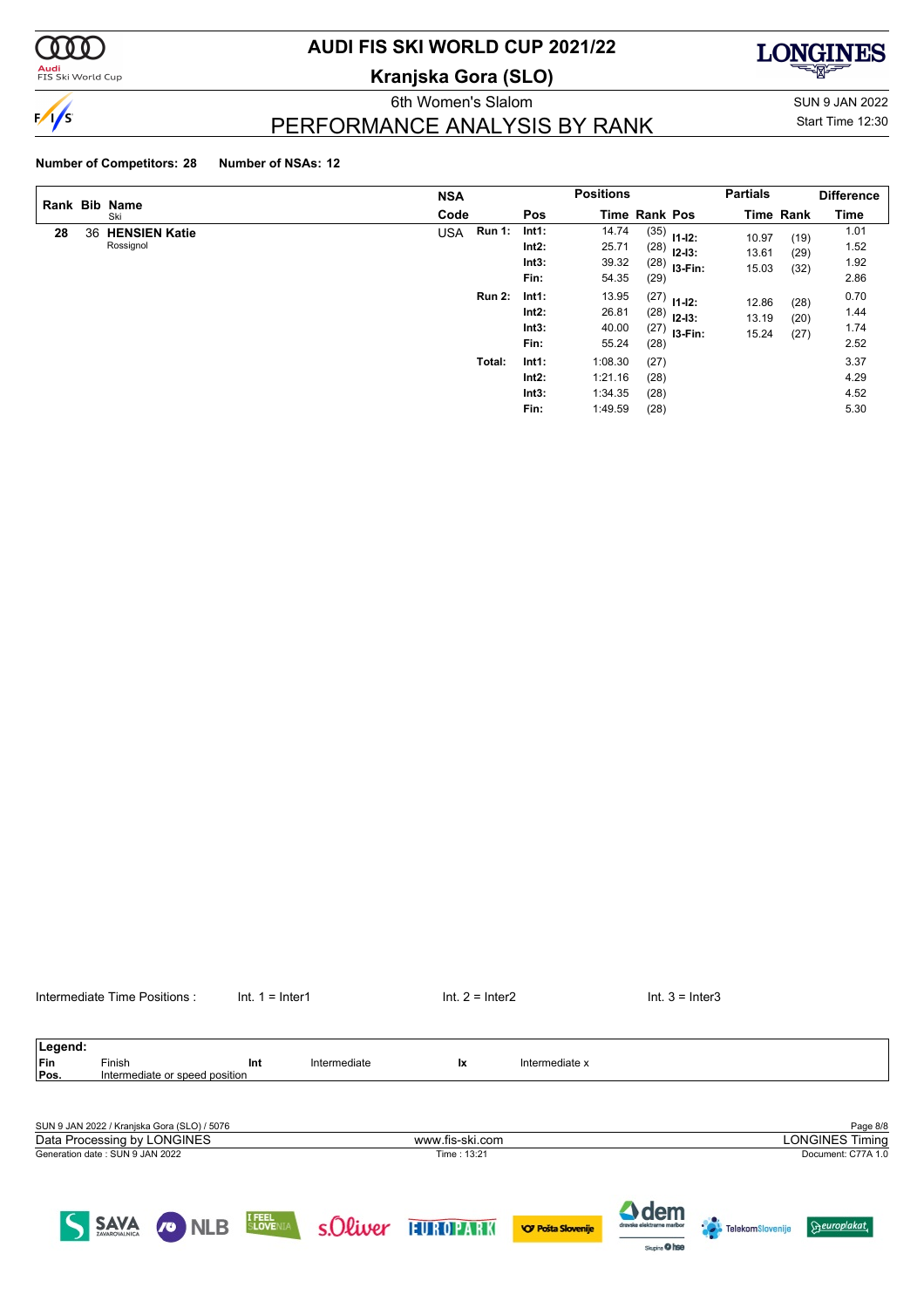| AUDI                      | 58. ISICA / FOX<br>FIS SKI WORLD CUP<br>08/09 JANUARY 2022 | Audi<br>FIS Ski World Cup             | <b>LONGINES</b>                     |               | €<br><b>ASK BRANI</b> | <u>elul</u><br><b>SKI CLASSICS</b> |                       |
|---------------------------|------------------------------------------------------------|---------------------------------------|-------------------------------------|---------------|-----------------------|------------------------------------|-----------------------|
| GENERALI                  | RAUCH<br><b>ZGONC</b>                                      | <u><b>unfront</b></u><br>ALIVE        | <i>Sportna</i><br><i>I loterija</i> | <b>PETROL</b> |                       | ELRAD<br>Internationa              |                       |
|                           |                                                            | <b>AUDI FIS SKI WORLD CUP 2021/22</b> |                                     |               |                       |                                    | CINDS                 |
| Audi<br>FIS Ski World Cup |                                                            | Kranjska Gora (SLO)                   |                                     |               |                       |                                    | ▀▀▓▛ <i>ᡔ</i>         |
|                           |                                                            | 6th Women's Slalom                    |                                     |               |                       |                                    | <b>SUN 9 JAN 2022</b> |
| $\sqrt{5}$                |                                                            | PERFORMANCE ANALYSIS BY BIB           |                                     |               |                       |                                    | Start Time 12:30      |

# PERFORMANCE ANALYSIS BY BIB

 $\Theta$ europlakat

**Telekom**Slovenije

Sapire O hee

**Number of Competitors: 57 Number of NSAs: 19**

|                |                                           | <b>NSA</b> |               |                                    | <b>Positions</b>                         |                              |                                      | <b>Partials</b>         |                    | <b>Difference</b>            |
|----------------|-------------------------------------------|------------|---------------|------------------------------------|------------------------------------------|------------------------------|--------------------------------------|-------------------------|--------------------|------------------------------|
| <b>Bib</b>     | Name<br>Ski                               | Code       |               | Pos                                |                                          | Time Rank Pos                |                                      |                         | <b>Time Rank</b>   | <b>Time</b>                  |
| $\mathbf{1}$   | <b>GISIN Michelle</b><br>Rossignol        | SUI        | <b>Run 1:</b> | Int1:<br>$Int2$ :<br>Int3:<br>Fin: | <b>DNF</b>                               |                              | $11 - 12$ :<br>$12 - 13:$<br>I3-Fin: |                         |                    |                              |
|                |                                           |            | Total:        |                                    | <b>DNF</b>                               |                              |                                      |                         |                    |                              |
| $\overline{2}$ | <b>DUERR Lena</b><br>Head                 | <b>GER</b> | <b>Run 1:</b> | Int1:<br>$Int2$ :<br>Int3:<br>Fin: | 14.02<br>24.69<br>37.76<br>52.02         | (5)<br>(3)<br>(3)<br>(4)     | $11 - 12$ :<br>$12-13:$<br>I3-Fin:   | 10.67<br>13.07<br>14.26 | (4)<br>(3)<br>(4)  | 0.29<br>0.50<br>0.36<br>0.53 |
|                |                                           |            | <b>Run 2:</b> | Int1:<br>$Int2$ :<br>Int3:<br>Fin: | 13.63<br>25.74<br>38.87<br>53.56         | (19)<br>(14)<br>(14)<br>(10) | $11 - 12$ :<br>$12-13:$<br>$13-Fin:$ | 12.11<br>13.13<br>14.69 | (9)<br>(16)<br>(7) | 0.46<br>0.56<br>0.61<br>0.84 |
|                |                                           |            | Total:        | Int1:<br>Int2:<br>Int3:<br>Fin:    | 1:05.65<br>1:17.76<br>1:30.89<br>1:45.58 | (4)<br>(4)<br>(4)<br>(4)     |                                      |                         |                    | 0.74<br>0.89<br>1.06<br>1.29 |
| 3              | <b>SWENN LARSSON Anna</b><br>Head         |            | SWE Run 1:    | Int1:<br>Int2:<br>Int3:<br>Fin:    | 14.19<br>24.87<br>38.10<br>52.40         | (11)<br>(6)<br>(6)<br>(6)    | $11-12:$<br>$12-13:$<br>I3-Fin:      | 10.68<br>13.23<br>14.30 | (5)<br>(7)<br>(6)  | 0.46<br>0.68<br>0.70<br>0.91 |
|                |                                           |            | <b>Run 2:</b> | Int1:<br>$Int2$ :<br>Int3:<br>Fin: | 13.45<br>25.59<br>38.36<br>52.95         | (9)<br>(8)<br>(2)<br>(2)     | $11 - 12$ :<br>$12-13:$<br>I3-Fin:   | 12.14<br>12.77<br>14.59 | (13)<br>(1)<br>(3) | 0.28<br>0.41<br>0.10<br>0.23 |
|                |                                           |            | Total:        | Int1:<br>$Int2$ :<br>Int3:<br>Fin: | 1:05.85<br>1:17.99<br>1:30.76<br>1:45.35 | (5)<br>(5)<br>(3)<br>(3)     |                                      |                         |                    | 0.94<br>1.12<br>0.93<br>1.06 |
| 4              | <b>LIENSBERGER Katharina</b><br>Rossignol | <b>AUT</b> | <b>Run 1:</b> | Int1:<br>$Int2$ :<br>Int3:<br>Fin: | 13.95<br>24.85<br>37.91<br>52.34         | (3)<br>(5)<br>(5)<br>(5)     | $11-12:$<br>$12-13:$<br>I3-Fin:      | 10.90<br>13.06<br>14.43 | (13)<br>(2)<br>(7) | 0.22<br>0.66<br>0.51<br>0.85 |
|                |                                           |            | <b>Run 2:</b> | Int1:<br>Int2:<br>Int3:<br>Fin:    | 13.55<br>25.78<br><b>DNF</b>             | (13)                         | $11-12:$<br>$(16)$ 12-13:<br>I3-Fin: | 12.23                   | (17)               | 0.38<br>0.60                 |
|                |                                           |            | Total:        | Int1:<br>Int2:<br>Int3:<br>Fin:    | 1:05.89<br>1:18.12<br><b>DNF</b>         | (6)<br>(6)                   |                                      |                         |                    | 0.98<br>1.25                 |

| SUN 9 JAN 2022 / Kranjska Gora (SLO) / 5076 |                 | Page 1/11              |
|---------------------------------------------|-----------------|------------------------|
| Data Processing by LONGINES                 | www.fis-ski.com | <b>LONGINES Timing</b> |
| Generation date : SUN 9 JAN 2022            | Time: 13:21     | Document: C77B 1.0     |
|                                             |                 |                        |
|                                             |                 |                        |
| <b>TEEFL</b><br>$-1111$                     | $\sim$ $\sim$   |                        |

SAVA CONLEB SLOVENIA SOLWEY THURUPARK OPASASONERIE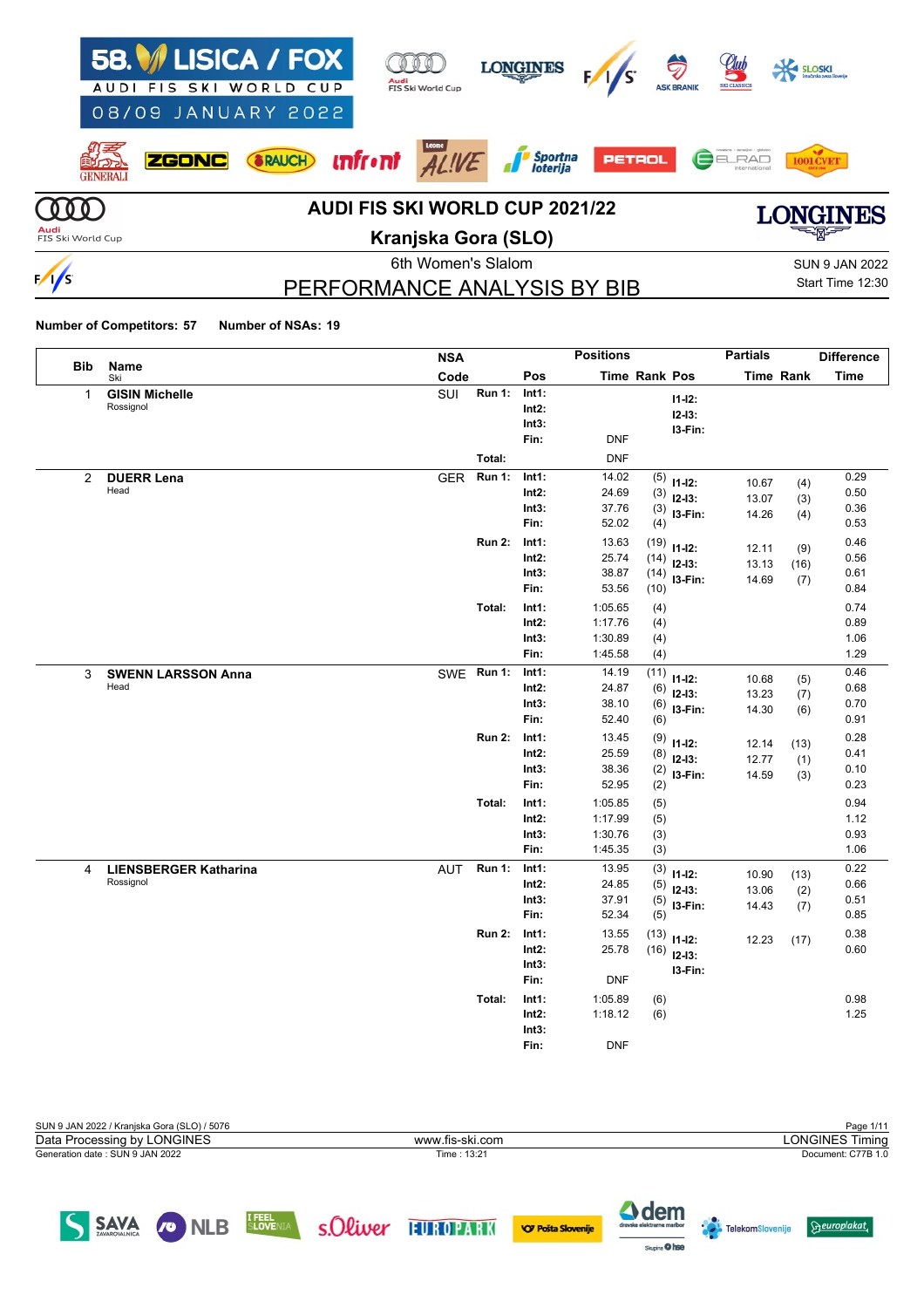

#### **Audi**<br>FIS Ski World Cup

# **AUDI FIS SKI WORLD CUP 2021/22**

**Kranjska Gora (SLO)**



6th Women's Slalom Sun 9 JAN 2022 PERFORMANCE ANALYSIS BY BIB

Start Time 12:30

#### **Number of Competitors: 57 Number of NSAs: 19**

|             |                         | <b>NSA</b> |               |          | <b>Positions</b> |      |                         | <b>Partials</b> |                  | <b>Difference</b> |
|-------------|-------------------------|------------|---------------|----------|------------------|------|-------------------------|-----------------|------------------|-------------------|
| <b>Bib</b>  | Name<br>Ski             | Code       |               | Pos      | Time Rank Pos    |      |                         |                 | <b>Time Rank</b> | <b>Time</b>       |
| 5           | <b>HOLDENER Wendy</b>   | SUI        | <b>Run 1:</b> | Int1:    | 13.73            | (1)  | $11 - 12$ :             | 10.52           | (2)              | 0.00              |
|             | Head                    |            |               | $Int2$ : | 24.25            | (2)  | $12-13:$                | 13.24           | (8)              | 0.06              |
|             |                         |            |               | Int3:    | 37.49            | (2)  | I3-Fin:                 | 14.00           | (2)              | 0.09              |
|             |                         |            |               | Fin:     | 51.49            | (1)  |                         |                 |                  | 0.00              |
|             |                         |            | <b>Run 2:</b> | Int1:    | 13.44            | (8)  | $11 - 12$ :             | 11.94           | (3)              | 0.27              |
|             |                         |            |               | $Int2$ : | 25.38            | (3)  | $12-13:$                | 13.03           | (11)             | 0.20              |
|             |                         |            |               | Int3:    | 38.41            | (3)  | I3-Fin:                 | 14.62           | (5)              | 0.15              |
|             |                         |            |               | Fin:     | 53.03            | (3)  |                         |                 |                  | 0.31              |
|             |                         |            | Total:        | Int1:    | 1:04.93          | (2)  |                         |                 |                  | 0.02              |
|             |                         |            |               | $Int2$ : | 1:16.87          | (1)  |                         |                 |                  | 0.00              |
|             |                         |            |               | Int3:    | 1:29.90          | (2)  |                         |                 |                  | 0.07              |
|             |                         |            |               | Fin:     | 1:44.52          | (2)  |                         |                 |                  | 0.23              |
| 6           | <b>VLHOVA Petra</b>     | <b>SVK</b> | <b>Run 1:</b> | Int1:    | 13.87            | (2)  | $11 - 12$ :             | 10.32           | (1)              | 0.14              |
|             | Rossignol               |            |               | $Int2$ : | 24.19            | (1)  | $12-13:$                | 13.21           | (4)              | 0.00              |
|             |                         |            |               | Int3:    | 37.40            | (1)  | I3-Fin:                 | 14.17           | (3)              | 0.00              |
|             |                         |            |               | Fin:     | 51.57            | (2)  |                         |                 |                  | 0.08              |
|             |                         |            | <b>Run 2:</b> | Int1:    | 13.43            | (7)  | $11 - 12$ :             | 11.94           | (3)              | 0.26              |
|             |                         |            |               | $Int2$ : | 25.37            | (2)  | $12-13:$                | 12.89           | (3)              | 0.19              |
|             |                         |            |               | Int3:    | 38.26            | (1)  | I3-Fin:                 | 14.46           | (1)              | 0.00              |
|             |                         |            |               | Fin:     | 52.72            | (1)  |                         |                 |                  | 0.00              |
|             |                         |            | Total:        | Int1:    | 1:05.00          | (3)  |                         |                 |                  | 0.09              |
|             |                         |            |               | $Int2$ : | 1:16.94          | (3)  |                         |                 |                  | 0.07              |
|             |                         |            |               | Int3:    | 1:29.83          | (1)  |                         |                 |                  | 0.00              |
|             |                         |            |               | Fin:     | 1:44.29          | (1)  |                         |                 |                  | 0.00              |
| $7^{\circ}$ | <b>SHIFFRIN Mikaela</b> | <b>USA</b> | Run 1:        | Int1:    | 13.95            | (3)  | $11 - 12$ :             |                 |                  | 0.22              |
|             | Atomic                  |            |               | $Int2$ : | 24.82            | (4)  | $12-13:$                | 10.87           | (11)             | 0.63              |
|             |                         |            |               | Int3:    | 37.77            | (4)  | I3-Fin:                 | 12.95<br>13.97  | (1)<br>(1)       | 0.37              |
|             |                         |            |               | Fin:     | 51.74            | (3)  |                         |                 |                  | 0.25              |
|             |                         |            | <b>Run 2:</b> | Int1:    | 13.17            | (1)  | $11 - 12$ :             |                 |                  | 0.00              |
|             |                         |            |               | $Int2$ : | 25.18            | (1)  | $12 - 13$ :             | 12.01           | (5)              | 0.00              |
|             |                         |            |               | Int3:    |                  |      |                         |                 |                  |                   |
|             |                         |            |               | Fin:     | <b>DNF</b>       |      | I3-Fin:                 |                 |                  |                   |
|             |                         |            | Total:        | Int1:    | 1:04.91          | (1)  |                         |                 |                  | 0.00              |
|             |                         |            |               | $Int2$ : | 1:16.92          | (2)  |                         |                 |                  | 0.05              |
|             |                         |            |               | Int3:    |                  |      |                         |                 |                  |                   |
|             |                         |            |               | Fin:     | <b>DNF</b>       |      |                         |                 |                  |                   |
| 8           | <b>HECTOR Sara</b>      | SWE Run 1: |               | Int1:    | 14.29            | (21) |                         |                 |                  | 0.56              |
|             | Head                    |            |               | Int2:    | 25.20            | (18) | $11 - 12$ :<br>$12-13:$ | 10.91           | (14)             | 1.01              |
|             |                         |            |               | Int3:    | 38.42            | (11) |                         | 13.22           | (5)              | 1.02              |
|             |                         |            |               | Fin:     | 53.01            | (11) | I3-Fin:                 | 14.59           | (12)             | 1.52              |
|             |                         |            | <b>Run 2:</b> | Int1:    | 13.42            |      |                         |                 |                  | 0.25              |
|             |                         |            |               | Int2:    | 25.77            | (15) | $(5)$ 11-12:            | 12.35           | (20)             | 0.59              |
|             |                         |            |               | Int3:    | 38.99            | (19) | $12-13:$                | 13.22           | (22)             | 0.73              |
|             |                         |            |               | Fin:     | 53.95            | (20) | I3-Fin:                 | 14.96           | (20)             | 1.23              |
|             |                         |            | Total:        | Int1:    | 1:06.43          | (8)  |                         |                 |                  | 1.52              |
|             |                         |            |               | $Int2$ : | 1:18.78          | (9)  |                         |                 |                  | 1.91              |
|             |                         |            |               | Int3:    | 1:32.00          | (9)  |                         |                 |                  | 2.17              |
|             |                         |            |               | Fin:     | 1:46.96          | (10) |                         |                 |                  | 2.67              |
|             |                         |            |               |          |                  |      |                         |                 |                  |                   |

| SUN 9 JAN 2022 / Kranjska Gora (SLO) / 5076 |                 | Page 2/11              |
|---------------------------------------------|-----------------|------------------------|
| Data Processing by LONGINES                 | www.fis-ski.com | <b>LONGINES Timing</b> |
| Generation date: SUN 9 JAN 2022             | Time: 13:21     | Document: C77B 1.0     |
|                                             |                 |                        |

SAVA ONLB SLOVENIA SOLWEY FUROPARK OPPSTASIONERIE



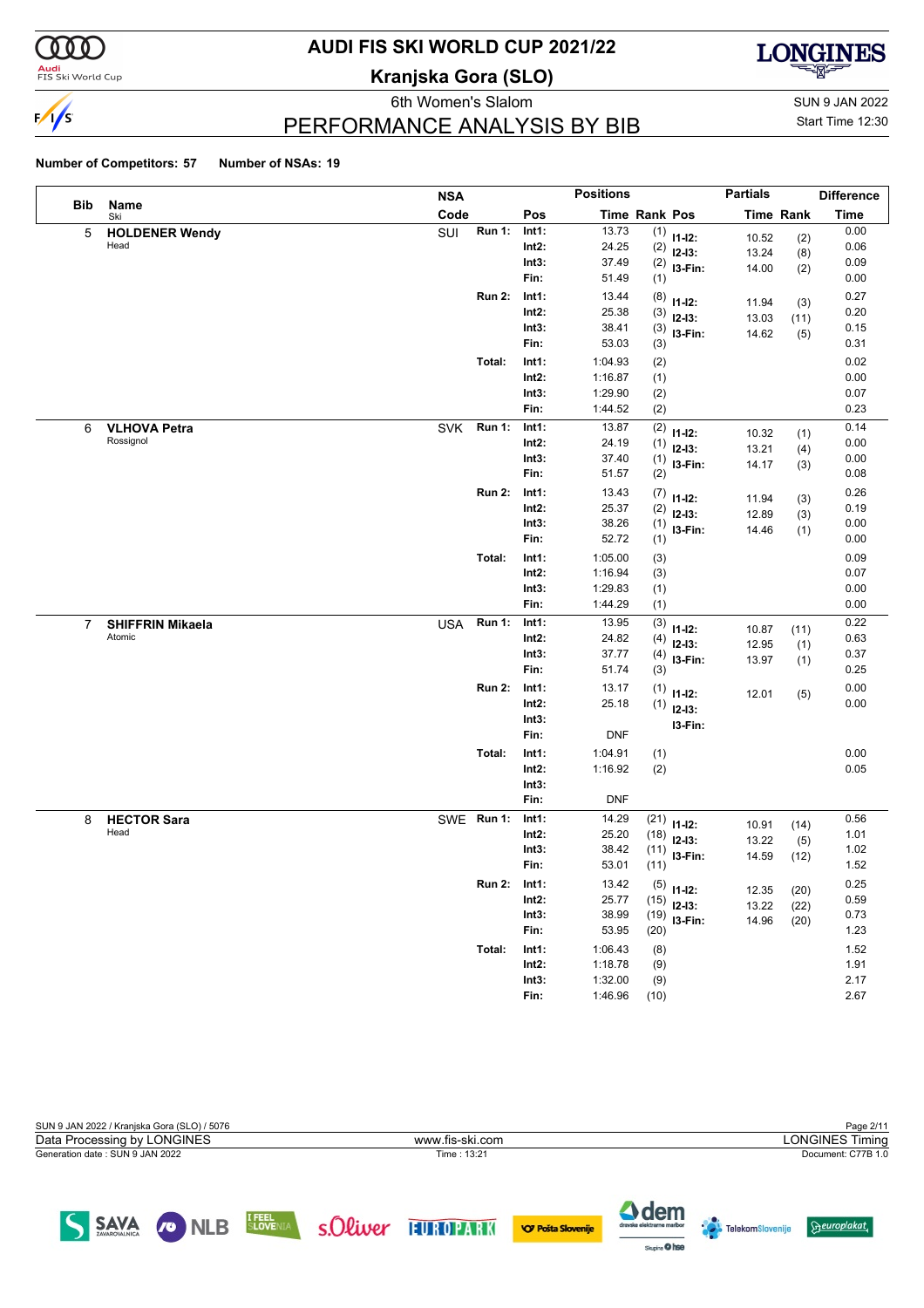

#### **Audi**<br>FIS Ski World Cup

# **AUDI FIS SKI WORLD CUP 2021/22**

**Kranjska Gora (SLO)**



PERFORMANCE ANALYSIS BY BIB

6th Women's Slalom Sun 9 JAN 2022 Start Time 12:30

#### **Number of Competitors: 57 Number of NSAs: 19**

|            |                                      | <b>NSA</b>                  |                                    | <b>Positions</b>                         |                              |                                           | <b>Partials</b>         |                      | <b>Difference</b>            |
|------------|--------------------------------------|-----------------------------|------------------------------------|------------------------------------------|------------------------------|-------------------------------------------|-------------------------|----------------------|------------------------------|
| <b>Bib</b> | Name<br>Ski                          | Code                        | Pos                                | <b>Time Rank Pos</b>                     |                              |                                           |                         | <b>Time Rank</b>     | <b>Time</b>                  |
| 9          | <b>BUCIK Ana</b><br>Salomon          | Run 1:<br><b>SLO</b>        | Int1:<br>$Int2$ :<br>Int3:<br>Fin: | 14.17<br>25.02<br>38.37<br>52.87         | (9)<br>(9)<br>(8)            | $11 - 12$ :<br>$12-13:$<br>$(9)$ 13-Fin:  | 10.85<br>13.35<br>14.50 | (9)<br>(14)<br>(10)  | 0.44<br>0.83<br>0.97<br>1.38 |
|            |                                      | <b>Run 2:</b>               | Int1:<br>$Int2$ :<br>Int3:<br>Fin: | 13.42<br>25.58<br>38.46<br>53.07         | (5)<br>(6)<br>(4)<br>(4)     | $11-12:$<br>$12-13:$<br>I3-Fin:           | 12.16<br>12.88<br>14.61 | (15)<br>(2)<br>(4)   | 0.25<br>0.40<br>0.20<br>0.35 |
|            |                                      | Total:                      | Int1:<br>$Int2$ :<br>Int3:<br>Fin: | 1:06.29<br>1:18.45<br>1:31.33<br>1:45.94 | (7)<br>(7)<br>(5)<br>(5)     |                                           |                         |                      | 1.38<br>1.58<br>1.50<br>1.65 |
| 10         | <b>DUBOVSKA Martina</b><br>Voelkl    | <b>Run 1:</b><br>CZE        | Int1:<br>$Int2$ :<br>Int3:<br>Fin: | 14.26<br>25.55<br>39.11<br><b>DNF</b>    | (16)<br>(27)                 | $11 - 12$ :<br>$12-13:$<br>$(25)$ 13-Fin: | 11.29<br>13.56          | (41)<br>(28)         | 0.53<br>1.36<br>1.71         |
|            |                                      | Total:                      |                                    | <b>DNF</b>                               |                              |                                           |                         |                      |                              |
| 11         | <b>TRUPPE Katharina</b><br>Fischer   | <b>Run 1:</b><br><b>AUT</b> | Int1:<br>$Int2$ :<br>Int3:<br>Fin: | 14.10<br>25.05<br>38.41<br>52.90         | (6)<br>(10)<br>(10)<br>(9)   | $11 - 12$ :<br>$12-13:$<br>I3-Fin:        | 10.95<br>13.36<br>14.49 | (18)<br>(15)<br>(9)  | 0.37<br>0.86<br>1.01<br>1.41 |
|            |                                      | <b>Run 2:</b>               | Int1:<br>$Int2$ :<br>Int3:<br>Fin: | 13.70<br>26.07<br>39.17<br>53.85         | (22)<br>(25)<br>(18)         | $11 - 12$ :<br>$12-13:$<br>$(22)$ 13-Fin: | 12.37<br>13.10<br>14.68 | (22)<br>(14)<br>(6)  | 0.53<br>0.89<br>0.91<br>1.13 |
|            |                                      | Total:                      | Int1:<br>$Int2$ :<br>Int3:<br>Fin: | 1:06.60<br>1:18.97<br>1:32.07<br>1:46.75 | (10)<br>(13)<br>(10)<br>(7)  |                                           |                         |                      | 1.69<br>2.10<br>2.24<br>2.46 |
| 12         | <b>GALLHUBER Katharina</b><br>Atomic | <b>Run 1:</b><br><b>AUT</b> | Int1:<br>$Int2$ :<br>Int3:<br>Fin: | 14.33<br>25.19<br>38.73<br>53.16         | (22)<br>(16)<br>(16)<br>(12) | $11 - 12$ :<br>$12-13:$<br>I3-Fin:        | 10.86<br>13.54<br>14.43 | (10)<br>(24)<br>(7)  | 0.60<br>1.00<br>1.33<br>1.67 |
|            |                                      | <b>Run 2:</b>               | Int1:<br>$Int2$ :<br>Int3:<br>Fin: | 13.56<br>25.69<br>38.81<br>53.63         | (14)<br>(11)<br>(12)         | $11-12:$<br>$12-13:$<br>$(13)$ 13-Fin:    | 12.13<br>13.12<br>14.82 | (12)<br>(15)<br>(11) | 0.39<br>0.51<br>0.55<br>0.91 |
|            |                                      | Total:                      | Int1:<br>$Int2$ :<br>Int3:<br>Fin: | 1:06.72<br>1:18.85<br>1:31.97<br>1:46.79 | (12)<br>(11)<br>(8)<br>(8)   |                                           |                         |                      | 1.81<br>1.98<br>2.14<br>2.50 |

| SUN 9 JAN 2022 / Kranjska Gora (SLO) / 5076 |                                                                                | Page 3/11                                                                      |
|---------------------------------------------|--------------------------------------------------------------------------------|--------------------------------------------------------------------------------|
| Data Processing by LONGINES                 | www.fis-ski.com                                                                | <b>LONGINES Timing</b>                                                         |
| Generation date: SUN 9 JAN 2022             | Time: 13:21                                                                    | Document: C77B 1.0                                                             |
| SAVA<br><b>CO</b> NLB                       | I FEEL<br>SLOVENIA<br>s Oliver<br><b>EUROPARK</b><br><b>VO Pošta Slovenije</b> | <b>4</b> dem<br>Geuroplakat,<br>dravske elektrarne maribor<br>TelekomSlovenije |

Staring O hee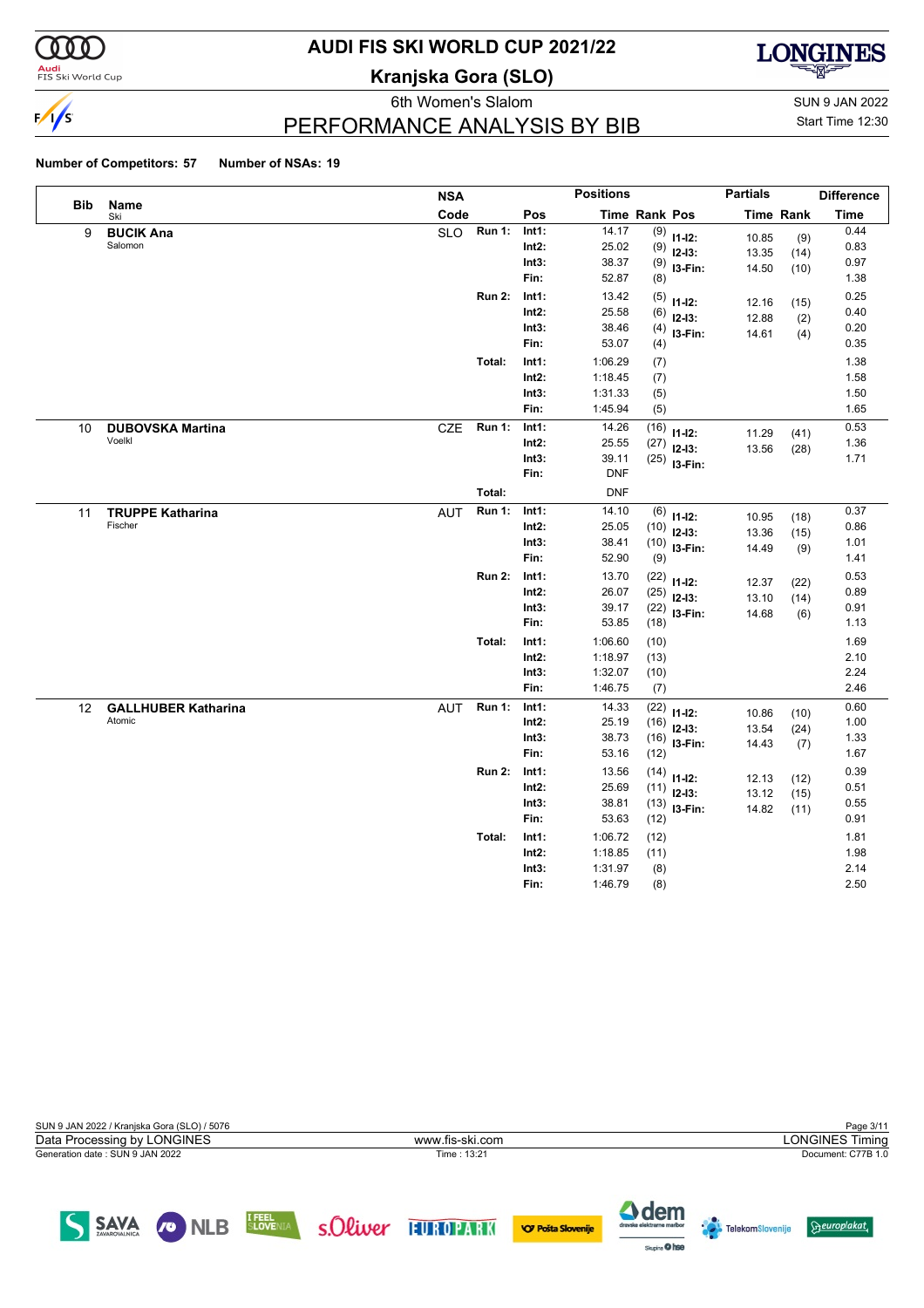

#### **Audi**<br>FIS Ski World Cup

## **AUDI FIS SKI WORLD CUP 2021/22**

**Kranjska Gora (SLO)**



6th Women's Slalom Sun 9 JAN 2022 PERFORMANCE ANALYSIS BY BIB

Start Time 12:30

#### **Number of Competitors: 57 Number of NSAs: 19**

S SAVA O NLB

|            |                                   | <b>NSA</b> |               |                   | <b>Positions</b>   |              |                  | <b>Partials</b> |                  | <b>Difference</b> |
|------------|-----------------------------------|------------|---------------|-------------------|--------------------|--------------|------------------|-----------------|------------------|-------------------|
| <b>Bib</b> | Name<br>Ski                       | Code       |               | Pos               | Time Rank Pos      |              |                  |                 | <b>Time Rank</b> | <b>Time</b>       |
| 13         | <b>MOLTZAN Paula</b>              | <b>USA</b> | <b>Run 1:</b> | Int1:             | 14.11              |              | $(7)$ 11-12:     | 10.94           | (17)             | 0.38              |
|            | Rossignol                         |            |               | $Int2$ :          | 25.05              | (10)         | $12-13:$         | 13.50           | (22)             | 0.86              |
|            |                                   |            |               | Int3:             | 38.55              |              | $(13)$ 13-Fin:   | 14.98           | (26)             | 1.15              |
|            |                                   |            |               | Fin:              | 53.53              | (15)         |                  |                 |                  | 2.04              |
|            |                                   |            | <b>Run 2:</b> | Int1:             | 13.56              | (14)         | $11 - 12$ :      | 12.36           | (21)             | 0.39              |
|            |                                   |            |               | $Int2$ :          | 25.92              | (21)         | $12-13:$         | 13.04           | (12)             | 0.74              |
|            |                                   |            |               | Int3:             | 38.96              | (16)         | I3-Fin:          | 14.73           | (9)              | 0.70              |
|            |                                   |            |               | Fin:              | 53.69              | (15)         |                  |                 |                  | 0.97              |
|            |                                   |            | Total:        | Int1:             | 1:07.09            | (16)         |                  |                 |                  | 2.18              |
|            |                                   |            |               | $Int2$ :          | 1:19.45            | (17)         |                  |                 |                  | 2.58              |
|            |                                   |            |               | Int3:             | 1:32.49            | (14)         |                  |                 |                  | 2.66              |
|            |                                   |            |               | Fin:              | 1:47.22            | (13)         |                  |                 |                  | 2.93              |
| 14         | <b>MAIR Chiara</b>                | <b>AUT</b> | <b>Run 1:</b> | Int1:             | 14.39              | (25)         | $11 - 12$ :      | 10.83           | (8)              | 0.66              |
|            | Voelkl                            |            |               | $Int2$ :          | 25.22              | (19)         | $12-13:$         | 13.81           | (38)             | 1.03              |
|            |                                   |            |               | Int3:             | 39.03              | (22)         | I3-Fin:          | 14.99           | (29)             | 1.63              |
|            |                                   |            |               | Fin:              | 54.02              | (26)         |                  |                 |                  | 2.53              |
|            |                                   |            | <b>Run 2:</b> | Int1:             | 13.61              | (18)         | $11 - 12$ :      | 12.12           | (11)             | 0.44              |
|            |                                   |            |               | $Int2$ :          | 25.73              | (13)         | $12-13:$         | 12.92           | (5)              | 0.55              |
|            |                                   |            |               | Int3:             | 38.65              | (8)          | I3-Fin:          | 14.93           | (17)             | 0.39              |
|            |                                   |            |               | Fin:              | 53.58              | (11)         |                  |                 |                  | 0.86              |
|            |                                   |            | Total:        | Int1:             | 1:07.63            | (25)         |                  |                 |                  | 2.72              |
|            |                                   |            |               | $Int2$ :          | 1:19.75            | (24)         |                  |                 |                  | 2.88              |
|            |                                   |            |               | Int3:             | 1:32.67            | (19)         |                  |                 |                  | 2.84              |
|            |                                   |            |               | Fin:              | 1:47.60            | (19)         |                  |                 |                  | 3.31              |
| 15         | <b>ST-GERMAIN Laurence</b>        | CAN        | <b>Run 1:</b> | Int1:             | 14.35              | (24)         | $11 - 12$ :      | 10.79           | (7)              | 0.62              |
|            | Rossignol                         |            |               | $Int2$ :          | 25.14              | (13)         | $12-13:$         | 13.48           | (20)             | 0.95              |
|            |                                   |            |               | Int3:             | 38.62              | (14)         | I3-Fin:          | 14.98           | (26)             | 1.22              |
|            |                                   |            |               | Fin:              | 53.60              | (16)         |                  |                 |                  | 2.11              |
|            |                                   |            | <b>Run 2:</b> | Int1:             | 13.86              | (25)         | $11 - 12$ :      | 12.26           | (18)             | 0.69              |
|            |                                   |            |               | $Int2$ :          | 26.12              | (26)         | $12-13:$         | 13.22           | (22)             | 0.94              |
|            |                                   |            |               | Int3:             | 39.34              | (23)         | I3-Fin:          | 14.95           | (19)             | 1.08              |
|            |                                   |            |               | Fin:              | 54.29              | (22)         |                  |                 |                  | 1.57              |
|            |                                   |            | Total:        | Int1:             | 1:07.46            | (22)         |                  |                 |                  | 2.55              |
|            |                                   |            |               | $Int2$ :          | 1:19.72            | (23)         |                  |                 |                  | 2.85              |
|            |                                   |            |               | Int3:<br>Fin:     | 1:32.94<br>1:47.89 | (22)         |                  |                 |                  | 3.11<br>3.60      |
|            |                                   |            |               |                   |                    | (22)         |                  |                 |                  |                   |
| 16         | <b>HUBER Katharina</b><br>Fischer | <b>AUT</b> | <b>Run 1:</b> | Int1:             | 14.26              | (16)         | $11 - 12$ :      | 10.93           | (16)             | 0.53              |
|            |                                   |            |               | Int2:<br>Int3:    | 25.19<br>38.48     | (16)         | $12 - 13$ :      | 13.29           | (10)             | 1.00<br>1.08      |
|            |                                   |            |               | Fin:              | 53.31              | (12)<br>(13) | $13-Fin:$        | 14.83           | (19)             | 1.82              |
|            |                                   |            |               |                   |                    |              |                  |                 |                  |                   |
|            |                                   |            | <b>Run 2:</b> | Int1:<br>$Int2$ : | 13.51<br>25.58     |              | $(11)$ $11$ -12: | 12.07           | (7)              | 0.34<br>0.40      |
|            |                                   |            |               | Int3:             | 38.57              | (6)          | $12-13:$         | 12.99           | (9)              | 0.31              |
|            |                                   |            |               | Fin:              | 53.72              | (5)          | $13-Fin:$        | 15.15           | (25)             | 1.00              |
|            |                                   |            |               |                   |                    | (16)         |                  |                 |                  |                   |
|            |                                   |            | Total:        | Int1:             | 1:06.82            | (13)         |                  |                 |                  | 1.91              |
|            |                                   |            |               | $Int2$ :          | 1:18.89            | (12)         |                  |                 |                  | 2.02              |
|            |                                   |            |               | Int3:             | 1:31.88            | (7)          |                  |                 |                  | 2.05<br>2.74      |
|            |                                   |            |               | Fin:              | 1:47.03            | (11)         |                  |                 |                  |                   |

SUN 9 JAN 2022 / Kranjska Gora (SLO) / 5076 Page 4/11<br>Data Processing by LONGINES **Page 4/11** Www.fis-ski.com **Page 4/11** Data Processing by LONGINES Timing Generation date : SUN 9 JAN 2022 Time : 13:21 Document: C77B 1.0 Data Processing by LONGINES www.fis-ski.com





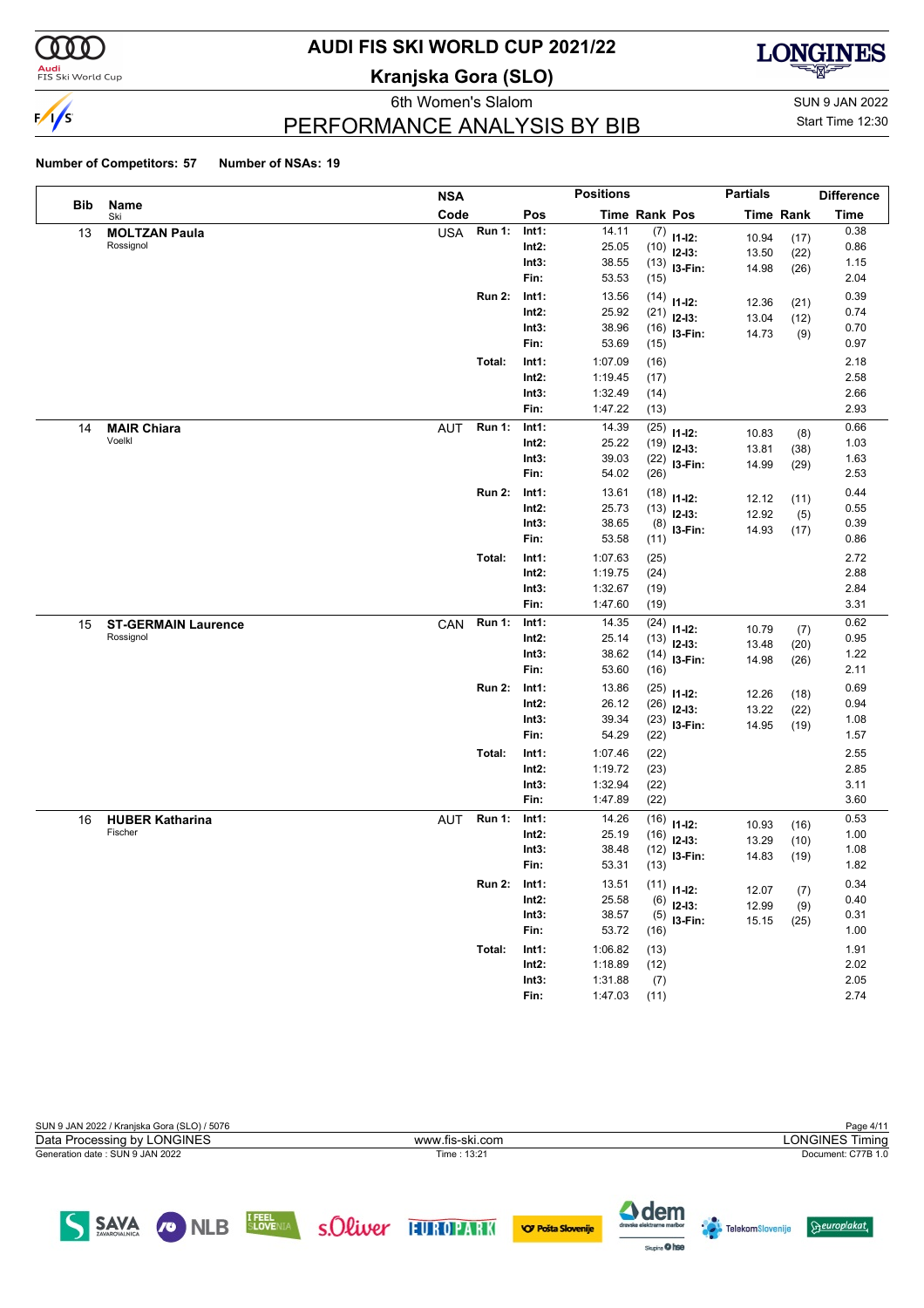

#### **Audi**<br>FIS Ski World Cup

# **AUDI FIS SKI WORLD CUP 2021/22**

**Kranjska Gora (SLO)**



eth Women's Slalom Sun 9 JAN 2022

Start Time 12:30

### PERFORMANCE ANALYSIS BY BIB

#### **Number of Competitors: 57 Number of NSAs: 19**

|     |                                | <b>NSA</b> |               |                | <b>Positions</b> |             |                         | <b>Partials</b> |                  | <b>Difference</b> |
|-----|--------------------------------|------------|---------------|----------------|------------------|-------------|-------------------------|-----------------|------------------|-------------------|
| Bib | Name<br>Ski                    | Code       |               | Pos            | Time Rank Pos    |             |                         |                 | <b>Time Rank</b> | <b>Time</b>       |
| 17  | <b>POPOVIC Leona</b>           | CRO        | <b>Run 1:</b> | Int1:          | 14.23            | (14)        | $11-12:$                | 11.03           | (23)             | 0.50              |
|     | Voelkl                         |            |               | Int2:          | 25.26            | (20)        | $12-13:$                | 13.61           | (31)             | 1.07              |
|     |                                |            |               | Int3:          | 38.87            |             | $(20)$ 13-Fin:          | 14.99           | (29)             | 1.47              |
|     |                                |            |               | Fin:           | 53.86            | (21)        |                         |                 |                  | 2.37              |
|     |                                |            | <b>Run 2:</b> | Int1:          | 13.35            | (4)         | $11 - 12$ :             | 12.45           | (26)             | 0.18              |
|     |                                |            |               | Int2:          | 25.80            | (18)        | $12-13:$                | 13.21           | (21)             | 0.62              |
|     |                                |            |               | Int3:          | 39.01            |             | $(20)$ 13-Fin:          | 14.84           | (12)             | 0.75              |
|     |                                |            |               | Fin:           | 53.85            | (18)        |                         |                 |                  | 1.13              |
|     |                                |            | Total:        | Int1:          | 1:07.21          | (19)        |                         |                 |                  | 2.30              |
|     |                                |            |               | Int2:          | 1:19.66          | (22)        |                         |                 |                  | 2.79              |
|     |                                |            |               | Int3:          | 1:32.87          | (20)        |                         |                 |                  | 3.04              |
|     |                                |            |               | Fin:           | 1:47.71          | (20)        |                         |                 |                  | 3.42              |
| 18  | <b>MIELZYNSKI Erin</b>         | CAN        | <b>Run 1:</b> | Int1:          | 14.27            | (19)        | $11 - 12$ :             | 11.11           | (28)             | 0.54              |
|     | Atomic                         |            |               | Int2:          | 25.38            | (24)        | $12-13:$                | 13.29           | (10)             | 1.19              |
|     |                                |            |               | Int3:          | 38.67            | (15)        | $13-Fin:$               | 14.74           | (16)             | 1.27              |
|     |                                |            |               | Fin:           | 53.41            | (14)        |                         |                 |                  | 1.92              |
|     |                                |            | <b>Run 2:</b> | Int1:          | 13.58            | (17)        | $11 - 12$ :             | 12.03           | (6)              | 0.41              |
|     |                                |            |               | Int2:          | 25.61            | (9)         | $12-13:$                | 13.13           | (16)             | 0.43              |
|     |                                |            |               | Int3:          | 38.74            |             | $(11)$ 13-Fin:          | 14.77           | (10)             | 0.48              |
|     |                                |            |               | Fin:           | 53.51            | (7)         |                         |                 |                  | 0.79              |
|     |                                |            | Total:        | Int1:          | 1:06.99          | (14)        |                         |                 |                  | 2.08              |
|     |                                |            |               | $Int2$ :       | 1:19.02          | (14)        |                         |                 |                  | 2.15              |
|     |                                |            |               | Int3:          | 1:32.15          | (11)        |                         |                 |                  | 2.32              |
|     |                                |            |               | Fin:           | 1:46.92          | (9)         |                         |                 |                  | 2.63              |
| 19  | <b>NULLMEYER Ali</b><br>Atomic | CAN        | <b>Run 1:</b> | Int1:          | 14.23            | (14)        | $11 - 12$ :             | 10.66           | (3)              | 0.50              |
|     |                                |            |               | Int2:<br>Int3: | 24.89<br>38.28   | (7)         | $12-13:$                | 13.39           | (16)             | 0.70<br>0.88      |
|     |                                |            |               | Fin:           | 52.90            | (8)<br>(9)  | I3-Fin:                 | 14.62           | (13)             | 1.41              |
|     |                                |            | <b>Run 2:</b> |                | 13.80            |             |                         |                 |                  | 0.63              |
|     |                                |            |               | Int1:<br>Int2: | 25.72            | (24)        | $11 - 12$ :             | 11.92           | (2)              | 0.54              |
|     |                                |            |               | Int3:          | 38.69            | (12)<br>(9) | $12-13:$                | 12.97           | (8)              | 0.43              |
|     |                                |            |               | Fin:           | 53.54            | (9)         | I3-Fin:                 | 14.85           | (13)             | 0.82              |
|     |                                |            | Total:        | Int1:          | 1:06.70          | (11)        |                         |                 |                  | 1.79              |
|     |                                |            |               | Int2:          | 1:18.62          | (8)         |                         |                 |                  | 1.75              |
|     |                                |            |               | Int3:          | 1:31.59          | (6)         |                         |                 |                  | 1.76              |
|     |                                |            |               | Fin:           | 1:46.44          | (6)         |                         |                 |                  | 2.15              |
| 20  | <b>NOENS Nastasia</b>          | <b>FRA</b> | <b>Run 1:</b> | Int1:          | 14.14            | (8)         |                         |                 |                  | 0.41              |
|     | Salomon                        |            |               | Int2:          | 25.18            | (14)        | $11 - 12$ :<br>$12-13:$ | 11.04           | (25)             | 0.99              |
|     |                                |            |               | Int3:          | 39.10            | (24)        | I3-Fin:                 | 13.92<br>14.55  | (46)<br>(11)     | 1.70              |
|     |                                |            |               | Fin:           | 53.65            | (18)        |                         |                 |                  | 2.16              |
|     |                                |            | <b>Run 2:</b> | Int1:          | 13.75            | (23)        | $11 - 12$ :             | 12.14           |                  | 0.58              |
|     |                                |            |               | $Int2$ :       | 25.89            | (20)        | $12-13:$                | 13.07           | (13)<br>(13)     | 0.71              |
|     |                                |            |               | Int3:          | 38.96            | (16)        | $13-Fin:$               | 14.70           | (8)              | 0.70              |
|     |                                |            |               | Fin:           | 53.66            | (14)        |                         |                 |                  | 0.94              |
|     |                                |            | Total:        | Int1:          | 1:07.40          | (21)        |                         |                 |                  | 2.49              |
|     |                                |            |               | $Int2$ :       | 1:19.54          | (18)        |                         |                 |                  | 2.67              |
|     |                                |            |               | Int3:          | 1:32.61          | (16)        |                         |                 |                  | 2.78              |
|     |                                |            |               | Fin:           | 1:47.31          | (16)        |                         |                 |                  | 3.02              |

| SUN 9 JAN 2022 / Kranjska Gora (SLO) / 5076 |                 |    | Page 5/11              |
|---------------------------------------------|-----------------|----|------------------------|
| Data Processing by LONGINES                 | www.fis-ski.com |    | <b>LONGINES Timing</b> |
| Generation date: SUN 9 JAN 2022             | Time: 13:21     |    | Document: C77B 1.0     |
|                                             |                 |    |                        |
|                                             |                 |    |                        |
|                                             |                 | __ |                        |

SAVA ONLB ELOVENIA SOLWEY FUROPARK OF POSTS SLOWER

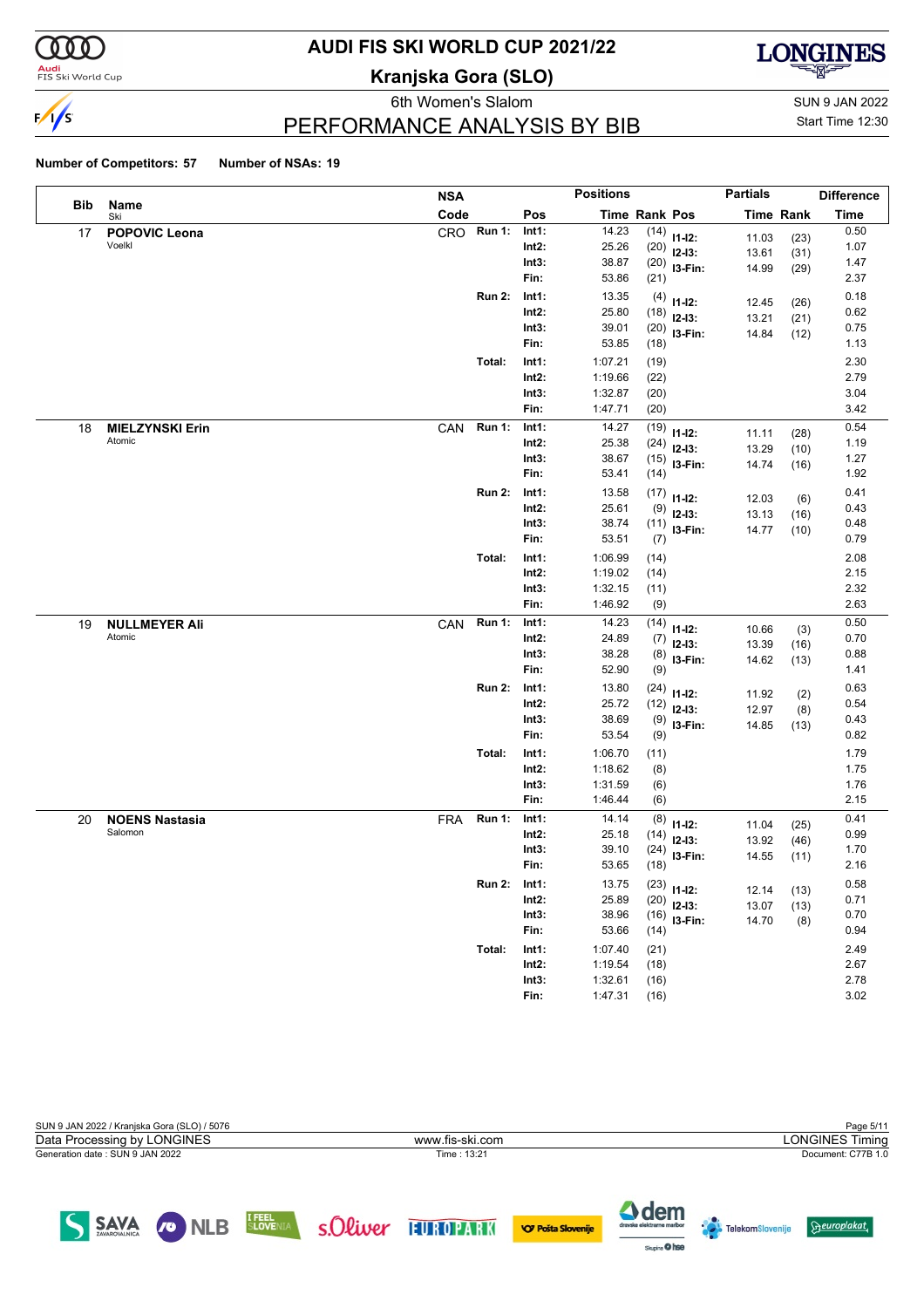

#### **Audi**<br>FIS Ski World Cup

# **AUDI FIS SKI WORLD CUP 2021/22**

**Kranjska Gora (SLO)**



eth Women's Slalom Sun 9 JAN 2022 PERFORMANCE ANALYSIS BY BIB

Start Time 12:30

#### **Number of Competitors: 57 Number of NSAs: 19**

|            |                                 | <b>NSA</b> |               |                   | <b>Positions</b>   |               |                          | <b>Partials</b>  |      | <b>Difference</b> |
|------------|---------------------------------|------------|---------------|-------------------|--------------------|---------------|--------------------------|------------------|------|-------------------|
| <b>Bib</b> | Name<br>Ski                     | Code       |               | Pos               |                    | Time Rank Pos |                          | <b>Time Rank</b> |      | Time              |
| 21         | <b>TVIBERG Maria Therese</b>    |            | NOR Run 1:    | Int1:             | 14.76              | (40)          | $11-12:$                 | 11.17            | (33) | 1.03              |
|            | Head                            |            |               | $Int2$ :          | 25.93              | (36)          | $12-13:$                 | 13.54            | (24) | 1.74              |
|            |                                 |            |               | Int3:             | 39.47              | (33)          | I3-Fin:                  |                  |      | 2.07              |
|            |                                 |            |               | Fin:              | <b>DNF</b>         |               |                          |                  |      |                   |
|            |                                 |            | Total:        |                   | <b>DNF</b>         |               |                          |                  |      |                   |
| 22         | <b>HOLTMANN Mina Fuerst</b>     | <b>NOR</b> | <b>Run 1:</b> | Int1:             | 14.58              | (31)          | $11-12:$                 | 11.02            | (22) | 0.85              |
|            | Voelkl                          |            |               | $Int2$ :          | 25.60              | (29)          | $12-13:$                 | 13.53            | (23) | 1.41              |
|            |                                 |            |               | Int3:             | 39.13              | (26)          | I3-Fin:                  | 14.78            | (17) | 1.73              |
|            |                                 |            |               | Fin:              | 53.91              | (22)          |                          |                  |      | 2.42              |
|            |                                 |            | <b>Run 2:</b> | Int1:             | 13.65              | (20)          | $11 - 12$ :              | 11.87            | (1)  | 0.48              |
|            |                                 |            |               | Int2:             | 25.52              | (5)           | $12-13:$                 | 13.18            | (19) | 0.34              |
|            |                                 |            |               | Int3:             | 38.70              | (10)          | I3-Fin:                  | 14.55            | (2)  | 0.44              |
|            |                                 |            |               | Fin:              | 53.25              | (5)           |                          |                  |      | 0.53              |
|            |                                 |            | Total:        | Int1:             | 1:07.56            | (24)          |                          |                  |      | 2.65              |
|            |                                 |            |               | $Int2$ :          | 1:19.43            | (16)          |                          |                  |      | 2.56              |
|            |                                 |            |               | Int3:<br>Fin:     | 1:32.61<br>1:47.16 | (16)          |                          |                  |      | 2.78<br>2.87      |
|            |                                 |            |               |                   |                    | (12)          |                          |                  |      |                   |
| 23         | <b>GUEST Charlie</b><br>Fischer | <b>GBR</b> | <b>Run 1:</b> | Int1:             | 14.27              | (19)          | $11 - 12$ :              | 11.03            | (23) | 0.54              |
|            |                                 |            |               | Int2:             | 25.30              | (21)          | $12 - 13:$               | 13.65            | (33) | 1.11              |
|            |                                 |            |               | Int3:<br>Fin:     | 38.95<br>53.82     | (21)<br>(20)  | I3-Fin:                  | 14.87            | (21) | 1.55<br>2.33      |
|            |                                 |            |               |                   |                    |               |                          |                  |      |                   |
|            |                                 |            | <b>Run 2:</b> | Int1:             | 13.47              | (10)          | $11 - 12$ :              | 12.32            | (19) | 0.30              |
|            |                                 |            |               | $Int2$ :<br>Int3: | 25.79<br>38.79     | (17)          | $12-13:$                 | 13.00            | (10) | 0.61<br>0.53      |
|            |                                 |            |               | Fin:              | 53.65              | (12)<br>(13)  | I3-Fin:                  | 14.86            | (14) | 0.93              |
|            |                                 |            | Total:        | Int1:             | 1:07.29            |               |                          |                  |      | 2.38              |
|            |                                 |            |               | Int2:             | 1:19.61            | (20)<br>(20)  |                          |                  |      | 2.74              |
|            |                                 |            |               | Int3:             | 1:32.61            | (16)          |                          |                  |      | 2.78              |
|            |                                 |            |               | Fin:              | 1:47.47            | (18)          |                          |                  |      | 3.18              |
| 24         | <b>DVORNIK Neja</b>             | <b>SLO</b> | <b>Run 1:</b> | Int1:             | 14.76              | (40)          |                          |                  |      | 1.03              |
|            | Fischer                         |            |               | Int2:             | 26.16              | (45)          | $11-12:$                 | 11.40            | (46) | 1.97              |
|            |                                 |            |               | Int3:             | 39.71              | (38)          | $12-13:$                 | 13.55            | (27) | 2.31              |
|            |                                 |            |               | Fin:              | 54.74              | (35)          | I3-Fin:                  | 15.03            | (32) | 3.25              |
|            |                                 |            | Total:        |                   | <b>DNQ</b>         |               |                          |                  |      |                   |
| 25         | <b>SPORER Marie-Therese</b>     | <b>AUT</b> | <b>Run 1:</b> | Int1:             | 14.39              | (25)          |                          |                  |      | 0.66              |
|            | Atomic                          |            |               | Int2:             | 25.46              | (25)          | $11-12:$<br>$12-13:$     | 11.07            | (27) | 1.27              |
|            |                                 |            |               | Int3:             | 38.78              | (18)          | I3-Fin:                  | 13.32            | (13) | 1.38              |
|            |                                 |            |               | Fin:              | 53.91              | (22)          |                          | 15.13            | (39) | 2.42              |
|            |                                 |            | <b>Run 2:</b> | Int1:             | 13.25              |               |                          |                  |      | 0.08              |
|            |                                 |            |               | $Int2$ :          | 25.65              | (10)          | $(2)$ 11-12:<br>$12-13:$ | 12.40            | (25) | 0.47              |
|            |                                 |            |               | Int3:             | 38.58              | (7)           |                          | 12.93            | (6)  | 0.32              |
|            |                                 |            |               | Fin:              | 53.52              | (8)           | I3-Fin:                  | 14.94            | (18) | 0.80              |
|            |                                 |            | Total:        | Int1:             | 1:07.16            | (17)          |                          |                  |      | 2.25              |
|            |                                 |            |               | Int2:             | 1:19.56            | (19)          |                          |                  |      | 2.69              |
|            |                                 |            |               | Int3:             | 1:32.49            | (14)          |                          |                  |      | 2.66              |
|            |                                 |            |               | Fin:              | 1:47.43            | (17)          |                          |                  |      | 3.14              |

| SUN 9 JAN 2022 / Kranjska Gora (SLO) / 5076 |                 | Page 6/11              |
|---------------------------------------------|-----------------|------------------------|
| Data Processing by LONGINES                 | www.fis-ski.com | <b>LONGINES Timing</b> |
| Generation date : SUN 9 JAN 2022            | Time: 13:21     | Document: C77B 1.0     |
|                                             |                 |                        |
|                                             |                 |                        |
|                                             |                 |                        |





 $\Theta$ europlakat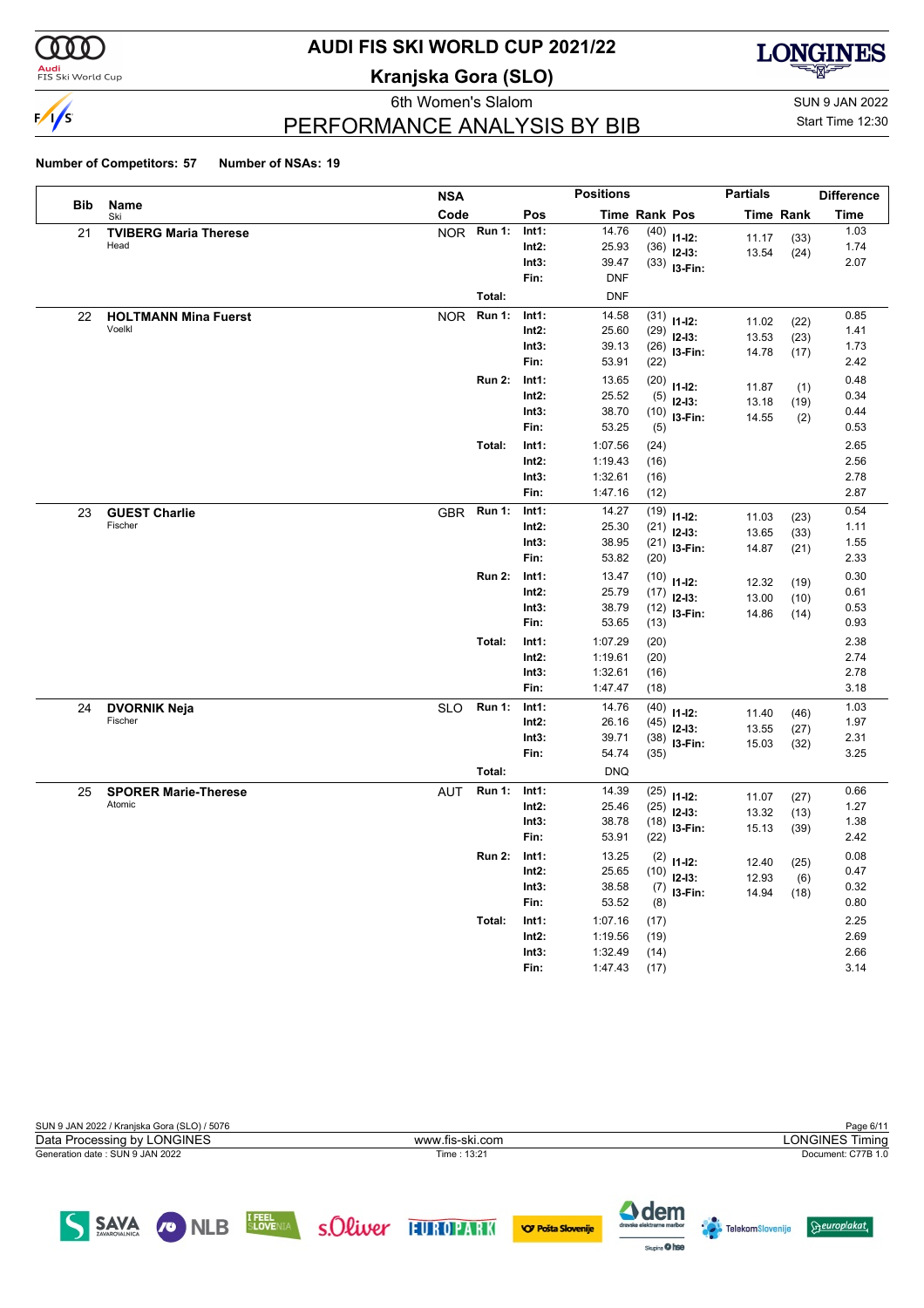

#### **Audi**<br>FIS Ski World Cup

### **AUDI FIS SKI WORLD CUP 2021/22**

**Kranjska Gora (SLO)**



6th Women's Slalom Sun 9 JAN 2022

Start Time 12:30

### PERFORMANCE ANALYSIS BY BIB

#### **Number of Competitors: 57 Number of NSAs: 19**

|     |                                  | <b>NSA</b> |               |                   | <b>Positions</b>   |                      |                  | <b>Partials</b>  |              | <b>Difference</b> |
|-----|----------------------------------|------------|---------------|-------------------|--------------------|----------------------|------------------|------------------|--------------|-------------------|
| Bib | Name<br>Ski                      | Code       |               | Pos               |                    | <b>Time Rank Pos</b> |                  | <b>Time Rank</b> |              | <b>Time</b>       |
| 26  | <b>SAEFVENBERG Charlotta</b>     |            | SWE Run 1:    | Int1:             | 14.19              |                      | $(11)$ 11-12:    | 10.99            | (20)         | 0.46              |
|     | Rossignol                        |            |               | $Int2$ :          | 25.18              |                      | $(14)$ 12-13:    | 13.56            | (28)         | 0.99              |
|     |                                  |            |               | Int3:             | 38.74              |                      | $(17)$ 13-Fin:   | 14.90            | (22)         | 1.34              |
|     |                                  |            |               | Fin:              | 53.64              | (17)                 |                  |                  |              | 2.15              |
|     |                                  |            | <b>Run 2:</b> | Int1:             | 13.56              | (14)                 | $11-12:$         | 12.45            | (26)         | 0.39              |
|     |                                  |            |               | $Int2$ :          | 26.01              | (22)                 | $12-13:$         | 13.51            | (27)         | 0.83              |
|     |                                  |            |               | Int3:<br>Fin:     | 39.52<br>54.76     | (24)                 | I3-Fin:          | 15.24            | (27)         | 1.26<br>2.04      |
|     |                                  |            |               |                   |                    | (26)                 |                  |                  |              |                   |
|     |                                  |            | Total:        | Int1:<br>$Int2$ : | 1:07.20<br>1:19.65 | (18)                 |                  |                  |              | 2.29<br>2.78      |
|     |                                  |            |               | Int3:             | 1:33.16            | (21)<br>(24)         |                  |                  |              | 3.33              |
|     |                                  |            |               | Fin:              | 1:48.40            | (24)                 |                  |                  |              | 4.11              |
| 27  | <b>ANDO Asa</b>                  | <b>JPN</b> | <b>Run 1:</b> | Int1:             | 15.10              | (54)                 |                  |                  |              | 1.37              |
|     | Atomic                           |            |               | $Int2$ :          | 26.38              | (50)                 | $11 - 12$ :      | 11.28            | (39)         | 2.19              |
|     |                                  |            |               | Int3:             | 40.33              | (49)                 | $12-13:$         | 13.95            | (48)         | 2.93              |
|     |                                  |            |               | Fin:              | 55.25              | (41)                 | 13-Fin:          | 14.92            | (24)         | 3.76              |
|     |                                  |            | Total:        |                   | <b>DNQ</b>         |                      |                  |                  |              |                   |
| 28  | <b>AICHER Emma</b>               | <b>GER</b> | <b>Run 1:</b> | Int1:             | 14.17              | (9)                  | $11 - 12$ :      |                  |              | 0.44              |
|     | Head                             |            |               | $Int2$ :          | 25.05              | (10)                 | $12-13:$         | 10.88<br>13.74   | (12)<br>(36) | 0.86              |
|     |                                  |            |               | Int3:             | 38.79              | (19)                 | I3-Fin:          | 14.96            | (25)         | 1.39              |
|     |                                  |            |               | Fin:              | 53.75              | (19)                 |                  |                  |              | 2.26              |
|     |                                  |            | <b>Run 2:</b> | Int1:             | 13.32              | (3)                  | $11 - 12$ :      | 12.09            | (8)          | 0.15              |
|     |                                  |            |               | $Int2$ :          | 25.41              | (4)                  | $12-13:$         | 13.16            | (18)         | 0.23              |
|     |                                  |            |               | Int3:             | 38.57              | (5)                  | I3-Fin:          | 14.90            | (15)         | 0.31              |
|     |                                  |            |               | Fin:              | 53.47              | (6)                  |                  |                  |              | 0.75              |
|     |                                  |            | Total:        | Int1:             | 1:07.07            | (15)                 |                  |                  |              | 2.16              |
|     |                                  |            |               | $Int2$ :          | 1:19.16            | (15)                 |                  |                  |              | 2.29              |
|     |                                  |            |               | Int3:             | 1:32.32            | (13)                 |                  |                  |              | 2.49              |
|     |                                  |            |               | Fin:              | 1:47.22            | (13)                 |                  |                  |              | 2.93              |
| 29  | <b>HROVAT Meta</b>               | <b>SLO</b> | <b>Run 1:</b> | Int1:             | 14.77              | (42)                 | $11 - 12$ :      | 11.19            | (34)         | 1.04              |
|     | Salomon                          |            |               | $Int2$ :          | 25.96              | (37)                 | $12-13:$         | 13.54            | (24)         | 1.77              |
|     |                                  |            |               | Int3:<br>Fin:     | 39.50<br>54.60     | (35)<br>(32)         | I3-Fin:          | 15.10            | (38)         | 2.10<br>3.11      |
|     |                                  |            |               |                   |                    |                      |                  |                  |              |                   |
|     |                                  |            | Total:        |                   | <b>DNQ</b>         |                      |                  |                  |              |                   |
| 30  | <b>O BRIEN Nina</b><br>Rossignol | <b>USA</b> | Run 1:        | Int1:<br>$Int2$ : | 14.20<br>25.35     |                      | $(13)$ $11-12$ : | 11.15            | (31)         | 0.47<br>1.16      |
|     |                                  |            |               | Int3:             | 39.07              | (23)<br>(23)         | $12-13:$         | 13.72            | (35)         | 1.67              |
|     |                                  |            |               | Fin:              | 54.12              | (27)                 | I3-Fin:          | 15.05            | (34)         | 2.63              |
|     |                                  |            | <b>Run 2:</b> | Int1:             | 13.66              |                      | $(21)$ 11-12:    |                  |              | 0.49              |
|     |                                  |            |               | $Int2$ :          | 25.84              |                      | $(19)$ 12-13:    | 12.18            | (16)         | 0.66              |
|     |                                  |            |               | Int3:             | 39.08              |                      | $(21)$ 13-Fin:   | 13.24            | (24)         | 0.82              |
|     |                                  |            |               | Fin:              | 54.29              | (22)                 |                  | 15.21            | (26)         | 1.57              |
|     |                                  |            | Total:        | Int1:             | 1:07.78            | (26)                 |                  |                  |              | 2.87              |
|     |                                  |            |               | $Int2$ :          | 1:19.96            | (25)                 |                  |                  |              | 3.09              |
|     |                                  |            |               | Int3:             | 1:33.20            | (25)                 |                  |                  |              | 3.37              |
|     |                                  |            |               | Fin:              | 1:48.41            | (25)                 |                  |                  |              | 4.12              |
| 31  | <b>ROSSETTI Marta</b>            | <b>ITA</b> | <b>Run 1:</b> | Int1:             | 14.77              |                      | $(42)$ 11-12:    | 11.32            | (42)         | 1.04              |
|     | Head                             |            |               | $Int2$ :          | 26.09              | (41)                 | $12-13:$         | 13.90            | (45)         | 1.90              |
|     |                                  |            |               | Int3:             | 39.99              |                      | $(44)$ 13-Fin:   | 19.65            | (49)         | 2.59              |
|     |                                  |            |               | Fin:              | 59.64              | (49)                 |                  |                  |              | 8.15              |
|     |                                  |            | Total:        |                   | <b>DNQ</b>         |                      |                  |                  |              |                   |



Sixpine O hee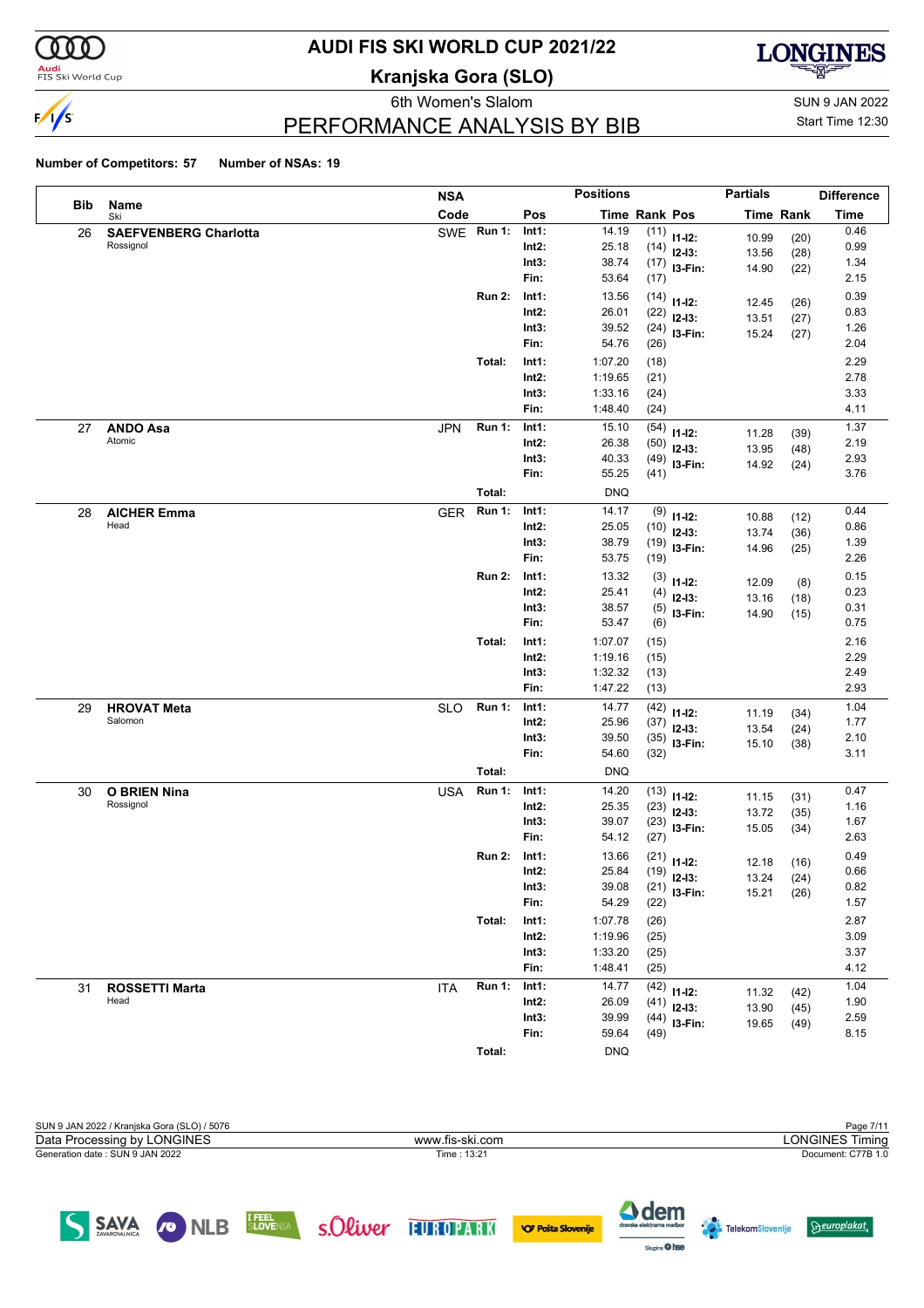

#### **Audi**<br>FIS Ski World Cup

# **AUDI FIS SKI WORLD CUP 2021/22**

**Kranjska Gora (SLO)**



6th Women's Slalom Sun 9 JAN 2022

Start Time 12:30

## PERFORMANCE ANALYSIS BY BIB

#### **Number of Competitors: 57 Number of NSAs: 19**

|            |                                   | <b>NSA</b> |               |                | <b>Positions</b>   |               |             | <b>Partials</b> |                  | <b>Difference</b> |
|------------|-----------------------------------|------------|---------------|----------------|--------------------|---------------|-------------|-----------------|------------------|-------------------|
| <b>Bib</b> | Name<br>Ski                       | Code       |               | Pos            |                    | Time Rank Pos |             |                 | <b>Time Rank</b> | <b>Time</b>       |
| 32         | <b>STOFFEL Elena</b>              | SUI        | Run 1:        | Int1:          | 14.88              | (48)          | $11 - 12$ : | 11.12           | (30)             | 1.15              |
|            | Dynastar                          |            |               | $Int2$ :       | 26.00              | (38)          | $12-13:$    | 13.28           | (9)              | 1.81              |
|            |                                   |            |               | Int3:          | 39.28              | (28)          | I3-Fin:     | 14.73           | (15)             | 1.88              |
|            |                                   |            |               | Fin:           | 54.01              | (25)          |             |                 |                  | 2.52              |
|            |                                   |            | <b>Run 2:</b> | Int1:          | 13.92              | (27)          | $11 - 12$ : | 12.11           | (9)              | 0.75              |
|            |                                   |            |               | Int2:          | 26.03              | (24)          | $12-13:$    | 12.90           | (4)              | 0.85              |
|            |                                   |            |               | Int3:          | 38.93              | (15)          | I3-Fin:     | 14.91           | (16)             | 0.67              |
|            |                                   |            |               | Fin:           | 53.84              | (17)          |             |                 |                  | 1.12              |
|            |                                   |            | Total:        | Int1:          | 1:07.93            | (27)          |             |                 |                  | 3.02              |
|            |                                   |            |               | Int2:          | 1:20.04            | (27)          |             |                 |                  | 3.17              |
|            |                                   |            |               | Int3:          | 1:32.94            | (22)          |             |                 |                  | 3.11              |
|            |                                   |            |               | Fin:           | 1:47.85            | (21)          |             |                 |                  | 3.56              |
| 33         | <b>SMART Amelia</b>               | CAN        | <b>Run 1:</b> | Int1:          | 14.26              | (16)          | $11 - 12$ : | 10.73           | (6)              | 0.53              |
|            | Atomic                            |            |               | Int2:          | 24.99              | (8)           | $12-13:$    | 13.22           | (5)              | 0.80              |
|            |                                   |            |               | Int3:          | 38.21              | (7)           | I3-Fin:     | 14.27           | (5)              | 0.81              |
|            |                                   |            |               | Fin:           | 52.48              | (7)           |             |                 |                  | 0.99              |
|            |                                   |            | <b>Run 2:</b> | Int1:          | 13.97              | (30)          | $11-12:$    | 12.38           | (23)             | 0.80              |
|            |                                   |            |               | Int2:          | 26.35              | (28)          | $12-13:$    | 13.40           | (26)             | 1.17              |
|            |                                   |            |               | Int3:          | 39.75              | (26)          | I3-Fin:     | 14.99           | (21)             | 1.49              |
|            |                                   |            |               | Fin:           | 54.74              | (25)          |             |                 |                  | 2.02              |
|            |                                   |            | Total:        | Int1:          | 1:06.45            | (9)           |             |                 |                  | 1.54              |
|            |                                   |            |               | $Int2$ :       | 1:18.83            | (10)          |             |                 |                  | 1.96              |
|            |                                   |            |               | Int3:<br>Fin:  | 1:32.23<br>1:47.22 | (12)          |             |                 |                  | 2.40<br>2.93      |
|            |                                   |            |               |                |                    | (13)          |             |                 |                  |                   |
| 34         | <b>LJUTIC Zrinka</b><br>Rossignol | CRO        | <b>Run 1:</b> | Int1:<br>Int2: | 14.69<br>25.89     | (36)          | $11 - 12$ : | 11.20           | (35)             | 0.96<br>1.70      |
|            |                                   |            |               | Int3:          | 39.73              | (33)<br>(40)  | $12-13:$    | 13.84           | (41)             | 2.33              |
|            |                                   |            |               | Fin:           | 54.42              | (30)          | I3-Fin:     | 14.69           | (14)             | 2.93              |
|            |                                   |            | <b>Run 2:</b> | Int1:          | 13.92              | (27)          |             |                 |                  | 0.75              |
|            |                                   |            |               | Int2:          | 26.30              | (27)          | $11 - 12$ : | 12.38           | (23)             | 1.12              |
|            |                                   |            |               | Int3:          | 39.57              | (25)          | $12-13:$    | 13.27           | (25)             | 1.31              |
|            |                                   |            |               | Fin:           | 54.68              | (24)          | I3-Fin:     | 15.11           | (23)             | 1.96              |
|            |                                   |            | Total:        | Int1:          | 1:08.34            | (30)          |             |                 |                  | 3.43              |
|            |                                   |            |               | $Int2$ :       | 1:20.72            | (29)          |             |                 |                  | 3.85              |
|            |                                   |            |               | Int3:          | 1:33.99            | (26)          |             |                 |                  | 4.16              |
|            |                                   |            |               | Fin:           | 1:49.10            | (26)          |             |                 |                  | 4.81              |
| 35         | <b>RASK Sara</b>                  |            | SWE Run 1:    | Int1:          | 14.41              | (27)          | $11 - 12$ : | 11.51           |                  | 0.68              |
|            | Rossignol                         |            |               | $Int2$ :       | 25.92              | (35)          | $12-13:$    | 13.83           | (47)<br>(40)     | 1.73              |
|            |                                   |            |               | Int3:          | 39.75              | (41)          | I3-Fin:     | 15.09           | (37)             | 2.35              |
|            |                                   |            |               | Fin:           | 54.84              | (38)          |             |                 |                  | 3.35              |
|            |                                   |            | Total:        |                | <b>DNQ</b>         |               |             |                 |                  |                   |

| SUN 9 JAN 2022 / Kranjska Gora (SLO) / 5076 |               |                 | Page 8/11              |
|---------------------------------------------|---------------|-----------------|------------------------|
| Data Processing by LONGINES                 |               | www.fis-ski.com | <b>LONGINES Timing</b> |
| Generation date: SUN 9 JAN 2022             |               | Time: 13:21     | Document: C77B 1.0     |
|                                             |               |                 |                        |
| <b>I FEEL</b>                               | $\sim$ $\sim$ |                 |                        |

**Telekom**Slovenije

Sapire O hee

 $\Theta$ europlakat

SAVA ONLB SLOVENIA SOLWEY FUROPARK OPPSTASIONERIE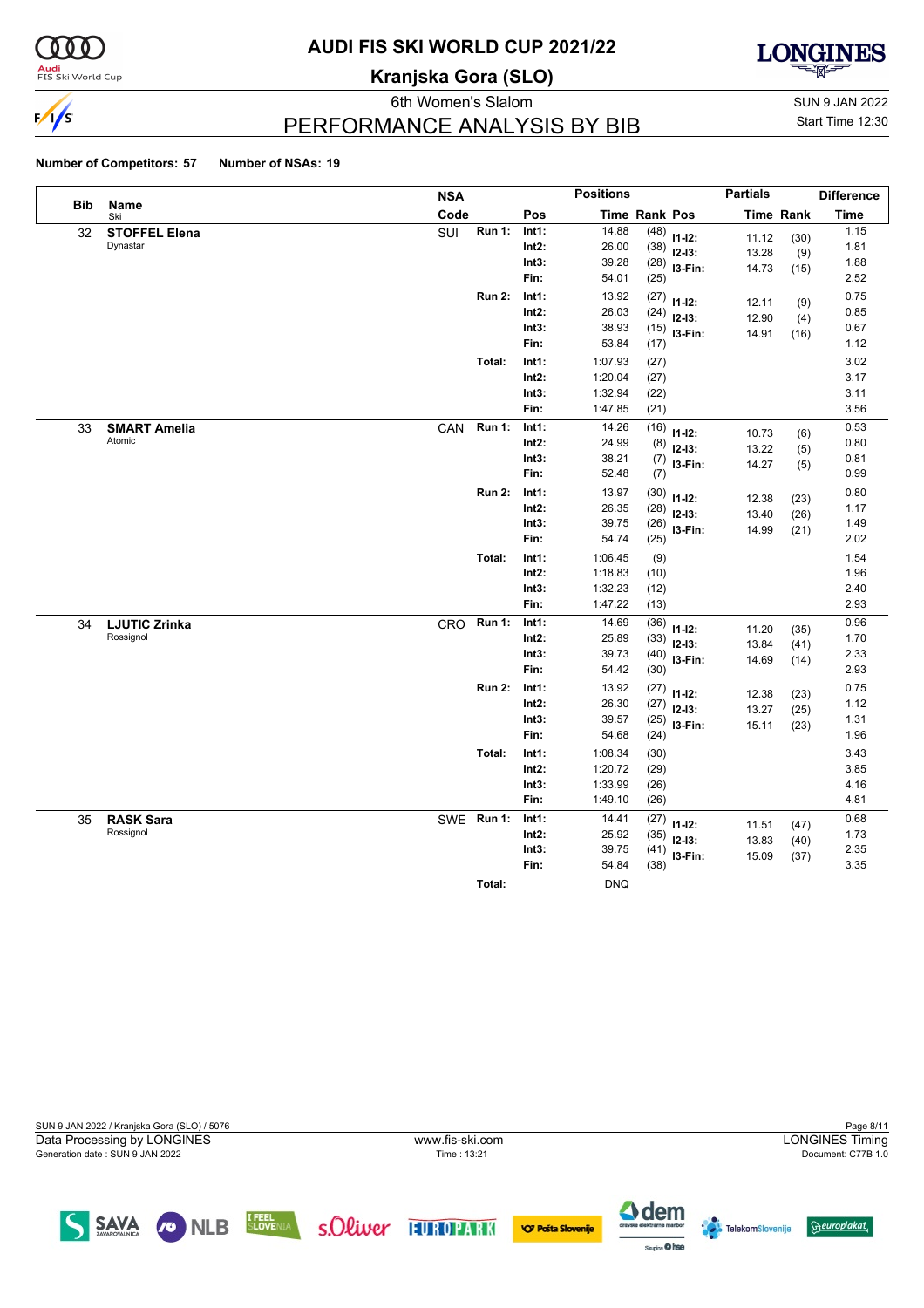

#### **Audi**<br>FIS Ski World Cup

## **AUDI FIS SKI WORLD CUP 2021/22**

**Kranjska Gora (SLO)**



## PERFORMANCE ANALYSIS BY BIB

6th Women's Slalom Sun 9 JAN 2022 Start Time 12:30

#### **Number of Competitors: 57 Number of NSAs: 19**

|     |                              | <b>NSA</b> |               |          | <b>Positions</b> |                      |                | <b>Partials</b> |                  | <b>Difference</b> |
|-----|------------------------------|------------|---------------|----------|------------------|----------------------|----------------|-----------------|------------------|-------------------|
| Bib | Name<br>Ski                  | Code       |               | Pos      |                  | <b>Time Rank Pos</b> |                |                 | <b>Time Rank</b> | <b>Time</b>       |
| 36  | <b>HENSIEN Katie</b>         | <b>USA</b> | <b>Run 1:</b> | Int1:    | 14.74            |                      | $(39)$ 11-12:  | 10.97           | (19)             | 1.01              |
|     | Rossignol                    |            |               | $Int2$ : | 25.71            |                      | $(31)$ 12-13:  | 13.61           | (31)             | 1.52              |
|     |                              |            |               | Int3:    | 39.32            |                      | $(29)$ 13-Fin: | 15.03           | (32)             | 1.92              |
|     |                              |            |               | Fin:     | 54.35            | (29)                 |                |                 |                  | 2.86              |
|     |                              |            | <b>Run 2:</b> | Int1:    | 13.95            | (29)                 | $11 - 12$ :    | 12.86           | (30)             | 0.78              |
|     |                              |            |               | $Int2$ : | 26.81            |                      | $(30)$ 12-13:  | 13.19           | (20)             | 1.63              |
|     |                              |            |               | Int3:    | 40.00            |                      | $(27)$ 13-Fin: | 15.24           | (27)             | 1.74              |
|     |                              |            |               | Fin:     | 55.24            | (28)                 |                |                 |                  | 2.52              |
|     |                              |            | Total:        | Int1:    | 1:08.30          | (29)                 |                |                 |                  | 3.39              |
|     |                              |            |               | $Int2$ : | 1:21.16          | (30)                 |                |                 |                  | 4.29              |
|     |                              |            |               | Int3:    | 1:34.35          | (28)                 |                |                 |                  | 4.52              |
|     |                              |            |               | Fin:     | 1:49.59          | (28)                 |                |                 |                  | 5.30              |
| 37  | <b>KOMSIC Andrea</b>         | CRO        | <b>Run 1:</b> | Int1:    | 14.80            | (45)                 | $11 - 12$ :    |                 |                  | 1.07              |
|     | Atomic                       |            |               | $Int2$ : | 26.07            | (40)                 | $12-13:$       | 11.27           | (38)             | 1.88              |
|     |                              |            |               | Int3:    | 39.47            |                      | $(33)$ 13-Fin: | 13.40<br>15.01  | (17)             | 2.07              |
|     |                              |            |               | Fin:     | 54.48            | (31)                 |                |                 | (31)             | 2.99              |
|     |                              |            | Total:        |          | <b>DNQ</b>       |                      |                |                 |                  |                   |
| 38  | <b>HUDSON Piera</b>          | <b>NZL</b> | <b>Run 1:</b> | Int1:    | 14.79            | (44)                 | $11 - 12$ :    | 11.33           | (43)             | 1.06              |
|     | Dynastar                     |            |               | $Int2$ : | 26.12            | (42)                 | $12-13:$       | 13.60           | (30)             | 1.93              |
|     |                              |            |               | Int3:    | 39.72            |                      | $(39)$ 13-Fin: | 14.91           | (23)             | 2.32              |
|     |                              |            |               | Fin:     | 54.63            | (33)                 |                |                 |                  | 3.14              |
|     |                              |            | Total:        |          | <b>DNQ</b>       |                      |                |                 |                  |                   |
| 39  | <b>GORNOSTAEVA Anastasia</b> | <b>RUS</b> | <b>Run 1:</b> | Int1:    | 14.81            | (46)                 | $11 - 12$ :    | 11.39           | (45)             | 1.08              |
|     | Rossignol                    |            |               | $Int2$ : | 26.20            | (46)                 | $12-13:$       | 13.46           | (19)             | 2.01              |
|     |                              |            |               | Int3:    | 39.66            |                      | $(37)$ 13-Fin: | 15.06           | (35)             | 2.26              |
|     |                              |            |               | Fin:     | 54.72            | (34)                 |                |                 |                  | 3.23              |
|     |                              |            | Total:        |          | <b>DNQ</b>       |                      |                |                 |                  |                   |
| 40  | <b>CEDER Liv</b>             | <b>SWE</b> | <b>Run 1:</b> | Int1:    | 14.55            | (29)                 | $11 - 12$ :    | 11.04           | (25)             | 0.82              |
|     | Rossignol                    |            |               | $Int2$ : | 25.59            | (28)                 | $12-13:$       | 13.85           | (42)             | 1.40              |
|     |                              |            |               | Int3:    | 39.44            |                      | $(32)$ 13-Fin: |                 |                  | 2.04              |
|     |                              |            |               | Fin:     | <b>DNF</b>       |                      |                |                 |                  |                   |
|     |                              |            | Total:        |          | <b>DNF</b>       |                      |                |                 |                  |                   |
| 41  | <b>ZIMMERMANN Zoe</b>        | <b>USA</b> | <b>Run 1:</b> | Int1:    | 14.97            |                      | $(51)$ 11-12:  | 11.16           | (32)             | 1.24              |
|     |                              |            |               | $Int2$ : | 26.13            | (43)                 | $12-13:$       | 13.79           | (37)             | 1.94              |
|     |                              |            |               | Int3:    | 39.92            | (43)                 | I3-Fin:        | 15.26           | (41)             | 2.52              |
|     |                              |            |               | Fin:     | 55.18            | (39)                 |                |                 |                  | 3.69              |
|     |                              |            | Total:        |          | <b>DNQ</b>       |                      |                |                 |                  |                   |
| 42  | <b>MATHIOU Sophie</b>        | <b>ITA</b> | <b>Run 1:</b> | Int1:    | 14.97            |                      | $(51)$ 11-12:  | 11.56           | (50)             | 1.24              |
|     | Rossignol                    |            |               | $Int2$ : | 26.53            |                      | $(51)$ 12-13:  | 13.68           | (34)             | 2.34              |
|     |                              |            |               | Int3:    | 40.21            |                      | $(47)$ 13-Fin: |                 | 15.63 (47)       | 2.81              |
|     |                              |            |               | Fin:     | 55.84            | (45)                 |                |                 |                  | 4.35              |
|     |                              |            | Total:        |          | <b>DNQ</b>       |                      |                |                 |                  |                   |
| 43  | <b>RESNICK Allie</b>         | <b>USA</b> | <b>Run 1:</b> | Int1:    | 14.66            |                      | $(34)$ 11-12:  |                 |                  | 0.93              |
|     |                              |            |               | $Int2$ : | 25.77            |                      | $(32)$ 12-13:  | 11.11<br>14.75  | (28)             | 1.58              |
|     |                              |            |               | Int3:    | 40.52            |                      | $(50)$ 13-Fin: |                 | (53)             | 3.12              |
|     |                              |            |               | Fin:     | <b>DNF</b>       |                      |                |                 |                  |                   |
|     |                              |            | Total:        |          | <b>DNF</b>       |                      |                |                 |                  |                   |



SLOVENIA S.Oliver 11 ROPARK

SAVA ONLB

4 dem

Sixpire O hse

**VOF Pošta Slovenije** 

 $\Theta$ europlakat

**Telekom**Slovenije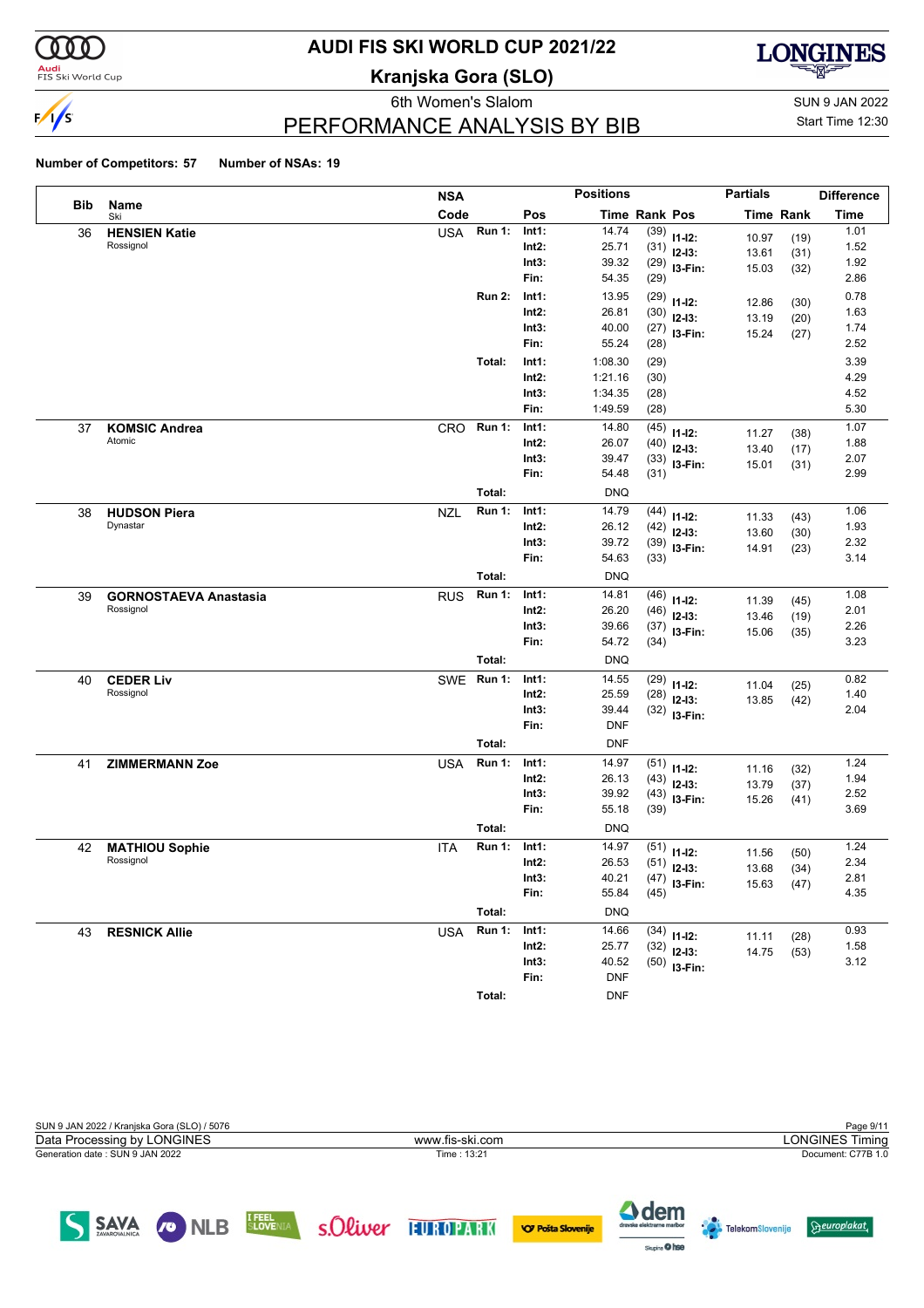

#### **Audi**<br>FIS Ski World Cup

## **AUDI FIS SKI WORLD CUP 2021/22**

**Kranjska Gora (SLO)**



# PERFORMANCE ANALYSIS BY BIB

6th Women's Slalom Sun 9 JAN 2022 Start Time 12:30

#### **Number of Competitors: 57 Number of NSAs: 19**

SAVA CONLB

|            |                           | <b>NSA</b>                  |          | <b>Positions</b>     |      |                | <b>Partials</b> |                  | <b>Difference</b> |
|------------|---------------------------|-----------------------------|----------|----------------------|------|----------------|-----------------|------------------|-------------------|
| <b>Bib</b> | Name<br>Ski               | Code                        | Pos      | <b>Time Rank Pos</b> |      |                |                 | <b>Time Rank</b> | <b>Time</b>       |
| 44         | <b>GOOD Nicole</b>        | <b>Run 1:</b><br>SUI        | Int1:    | 14.46                | (28) | $11 - 12$ :    | 11.22           | (36)             | 0.73              |
|            | Stoeckli                  |                             | $Int2$ : | 25.68                | (30) | $12-13:$       | 13.49           | (21)             | 1.49              |
|            |                           |                             | Int3:    | 39.17                | (27) | I3-Fin:        | 14.79           | (18)             | 1.77              |
|            |                           |                             | Fin:     | 53.96                | (24) |                |                 |                  | 2.47              |
|            |                           | <b>Run 2:</b>               | Int1:    | 13.54                | (12) | $11 - 12$ :    | 12.48           | (28)             | 0.37              |
|            |                           |                             | Int2:    | 26.02                | (23) | $12-13:$       | 12.95           | (7)              | 0.84              |
|            |                           |                             | Int3:    | 38.97                | (18) | I3-Fin:        | 15.03           | (22)             | 0.71              |
|            |                           |                             | Fin:     | 54.00                | (21) |                |                 |                  | 1.28              |
|            |                           | Total:                      | Int1:    | 1:07.50              | (23) |                |                 |                  | 2.59              |
|            |                           |                             | Int2:    | 1:19.98              | (26) |                |                 |                  | 3.11              |
|            |                           |                             | Int3:    | 1:32.93              | (21) |                |                 |                  | 3.10              |
|            |                           |                             | Fin:     | 1:47.96              | (23) |                |                 |                  | 3.67              |
| 45         | <b>LAMURE Marie</b>       | <b>Run 1:</b><br><b>FRA</b> | Int1:    | 14.63                | (32) | $11 - 12$ :    | 11.51           | (47)             | 0.90              |
|            | Rossignol                 |                             | $Int2$ : | 26.14                | (44) | $12-13:$       | 14.11           | (50)             | 1.95              |
|            |                           |                             | Int3:    | 40.25                | (48) | I3-Fin:        | 14.98           | (26)             | 2.85              |
|            |                           |                             | Fin:     | 55.23                | (40) |                |                 |                  | 3.74              |
|            |                           | Total:                      |          | <b>DNQ</b>           |      |                |                 |                  |                   |
| 46         | <b>LORENZ Bernadette</b>  | <b>Run 1:</b><br><b>AUT</b> | Int1:    | 14.65                | (33) | $11 - 12$ :    | 11.66           | (53)             | 0.92              |
|            | Voelkl                    |                             | $Int2$ : | 26.31                | (48) | $12-13:$       | 13.87           | (44)             | 2.12              |
|            |                           |                             | Int3:    | 40.18                | (46) | I3-Fin:        | 15.07           | (36)             | 2.78              |
|            |                           |                             | Fin:     | 55.25                | (41) |                |                 |                  | 3.76              |
|            |                           | Total:                      |          | <b>DNQ</b>           |      |                |                 |                  |                   |
| 47         | <b>SHKANOVA Maria</b>     | <b>Run 1:</b><br><b>BLR</b> | Int1:    | 14.34                | (23) | $11 - 12$ :    | 11.00           | (21)             | 0.61              |
|            | Augment                   |                             | $Int2$ : | 25.34                | (22) | $12-13:$       |                 |                  | 1.15              |
|            |                           |                             | Int3:    |                      |      | I3-Fin:        |                 |                  |                   |
|            |                           |                             | Fin:     | <b>DNF</b>           |      |                |                 |                  |                   |
|            |                           | Total:                      |          | <b>DNF</b>           |      |                |                 |                  |                   |
| 48         | <b>GULLI Anita</b>        | <b>Run 1:</b><br><b>ITA</b> | Int1:    | 14.57                | (30) | $11 - 12$ :    | 10.91           | (14)             | 0.84              |
|            | Voelkl                    |                             | $Int2$ : | 25.48                | (26) | $12-13:$       | 13.92           | (46)             | 1.29              |
|            |                           |                             | Int3:    | 39.40                | (31) | I3-Fin:        | 15.40           | (43)             | 2.00              |
|            |                           |                             | Fin:     | 54.80                | (37) |                |                 |                  | 3.31              |
|            |                           | Total:                      |          | <b>DNQ</b>           |      |                |                 |                  |                   |
| 49         | <b>POHJOLAINEN Rosa</b>   | <b>FIN</b><br><b>Run 1:</b> | Int1:    | 14.72                | (38) | $11 - 12$ :    | 11.28           | (39)             | 0.99              |
|            | Atomic                    |                             | $Int2$ : | 26.00                | (38) | $12-13:$       | 13.85           | (42)             | 1.81              |
|            |                           |                             | Int3:    | 39.85                | (42) | I3-Fin:        | 15.48           | (44)             | 2.45              |
|            |                           |                             | Fin:     | 55.33                | (43) |                |                 |                  | 3.84              |
|            |                           | Total:                      |          | <b>DNQ</b>           |      |                |                 |                  |                   |
| 50         | <b>SOMMEROVA Elese</b>    | <b>Run 1:</b><br><b>CZE</b> | Int1:    | 14.94                | (49) | $11 - 12$ :    | 11.61           | (51)             | 1.21              |
|            |                           |                             | $Int2$ : | 26.55                | (52) | $12 - 13:$     | 14.16           | (51)             | 2.36              |
|            |                           |                             | Int3:    | 40.71                |      | $(51)$ 13-Fin: |                 | 16.00 (48)       | 3.31              |
|            |                           |                             | Fin:     | 56.71                | (47) |                |                 |                  | 5.22              |
|            |                           | Total:                      |          | <b>DNQ</b>           |      |                |                 |                  |                   |
| 51         | <b>MACHERET Valentine</b> | <b>Run 1:</b><br>SUI        | Int1:    | 14.68                |      | $(35)$ 11-12:  | 12.65           | (54)             | 0.95              |
|            | Voelkl                    |                             | $Int2$ : | 27.33                | (54) | $12-13:$       | 14.03           | (49)             | 3.14              |
|            |                           |                             | Int3:    | 41.36                |      | $(53)$ 13-Fin: | 15.48           | (44)             | 3.96              |
|            |                           |                             | Fin:     | 56.84                | (48) |                |                 |                  | 5.35              |
|            |                           | Total:                      |          | <b>DNQ</b>           |      |                |                 |                  |                   |



SLOVENIA S.Oliver 11 ROPARK

4 dem

Sixpire O hse

**VOF Pošta Slovenije** 

 $\Theta$ europlakat

**Telekom**Slovenije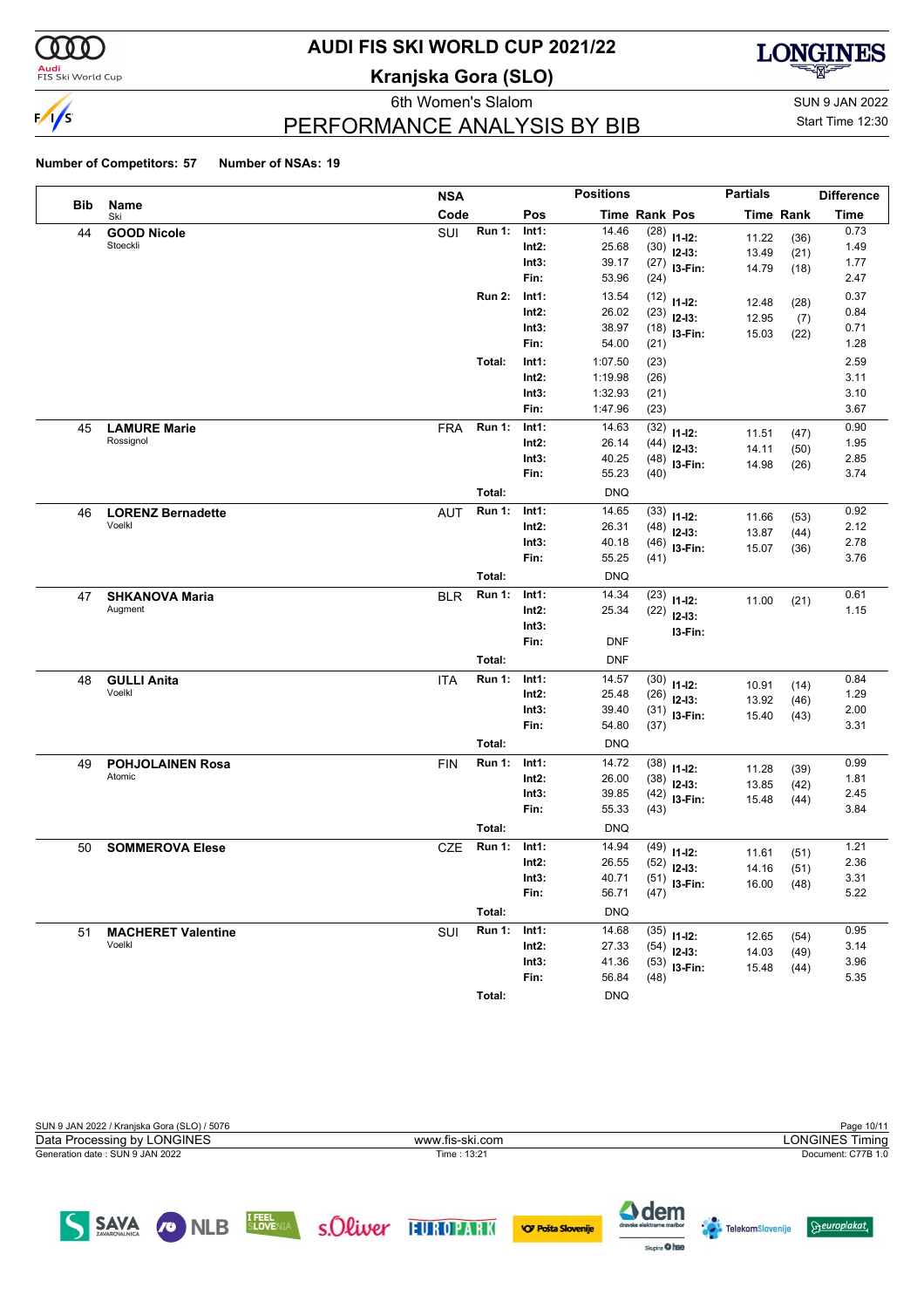

#### **Audi**<br>FIS Ski World Cup

# **AUDI FIS SKI WORLD CUP 2021/22**

**Kranjska Gora (SLO)**



6th Women's Slalom Sun 9 JAN 2022 PERFORMANCE ANALYSIS BY BIB

Start Time 12:30

#### **Number of Competitors: 57 Number of NSAs: 19**

|            |                             | <b>NSA</b> |               |          | <b>Positions</b> |               |                | <b>Partials</b> |                  | <b>Difference</b> |
|------------|-----------------------------|------------|---------------|----------|------------------|---------------|----------------|-----------------|------------------|-------------------|
| <b>Bib</b> | Name<br>Ski                 | Code       |               | Pos      |                  | Time Rank Pos |                |                 | <b>Time Rank</b> | <b>Time</b>       |
| 52         | <b>LACHEB Kenza</b>         | <b>FRA</b> | <b>Run 1:</b> | Int1:    | 14.69            | (36)          | $11-12:$       | 11.22           | (36)             | 0.96              |
|            | Salomon                     |            |               | Int2:    | 25.91            |               | $(34)$ 12-13:  | 13.41           | (18)             | 1.72              |
|            |                             |            |               | Int3:    | 39.32            | (29)          | I3-Fin:        | 14.86           | (20)             | 1.92              |
|            |                             |            |               | Fin:     | 54.18            | (28)          |                |                 |                  | 2.69              |
|            |                             |            | <b>Run 2:</b> | Int1:    | 13.91            | (26)          | $11-12:$       | 12.59           | (29)             | 0.74              |
|            |                             |            |               | Int2:    | 26.50            | (29)          | $12-13:$       | 13.53           | (28)             | 1.32              |
|            |                             |            |               | Int3:    | 40.03            |               | $(28)$ 13-Fin: | 15.13           | (24)             | 1.77              |
|            |                             |            |               | Fin:     | 55.16            | (27)          |                |                 |                  | 2.44              |
|            |                             |            | Total:        | Int1:    | 1:08.09          | (28)          |                |                 |                  | 3.18              |
|            |                             |            |               | Int2:    | 1:20.68          | (28)          |                |                 |                  | 3.81              |
|            |                             |            |               | Int3:    | 1:34.21          | (27)          |                |                 |                  | 4.38              |
|            |                             |            |               | Fin:     | 1:49.34          | (27)          |                |                 |                  | 5.05              |
| 53         | <b>TOMSIC Nika</b>          | <b>SLO</b> | <b>Run 1:</b> | Int1:    | 14.84            | (47)          | $11-12:$       | 11.52           | (49)             | 1.11              |
|            | Head                        |            |               | $Int2$ : | 26.36            | (49)          | $12-13:$       | 13.81           | (38)             | 2.17              |
|            |                             |            |               | Int3:    | 40.17            | (45)          | I3-Fin:        | 15.34           | (42)             | 2.77              |
|            |                             |            |               | Fin:     | 55.51            | (44)          |                |                 |                  | 4.02              |
|            |                             |            | Total:        |          | <b>DNQ</b>       |               |                |                 |                  |                   |
| 54         | <b>DVORNIK Pika</b>         | <b>SLO</b> | <b>Run 1:</b> | Int1:    | 15.08            |               | $(53)$ 11-12:  | 11.61           | (51)             | 1.35              |
|            |                             |            |               | Int2:    | 26.69            | (53)          | $12-13:$       | 14.28           | (52)             | 2.50              |
|            |                             |            |               | Int3:    | 40.97            | (52)          | I3-Fin:        | 15.51           | (46)             | 3.57              |
|            |                             |            |               | Fin:     | 56.48            | (46)          |                |                 |                  | 4.99              |
|            |                             |            | Total:        |          | <b>DNQ</b>       |               |                |                 |                  |                   |
| 55         | <b>OPLOTNIK Anja</b>        | <b>SLO</b> | <b>Run 1:</b> | Int1:    | 14.94            |               | $(49)$ 11-12:  | 11.36           | (44)             | 1.21              |
|            |                             |            |               | Int2:    | 26.30            | (47)          | $12-13:$       | 13.31           | (12)             | 2.11              |
|            |                             |            |               | Int3:    | 39.61            | (36)          | I3-Fin:        | 15.18           | (40)             | 2.21              |
|            |                             |            |               | Fin:     | 54.79            | (36)          |                |                 |                  | 3.30              |
|            |                             |            | Total:        |          | <b>DNQ</b>       |               |                |                 |                  |                   |
| 56         | <b>PYKALAINEN Erika</b>     | <b>FIN</b> | <b>Run 1:</b> | Int1:    |                  |               | $11 - 12$ :    |                 |                  |                   |
|            | Atomic                      |            |               | Int2:    |                  |               | $12 - 13:$     |                 |                  |                   |
|            |                             |            |               | Int3:    |                  |               | I3-Fin:        |                 |                  |                   |
|            |                             |            |               | Fin:     | <b>DNF</b>       |               |                |                 |                  |                   |
|            |                             |            | Total:        |          | <b>DNF</b>       |               |                |                 |                  |                   |
| 57         | <b>HENRIKSSON Charlotte</b> | <b>FIN</b> | <b>Run 1:</b> | Int1:    |                  |               | $11 - 12$ :    |                 |                  |                   |
|            | Atomic                      |            |               | Int2:    |                  |               | $12 - 13:$     |                 |                  |                   |
|            |                             |            |               | Int3:    |                  |               | I3-Fin:        |                 |                  |                   |
|            |                             |            |               | Fin:     | <b>DNS</b>       |               |                |                 |                  |                   |
|            |                             |            | Total:        |          | <b>DNS</b>       |               |                |                 |                  |                   |
|            |                             |            |               |          |                  |               |                |                 |                  |                   |

|         | Intermediate Time Positions : |            | $Int. 1 = Inter1$ | Int. $2 =$ Inter2 |                                | $Int. 3 = Inter3$ |        |  |  |
|---------|-------------------------------|------------|-------------------|-------------------|--------------------------------|-------------------|--------|--|--|
|         |                               |            |                   |                   |                                |                   |        |  |  |
| Legend: |                               |            |                   |                   |                                |                   |        |  |  |
| DNF     | Did Not Finish                | <b>DNQ</b> | Did not qualify   | <b>DNS</b>        | Did Not Start                  | Fin               | Finish |  |  |
| Int     | Intermediate                  | <b>Ix</b>  | Intermediate x    | Pos.              | Intermediate or speed position |                   |        |  |  |
|         |                               |            |                   |                   |                                |                   |        |  |  |
|         |                               |            |                   |                   |                                |                   |        |  |  |
|         |                               |            |                   |                   |                                |                   |        |  |  |

| SUN 9 JAN 2022 / Kranjska Gora (SLO) / 5076 |                 | Page 11/11             |
|---------------------------------------------|-----------------|------------------------|
| Data Processing by LONGINES                 | www.fis-ski.com | <b>LONGINES Timing</b> |
| Generation date : SUN 9 JAN 2022            | Time: 13:21     | Document: C77B 1.0     |
|                                             |                 |                        |
|                                             |                 |                        |
|                                             |                 |                        |





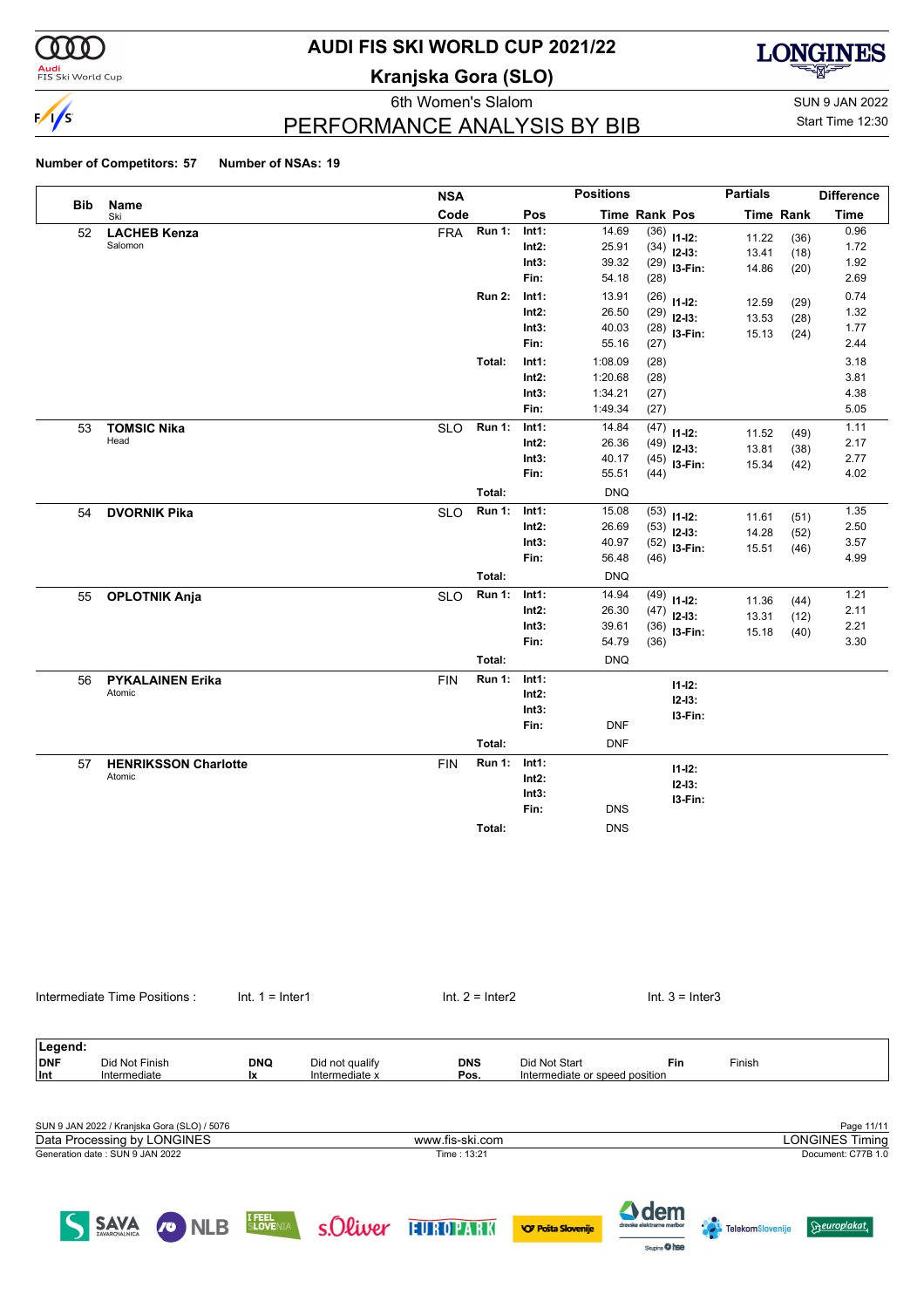

### **AUDI FIS SKI WORLD CUP 2021/22**

### **Kranjska Gora (SLO)**



6th Women's Slalom

### FIS WORLD CUP STANDINGS

|             |            |                                                                |                          |                          | 20 NOV 2021 Levi (FIN) |                          |                          |                |                          |                                |                |       |
|-------------|------------|----------------------------------------------------------------|--------------------------|--------------------------|------------------------|--------------------------|--------------------------|----------------|--------------------------|--------------------------------|----------------|-------|
|             |            |                                                                |                          |                          |                        |                          | 21 NOV 2021 Levi (FIN)   |                |                          |                                |                |       |
|             |            |                                                                |                          |                          |                        |                          |                          |                |                          | 28 NOV 2021 Killington (USA)   |                |       |
|             |            |                                                                |                          |                          |                        |                          |                          |                |                          | 29 DEC 2021 Lienz (AUT)        |                |       |
|             |            |                                                                |                          |                          |                        |                          |                          |                |                          | 4 JAN 2022 Zagreb (CRO)        |                |       |
|             |            | <b>Number of Competitors: 51,</b><br><b>Number of NSAs: 16</b> |                          |                          |                        |                          |                          |                |                          | 9 JAN 2022 Kranjska Gora (SLO) |                |       |
|             | <b>FIS</b> |                                                                | <b>NSA</b>               |                          |                        |                          |                          |                |                          |                                | <b>WC</b>      |       |
| Rank        | Code       | Name                                                           | Code                     | 1                        | $\mathbf 2$            | 3                        | 4                        | 5              | 6                        |                                | Points         | Diff. |
|             |            |                                                                |                          |                          |                        |                          |                          |                |                          |                                |                |       |
| 1           | 705423     | <b>VLHOVA Petra</b>                                            | <b>SVK</b>               | 100                      | 100                    | 80                       | 100                      | 100            | 100                      |                                | 580            |       |
| $\mathbf 2$ | 6535237    | <b>SHIFFRIN Mikaela</b>                                        | <b>USA</b>               | 80                       | 80                     | 100                      |                          | 80             |                          |                                | 340            | 240   |
| 3           | 516280     | <b>HOLDENER Wendy</b>                                          | SUI                      | 36                       | 50                     | 60                       | 45                       | 50             | 80                       |                                | 321            | 259   |
| 4           | 56388      | <b>LIENSBERGER Katharina</b>                                   | AUT                      | 40                       | 32                     | 50                       | 80                       | 60             | $\overline{\phantom{a}}$ |                                | 262            | 318   |
| 5           | 206355     | <b>DUERR Lena</b>                                              | <b>GER</b>               | 60                       | 60                     | 45                       | 13                       | 24             | 50                       |                                | 252            | 328   |
| 6           | 516284     | <b>GISIN Michelle</b>                                          | SUI                      | 32                       | 45                     | 24                       | 60                       | 26             | $\overline{\phantom{a}}$ |                                | 187            | 393   |
| 7           | 506146     | <b>SWENN LARSSON Anna</b>                                      | <b>SWE</b>               | 45                       | 24                     | 29                       | 24                       | ÷,             | 60                       |                                | 182            | 398   |
| 8           | 565401     | <b>BUCIK Ana</b>                                               | SLO                      | 24                       | 36                     | 22                       | 10                       | 32             | 45                       |                                | 169            | 411   |
| 9           | 506399     | <b>HECTOR Sara</b>                                             | <b>SWE</b>               | 29                       | 22                     | 40                       | 26                       | 18             | 26                       |                                | 161            | 419   |
| 10          | 56315      | <b>TRUPPE Katharina</b>                                        | AUT                      | 9                        | 29                     | 18                       | 50                       | 15             | 36                       |                                | 157            | 423   |
| 11          | 56367      | <b>GALLHUBER Katharina</b>                                     | AUT                      | 4                        |                        | ÷,                       | 40                       | 40             | 32                       |                                | 116            | 464   |
| 12          | 107798     | <b>NULLMEYER Ali</b>                                           | CAN                      | 18                       | $\blacksquare$         | $\overline{\phantom{a}}$ | 12                       | 45             | 40                       |                                | 115            | 465   |
| 13          | 385096     | <b>POPOVIC Leona</b>                                           | CRO                      | 13                       | 18                     | 10                       | 18                       | 36             | 11                       |                                | 106            | 474   |
| 14          | 565463     | <b>SLOKAR Andreja</b>                                          | SLO                      | 50                       | 16                     | 26                       | 7                        | L,             | $\overline{a}$           |                                | 99             | 481   |
| 15          | 539909     | <b>MOLTZAN Paula</b>                                           | USA                      | $\overline{\phantom{a}}$ | $\overline{7}$         | 36                       | 11                       | 24             | 20                       |                                | 98             | 482   |
| 16          | 56253      | <b>HUBER Katharina</b>                                         | AUT                      | 22                       | 26                     | $\overline{\phantom{a}}$ | 16                       | 9              | 24                       |                                | 97             | 483   |
| 17          | 155728     | <b>DUBOVSKA Martina</b>                                        | CZE                      | 20                       | 40                     | 13                       | 22                       | ٠              | $\overline{a}$           |                                | 95             | 485   |
| 18          | 106961     | <b>MIELZYNSKI Erin</b>                                         | CAN                      | 11                       | 10                     | 11                       | 20                       | $\overline{a}$ | 29                       |                                | 81             | 499   |
| 19          | 107427     | <b>ST-GERMAIN Laurence</b>                                     | CAN                      | 14                       | L,                     | 20                       | 29                       | $\overline{a}$ | 9                        |                                | 72             | 508   |
| 20          | 426043     | <b>TVIBERG Maria Therese</b>                                   | <b>NOR</b>               | ÷                        |                        | 32                       | $\overline{\phantom{a}}$ | 29             | ÷                        |                                | 61             | 519   |
| 21          | 426100     | <b>HOLTMANN Mina Fuerst</b>                                    | <b>NOR</b>               | $\overline{\phantom{a}}$ | Ĭ.                     | 3                        | 32                       | ÷,             | 22                       |                                | 57             | 523   |
| 22          | 516562     | <b>RAST Camille</b>                                            | SUI                      | ÷,                       | 5                      | 15                       | 36                       | $\overline{a}$ | ÷,                       |                                | 56             | 524   |
| 22          | 196806     | <b>NOENS Nastasia</b>                                          | <b>FRA</b>               | 5                        | 4                      | 12                       | $\overline{a}$           | 20             | 15                       |                                | 56             | 524   |
| 24          | 426193     | <b>STJERNESUND Th.</b>                                         | <b>NOR</b>               | 26                       | 22                     | 4                        | $\blacksquare$           | $\overline{a}$ | $\overline{\phantom{a}}$ |                                | 52             | 528   |
|             | 507168     |                                                                |                          | 18                       | 8                      | $\overline{a}$           |                          | ٠              | 20                       |                                | 46             |       |
| 25<br>26    |            | <b>AICHER Emma</b>                                             | <b>GER</b><br><b>GBR</b> | ÷,                       | 11                     |                          |                          | 12             | 13                       |                                | 44             | 534   |
|             | 225518     | <b>GUEST Charlie</b>                                           |                          |                          | Ĭ.                     | 8<br>15                  | 14                       | ÷,             | 14                       |                                |                | 536   |
| 27          | 56344      | <b>SPORER Marie-Therese</b>                                    | AUT                      | $\overline{\phantom{a}}$ |                        |                          |                          |                |                          |                                | 43             | 537   |
| 28          | 565491     | <b>DVORNIK Neja</b>                                            | SLO                      | 15                       | 12                     | $\overline{a}$           | $\overline{a}$           | 13             | $\overline{\phantom{a}}$ |                                | 40             | 540   |
| 29          | 56333      | <b>MAIR Chiara</b>                                             | AUT                      | 12                       | $\overline{a}$         | 6                        | 8                        | ÷,             | 12                       |                                | 38             | 542   |
| 30          | 107747     | <b>SMART Amelia</b>                                            | CAN                      | $\overline{\phantom{a}}$ | $\blacksquare$         | $\overline{\phantom{a}}$ | $\overline{\phantom{a}}$ | 11             | 20                       |                                | 31             | 549   |
| 30          | 506583     | <b>SAEFVENBERG Charlotta</b>                                   | <b>SWE</b>               | 8                        | L,                     |                          |                          | 16             | $\overline{7}$           |                                | 31             | 549   |
| 32          | 299699     | <b>PETERLINI Martina</b>                                       | ITA                      | 10                       | 15                     |                          |                          |                |                          |                                | 25             | 555   |
| 32          | 355061     | <b>HILZINGER Jessica</b>                                       | GER                      | 6                        | 9                      |                          |                          | 10             |                          |                                | 25             | 555   |
| 34          | 297601     | <b>BRIGNONE Federica</b>                                       | ITA                      |                          |                        | 9                        | 15                       |                |                          |                                | 24             | 556   |
| 35          | 565471     | <b>HROVAT Meta</b>                                             | <b>SLO</b>               | ٠                        | 14                     | 7                        |                          |                |                          |                                | 21             | 559   |
| 36          | 507109     | <b>ARONSSON ELFMAN Hanna</b>                                   | SWE                      | $\blacksquare$           |                        | 16                       |                          |                | $\overline{\phantom{a}}$ |                                | 16             | 564   |
| 36          | 516426     | <b>STOFFEL Elena</b>                                           | SUI                      |                          |                        | 6                        |                          |                | 10                       |                                | 16             | 564   |
| 38          | 107583     | <b>REMME Roni</b>                                              | CAN                      |                          |                        |                          |                          | 14             |                          |                                | 14             | 566   |
| 39          | 206497     | <b>FILSER Andrea</b>                                           | <b>GER</b>               | -                        | 13                     |                          |                          |                |                          |                                | 13             | 567   |
| 40          | 506867     | <b>FERMBAECK Elsa</b>                                          | <b>SWE</b>               |                          |                        |                          | 10                       |                | $\blacksquare$           |                                | 10             | 570   |
| 41          | 516530     | <b>GOOD Nicole</b>                                             | SUI                      |                          |                        |                          |                          |                | 8                        |                                | 8              | 572   |
| 42          | 185493     | <b>POHJOLAINEN Rosa</b>                                        | FIN                      | 7                        | $\overline{a}$         |                          |                          |                |                          |                                | $\overline{7}$ | 573   |
| 43          | 426187     | <b>LYSDAHL Kristin</b>                                         | NOR.                     |                          | 6                      |                          |                          |                |                          |                                | 6              | 574   |
| 43          | 6535773    | O BRIEN Nina                                                   | USA                      |                          |                        |                          |                          |                | 6                        |                                | 6              | 574   |
| 43          | 516504     | <b>DANIOTH Aline</b>                                           | SUI                      |                          |                        |                          | 6                        |                | $\blacksquare$           |                                | 6              | 574   |
| 46          | 507046     | <b>BOSTROEM MUSSENER Moa</b>                                   | <b>SWE</b>               |                          |                        |                          | 5                        |                | $\overline{a}$           |                                | 5              | 575   |
| 46          | 385116     | LJUTIC Zrinka                                                  | CRO                      |                          |                        |                          |                          |                | 5                        |                                | 5              | 575   |
| 48          | 197931     | <b>LACHEB Kenza</b>                                            | <b>FRA</b>               |                          |                        |                          |                          |                | 4                        |                                | 4              | 576   |
| 48          | 306977     | <b>MUKOGAWA Sakurako</b>                                       | JPN                      |                          |                        |                          | 4                        |                |                          |                                | 4              | 576   |
| 50          | 6536171    | <b>HENSIEN Katie</b>                                           | <b>USA</b>               |                          |                        |                          |                          |                | 3                        |                                | 3              | 577   |
|             |            |                                                                |                          |                          |                        |                          |                          |                |                          |                                |                |       |

| Legend: |                             |       |            |                 |           |                        |
|---------|-----------------------------|-------|------------|-----------------|-----------|------------------------|
|         | No points                   | Diff. | Difference | <b>WC</b>       | World Cup |                        |
|         |                             |       |            |                 |           |                        |
|         |                             |       |            |                 |           |                        |
|         |                             |       |            |                 |           | Page 1/2               |
|         | Data Processing by LONGINES |       |            | www.fis-ski.com |           | <b>LONGINES Timing</b> |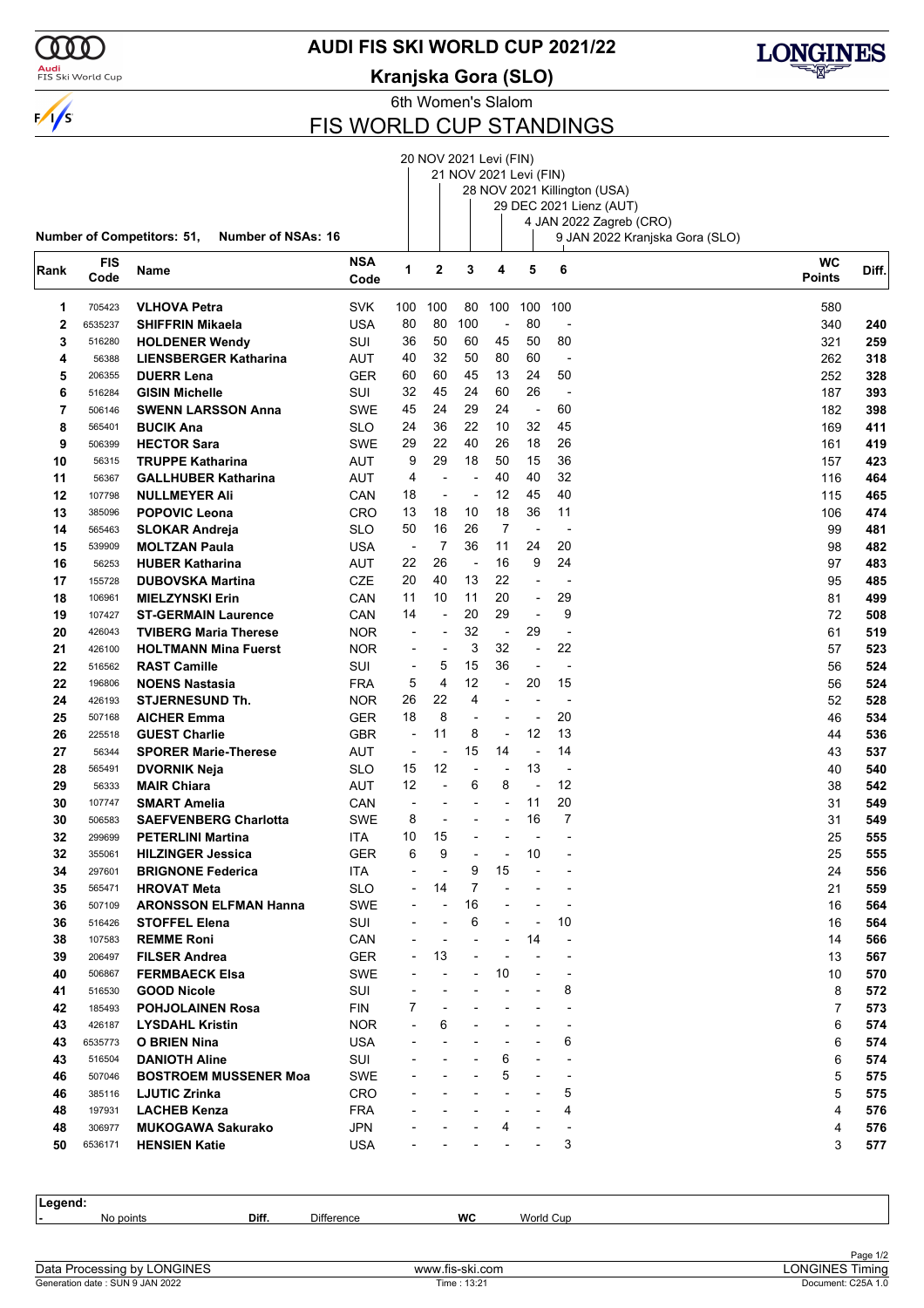

### <mark>Audi</mark><br>FIS Ski World Cup

### **AUDI FIS SKI WORLD CUP 2021/22**

### **Kranjska Gora (SLO)**



6th Women's Slalom

### FIS WORLD CUP STANDINGS

|             |                    | <b>Number of Competitors: 51,</b><br>Number of NSAs: 16 |                    |                          |   |   | 20 NOV 2021 Levi (FIN)<br>21 NOV 2021 Levi (FIN) |   | 28 NOV 2021 Killington (USA)<br>29 DEC 2021 Lienz (AUT)<br>4 JAN 2022 Zagreb (CRO)<br>9 JAN 2022 Kranjska Gora (SLO) |                            |       |
|-------------|--------------------|---------------------------------------------------------|--------------------|--------------------------|---|---|--------------------------------------------------|---|----------------------------------------------------------------------------------------------------------------------|----------------------------|-------|
| <b>Rank</b> | <b>FIS</b><br>Code | Name                                                    | <b>NSA</b><br>Code |                          | 2 | 3 | 4                                                | 5 | - 6                                                                                                                  | <b>WC</b><br><b>Points</b> | Diff. |
| 50          | 185430             | <b>HONKANEN Riikka</b>                                  | <b>FIN</b>         | $\overline{\phantom{a}}$ |   |   |                                                  |   |                                                                                                                      |                            | 577   |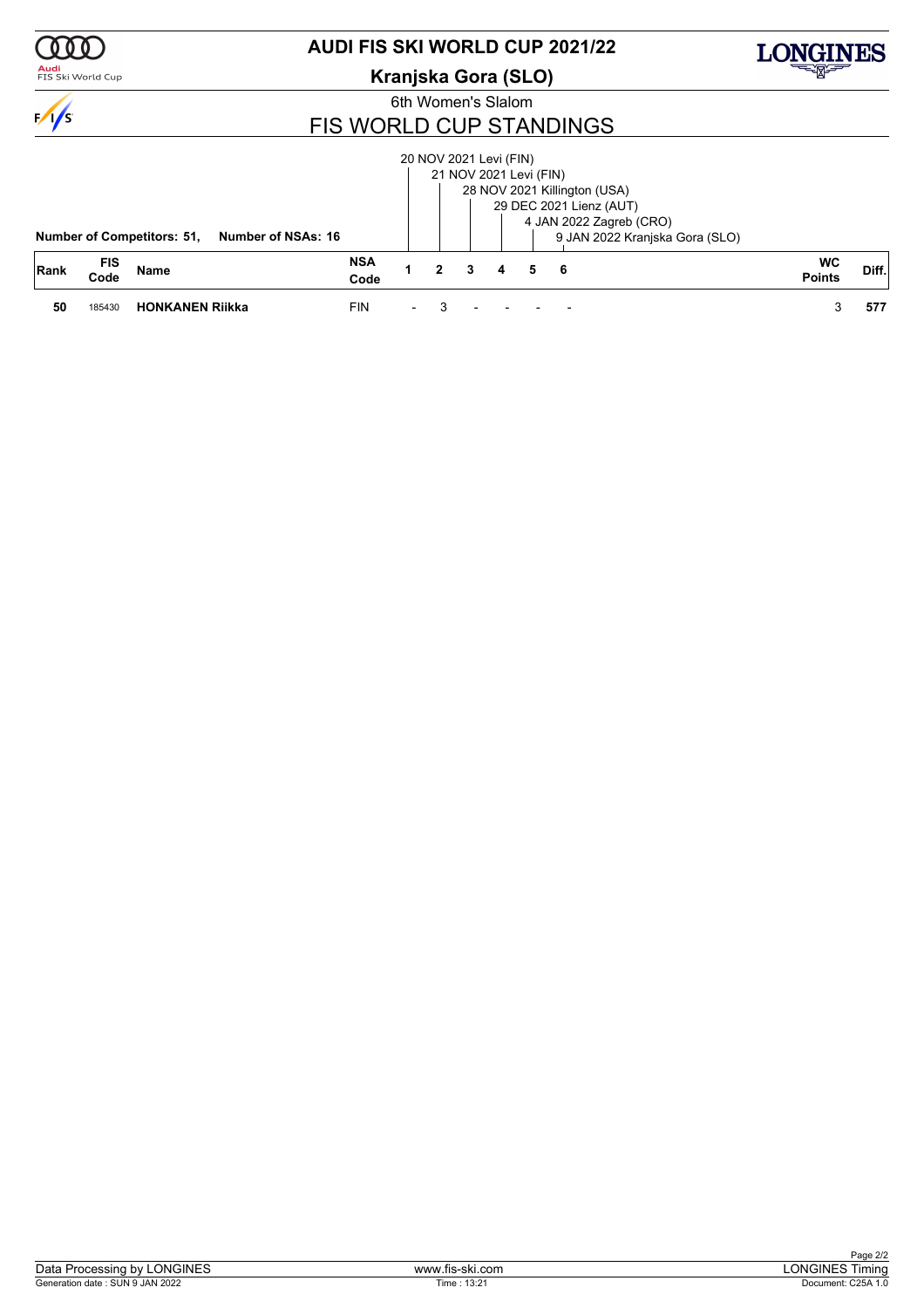

### <mark>Audi</mark><br>FIS Ski World Cup

# **AUDI FIS SKI WORLD CUP 2021/22**

**Kranjska Gora (SLO)**



6th Women's Slalom OVERALL FIS WORLD CUP STANDINGS

#### **Number of Competitors: 120, Number of NSAs: 21**

| Code<br>5 races<br>0 races<br>1 race<br>3 races<br>4 races<br>USA<br>866<br>6535237<br><b>SHIFFRIN Mikaela</b><br>5(37)<br>340<br>(2)<br>316<br>(2)<br>205<br>(4)<br>1<br><b>SVK</b><br>2<br>705423<br>831<br>35<br>580<br>(1)<br>251<br>(4)<br><b>VLHOVA Petra</b><br>L,<br>3<br>298323<br>657<br>209<br>300<br>(1)<br>320<br>GOGGIA Sofia<br>ITA<br>37 (29)<br>(1)<br>$\blacksquare$<br>506399<br><b>HECTOR Sara</b><br><b>SWE</b><br>568<br>298<br>(9)<br>362<br>45<br>4<br>161<br>(1)<br>(5)<br>$\overline{a}$<br>5<br>516280<br>SUI<br>408<br>458<br>321<br>45 (21)<br><b>HOLDENER Wendy</b><br>(3)<br>42 (26)<br>$\overline{\phantom{a}}$<br>297601<br>ITA<br>6<br><b>BRIGNONE Federica</b><br>407<br>459<br>70 (10)<br>24 (34)<br>86<br>227<br>(2)<br>(14)<br>7<br>516284<br>SUI<br>385<br>26 (24)<br><b>GISIN Michelle</b><br>481<br>187<br>(6)<br>128<br>(7)<br>44<br>(22)<br>8<br>56087<br>AUT<br>353<br>513<br>130<br>(6)<br><b>SIEBENHOFER Ramona</b><br>124<br>(5)<br>99<br>(7)<br>$\blacksquare$<br>9<br>516138<br>SUI<br>523<br>(8)<br><b>GUT-BEHRAMI Lara</b><br>343<br>22 (28)<br>125<br>180<br>(5)<br>16 (15)<br>$\overline{a}$<br>$\blacksquare$<br>10<br>425929<br><b>NOR</b><br>336<br>530<br>158<br><b>MOWINCKEL Ragnhild</b><br>62 (11)<br>116(10)<br>(6)<br>AUT<br>11<br>56388<br>333<br>533<br>262<br>56 (22)<br>15 (16)<br><b>LIENSBERGER Katharina</b><br>(4)<br>$\overline{\phantom{a}}$<br>$\overline{a}$<br>12<br>6535455<br>USA<br>322<br><b>JOHNSON Breezy</b><br>544<br>240<br>(2)<br>82 (10)<br>٠<br>$\overline{\phantom{a}}$<br>$\overline{a}$<br>13<br>196928<br><b>FRA</b><br>312<br>(43)<br><b>WORLEY Tessa</b><br>554<br>307<br>(3)<br>5<br>$\overline{\phantom{a}}$<br>14<br>299276<br>ITA<br>298<br>568<br>9(33)<br>(5)<br><b>BASSINO Marta</b><br>160<br>79<br>(11)<br>50<br>(4)<br>$\overline{a}$<br>15<br>297910<br>ITA<br>288<br><b>CURTONI Elena</b><br>578<br>56 (13)<br>16 (37)<br>216<br>(3)<br>$\overline{a}$<br>$\overline{a}$<br>15<br>206355<br><b>GER</b><br>288<br>252<br>(5)<br><b>DUERR Lena</b><br>578<br>36<br>(7)<br>$\overline{a}$<br>$\overline{a}$<br><b>AUT</b><br>17<br>56315<br>273<br>593<br>157 (10)<br><b>TRUPPE Katharina</b><br>105(11)<br>11(20)<br>$\overline{\phantom{a}}$<br>18<br>56125<br>AUT<br>244<br>622<br>152<br>(3)<br><b>PUCHNER Mirjam</b><br>92<br>(9)<br>$\overline{a}$<br>$\overline{a}$<br>-<br>19<br>565463<br><b>SLO</b><br>233<br>633<br>99 (14)<br>(1)<br><b>SLOKAR Andreja</b><br>34 (30)<br>100<br>$\overline{\phantom{a}}$<br>$\overline{\phantom{a}}$<br>20<br><b>BUCIK Ana</b><br><b>SLO</b><br>228<br>638<br>565401<br>169<br>59 (21)<br>(8)<br>$\overline{a}$<br>$\blacksquare$<br>21<br><b>SUTER Corinne</b><br>SUI<br>227<br>639<br>516319<br>145<br>(4)<br>13 (39)<br>69 (14)<br>22<br>506146<br><b>SWE</b><br>182<br>684<br><b>SWENN LARSSON Anna</b><br>182<br>(7)<br>$\overline{\phantom{a}}$<br>23<br>AUT<br>56128<br><b>HUETTER Cornelia</b><br>168<br>698<br>101<br>(7)<br>67 (16)<br>L,<br>24<br>426193<br><b>STJERNESUND Th.</b><br><b>NOR</b><br>158<br>708<br>52 (24)<br>26 (33)<br>80<br>(2)<br>$\overline{a}$<br>$\overline{a}$<br>$\blacksquare$<br>25<br>426043<br><b>NOR</b><br>151<br>715<br><b>TVIBERG Maria Therese</b><br>61 (20)<br>83 (16)<br>7(24)<br>26<br>539909<br>USA<br>150<br>716<br><b>MOLTZAN Paula</b><br>98 (15)<br>52 (23)<br>27<br>516562<br><b>RAST Camille</b><br>SUI<br>149<br>717<br>56 (22)<br>6<br>(25)<br>87 (13)<br>÷<br>28<br>POL<br>435334<br><b>GASIENICA-DANI.</b><br>720<br>146<br>120<br>(9)<br>2<br>(45)<br>24 (11)<br>$\overline{a}$<br>29<br>56088<br><b>TIPPLER Tamara</b><br><b>AUT</b><br>721<br>145<br>46 (14)<br>99<br>÷,<br>(7)<br>$\overline{a}$<br>30<br>426100<br><b>NOR</b><br>729<br><b>HOLTMANN Mina Fuerst</b><br>137<br>57 (21)<br>80<br>(17)<br>$\overline{a}$<br>31<br>56253<br>AUT<br>135<br>731<br><b>HUBER Katharina</b><br>97 (16)<br>38 (28)<br>32<br>56367<br>AUT<br>119<br>3(28)<br><b>GALLHUBER Katharina</b><br>747<br>116(11)<br>÷<br>$\overline{\phantom{a}}$<br>33<br>299630<br>112<br>5<br><b>DELAGO Nadia</b><br>ITA<br>117<br>749<br>(6)<br>(43)<br>$\overline{a}$<br>-<br>34<br>565471<br><b>SLO</b><br>116<br>21 (35)<br><b>HROVAT Meta</b><br>750<br>95 (12)<br>$\overline{\phantom{a}}$<br>35<br>CAN<br>115<br>751<br>107798<br><b>NULLMEYER Ali</b><br>115(12)<br>$\blacksquare$<br>$\overline{\phantom{a}}$<br>36<br>56256<br>AUT<br>113<br>753<br><b>RAEDLER Ariane</b><br>34 (19)<br>79 (11)<br>$\overline{\phantom{a}}$<br>SUI<br>37<br>516248<br>112<br>754<br>75 (13)<br><b>FLURY Jasmine</b><br>37 (17)<br>CRO<br>38<br>106<br>760<br>106 (13)<br><b>POPOVIC Leona</b><br>385096<br>$\overline{\phantom{a}}$<br>$\overline{\phantom{a}}$<br>39<br>105269<br><b>GAGNON Marie-Michele</b><br>CAN<br>105<br>761<br>44 (15)<br>61 (18)<br>٠<br>40<br>56198<br>AUT<br>102<br><b>SCHEYER Christine</b><br>764<br>73<br>(8)<br>29<br>(26)<br>516185<br><b>HAEHLEN Joana</b><br>SUI<br>98<br>768<br>67 (16)<br>41<br>31(21)<br>$\overline{a}$<br>42<br><b>GER</b><br>97<br>769<br>62 (11)<br>206668<br><b>WEIDLE Kira</b><br>35 (25)<br>CZE<br>155728<br><b>DUBOVSKA Martina</b><br>95<br>771<br>95 (17)<br>43<br>$\overline{\phantom{a}}$<br>$\overline{\phantom{a}}$<br>$\overline{a}$<br><b>FRA</b><br>197124<br><b>FRASSE SOMBET Coralie</b><br>93<br>773<br>67 (19)<br>26 (10)<br>44<br>$\overline{\phantom{a}}$<br>÷,<br>$\overline{a}$<br>$\overline{\phantom{0}}$<br>45<br>415232<br><b>NZL</b><br>92<br>774<br>68 (15)<br><b>ROBINSON Alice</b><br>24 (34)<br>$\overline{a}$<br>$\overline{\phantom{a}}$<br>$\overline{a}$<br>46<br>56217<br>AUT<br>90<br>776<br>29<br><b>BRUNNER Stephanie</b><br>61 (20)<br>$\overline{\phantom{a}}$<br>$\overline{\phantom{a}}$<br>197497<br><b>FRA</b><br>778<br>34 (19)<br>54 (20)<br>47<br><b>MIRADOLI Romane</b><br>88<br>$\overline{\phantom{a}}$<br>$\overline{\phantom{a}}$<br>-<br>780<br>48<br>107613<br><b>GRENIER Valerie</b><br>CAN<br>86<br>86 (14)<br>$\overline{\phantom{a}}$<br>$\overline{\phantom{a}}$<br>$\overline{a}$<br>$\overline{\phantom{a}}$<br>49<br>56174<br>AUT<br>85<br>781<br><b>HAASER Ricarda</b><br>1 $(41)$<br>68 (18)<br>16 (35)<br>$\overline{\phantom{a}}$<br>CAN<br>81<br>50<br>106961<br><b>MIELZYNSKI Erin</b><br>785<br>81 (18)<br>$\overline{\phantom{a}}$<br>$\overline{\phantom{a}}$<br>-<br>$\overline{\phantom{a}}$<br><b>ROBNIK Tina</b><br><b>SLO</b><br>793<br>41 (27)<br>32<br>(8)<br>51<br>565373<br>73<br>$\overline{\phantom{a}}$<br>$\overline{\phantom{a}}$<br>$\overline{a}$<br>٠<br>52<br>107427<br>CAN<br>72<br>794<br>72 (19)<br><b>ST-GERMAIN Laurence</b><br>$\overline{\phantom{a}}$<br>$\overline{\phantom{a}}$<br>71<br>53<br><b>SLO</b><br>795<br>565360<br><b>STUHEC IIka</b><br>71<br>(9)<br>$\overline{\phantom{a}}$<br>$\overline{\phantom{0}}$<br>$\overline{a}$<br>$\overline{\phantom{a}}$<br>$\overline{\phantom{0}}$<br>68<br>55 (19)<br>54<br>297702<br><b>MARSAGLIA Francesca</b><br>ITA<br>798<br>13 (32)<br>$\overline{\phantom{a}}$<br>$\overline{\phantom{a}}$<br>-<br>55<br>516283<br>SUI<br>67<br>799<br>22 (12)<br><b>ELLENBERGER Andrea</b><br>45 (24)<br>$\overline{\phantom{a}}$<br>$\overline{a}$<br>426187<br><b>NOR</b><br>66<br>56<br><b>LYSDAHL Kristin</b><br>800<br>6(43)<br>60 (3)<br>$\overline{\phantom{a}}$<br>$\overline{\phantom{a}}$<br>$\overline{\phantom{m}}$<br>$\overline{\phantom{0}}$<br>40 (23)<br>57<br>197641<br><b>GAUCHE Laura</b><br>FRA<br>65<br>801<br>25 (26)<br>$\overline{\phantom{a}}$<br>$\overline{a}$<br>$\overline{\phantom{a}}$<br>-<br>58<br>299466<br>ITA<br>61<br><b>DELAGO Nicol</b><br>805<br>42 (16)<br>19 (33)<br>$\overline{\phantom{a}}$<br>507168<br><b>GER</b><br>46 (25)<br>59<br><b>AICHER Emma</b><br>58<br>808<br>$\overline{\phantom{a}}$<br>$\overline{\phantom{a}}$<br>$\qquad \qquad \blacksquare$<br>$\overline{\phantom{0}}$<br>60<br>196806<br><b>NOENS Nastasia</b><br>FRA<br>56<br>810<br>56 (22)<br>$\overline{\phantom{a}}$<br>$\overline{\phantom{a}}$<br>$\overline{\phantom{a}}$<br>$\overline{\phantom{0}}$<br>61<br>516219<br>SUI<br>53<br><b>NUFER Priska</b><br>813<br>25 (26)<br>28 (27)<br>$\overline{\phantom{a}}$<br>$\overline{\phantom{a}}$<br><b>USA</b><br>52<br>62<br>6535773<br>O BRIEN Nina<br>814<br>$\overline{\phantom{a}}$<br>6(43)<br>45 (24)<br>$\overline{\phantom{a}}$<br>$\overline{\phantom{a}}$<br>63<br>155763<br>CZE<br>31(21)<br>20 (31)<br><b>LEDECKA Ester</b><br>51<br>815<br>$\overline{\phantom{a}}$<br>$\overline{\phantom{a}}$<br>$\overline{\phantom{m}}$<br>$\overline{\phantom{a}}$<br>64<br>516268<br>SUI<br>48<br>34 (30)<br>14 (17)<br><b>WILD Simone</b><br>818<br>$\overline{\phantom{a}}$<br>$\overline{a}$ | Rank | <b>FIS</b> | Name | <b>NSA</b> | <b>WC</b>     | Diff. | DH | <b>SL</b> | GS | SG | <b>AC</b> | <b>PAR</b> |
|-------------------------------------------------------------------------------------------------------------------------------------------------------------------------------------------------------------------------------------------------------------------------------------------------------------------------------------------------------------------------------------------------------------------------------------------------------------------------------------------------------------------------------------------------------------------------------------------------------------------------------------------------------------------------------------------------------------------------------------------------------------------------------------------------------------------------------------------------------------------------------------------------------------------------------------------------------------------------------------------------------------------------------------------------------------------------------------------------------------------------------------------------------------------------------------------------------------------------------------------------------------------------------------------------------------------------------------------------------------------------------------------------------------------------------------------------------------------------------------------------------------------------------------------------------------------------------------------------------------------------------------------------------------------------------------------------------------------------------------------------------------------------------------------------------------------------------------------------------------------------------------------------------------------------------------------------------------------------------------------------------------------------------------------------------------------------------------------------------------------------------------------------------------------------------------------------------------------------------------------------------------------------------------------------------------------------------------------------------------------------------------------------------------------------------------------------------------------------------------------------------------------------------------------------------------------------------------------------------------------------------------------------------------------------------------------------------------------------------------------------------------------------------------------------------------------------------------------------------------------------------------------------------------------------------------------------------------------------------------------------------------------------------------------------------------------------------------------------------------------------------------------------------------------------------------------------------------------------------------------------------------------------------------------------------------------------------------------------------------------------------------------------------------------------------------------------------------------------------------------------------------------------------------------------------------------------------------------------------------------------------------------------------------------------------------------------------------------------------------------------------------------------------------------------------------------------------------------------------------------------------------------------------------------------------------------------------------------------------------------------------------------------------------------------------------------------------------------------------------------------------------------------------------------------------------------------------------------------------------------------------------------------------------------------------------------------------------------------------------------------------------------------------------------------------------------------------------------------------------------------------------------------------------------------------------------------------------------------------------------------------------------------------------------------------------------------------------------------------------------------------------------------------------------------------------------------------------------------------------------------------------------------------------------------------------------------------------------------------------------------------------------------------------------------------------------------------------------------------------------------------------------------------------------------------------------------------------------------------------------------------------------------------------------------------------------------------------------------------------------------------------------------------------------------------------------------------------------------------------------------------------------------------------------------------------------------------------------------------------------------------------------------------------------------------------------------------------------------------------------------------------------------------------------------------------------------------------------------------------------------------------------------------------------------------------------------------------------------------------------------------------------------------------------------------------------------------------------------------------------------------------------------------------------------------------------------------------------------------------------------------------------------------------------------------------------------------------------------------------------------------------------------------------------------------------------------------------------------------------------------------------------------------------------------------------------------------------------------------------------------------------------------------------------------------------------------------------------------------------------------------------------------------------------------------------------------------------------------------------------------------------------------------------------------------------------------------------------------------------------------------------------------------------------------------------------------------------------------------------------------------------------------------------------------------------------------------------------------------------------------------------------------------------------------------------------------------------------------------------------------------------------------------------------------------------------------------------------------------------------------------------------------------------------------------------------------------------------------------------------------------------------------------------------------------------------------------------------------------------------------------------------------------------------------------------------------------------------------------------------------------------------------------------------------------------------------------------------------------------------------------------------------------------------------------------------------------------------------------------------------------------------------------------------------------------------------------------------------------------------------------------------------------------------------------------------------------------------------------------------------------------------------------------------------------------------------------------------------------------------------------------------------------------------------------------------------------------------------------------------------------------------------------------------------------------------------------------------------------------------------------------|------|------------|------|------------|---------------|-------|----|-----------|----|----|-----------|------------|
|                                                                                                                                                                                                                                                                                                                                                                                                                                                                                                                                                                                                                                                                                                                                                                                                                                                                                                                                                                                                                                                                                                                                                                                                                                                                                                                                                                                                                                                                                                                                                                                                                                                                                                                                                                                                                                                                                                                                                                                                                                                                                                                                                                                                                                                                                                                                                                                                                                                                                                                                                                                                                                                                                                                                                                                                                                                                                                                                                                                                                                                                                                                                                                                                                                                                                                                                                                                                                                                                                                                                                                                                                                                                                                                                                                                                                                                                                                                                                                                                                                                                                                                                                                                                                                                                                                                                                                                                                                                                                                                                                                                                                                                                                                                                                                                                                                                                                                                                                                                                                                                                                                                                                                                                                                                                                                                                                                                                                                                                                                                                                                                                                                                                                                                                                                                                                                                                                                                                                                                                                                                                                                                                                                                                                                                                                                                                                                                                                                                                                                                                                                                                                                                                                                                                                                                                                                                                                                                                                                                                                                                                                                                                                                                                                                                                                                                                                                                                                                                                                                                                                                                                                                                                                                                                                                                                                                                                                                                                                                                                                                                                                                                                                                                                                                                                                                                                                                                                                                                                                                                                                                                                                                                                                                                                                             |      | Code       |      |            | <b>Points</b> |       |    | 6 races   |    |    |           |            |
|                                                                                                                                                                                                                                                                                                                                                                                                                                                                                                                                                                                                                                                                                                                                                                                                                                                                                                                                                                                                                                                                                                                                                                                                                                                                                                                                                                                                                                                                                                                                                                                                                                                                                                                                                                                                                                                                                                                                                                                                                                                                                                                                                                                                                                                                                                                                                                                                                                                                                                                                                                                                                                                                                                                                                                                                                                                                                                                                                                                                                                                                                                                                                                                                                                                                                                                                                                                                                                                                                                                                                                                                                                                                                                                                                                                                                                                                                                                                                                                                                                                                                                                                                                                                                                                                                                                                                                                                                                                                                                                                                                                                                                                                                                                                                                                                                                                                                                                                                                                                                                                                                                                                                                                                                                                                                                                                                                                                                                                                                                                                                                                                                                                                                                                                                                                                                                                                                                                                                                                                                                                                                                                                                                                                                                                                                                                                                                                                                                                                                                                                                                                                                                                                                                                                                                                                                                                                                                                                                                                                                                                                                                                                                                                                                                                                                                                                                                                                                                                                                                                                                                                                                                                                                                                                                                                                                                                                                                                                                                                                                                                                                                                                                                                                                                                                                                                                                                                                                                                                                                                                                                                                                                                                                                                                                             |      |            |      |            |               |       |    |           |    |    |           |            |
|                                                                                                                                                                                                                                                                                                                                                                                                                                                                                                                                                                                                                                                                                                                                                                                                                                                                                                                                                                                                                                                                                                                                                                                                                                                                                                                                                                                                                                                                                                                                                                                                                                                                                                                                                                                                                                                                                                                                                                                                                                                                                                                                                                                                                                                                                                                                                                                                                                                                                                                                                                                                                                                                                                                                                                                                                                                                                                                                                                                                                                                                                                                                                                                                                                                                                                                                                                                                                                                                                                                                                                                                                                                                                                                                                                                                                                                                                                                                                                                                                                                                                                                                                                                                                                                                                                                                                                                                                                                                                                                                                                                                                                                                                                                                                                                                                                                                                                                                                                                                                                                                                                                                                                                                                                                                                                                                                                                                                                                                                                                                                                                                                                                                                                                                                                                                                                                                                                                                                                                                                                                                                                                                                                                                                                                                                                                                                                                                                                                                                                                                                                                                                                                                                                                                                                                                                                                                                                                                                                                                                                                                                                                                                                                                                                                                                                                                                                                                                                                                                                                                                                                                                                                                                                                                                                                                                                                                                                                                                                                                                                                                                                                                                                                                                                                                                                                                                                                                                                                                                                                                                                                                                                                                                                                                                             |      |            |      |            |               |       |    |           |    |    |           |            |
|                                                                                                                                                                                                                                                                                                                                                                                                                                                                                                                                                                                                                                                                                                                                                                                                                                                                                                                                                                                                                                                                                                                                                                                                                                                                                                                                                                                                                                                                                                                                                                                                                                                                                                                                                                                                                                                                                                                                                                                                                                                                                                                                                                                                                                                                                                                                                                                                                                                                                                                                                                                                                                                                                                                                                                                                                                                                                                                                                                                                                                                                                                                                                                                                                                                                                                                                                                                                                                                                                                                                                                                                                                                                                                                                                                                                                                                                                                                                                                                                                                                                                                                                                                                                                                                                                                                                                                                                                                                                                                                                                                                                                                                                                                                                                                                                                                                                                                                                                                                                                                                                                                                                                                                                                                                                                                                                                                                                                                                                                                                                                                                                                                                                                                                                                                                                                                                                                                                                                                                                                                                                                                                                                                                                                                                                                                                                                                                                                                                                                                                                                                                                                                                                                                                                                                                                                                                                                                                                                                                                                                                                                                                                                                                                                                                                                                                                                                                                                                                                                                                                                                                                                                                                                                                                                                                                                                                                                                                                                                                                                                                                                                                                                                                                                                                                                                                                                                                                                                                                                                                                                                                                                                                                                                                                                             |      |            |      |            |               |       |    |           |    |    |           |            |
|                                                                                                                                                                                                                                                                                                                                                                                                                                                                                                                                                                                                                                                                                                                                                                                                                                                                                                                                                                                                                                                                                                                                                                                                                                                                                                                                                                                                                                                                                                                                                                                                                                                                                                                                                                                                                                                                                                                                                                                                                                                                                                                                                                                                                                                                                                                                                                                                                                                                                                                                                                                                                                                                                                                                                                                                                                                                                                                                                                                                                                                                                                                                                                                                                                                                                                                                                                                                                                                                                                                                                                                                                                                                                                                                                                                                                                                                                                                                                                                                                                                                                                                                                                                                                                                                                                                                                                                                                                                                                                                                                                                                                                                                                                                                                                                                                                                                                                                                                                                                                                                                                                                                                                                                                                                                                                                                                                                                                                                                                                                                                                                                                                                                                                                                                                                                                                                                                                                                                                                                                                                                                                                                                                                                                                                                                                                                                                                                                                                                                                                                                                                                                                                                                                                                                                                                                                                                                                                                                                                                                                                                                                                                                                                                                                                                                                                                                                                                                                                                                                                                                                                                                                                                                                                                                                                                                                                                                                                                                                                                                                                                                                                                                                                                                                                                                                                                                                                                                                                                                                                                                                                                                                                                                                                                                             |      |            |      |            |               |       |    |           |    |    |           |            |
|                                                                                                                                                                                                                                                                                                                                                                                                                                                                                                                                                                                                                                                                                                                                                                                                                                                                                                                                                                                                                                                                                                                                                                                                                                                                                                                                                                                                                                                                                                                                                                                                                                                                                                                                                                                                                                                                                                                                                                                                                                                                                                                                                                                                                                                                                                                                                                                                                                                                                                                                                                                                                                                                                                                                                                                                                                                                                                                                                                                                                                                                                                                                                                                                                                                                                                                                                                                                                                                                                                                                                                                                                                                                                                                                                                                                                                                                                                                                                                                                                                                                                                                                                                                                                                                                                                                                                                                                                                                                                                                                                                                                                                                                                                                                                                                                                                                                                                                                                                                                                                                                                                                                                                                                                                                                                                                                                                                                                                                                                                                                                                                                                                                                                                                                                                                                                                                                                                                                                                                                                                                                                                                                                                                                                                                                                                                                                                                                                                                                                                                                                                                                                                                                                                                                                                                                                                                                                                                                                                                                                                                                                                                                                                                                                                                                                                                                                                                                                                                                                                                                                                                                                                                                                                                                                                                                                                                                                                                                                                                                                                                                                                                                                                                                                                                                                                                                                                                                                                                                                                                                                                                                                                                                                                                                                             |      |            |      |            |               |       |    |           |    |    |           |            |
|                                                                                                                                                                                                                                                                                                                                                                                                                                                                                                                                                                                                                                                                                                                                                                                                                                                                                                                                                                                                                                                                                                                                                                                                                                                                                                                                                                                                                                                                                                                                                                                                                                                                                                                                                                                                                                                                                                                                                                                                                                                                                                                                                                                                                                                                                                                                                                                                                                                                                                                                                                                                                                                                                                                                                                                                                                                                                                                                                                                                                                                                                                                                                                                                                                                                                                                                                                                                                                                                                                                                                                                                                                                                                                                                                                                                                                                                                                                                                                                                                                                                                                                                                                                                                                                                                                                                                                                                                                                                                                                                                                                                                                                                                                                                                                                                                                                                                                                                                                                                                                                                                                                                                                                                                                                                                                                                                                                                                                                                                                                                                                                                                                                                                                                                                                                                                                                                                                                                                                                                                                                                                                                                                                                                                                                                                                                                                                                                                                                                                                                                                                                                                                                                                                                                                                                                                                                                                                                                                                                                                                                                                                                                                                                                                                                                                                                                                                                                                                                                                                                                                                                                                                                                                                                                                                                                                                                                                                                                                                                                                                                                                                                                                                                                                                                                                                                                                                                                                                                                                                                                                                                                                                                                                                                                                             |      |            |      |            |               |       |    |           |    |    |           |            |
|                                                                                                                                                                                                                                                                                                                                                                                                                                                                                                                                                                                                                                                                                                                                                                                                                                                                                                                                                                                                                                                                                                                                                                                                                                                                                                                                                                                                                                                                                                                                                                                                                                                                                                                                                                                                                                                                                                                                                                                                                                                                                                                                                                                                                                                                                                                                                                                                                                                                                                                                                                                                                                                                                                                                                                                                                                                                                                                                                                                                                                                                                                                                                                                                                                                                                                                                                                                                                                                                                                                                                                                                                                                                                                                                                                                                                                                                                                                                                                                                                                                                                                                                                                                                                                                                                                                                                                                                                                                                                                                                                                                                                                                                                                                                                                                                                                                                                                                                                                                                                                                                                                                                                                                                                                                                                                                                                                                                                                                                                                                                                                                                                                                                                                                                                                                                                                                                                                                                                                                                                                                                                                                                                                                                                                                                                                                                                                                                                                                                                                                                                                                                                                                                                                                                                                                                                                                                                                                                                                                                                                                                                                                                                                                                                                                                                                                                                                                                                                                                                                                                                                                                                                                                                                                                                                                                                                                                                                                                                                                                                                                                                                                                                                                                                                                                                                                                                                                                                                                                                                                                                                                                                                                                                                                                                             |      |            |      |            |               |       |    |           |    |    |           |            |
|                                                                                                                                                                                                                                                                                                                                                                                                                                                                                                                                                                                                                                                                                                                                                                                                                                                                                                                                                                                                                                                                                                                                                                                                                                                                                                                                                                                                                                                                                                                                                                                                                                                                                                                                                                                                                                                                                                                                                                                                                                                                                                                                                                                                                                                                                                                                                                                                                                                                                                                                                                                                                                                                                                                                                                                                                                                                                                                                                                                                                                                                                                                                                                                                                                                                                                                                                                                                                                                                                                                                                                                                                                                                                                                                                                                                                                                                                                                                                                                                                                                                                                                                                                                                                                                                                                                                                                                                                                                                                                                                                                                                                                                                                                                                                                                                                                                                                                                                                                                                                                                                                                                                                                                                                                                                                                                                                                                                                                                                                                                                                                                                                                                                                                                                                                                                                                                                                                                                                                                                                                                                                                                                                                                                                                                                                                                                                                                                                                                                                                                                                                                                                                                                                                                                                                                                                                                                                                                                                                                                                                                                                                                                                                                                                                                                                                                                                                                                                                                                                                                                                                                                                                                                                                                                                                                                                                                                                                                                                                                                                                                                                                                                                                                                                                                                                                                                                                                                                                                                                                                                                                                                                                                                                                                                                             |      |            |      |            |               |       |    |           |    |    |           |            |
|                                                                                                                                                                                                                                                                                                                                                                                                                                                                                                                                                                                                                                                                                                                                                                                                                                                                                                                                                                                                                                                                                                                                                                                                                                                                                                                                                                                                                                                                                                                                                                                                                                                                                                                                                                                                                                                                                                                                                                                                                                                                                                                                                                                                                                                                                                                                                                                                                                                                                                                                                                                                                                                                                                                                                                                                                                                                                                                                                                                                                                                                                                                                                                                                                                                                                                                                                                                                                                                                                                                                                                                                                                                                                                                                                                                                                                                                                                                                                                                                                                                                                                                                                                                                                                                                                                                                                                                                                                                                                                                                                                                                                                                                                                                                                                                                                                                                                                                                                                                                                                                                                                                                                                                                                                                                                                                                                                                                                                                                                                                                                                                                                                                                                                                                                                                                                                                                                                                                                                                                                                                                                                                                                                                                                                                                                                                                                                                                                                                                                                                                                                                                                                                                                                                                                                                                                                                                                                                                                                                                                                                                                                                                                                                                                                                                                                                                                                                                                                                                                                                                                                                                                                                                                                                                                                                                                                                                                                                                                                                                                                                                                                                                                                                                                                                                                                                                                                                                                                                                                                                                                                                                                                                                                                                                                             |      |            |      |            |               |       |    |           |    |    |           |            |
|                                                                                                                                                                                                                                                                                                                                                                                                                                                                                                                                                                                                                                                                                                                                                                                                                                                                                                                                                                                                                                                                                                                                                                                                                                                                                                                                                                                                                                                                                                                                                                                                                                                                                                                                                                                                                                                                                                                                                                                                                                                                                                                                                                                                                                                                                                                                                                                                                                                                                                                                                                                                                                                                                                                                                                                                                                                                                                                                                                                                                                                                                                                                                                                                                                                                                                                                                                                                                                                                                                                                                                                                                                                                                                                                                                                                                                                                                                                                                                                                                                                                                                                                                                                                                                                                                                                                                                                                                                                                                                                                                                                                                                                                                                                                                                                                                                                                                                                                                                                                                                                                                                                                                                                                                                                                                                                                                                                                                                                                                                                                                                                                                                                                                                                                                                                                                                                                                                                                                                                                                                                                                                                                                                                                                                                                                                                                                                                                                                                                                                                                                                                                                                                                                                                                                                                                                                                                                                                                                                                                                                                                                                                                                                                                                                                                                                                                                                                                                                                                                                                                                                                                                                                                                                                                                                                                                                                                                                                                                                                                                                                                                                                                                                                                                                                                                                                                                                                                                                                                                                                                                                                                                                                                                                                                                             |      |            |      |            |               |       |    |           |    |    |           |            |
|                                                                                                                                                                                                                                                                                                                                                                                                                                                                                                                                                                                                                                                                                                                                                                                                                                                                                                                                                                                                                                                                                                                                                                                                                                                                                                                                                                                                                                                                                                                                                                                                                                                                                                                                                                                                                                                                                                                                                                                                                                                                                                                                                                                                                                                                                                                                                                                                                                                                                                                                                                                                                                                                                                                                                                                                                                                                                                                                                                                                                                                                                                                                                                                                                                                                                                                                                                                                                                                                                                                                                                                                                                                                                                                                                                                                                                                                                                                                                                                                                                                                                                                                                                                                                                                                                                                                                                                                                                                                                                                                                                                                                                                                                                                                                                                                                                                                                                                                                                                                                                                                                                                                                                                                                                                                                                                                                                                                                                                                                                                                                                                                                                                                                                                                                                                                                                                                                                                                                                                                                                                                                                                                                                                                                                                                                                                                                                                                                                                                                                                                                                                                                                                                                                                                                                                                                                                                                                                                                                                                                                                                                                                                                                                                                                                                                                                                                                                                                                                                                                                                                                                                                                                                                                                                                                                                                                                                                                                                                                                                                                                                                                                                                                                                                                                                                                                                                                                                                                                                                                                                                                                                                                                                                                                                                             |      |            |      |            |               |       |    |           |    |    |           |            |
|                                                                                                                                                                                                                                                                                                                                                                                                                                                                                                                                                                                                                                                                                                                                                                                                                                                                                                                                                                                                                                                                                                                                                                                                                                                                                                                                                                                                                                                                                                                                                                                                                                                                                                                                                                                                                                                                                                                                                                                                                                                                                                                                                                                                                                                                                                                                                                                                                                                                                                                                                                                                                                                                                                                                                                                                                                                                                                                                                                                                                                                                                                                                                                                                                                                                                                                                                                                                                                                                                                                                                                                                                                                                                                                                                                                                                                                                                                                                                                                                                                                                                                                                                                                                                                                                                                                                                                                                                                                                                                                                                                                                                                                                                                                                                                                                                                                                                                                                                                                                                                                                                                                                                                                                                                                                                                                                                                                                                                                                                                                                                                                                                                                                                                                                                                                                                                                                                                                                                                                                                                                                                                                                                                                                                                                                                                                                                                                                                                                                                                                                                                                                                                                                                                                                                                                                                                                                                                                                                                                                                                                                                                                                                                                                                                                                                                                                                                                                                                                                                                                                                                                                                                                                                                                                                                                                                                                                                                                                                                                                                                                                                                                                                                                                                                                                                                                                                                                                                                                                                                                                                                                                                                                                                                                                                             |      |            |      |            |               |       |    |           |    |    |           |            |
|                                                                                                                                                                                                                                                                                                                                                                                                                                                                                                                                                                                                                                                                                                                                                                                                                                                                                                                                                                                                                                                                                                                                                                                                                                                                                                                                                                                                                                                                                                                                                                                                                                                                                                                                                                                                                                                                                                                                                                                                                                                                                                                                                                                                                                                                                                                                                                                                                                                                                                                                                                                                                                                                                                                                                                                                                                                                                                                                                                                                                                                                                                                                                                                                                                                                                                                                                                                                                                                                                                                                                                                                                                                                                                                                                                                                                                                                                                                                                                                                                                                                                                                                                                                                                                                                                                                                                                                                                                                                                                                                                                                                                                                                                                                                                                                                                                                                                                                                                                                                                                                                                                                                                                                                                                                                                                                                                                                                                                                                                                                                                                                                                                                                                                                                                                                                                                                                                                                                                                                                                                                                                                                                                                                                                                                                                                                                                                                                                                                                                                                                                                                                                                                                                                                                                                                                                                                                                                                                                                                                                                                                                                                                                                                                                                                                                                                                                                                                                                                                                                                                                                                                                                                                                                                                                                                                                                                                                                                                                                                                                                                                                                                                                                                                                                                                                                                                                                                                                                                                                                                                                                                                                                                                                                                                                             |      |            |      |            |               |       |    |           |    |    |           |            |
|                                                                                                                                                                                                                                                                                                                                                                                                                                                                                                                                                                                                                                                                                                                                                                                                                                                                                                                                                                                                                                                                                                                                                                                                                                                                                                                                                                                                                                                                                                                                                                                                                                                                                                                                                                                                                                                                                                                                                                                                                                                                                                                                                                                                                                                                                                                                                                                                                                                                                                                                                                                                                                                                                                                                                                                                                                                                                                                                                                                                                                                                                                                                                                                                                                                                                                                                                                                                                                                                                                                                                                                                                                                                                                                                                                                                                                                                                                                                                                                                                                                                                                                                                                                                                                                                                                                                                                                                                                                                                                                                                                                                                                                                                                                                                                                                                                                                                                                                                                                                                                                                                                                                                                                                                                                                                                                                                                                                                                                                                                                                                                                                                                                                                                                                                                                                                                                                                                                                                                                                                                                                                                                                                                                                                                                                                                                                                                                                                                                                                                                                                                                                                                                                                                                                                                                                                                                                                                                                                                                                                                                                                                                                                                                                                                                                                                                                                                                                                                                                                                                                                                                                                                                                                                                                                                                                                                                                                                                                                                                                                                                                                                                                                                                                                                                                                                                                                                                                                                                                                                                                                                                                                                                                                                                                                             |      |            |      |            |               |       |    |           |    |    |           |            |
|                                                                                                                                                                                                                                                                                                                                                                                                                                                                                                                                                                                                                                                                                                                                                                                                                                                                                                                                                                                                                                                                                                                                                                                                                                                                                                                                                                                                                                                                                                                                                                                                                                                                                                                                                                                                                                                                                                                                                                                                                                                                                                                                                                                                                                                                                                                                                                                                                                                                                                                                                                                                                                                                                                                                                                                                                                                                                                                                                                                                                                                                                                                                                                                                                                                                                                                                                                                                                                                                                                                                                                                                                                                                                                                                                                                                                                                                                                                                                                                                                                                                                                                                                                                                                                                                                                                                                                                                                                                                                                                                                                                                                                                                                                                                                                                                                                                                                                                                                                                                                                                                                                                                                                                                                                                                                                                                                                                                                                                                                                                                                                                                                                                                                                                                                                                                                                                                                                                                                                                                                                                                                                                                                                                                                                                                                                                                                                                                                                                                                                                                                                                                                                                                                                                                                                                                                                                                                                                                                                                                                                                                                                                                                                                                                                                                                                                                                                                                                                                                                                                                                                                                                                                                                                                                                                                                                                                                                                                                                                                                                                                                                                                                                                                                                                                                                                                                                                                                                                                                                                                                                                                                                                                                                                                                                             |      |            |      |            |               |       |    |           |    |    |           |            |
|                                                                                                                                                                                                                                                                                                                                                                                                                                                                                                                                                                                                                                                                                                                                                                                                                                                                                                                                                                                                                                                                                                                                                                                                                                                                                                                                                                                                                                                                                                                                                                                                                                                                                                                                                                                                                                                                                                                                                                                                                                                                                                                                                                                                                                                                                                                                                                                                                                                                                                                                                                                                                                                                                                                                                                                                                                                                                                                                                                                                                                                                                                                                                                                                                                                                                                                                                                                                                                                                                                                                                                                                                                                                                                                                                                                                                                                                                                                                                                                                                                                                                                                                                                                                                                                                                                                                                                                                                                                                                                                                                                                                                                                                                                                                                                                                                                                                                                                                                                                                                                                                                                                                                                                                                                                                                                                                                                                                                                                                                                                                                                                                                                                                                                                                                                                                                                                                                                                                                                                                                                                                                                                                                                                                                                                                                                                                                                                                                                                                                                                                                                                                                                                                                                                                                                                                                                                                                                                                                                                                                                                                                                                                                                                                                                                                                                                                                                                                                                                                                                                                                                                                                                                                                                                                                                                                                                                                                                                                                                                                                                                                                                                                                                                                                                                                                                                                                                                                                                                                                                                                                                                                                                                                                                                                                             |      |            |      |            |               |       |    |           |    |    |           |            |
|                                                                                                                                                                                                                                                                                                                                                                                                                                                                                                                                                                                                                                                                                                                                                                                                                                                                                                                                                                                                                                                                                                                                                                                                                                                                                                                                                                                                                                                                                                                                                                                                                                                                                                                                                                                                                                                                                                                                                                                                                                                                                                                                                                                                                                                                                                                                                                                                                                                                                                                                                                                                                                                                                                                                                                                                                                                                                                                                                                                                                                                                                                                                                                                                                                                                                                                                                                                                                                                                                                                                                                                                                                                                                                                                                                                                                                                                                                                                                                                                                                                                                                                                                                                                                                                                                                                                                                                                                                                                                                                                                                                                                                                                                                                                                                                                                                                                                                                                                                                                                                                                                                                                                                                                                                                                                                                                                                                                                                                                                                                                                                                                                                                                                                                                                                                                                                                                                                                                                                                                                                                                                                                                                                                                                                                                                                                                                                                                                                                                                                                                                                                                                                                                                                                                                                                                                                                                                                                                                                                                                                                                                                                                                                                                                                                                                                                                                                                                                                                                                                                                                                                                                                                                                                                                                                                                                                                                                                                                                                                                                                                                                                                                                                                                                                                                                                                                                                                                                                                                                                                                                                                                                                                                                                                                                             |      |            |      |            |               |       |    |           |    |    |           |            |
|                                                                                                                                                                                                                                                                                                                                                                                                                                                                                                                                                                                                                                                                                                                                                                                                                                                                                                                                                                                                                                                                                                                                                                                                                                                                                                                                                                                                                                                                                                                                                                                                                                                                                                                                                                                                                                                                                                                                                                                                                                                                                                                                                                                                                                                                                                                                                                                                                                                                                                                                                                                                                                                                                                                                                                                                                                                                                                                                                                                                                                                                                                                                                                                                                                                                                                                                                                                                                                                                                                                                                                                                                                                                                                                                                                                                                                                                                                                                                                                                                                                                                                                                                                                                                                                                                                                                                                                                                                                                                                                                                                                                                                                                                                                                                                                                                                                                                                                                                                                                                                                                                                                                                                                                                                                                                                                                                                                                                                                                                                                                                                                                                                                                                                                                                                                                                                                                                                                                                                                                                                                                                                                                                                                                                                                                                                                                                                                                                                                                                                                                                                                                                                                                                                                                                                                                                                                                                                                                                                                                                                                                                                                                                                                                                                                                                                                                                                                                                                                                                                                                                                                                                                                                                                                                                                                                                                                                                                                                                                                                                                                                                                                                                                                                                                                                                                                                                                                                                                                                                                                                                                                                                                                                                                                                                             |      |            |      |            |               |       |    |           |    |    |           |            |
|                                                                                                                                                                                                                                                                                                                                                                                                                                                                                                                                                                                                                                                                                                                                                                                                                                                                                                                                                                                                                                                                                                                                                                                                                                                                                                                                                                                                                                                                                                                                                                                                                                                                                                                                                                                                                                                                                                                                                                                                                                                                                                                                                                                                                                                                                                                                                                                                                                                                                                                                                                                                                                                                                                                                                                                                                                                                                                                                                                                                                                                                                                                                                                                                                                                                                                                                                                                                                                                                                                                                                                                                                                                                                                                                                                                                                                                                                                                                                                                                                                                                                                                                                                                                                                                                                                                                                                                                                                                                                                                                                                                                                                                                                                                                                                                                                                                                                                                                                                                                                                                                                                                                                                                                                                                                                                                                                                                                                                                                                                                                                                                                                                                                                                                                                                                                                                                                                                                                                                                                                                                                                                                                                                                                                                                                                                                                                                                                                                                                                                                                                                                                                                                                                                                                                                                                                                                                                                                                                                                                                                                                                                                                                                                                                                                                                                                                                                                                                                                                                                                                                                                                                                                                                                                                                                                                                                                                                                                                                                                                                                                                                                                                                                                                                                                                                                                                                                                                                                                                                                                                                                                                                                                                                                                                                             |      |            |      |            |               |       |    |           |    |    |           |            |
|                                                                                                                                                                                                                                                                                                                                                                                                                                                                                                                                                                                                                                                                                                                                                                                                                                                                                                                                                                                                                                                                                                                                                                                                                                                                                                                                                                                                                                                                                                                                                                                                                                                                                                                                                                                                                                                                                                                                                                                                                                                                                                                                                                                                                                                                                                                                                                                                                                                                                                                                                                                                                                                                                                                                                                                                                                                                                                                                                                                                                                                                                                                                                                                                                                                                                                                                                                                                                                                                                                                                                                                                                                                                                                                                                                                                                                                                                                                                                                                                                                                                                                                                                                                                                                                                                                                                                                                                                                                                                                                                                                                                                                                                                                                                                                                                                                                                                                                                                                                                                                                                                                                                                                                                                                                                                                                                                                                                                                                                                                                                                                                                                                                                                                                                                                                                                                                                                                                                                                                                                                                                                                                                                                                                                                                                                                                                                                                                                                                                                                                                                                                                                                                                                                                                                                                                                                                                                                                                                                                                                                                                                                                                                                                                                                                                                                                                                                                                                                                                                                                                                                                                                                                                                                                                                                                                                                                                                                                                                                                                                                                                                                                                                                                                                                                                                                                                                                                                                                                                                                                                                                                                                                                                                                                                                             |      |            |      |            |               |       |    |           |    |    |           |            |
|                                                                                                                                                                                                                                                                                                                                                                                                                                                                                                                                                                                                                                                                                                                                                                                                                                                                                                                                                                                                                                                                                                                                                                                                                                                                                                                                                                                                                                                                                                                                                                                                                                                                                                                                                                                                                                                                                                                                                                                                                                                                                                                                                                                                                                                                                                                                                                                                                                                                                                                                                                                                                                                                                                                                                                                                                                                                                                                                                                                                                                                                                                                                                                                                                                                                                                                                                                                                                                                                                                                                                                                                                                                                                                                                                                                                                                                                                                                                                                                                                                                                                                                                                                                                                                                                                                                                                                                                                                                                                                                                                                                                                                                                                                                                                                                                                                                                                                                                                                                                                                                                                                                                                                                                                                                                                                                                                                                                                                                                                                                                                                                                                                                                                                                                                                                                                                                                                                                                                                                                                                                                                                                                                                                                                                                                                                                                                                                                                                                                                                                                                                                                                                                                                                                                                                                                                                                                                                                                                                                                                                                                                                                                                                                                                                                                                                                                                                                                                                                                                                                                                                                                                                                                                                                                                                                                                                                                                                                                                                                                                                                                                                                                                                                                                                                                                                                                                                                                                                                                                                                                                                                                                                                                                                                                                             |      |            |      |            |               |       |    |           |    |    |           |            |
|                                                                                                                                                                                                                                                                                                                                                                                                                                                                                                                                                                                                                                                                                                                                                                                                                                                                                                                                                                                                                                                                                                                                                                                                                                                                                                                                                                                                                                                                                                                                                                                                                                                                                                                                                                                                                                                                                                                                                                                                                                                                                                                                                                                                                                                                                                                                                                                                                                                                                                                                                                                                                                                                                                                                                                                                                                                                                                                                                                                                                                                                                                                                                                                                                                                                                                                                                                                                                                                                                                                                                                                                                                                                                                                                                                                                                                                                                                                                                                                                                                                                                                                                                                                                                                                                                                                                                                                                                                                                                                                                                                                                                                                                                                                                                                                                                                                                                                                                                                                                                                                                                                                                                                                                                                                                                                                                                                                                                                                                                                                                                                                                                                                                                                                                                                                                                                                                                                                                                                                                                                                                                                                                                                                                                                                                                                                                                                                                                                                                                                                                                                                                                                                                                                                                                                                                                                                                                                                                                                                                                                                                                                                                                                                                                                                                                                                                                                                                                                                                                                                                                                                                                                                                                                                                                                                                                                                                                                                                                                                                                                                                                                                                                                                                                                                                                                                                                                                                                                                                                                                                                                                                                                                                                                                                                             |      |            |      |            |               |       |    |           |    |    |           |            |
|                                                                                                                                                                                                                                                                                                                                                                                                                                                                                                                                                                                                                                                                                                                                                                                                                                                                                                                                                                                                                                                                                                                                                                                                                                                                                                                                                                                                                                                                                                                                                                                                                                                                                                                                                                                                                                                                                                                                                                                                                                                                                                                                                                                                                                                                                                                                                                                                                                                                                                                                                                                                                                                                                                                                                                                                                                                                                                                                                                                                                                                                                                                                                                                                                                                                                                                                                                                                                                                                                                                                                                                                                                                                                                                                                                                                                                                                                                                                                                                                                                                                                                                                                                                                                                                                                                                                                                                                                                                                                                                                                                                                                                                                                                                                                                                                                                                                                                                                                                                                                                                                                                                                                                                                                                                                                                                                                                                                                                                                                                                                                                                                                                                                                                                                                                                                                                                                                                                                                                                                                                                                                                                                                                                                                                                                                                                                                                                                                                                                                                                                                                                                                                                                                                                                                                                                                                                                                                                                                                                                                                                                                                                                                                                                                                                                                                                                                                                                                                                                                                                                                                                                                                                                                                                                                                                                                                                                                                                                                                                                                                                                                                                                                                                                                                                                                                                                                                                                                                                                                                                                                                                                                                                                                                                                                             |      |            |      |            |               |       |    |           |    |    |           |            |
|                                                                                                                                                                                                                                                                                                                                                                                                                                                                                                                                                                                                                                                                                                                                                                                                                                                                                                                                                                                                                                                                                                                                                                                                                                                                                                                                                                                                                                                                                                                                                                                                                                                                                                                                                                                                                                                                                                                                                                                                                                                                                                                                                                                                                                                                                                                                                                                                                                                                                                                                                                                                                                                                                                                                                                                                                                                                                                                                                                                                                                                                                                                                                                                                                                                                                                                                                                                                                                                                                                                                                                                                                                                                                                                                                                                                                                                                                                                                                                                                                                                                                                                                                                                                                                                                                                                                                                                                                                                                                                                                                                                                                                                                                                                                                                                                                                                                                                                                                                                                                                                                                                                                                                                                                                                                                                                                                                                                                                                                                                                                                                                                                                                                                                                                                                                                                                                                                                                                                                                                                                                                                                                                                                                                                                                                                                                                                                                                                                                                                                                                                                                                                                                                                                                                                                                                                                                                                                                                                                                                                                                                                                                                                                                                                                                                                                                                                                                                                                                                                                                                                                                                                                                                                                                                                                                                                                                                                                                                                                                                                                                                                                                                                                                                                                                                                                                                                                                                                                                                                                                                                                                                                                                                                                                                                             |      |            |      |            |               |       |    |           |    |    |           |            |
|                                                                                                                                                                                                                                                                                                                                                                                                                                                                                                                                                                                                                                                                                                                                                                                                                                                                                                                                                                                                                                                                                                                                                                                                                                                                                                                                                                                                                                                                                                                                                                                                                                                                                                                                                                                                                                                                                                                                                                                                                                                                                                                                                                                                                                                                                                                                                                                                                                                                                                                                                                                                                                                                                                                                                                                                                                                                                                                                                                                                                                                                                                                                                                                                                                                                                                                                                                                                                                                                                                                                                                                                                                                                                                                                                                                                                                                                                                                                                                                                                                                                                                                                                                                                                                                                                                                                                                                                                                                                                                                                                                                                                                                                                                                                                                                                                                                                                                                                                                                                                                                                                                                                                                                                                                                                                                                                                                                                                                                                                                                                                                                                                                                                                                                                                                                                                                                                                                                                                                                                                                                                                                                                                                                                                                                                                                                                                                                                                                                                                                                                                                                                                                                                                                                                                                                                                                                                                                                                                                                                                                                                                                                                                                                                                                                                                                                                                                                                                                                                                                                                                                                                                                                                                                                                                                                                                                                                                                                                                                                                                                                                                                                                                                                                                                                                                                                                                                                                                                                                                                                                                                                                                                                                                                                                                             |      |            |      |            |               |       |    |           |    |    |           |            |
|                                                                                                                                                                                                                                                                                                                                                                                                                                                                                                                                                                                                                                                                                                                                                                                                                                                                                                                                                                                                                                                                                                                                                                                                                                                                                                                                                                                                                                                                                                                                                                                                                                                                                                                                                                                                                                                                                                                                                                                                                                                                                                                                                                                                                                                                                                                                                                                                                                                                                                                                                                                                                                                                                                                                                                                                                                                                                                                                                                                                                                                                                                                                                                                                                                                                                                                                                                                                                                                                                                                                                                                                                                                                                                                                                                                                                                                                                                                                                                                                                                                                                                                                                                                                                                                                                                                                                                                                                                                                                                                                                                                                                                                                                                                                                                                                                                                                                                                                                                                                                                                                                                                                                                                                                                                                                                                                                                                                                                                                                                                                                                                                                                                                                                                                                                                                                                                                                                                                                                                                                                                                                                                                                                                                                                                                                                                                                                                                                                                                                                                                                                                                                                                                                                                                                                                                                                                                                                                                                                                                                                                                                                                                                                                                                                                                                                                                                                                                                                                                                                                                                                                                                                                                                                                                                                                                                                                                                                                                                                                                                                                                                                                                                                                                                                                                                                                                                                                                                                                                                                                                                                                                                                                                                                                                                             |      |            |      |            |               |       |    |           |    |    |           |            |
|                                                                                                                                                                                                                                                                                                                                                                                                                                                                                                                                                                                                                                                                                                                                                                                                                                                                                                                                                                                                                                                                                                                                                                                                                                                                                                                                                                                                                                                                                                                                                                                                                                                                                                                                                                                                                                                                                                                                                                                                                                                                                                                                                                                                                                                                                                                                                                                                                                                                                                                                                                                                                                                                                                                                                                                                                                                                                                                                                                                                                                                                                                                                                                                                                                                                                                                                                                                                                                                                                                                                                                                                                                                                                                                                                                                                                                                                                                                                                                                                                                                                                                                                                                                                                                                                                                                                                                                                                                                                                                                                                                                                                                                                                                                                                                                                                                                                                                                                                                                                                                                                                                                                                                                                                                                                                                                                                                                                                                                                                                                                                                                                                                                                                                                                                                                                                                                                                                                                                                                                                                                                                                                                                                                                                                                                                                                                                                                                                                                                                                                                                                                                                                                                                                                                                                                                                                                                                                                                                                                                                                                                                                                                                                                                                                                                                                                                                                                                                                                                                                                                                                                                                                                                                                                                                                                                                                                                                                                                                                                                                                                                                                                                                                                                                                                                                                                                                                                                                                                                                                                                                                                                                                                                                                                                                             |      |            |      |            |               |       |    |           |    |    |           |            |
|                                                                                                                                                                                                                                                                                                                                                                                                                                                                                                                                                                                                                                                                                                                                                                                                                                                                                                                                                                                                                                                                                                                                                                                                                                                                                                                                                                                                                                                                                                                                                                                                                                                                                                                                                                                                                                                                                                                                                                                                                                                                                                                                                                                                                                                                                                                                                                                                                                                                                                                                                                                                                                                                                                                                                                                                                                                                                                                                                                                                                                                                                                                                                                                                                                                                                                                                                                                                                                                                                                                                                                                                                                                                                                                                                                                                                                                                                                                                                                                                                                                                                                                                                                                                                                                                                                                                                                                                                                                                                                                                                                                                                                                                                                                                                                                                                                                                                                                                                                                                                                                                                                                                                                                                                                                                                                                                                                                                                                                                                                                                                                                                                                                                                                                                                                                                                                                                                                                                                                                                                                                                                                                                                                                                                                                                                                                                                                                                                                                                                                                                                                                                                                                                                                                                                                                                                                                                                                                                                                                                                                                                                                                                                                                                                                                                                                                                                                                                                                                                                                                                                                                                                                                                                                                                                                                                                                                                                                                                                                                                                                                                                                                                                                                                                                                                                                                                                                                                                                                                                                                                                                                                                                                                                                                                                             |      |            |      |            |               |       |    |           |    |    |           |            |
|                                                                                                                                                                                                                                                                                                                                                                                                                                                                                                                                                                                                                                                                                                                                                                                                                                                                                                                                                                                                                                                                                                                                                                                                                                                                                                                                                                                                                                                                                                                                                                                                                                                                                                                                                                                                                                                                                                                                                                                                                                                                                                                                                                                                                                                                                                                                                                                                                                                                                                                                                                                                                                                                                                                                                                                                                                                                                                                                                                                                                                                                                                                                                                                                                                                                                                                                                                                                                                                                                                                                                                                                                                                                                                                                                                                                                                                                                                                                                                                                                                                                                                                                                                                                                                                                                                                                                                                                                                                                                                                                                                                                                                                                                                                                                                                                                                                                                                                                                                                                                                                                                                                                                                                                                                                                                                                                                                                                                                                                                                                                                                                                                                                                                                                                                                                                                                                                                                                                                                                                                                                                                                                                                                                                                                                                                                                                                                                                                                                                                                                                                                                                                                                                                                                                                                                                                                                                                                                                                                                                                                                                                                                                                                                                                                                                                                                                                                                                                                                                                                                                                                                                                                                                                                                                                                                                                                                                                                                                                                                                                                                                                                                                                                                                                                                                                                                                                                                                                                                                                                                                                                                                                                                                                                                                                             |      |            |      |            |               |       |    |           |    |    |           |            |
|                                                                                                                                                                                                                                                                                                                                                                                                                                                                                                                                                                                                                                                                                                                                                                                                                                                                                                                                                                                                                                                                                                                                                                                                                                                                                                                                                                                                                                                                                                                                                                                                                                                                                                                                                                                                                                                                                                                                                                                                                                                                                                                                                                                                                                                                                                                                                                                                                                                                                                                                                                                                                                                                                                                                                                                                                                                                                                                                                                                                                                                                                                                                                                                                                                                                                                                                                                                                                                                                                                                                                                                                                                                                                                                                                                                                                                                                                                                                                                                                                                                                                                                                                                                                                                                                                                                                                                                                                                                                                                                                                                                                                                                                                                                                                                                                                                                                                                                                                                                                                                                                                                                                                                                                                                                                                                                                                                                                                                                                                                                                                                                                                                                                                                                                                                                                                                                                                                                                                                                                                                                                                                                                                                                                                                                                                                                                                                                                                                                                                                                                                                                                                                                                                                                                                                                                                                                                                                                                                                                                                                                                                                                                                                                                                                                                                                                                                                                                                                                                                                                                                                                                                                                                                                                                                                                                                                                                                                                                                                                                                                                                                                                                                                                                                                                                                                                                                                                                                                                                                                                                                                                                                                                                                                                                                             |      |            |      |            |               |       |    |           |    |    |           |            |
|                                                                                                                                                                                                                                                                                                                                                                                                                                                                                                                                                                                                                                                                                                                                                                                                                                                                                                                                                                                                                                                                                                                                                                                                                                                                                                                                                                                                                                                                                                                                                                                                                                                                                                                                                                                                                                                                                                                                                                                                                                                                                                                                                                                                                                                                                                                                                                                                                                                                                                                                                                                                                                                                                                                                                                                                                                                                                                                                                                                                                                                                                                                                                                                                                                                                                                                                                                                                                                                                                                                                                                                                                                                                                                                                                                                                                                                                                                                                                                                                                                                                                                                                                                                                                                                                                                                                                                                                                                                                                                                                                                                                                                                                                                                                                                                                                                                                                                                                                                                                                                                                                                                                                                                                                                                                                                                                                                                                                                                                                                                                                                                                                                                                                                                                                                                                                                                                                                                                                                                                                                                                                                                                                                                                                                                                                                                                                                                                                                                                                                                                                                                                                                                                                                                                                                                                                                                                                                                                                                                                                                                                                                                                                                                                                                                                                                                                                                                                                                                                                                                                                                                                                                                                                                                                                                                                                                                                                                                                                                                                                                                                                                                                                                                                                                                                                                                                                                                                                                                                                                                                                                                                                                                                                                                                                             |      |            |      |            |               |       |    |           |    |    |           |            |
|                                                                                                                                                                                                                                                                                                                                                                                                                                                                                                                                                                                                                                                                                                                                                                                                                                                                                                                                                                                                                                                                                                                                                                                                                                                                                                                                                                                                                                                                                                                                                                                                                                                                                                                                                                                                                                                                                                                                                                                                                                                                                                                                                                                                                                                                                                                                                                                                                                                                                                                                                                                                                                                                                                                                                                                                                                                                                                                                                                                                                                                                                                                                                                                                                                                                                                                                                                                                                                                                                                                                                                                                                                                                                                                                                                                                                                                                                                                                                                                                                                                                                                                                                                                                                                                                                                                                                                                                                                                                                                                                                                                                                                                                                                                                                                                                                                                                                                                                                                                                                                                                                                                                                                                                                                                                                                                                                                                                                                                                                                                                                                                                                                                                                                                                                                                                                                                                                                                                                                                                                                                                                                                                                                                                                                                                                                                                                                                                                                                                                                                                                                                                                                                                                                                                                                                                                                                                                                                                                                                                                                                                                                                                                                                                                                                                                                                                                                                                                                                                                                                                                                                                                                                                                                                                                                                                                                                                                                                                                                                                                                                                                                                                                                                                                                                                                                                                                                                                                                                                                                                                                                                                                                                                                                                                                             |      |            |      |            |               |       |    |           |    |    |           |            |
|                                                                                                                                                                                                                                                                                                                                                                                                                                                                                                                                                                                                                                                                                                                                                                                                                                                                                                                                                                                                                                                                                                                                                                                                                                                                                                                                                                                                                                                                                                                                                                                                                                                                                                                                                                                                                                                                                                                                                                                                                                                                                                                                                                                                                                                                                                                                                                                                                                                                                                                                                                                                                                                                                                                                                                                                                                                                                                                                                                                                                                                                                                                                                                                                                                                                                                                                                                                                                                                                                                                                                                                                                                                                                                                                                                                                                                                                                                                                                                                                                                                                                                                                                                                                                                                                                                                                                                                                                                                                                                                                                                                                                                                                                                                                                                                                                                                                                                                                                                                                                                                                                                                                                                                                                                                                                                                                                                                                                                                                                                                                                                                                                                                                                                                                                                                                                                                                                                                                                                                                                                                                                                                                                                                                                                                                                                                                                                                                                                                                                                                                                                                                                                                                                                                                                                                                                                                                                                                                                                                                                                                                                                                                                                                                                                                                                                                                                                                                                                                                                                                                                                                                                                                                                                                                                                                                                                                                                                                                                                                                                                                                                                                                                                                                                                                                                                                                                                                                                                                                                                                                                                                                                                                                                                                                                             |      |            |      |            |               |       |    |           |    |    |           |            |
|                                                                                                                                                                                                                                                                                                                                                                                                                                                                                                                                                                                                                                                                                                                                                                                                                                                                                                                                                                                                                                                                                                                                                                                                                                                                                                                                                                                                                                                                                                                                                                                                                                                                                                                                                                                                                                                                                                                                                                                                                                                                                                                                                                                                                                                                                                                                                                                                                                                                                                                                                                                                                                                                                                                                                                                                                                                                                                                                                                                                                                                                                                                                                                                                                                                                                                                                                                                                                                                                                                                                                                                                                                                                                                                                                                                                                                                                                                                                                                                                                                                                                                                                                                                                                                                                                                                                                                                                                                                                                                                                                                                                                                                                                                                                                                                                                                                                                                                                                                                                                                                                                                                                                                                                                                                                                                                                                                                                                                                                                                                                                                                                                                                                                                                                                                                                                                                                                                                                                                                                                                                                                                                                                                                                                                                                                                                                                                                                                                                                                                                                                                                                                                                                                                                                                                                                                                                                                                                                                                                                                                                                                                                                                                                                                                                                                                                                                                                                                                                                                                                                                                                                                                                                                                                                                                                                                                                                                                                                                                                                                                                                                                                                                                                                                                                                                                                                                                                                                                                                                                                                                                                                                                                                                                                                                             |      |            |      |            |               |       |    |           |    |    |           |            |
|                                                                                                                                                                                                                                                                                                                                                                                                                                                                                                                                                                                                                                                                                                                                                                                                                                                                                                                                                                                                                                                                                                                                                                                                                                                                                                                                                                                                                                                                                                                                                                                                                                                                                                                                                                                                                                                                                                                                                                                                                                                                                                                                                                                                                                                                                                                                                                                                                                                                                                                                                                                                                                                                                                                                                                                                                                                                                                                                                                                                                                                                                                                                                                                                                                                                                                                                                                                                                                                                                                                                                                                                                                                                                                                                                                                                                                                                                                                                                                                                                                                                                                                                                                                                                                                                                                                                                                                                                                                                                                                                                                                                                                                                                                                                                                                                                                                                                                                                                                                                                                                                                                                                                                                                                                                                                                                                                                                                                                                                                                                                                                                                                                                                                                                                                                                                                                                                                                                                                                                                                                                                                                                                                                                                                                                                                                                                                                                                                                                                                                                                                                                                                                                                                                                                                                                                                                                                                                                                                                                                                                                                                                                                                                                                                                                                                                                                                                                                                                                                                                                                                                                                                                                                                                                                                                                                                                                                                                                                                                                                                                                                                                                                                                                                                                                                                                                                                                                                                                                                                                                                                                                                                                                                                                                                                             |      |            |      |            |               |       |    |           |    |    |           |            |
|                                                                                                                                                                                                                                                                                                                                                                                                                                                                                                                                                                                                                                                                                                                                                                                                                                                                                                                                                                                                                                                                                                                                                                                                                                                                                                                                                                                                                                                                                                                                                                                                                                                                                                                                                                                                                                                                                                                                                                                                                                                                                                                                                                                                                                                                                                                                                                                                                                                                                                                                                                                                                                                                                                                                                                                                                                                                                                                                                                                                                                                                                                                                                                                                                                                                                                                                                                                                                                                                                                                                                                                                                                                                                                                                                                                                                                                                                                                                                                                                                                                                                                                                                                                                                                                                                                                                                                                                                                                                                                                                                                                                                                                                                                                                                                                                                                                                                                                                                                                                                                                                                                                                                                                                                                                                                                                                                                                                                                                                                                                                                                                                                                                                                                                                                                                                                                                                                                                                                                                                                                                                                                                                                                                                                                                                                                                                                                                                                                                                                                                                                                                                                                                                                                                                                                                                                                                                                                                                                                                                                                                                                                                                                                                                                                                                                                                                                                                                                                                                                                                                                                                                                                                                                                                                                                                                                                                                                                                                                                                                                                                                                                                                                                                                                                                                                                                                                                                                                                                                                                                                                                                                                                                                                                                                                             |      |            |      |            |               |       |    |           |    |    |           |            |
|                                                                                                                                                                                                                                                                                                                                                                                                                                                                                                                                                                                                                                                                                                                                                                                                                                                                                                                                                                                                                                                                                                                                                                                                                                                                                                                                                                                                                                                                                                                                                                                                                                                                                                                                                                                                                                                                                                                                                                                                                                                                                                                                                                                                                                                                                                                                                                                                                                                                                                                                                                                                                                                                                                                                                                                                                                                                                                                                                                                                                                                                                                                                                                                                                                                                                                                                                                                                                                                                                                                                                                                                                                                                                                                                                                                                                                                                                                                                                                                                                                                                                                                                                                                                                                                                                                                                                                                                                                                                                                                                                                                                                                                                                                                                                                                                                                                                                                                                                                                                                                                                                                                                                                                                                                                                                                                                                                                                                                                                                                                                                                                                                                                                                                                                                                                                                                                                                                                                                                                                                                                                                                                                                                                                                                                                                                                                                                                                                                                                                                                                                                                                                                                                                                                                                                                                                                                                                                                                                                                                                                                                                                                                                                                                                                                                                                                                                                                                                                                                                                                                                                                                                                                                                                                                                                                                                                                                                                                                                                                                                                                                                                                                                                                                                                                                                                                                                                                                                                                                                                                                                                                                                                                                                                                                                             |      |            |      |            |               |       |    |           |    |    |           |            |
|                                                                                                                                                                                                                                                                                                                                                                                                                                                                                                                                                                                                                                                                                                                                                                                                                                                                                                                                                                                                                                                                                                                                                                                                                                                                                                                                                                                                                                                                                                                                                                                                                                                                                                                                                                                                                                                                                                                                                                                                                                                                                                                                                                                                                                                                                                                                                                                                                                                                                                                                                                                                                                                                                                                                                                                                                                                                                                                                                                                                                                                                                                                                                                                                                                                                                                                                                                                                                                                                                                                                                                                                                                                                                                                                                                                                                                                                                                                                                                                                                                                                                                                                                                                                                                                                                                                                                                                                                                                                                                                                                                                                                                                                                                                                                                                                                                                                                                                                                                                                                                                                                                                                                                                                                                                                                                                                                                                                                                                                                                                                                                                                                                                                                                                                                                                                                                                                                                                                                                                                                                                                                                                                                                                                                                                                                                                                                                                                                                                                                                                                                                                                                                                                                                                                                                                                                                                                                                                                                                                                                                                                                                                                                                                                                                                                                                                                                                                                                                                                                                                                                                                                                                                                                                                                                                                                                                                                                                                                                                                                                                                                                                                                                                                                                                                                                                                                                                                                                                                                                                                                                                                                                                                                                                                                                             |      |            |      |            |               |       |    |           |    |    |           |            |
|                                                                                                                                                                                                                                                                                                                                                                                                                                                                                                                                                                                                                                                                                                                                                                                                                                                                                                                                                                                                                                                                                                                                                                                                                                                                                                                                                                                                                                                                                                                                                                                                                                                                                                                                                                                                                                                                                                                                                                                                                                                                                                                                                                                                                                                                                                                                                                                                                                                                                                                                                                                                                                                                                                                                                                                                                                                                                                                                                                                                                                                                                                                                                                                                                                                                                                                                                                                                                                                                                                                                                                                                                                                                                                                                                                                                                                                                                                                                                                                                                                                                                                                                                                                                                                                                                                                                                                                                                                                                                                                                                                                                                                                                                                                                                                                                                                                                                                                                                                                                                                                                                                                                                                                                                                                                                                                                                                                                                                                                                                                                                                                                                                                                                                                                                                                                                                                                                                                                                                                                                                                                                                                                                                                                                                                                                                                                                                                                                                                                                                                                                                                                                                                                                                                                                                                                                                                                                                                                                                                                                                                                                                                                                                                                                                                                                                                                                                                                                                                                                                                                                                                                                                                                                                                                                                                                                                                                                                                                                                                                                                                                                                                                                                                                                                                                                                                                                                                                                                                                                                                                                                                                                                                                                                                                                             |      |            |      |            |               |       |    |           |    |    |           |            |
|                                                                                                                                                                                                                                                                                                                                                                                                                                                                                                                                                                                                                                                                                                                                                                                                                                                                                                                                                                                                                                                                                                                                                                                                                                                                                                                                                                                                                                                                                                                                                                                                                                                                                                                                                                                                                                                                                                                                                                                                                                                                                                                                                                                                                                                                                                                                                                                                                                                                                                                                                                                                                                                                                                                                                                                                                                                                                                                                                                                                                                                                                                                                                                                                                                                                                                                                                                                                                                                                                                                                                                                                                                                                                                                                                                                                                                                                                                                                                                                                                                                                                                                                                                                                                                                                                                                                                                                                                                                                                                                                                                                                                                                                                                                                                                                                                                                                                                                                                                                                                                                                                                                                                                                                                                                                                                                                                                                                                                                                                                                                                                                                                                                                                                                                                                                                                                                                                                                                                                                                                                                                                                                                                                                                                                                                                                                                                                                                                                                                                                                                                                                                                                                                                                                                                                                                                                                                                                                                                                                                                                                                                                                                                                                                                                                                                                                                                                                                                                                                                                                                                                                                                                                                                                                                                                                                                                                                                                                                                                                                                                                                                                                                                                                                                                                                                                                                                                                                                                                                                                                                                                                                                                                                                                                                                             |      |            |      |            |               |       |    |           |    |    |           |            |
|                                                                                                                                                                                                                                                                                                                                                                                                                                                                                                                                                                                                                                                                                                                                                                                                                                                                                                                                                                                                                                                                                                                                                                                                                                                                                                                                                                                                                                                                                                                                                                                                                                                                                                                                                                                                                                                                                                                                                                                                                                                                                                                                                                                                                                                                                                                                                                                                                                                                                                                                                                                                                                                                                                                                                                                                                                                                                                                                                                                                                                                                                                                                                                                                                                                                                                                                                                                                                                                                                                                                                                                                                                                                                                                                                                                                                                                                                                                                                                                                                                                                                                                                                                                                                                                                                                                                                                                                                                                                                                                                                                                                                                                                                                                                                                                                                                                                                                                                                                                                                                                                                                                                                                                                                                                                                                                                                                                                                                                                                                                                                                                                                                                                                                                                                                                                                                                                                                                                                                                                                                                                                                                                                                                                                                                                                                                                                                                                                                                                                                                                                                                                                                                                                                                                                                                                                                                                                                                                                                                                                                                                                                                                                                                                                                                                                                                                                                                                                                                                                                                                                                                                                                                                                                                                                                                                                                                                                                                                                                                                                                                                                                                                                                                                                                                                                                                                                                                                                                                                                                                                                                                                                                                                                                                                                             |      |            |      |            |               |       |    |           |    |    |           |            |
|                                                                                                                                                                                                                                                                                                                                                                                                                                                                                                                                                                                                                                                                                                                                                                                                                                                                                                                                                                                                                                                                                                                                                                                                                                                                                                                                                                                                                                                                                                                                                                                                                                                                                                                                                                                                                                                                                                                                                                                                                                                                                                                                                                                                                                                                                                                                                                                                                                                                                                                                                                                                                                                                                                                                                                                                                                                                                                                                                                                                                                                                                                                                                                                                                                                                                                                                                                                                                                                                                                                                                                                                                                                                                                                                                                                                                                                                                                                                                                                                                                                                                                                                                                                                                                                                                                                                                                                                                                                                                                                                                                                                                                                                                                                                                                                                                                                                                                                                                                                                                                                                                                                                                                                                                                                                                                                                                                                                                                                                                                                                                                                                                                                                                                                                                                                                                                                                                                                                                                                                                                                                                                                                                                                                                                                                                                                                                                                                                                                                                                                                                                                                                                                                                                                                                                                                                                                                                                                                                                                                                                                                                                                                                                                                                                                                                                                                                                                                                                                                                                                                                                                                                                                                                                                                                                                                                                                                                                                                                                                                                                                                                                                                                                                                                                                                                                                                                                                                                                                                                                                                                                                                                                                                                                                                                             |      |            |      |            |               |       |    |           |    |    |           |            |
|                                                                                                                                                                                                                                                                                                                                                                                                                                                                                                                                                                                                                                                                                                                                                                                                                                                                                                                                                                                                                                                                                                                                                                                                                                                                                                                                                                                                                                                                                                                                                                                                                                                                                                                                                                                                                                                                                                                                                                                                                                                                                                                                                                                                                                                                                                                                                                                                                                                                                                                                                                                                                                                                                                                                                                                                                                                                                                                                                                                                                                                                                                                                                                                                                                                                                                                                                                                                                                                                                                                                                                                                                                                                                                                                                                                                                                                                                                                                                                                                                                                                                                                                                                                                                                                                                                                                                                                                                                                                                                                                                                                                                                                                                                                                                                                                                                                                                                                                                                                                                                                                                                                                                                                                                                                                                                                                                                                                                                                                                                                                                                                                                                                                                                                                                                                                                                                                                                                                                                                                                                                                                                                                                                                                                                                                                                                                                                                                                                                                                                                                                                                                                                                                                                                                                                                                                                                                                                                                                                                                                                                                                                                                                                                                                                                                                                                                                                                                                                                                                                                                                                                                                                                                                                                                                                                                                                                                                                                                                                                                                                                                                                                                                                                                                                                                                                                                                                                                                                                                                                                                                                                                                                                                                                                                                             |      |            |      |            |               |       |    |           |    |    |           | (9)        |
|                                                                                                                                                                                                                                                                                                                                                                                                                                                                                                                                                                                                                                                                                                                                                                                                                                                                                                                                                                                                                                                                                                                                                                                                                                                                                                                                                                                                                                                                                                                                                                                                                                                                                                                                                                                                                                                                                                                                                                                                                                                                                                                                                                                                                                                                                                                                                                                                                                                                                                                                                                                                                                                                                                                                                                                                                                                                                                                                                                                                                                                                                                                                                                                                                                                                                                                                                                                                                                                                                                                                                                                                                                                                                                                                                                                                                                                                                                                                                                                                                                                                                                                                                                                                                                                                                                                                                                                                                                                                                                                                                                                                                                                                                                                                                                                                                                                                                                                                                                                                                                                                                                                                                                                                                                                                                                                                                                                                                                                                                                                                                                                                                                                                                                                                                                                                                                                                                                                                                                                                                                                                                                                                                                                                                                                                                                                                                                                                                                                                                                                                                                                                                                                                                                                                                                                                                                                                                                                                                                                                                                                                                                                                                                                                                                                                                                                                                                                                                                                                                                                                                                                                                                                                                                                                                                                                                                                                                                                                                                                                                                                                                                                                                                                                                                                                                                                                                                                                                                                                                                                                                                                                                                                                                                                                                             |      |            |      |            |               |       |    |           |    |    |           |            |
|                                                                                                                                                                                                                                                                                                                                                                                                                                                                                                                                                                                                                                                                                                                                                                                                                                                                                                                                                                                                                                                                                                                                                                                                                                                                                                                                                                                                                                                                                                                                                                                                                                                                                                                                                                                                                                                                                                                                                                                                                                                                                                                                                                                                                                                                                                                                                                                                                                                                                                                                                                                                                                                                                                                                                                                                                                                                                                                                                                                                                                                                                                                                                                                                                                                                                                                                                                                                                                                                                                                                                                                                                                                                                                                                                                                                                                                                                                                                                                                                                                                                                                                                                                                                                                                                                                                                                                                                                                                                                                                                                                                                                                                                                                                                                                                                                                                                                                                                                                                                                                                                                                                                                                                                                                                                                                                                                                                                                                                                                                                                                                                                                                                                                                                                                                                                                                                                                                                                                                                                                                                                                                                                                                                                                                                                                                                                                                                                                                                                                                                                                                                                                                                                                                                                                                                                                                                                                                                                                                                                                                                                                                                                                                                                                                                                                                                                                                                                                                                                                                                                                                                                                                                                                                                                                                                                                                                                                                                                                                                                                                                                                                                                                                                                                                                                                                                                                                                                                                                                                                                                                                                                                                                                                                                                                             |      |            |      |            |               |       |    |           |    |    |           |            |
|                                                                                                                                                                                                                                                                                                                                                                                                                                                                                                                                                                                                                                                                                                                                                                                                                                                                                                                                                                                                                                                                                                                                                                                                                                                                                                                                                                                                                                                                                                                                                                                                                                                                                                                                                                                                                                                                                                                                                                                                                                                                                                                                                                                                                                                                                                                                                                                                                                                                                                                                                                                                                                                                                                                                                                                                                                                                                                                                                                                                                                                                                                                                                                                                                                                                                                                                                                                                                                                                                                                                                                                                                                                                                                                                                                                                                                                                                                                                                                                                                                                                                                                                                                                                                                                                                                                                                                                                                                                                                                                                                                                                                                                                                                                                                                                                                                                                                                                                                                                                                                                                                                                                                                                                                                                                                                                                                                                                                                                                                                                                                                                                                                                                                                                                                                                                                                                                                                                                                                                                                                                                                                                                                                                                                                                                                                                                                                                                                                                                                                                                                                                                                                                                                                                                                                                                                                                                                                                                                                                                                                                                                                                                                                                                                                                                                                                                                                                                                                                                                                                                                                                                                                                                                                                                                                                                                                                                                                                                                                                                                                                                                                                                                                                                                                                                                                                                                                                                                                                                                                                                                                                                                                                                                                                                                             |      |            |      |            |               |       |    |           |    |    |           |            |
|                                                                                                                                                                                                                                                                                                                                                                                                                                                                                                                                                                                                                                                                                                                                                                                                                                                                                                                                                                                                                                                                                                                                                                                                                                                                                                                                                                                                                                                                                                                                                                                                                                                                                                                                                                                                                                                                                                                                                                                                                                                                                                                                                                                                                                                                                                                                                                                                                                                                                                                                                                                                                                                                                                                                                                                                                                                                                                                                                                                                                                                                                                                                                                                                                                                                                                                                                                                                                                                                                                                                                                                                                                                                                                                                                                                                                                                                                                                                                                                                                                                                                                                                                                                                                                                                                                                                                                                                                                                                                                                                                                                                                                                                                                                                                                                                                                                                                                                                                                                                                                                                                                                                                                                                                                                                                                                                                                                                                                                                                                                                                                                                                                                                                                                                                                                                                                                                                                                                                                                                                                                                                                                                                                                                                                                                                                                                                                                                                                                                                                                                                                                                                                                                                                                                                                                                                                                                                                                                                                                                                                                                                                                                                                                                                                                                                                                                                                                                                                                                                                                                                                                                                                                                                                                                                                                                                                                                                                                                                                                                                                                                                                                                                                                                                                                                                                                                                                                                                                                                                                                                                                                                                                                                                                                                                             |      |            |      |            |               |       |    |           |    |    |           |            |
|                                                                                                                                                                                                                                                                                                                                                                                                                                                                                                                                                                                                                                                                                                                                                                                                                                                                                                                                                                                                                                                                                                                                                                                                                                                                                                                                                                                                                                                                                                                                                                                                                                                                                                                                                                                                                                                                                                                                                                                                                                                                                                                                                                                                                                                                                                                                                                                                                                                                                                                                                                                                                                                                                                                                                                                                                                                                                                                                                                                                                                                                                                                                                                                                                                                                                                                                                                                                                                                                                                                                                                                                                                                                                                                                                                                                                                                                                                                                                                                                                                                                                                                                                                                                                                                                                                                                                                                                                                                                                                                                                                                                                                                                                                                                                                                                                                                                                                                                                                                                                                                                                                                                                                                                                                                                                                                                                                                                                                                                                                                                                                                                                                                                                                                                                                                                                                                                                                                                                                                                                                                                                                                                                                                                                                                                                                                                                                                                                                                                                                                                                                                                                                                                                                                                                                                                                                                                                                                                                                                                                                                                                                                                                                                                                                                                                                                                                                                                                                                                                                                                                                                                                                                                                                                                                                                                                                                                                                                                                                                                                                                                                                                                                                                                                                                                                                                                                                                                                                                                                                                                                                                                                                                                                                                                                             |      |            |      |            |               |       |    |           |    |    |           |            |
|                                                                                                                                                                                                                                                                                                                                                                                                                                                                                                                                                                                                                                                                                                                                                                                                                                                                                                                                                                                                                                                                                                                                                                                                                                                                                                                                                                                                                                                                                                                                                                                                                                                                                                                                                                                                                                                                                                                                                                                                                                                                                                                                                                                                                                                                                                                                                                                                                                                                                                                                                                                                                                                                                                                                                                                                                                                                                                                                                                                                                                                                                                                                                                                                                                                                                                                                                                                                                                                                                                                                                                                                                                                                                                                                                                                                                                                                                                                                                                                                                                                                                                                                                                                                                                                                                                                                                                                                                                                                                                                                                                                                                                                                                                                                                                                                                                                                                                                                                                                                                                                                                                                                                                                                                                                                                                                                                                                                                                                                                                                                                                                                                                                                                                                                                                                                                                                                                                                                                                                                                                                                                                                                                                                                                                                                                                                                                                                                                                                                                                                                                                                                                                                                                                                                                                                                                                                                                                                                                                                                                                                                                                                                                                                                                                                                                                                                                                                                                                                                                                                                                                                                                                                                                                                                                                                                                                                                                                                                                                                                                                                                                                                                                                                                                                                                                                                                                                                                                                                                                                                                                                                                                                                                                                                                                             |      |            |      |            |               |       |    |           |    |    |           |            |
|                                                                                                                                                                                                                                                                                                                                                                                                                                                                                                                                                                                                                                                                                                                                                                                                                                                                                                                                                                                                                                                                                                                                                                                                                                                                                                                                                                                                                                                                                                                                                                                                                                                                                                                                                                                                                                                                                                                                                                                                                                                                                                                                                                                                                                                                                                                                                                                                                                                                                                                                                                                                                                                                                                                                                                                                                                                                                                                                                                                                                                                                                                                                                                                                                                                                                                                                                                                                                                                                                                                                                                                                                                                                                                                                                                                                                                                                                                                                                                                                                                                                                                                                                                                                                                                                                                                                                                                                                                                                                                                                                                                                                                                                                                                                                                                                                                                                                                                                                                                                                                                                                                                                                                                                                                                                                                                                                                                                                                                                                                                                                                                                                                                                                                                                                                                                                                                                                                                                                                                                                                                                                                                                                                                                                                                                                                                                                                                                                                                                                                                                                                                                                                                                                                                                                                                                                                                                                                                                                                                                                                                                                                                                                                                                                                                                                                                                                                                                                                                                                                                                                                                                                                                                                                                                                                                                                                                                                                                                                                                                                                                                                                                                                                                                                                                                                                                                                                                                                                                                                                                                                                                                                                                                                                                                                             |      |            |      |            |               |       |    |           |    |    |           |            |
|                                                                                                                                                                                                                                                                                                                                                                                                                                                                                                                                                                                                                                                                                                                                                                                                                                                                                                                                                                                                                                                                                                                                                                                                                                                                                                                                                                                                                                                                                                                                                                                                                                                                                                                                                                                                                                                                                                                                                                                                                                                                                                                                                                                                                                                                                                                                                                                                                                                                                                                                                                                                                                                                                                                                                                                                                                                                                                                                                                                                                                                                                                                                                                                                                                                                                                                                                                                                                                                                                                                                                                                                                                                                                                                                                                                                                                                                                                                                                                                                                                                                                                                                                                                                                                                                                                                                                                                                                                                                                                                                                                                                                                                                                                                                                                                                                                                                                                                                                                                                                                                                                                                                                                                                                                                                                                                                                                                                                                                                                                                                                                                                                                                                                                                                                                                                                                                                                                                                                                                                                                                                                                                                                                                                                                                                                                                                                                                                                                                                                                                                                                                                                                                                                                                                                                                                                                                                                                                                                                                                                                                                                                                                                                                                                                                                                                                                                                                                                                                                                                                                                                                                                                                                                                                                                                                                                                                                                                                                                                                                                                                                                                                                                                                                                                                                                                                                                                                                                                                                                                                                                                                                                                                                                                                                                             |      |            |      |            |               |       |    |           |    |    |           |            |
|                                                                                                                                                                                                                                                                                                                                                                                                                                                                                                                                                                                                                                                                                                                                                                                                                                                                                                                                                                                                                                                                                                                                                                                                                                                                                                                                                                                                                                                                                                                                                                                                                                                                                                                                                                                                                                                                                                                                                                                                                                                                                                                                                                                                                                                                                                                                                                                                                                                                                                                                                                                                                                                                                                                                                                                                                                                                                                                                                                                                                                                                                                                                                                                                                                                                                                                                                                                                                                                                                                                                                                                                                                                                                                                                                                                                                                                                                                                                                                                                                                                                                                                                                                                                                                                                                                                                                                                                                                                                                                                                                                                                                                                                                                                                                                                                                                                                                                                                                                                                                                                                                                                                                                                                                                                                                                                                                                                                                                                                                                                                                                                                                                                                                                                                                                                                                                                                                                                                                                                                                                                                                                                                                                                                                                                                                                                                                                                                                                                                                                                                                                                                                                                                                                                                                                                                                                                                                                                                                                                                                                                                                                                                                                                                                                                                                                                                                                                                                                                                                                                                                                                                                                                                                                                                                                                                                                                                                                                                                                                                                                                                                                                                                                                                                                                                                                                                                                                                                                                                                                                                                                                                                                                                                                                                                             |      |            |      |            |               |       |    |           |    |    |           |            |
|                                                                                                                                                                                                                                                                                                                                                                                                                                                                                                                                                                                                                                                                                                                                                                                                                                                                                                                                                                                                                                                                                                                                                                                                                                                                                                                                                                                                                                                                                                                                                                                                                                                                                                                                                                                                                                                                                                                                                                                                                                                                                                                                                                                                                                                                                                                                                                                                                                                                                                                                                                                                                                                                                                                                                                                                                                                                                                                                                                                                                                                                                                                                                                                                                                                                                                                                                                                                                                                                                                                                                                                                                                                                                                                                                                                                                                                                                                                                                                                                                                                                                                                                                                                                                                                                                                                                                                                                                                                                                                                                                                                                                                                                                                                                                                                                                                                                                                                                                                                                                                                                                                                                                                                                                                                                                                                                                                                                                                                                                                                                                                                                                                                                                                                                                                                                                                                                                                                                                                                                                                                                                                                                                                                                                                                                                                                                                                                                                                                                                                                                                                                                                                                                                                                                                                                                                                                                                                                                                                                                                                                                                                                                                                                                                                                                                                                                                                                                                                                                                                                                                                                                                                                                                                                                                                                                                                                                                                                                                                                                                                                                                                                                                                                                                                                                                                                                                                                                                                                                                                                                                                                                                                                                                                                                                             |      |            |      |            |               |       |    |           |    |    |           |            |
|                                                                                                                                                                                                                                                                                                                                                                                                                                                                                                                                                                                                                                                                                                                                                                                                                                                                                                                                                                                                                                                                                                                                                                                                                                                                                                                                                                                                                                                                                                                                                                                                                                                                                                                                                                                                                                                                                                                                                                                                                                                                                                                                                                                                                                                                                                                                                                                                                                                                                                                                                                                                                                                                                                                                                                                                                                                                                                                                                                                                                                                                                                                                                                                                                                                                                                                                                                                                                                                                                                                                                                                                                                                                                                                                                                                                                                                                                                                                                                                                                                                                                                                                                                                                                                                                                                                                                                                                                                                                                                                                                                                                                                                                                                                                                                                                                                                                                                                                                                                                                                                                                                                                                                                                                                                                                                                                                                                                                                                                                                                                                                                                                                                                                                                                                                                                                                                                                                                                                                                                                                                                                                                                                                                                                                                                                                                                                                                                                                                                                                                                                                                                                                                                                                                                                                                                                                                                                                                                                                                                                                                                                                                                                                                                                                                                                                                                                                                                                                                                                                                                                                                                                                                                                                                                                                                                                                                                                                                                                                                                                                                                                                                                                                                                                                                                                                                                                                                                                                                                                                                                                                                                                                                                                                                                                             |      |            |      |            |               |       |    |           |    |    |           |            |
|                                                                                                                                                                                                                                                                                                                                                                                                                                                                                                                                                                                                                                                                                                                                                                                                                                                                                                                                                                                                                                                                                                                                                                                                                                                                                                                                                                                                                                                                                                                                                                                                                                                                                                                                                                                                                                                                                                                                                                                                                                                                                                                                                                                                                                                                                                                                                                                                                                                                                                                                                                                                                                                                                                                                                                                                                                                                                                                                                                                                                                                                                                                                                                                                                                                                                                                                                                                                                                                                                                                                                                                                                                                                                                                                                                                                                                                                                                                                                                                                                                                                                                                                                                                                                                                                                                                                                                                                                                                                                                                                                                                                                                                                                                                                                                                                                                                                                                                                                                                                                                                                                                                                                                                                                                                                                                                                                                                                                                                                                                                                                                                                                                                                                                                                                                                                                                                                                                                                                                                                                                                                                                                                                                                                                                                                                                                                                                                                                                                                                                                                                                                                                                                                                                                                                                                                                                                                                                                                                                                                                                                                                                                                                                                                                                                                                                                                                                                                                                                                                                                                                                                                                                                                                                                                                                                                                                                                                                                                                                                                                                                                                                                                                                                                                                                                                                                                                                                                                                                                                                                                                                                                                                                                                                                                                             |      |            |      |            |               |       |    |           |    |    |           | 12 (19)    |
|                                                                                                                                                                                                                                                                                                                                                                                                                                                                                                                                                                                                                                                                                                                                                                                                                                                                                                                                                                                                                                                                                                                                                                                                                                                                                                                                                                                                                                                                                                                                                                                                                                                                                                                                                                                                                                                                                                                                                                                                                                                                                                                                                                                                                                                                                                                                                                                                                                                                                                                                                                                                                                                                                                                                                                                                                                                                                                                                                                                                                                                                                                                                                                                                                                                                                                                                                                                                                                                                                                                                                                                                                                                                                                                                                                                                                                                                                                                                                                                                                                                                                                                                                                                                                                                                                                                                                                                                                                                                                                                                                                                                                                                                                                                                                                                                                                                                                                                                                                                                                                                                                                                                                                                                                                                                                                                                                                                                                                                                                                                                                                                                                                                                                                                                                                                                                                                                                                                                                                                                                                                                                                                                                                                                                                                                                                                                                                                                                                                                                                                                                                                                                                                                                                                                                                                                                                                                                                                                                                                                                                                                                                                                                                                                                                                                                                                                                                                                                                                                                                                                                                                                                                                                                                                                                                                                                                                                                                                                                                                                                                                                                                                                                                                                                                                                                                                                                                                                                                                                                                                                                                                                                                                                                                                                                             |      |            |      |            |               |       |    |           |    |    |           |            |
|                                                                                                                                                                                                                                                                                                                                                                                                                                                                                                                                                                                                                                                                                                                                                                                                                                                                                                                                                                                                                                                                                                                                                                                                                                                                                                                                                                                                                                                                                                                                                                                                                                                                                                                                                                                                                                                                                                                                                                                                                                                                                                                                                                                                                                                                                                                                                                                                                                                                                                                                                                                                                                                                                                                                                                                                                                                                                                                                                                                                                                                                                                                                                                                                                                                                                                                                                                                                                                                                                                                                                                                                                                                                                                                                                                                                                                                                                                                                                                                                                                                                                                                                                                                                                                                                                                                                                                                                                                                                                                                                                                                                                                                                                                                                                                                                                                                                                                                                                                                                                                                                                                                                                                                                                                                                                                                                                                                                                                                                                                                                                                                                                                                                                                                                                                                                                                                                                                                                                                                                                                                                                                                                                                                                                                                                                                                                                                                                                                                                                                                                                                                                                                                                                                                                                                                                                                                                                                                                                                                                                                                                                                                                                                                                                                                                                                                                                                                                                                                                                                                                                                                                                                                                                                                                                                                                                                                                                                                                                                                                                                                                                                                                                                                                                                                                                                                                                                                                                                                                                                                                                                                                                                                                                                                                                             |      |            |      |            |               |       |    |           |    |    |           |            |
|                                                                                                                                                                                                                                                                                                                                                                                                                                                                                                                                                                                                                                                                                                                                                                                                                                                                                                                                                                                                                                                                                                                                                                                                                                                                                                                                                                                                                                                                                                                                                                                                                                                                                                                                                                                                                                                                                                                                                                                                                                                                                                                                                                                                                                                                                                                                                                                                                                                                                                                                                                                                                                                                                                                                                                                                                                                                                                                                                                                                                                                                                                                                                                                                                                                                                                                                                                                                                                                                                                                                                                                                                                                                                                                                                                                                                                                                                                                                                                                                                                                                                                                                                                                                                                                                                                                                                                                                                                                                                                                                                                                                                                                                                                                                                                                                                                                                                                                                                                                                                                                                                                                                                                                                                                                                                                                                                                                                                                                                                                                                                                                                                                                                                                                                                                                                                                                                                                                                                                                                                                                                                                                                                                                                                                                                                                                                                                                                                                                                                                                                                                                                                                                                                                                                                                                                                                                                                                                                                                                                                                                                                                                                                                                                                                                                                                                                                                                                                                                                                                                                                                                                                                                                                                                                                                                                                                                                                                                                                                                                                                                                                                                                                                                                                                                                                                                                                                                                                                                                                                                                                                                                                                                                                                                                                             |      |            |      |            |               |       |    |           |    |    |           | 1(30)      |
|                                                                                                                                                                                                                                                                                                                                                                                                                                                                                                                                                                                                                                                                                                                                                                                                                                                                                                                                                                                                                                                                                                                                                                                                                                                                                                                                                                                                                                                                                                                                                                                                                                                                                                                                                                                                                                                                                                                                                                                                                                                                                                                                                                                                                                                                                                                                                                                                                                                                                                                                                                                                                                                                                                                                                                                                                                                                                                                                                                                                                                                                                                                                                                                                                                                                                                                                                                                                                                                                                                                                                                                                                                                                                                                                                                                                                                                                                                                                                                                                                                                                                                                                                                                                                                                                                                                                                                                                                                                                                                                                                                                                                                                                                                                                                                                                                                                                                                                                                                                                                                                                                                                                                                                                                                                                                                                                                                                                                                                                                                                                                                                                                                                                                                                                                                                                                                                                                                                                                                                                                                                                                                                                                                                                                                                                                                                                                                                                                                                                                                                                                                                                                                                                                                                                                                                                                                                                                                                                                                                                                                                                                                                                                                                                                                                                                                                                                                                                                                                                                                                                                                                                                                                                                                                                                                                                                                                                                                                                                                                                                                                                                                                                                                                                                                                                                                                                                                                                                                                                                                                                                                                                                                                                                                                                                             |      |            |      |            |               |       |    |           |    |    |           |            |
|                                                                                                                                                                                                                                                                                                                                                                                                                                                                                                                                                                                                                                                                                                                                                                                                                                                                                                                                                                                                                                                                                                                                                                                                                                                                                                                                                                                                                                                                                                                                                                                                                                                                                                                                                                                                                                                                                                                                                                                                                                                                                                                                                                                                                                                                                                                                                                                                                                                                                                                                                                                                                                                                                                                                                                                                                                                                                                                                                                                                                                                                                                                                                                                                                                                                                                                                                                                                                                                                                                                                                                                                                                                                                                                                                                                                                                                                                                                                                                                                                                                                                                                                                                                                                                                                                                                                                                                                                                                                                                                                                                                                                                                                                                                                                                                                                                                                                                                                                                                                                                                                                                                                                                                                                                                                                                                                                                                                                                                                                                                                                                                                                                                                                                                                                                                                                                                                                                                                                                                                                                                                                                                                                                                                                                                                                                                                                                                                                                                                                                                                                                                                                                                                                                                                                                                                                                                                                                                                                                                                                                                                                                                                                                                                                                                                                                                                                                                                                                                                                                                                                                                                                                                                                                                                                                                                                                                                                                                                                                                                                                                                                                                                                                                                                                                                                                                                                                                                                                                                                                                                                                                                                                                                                                                                                             |      |            |      |            |               |       |    |           |    |    |           |            |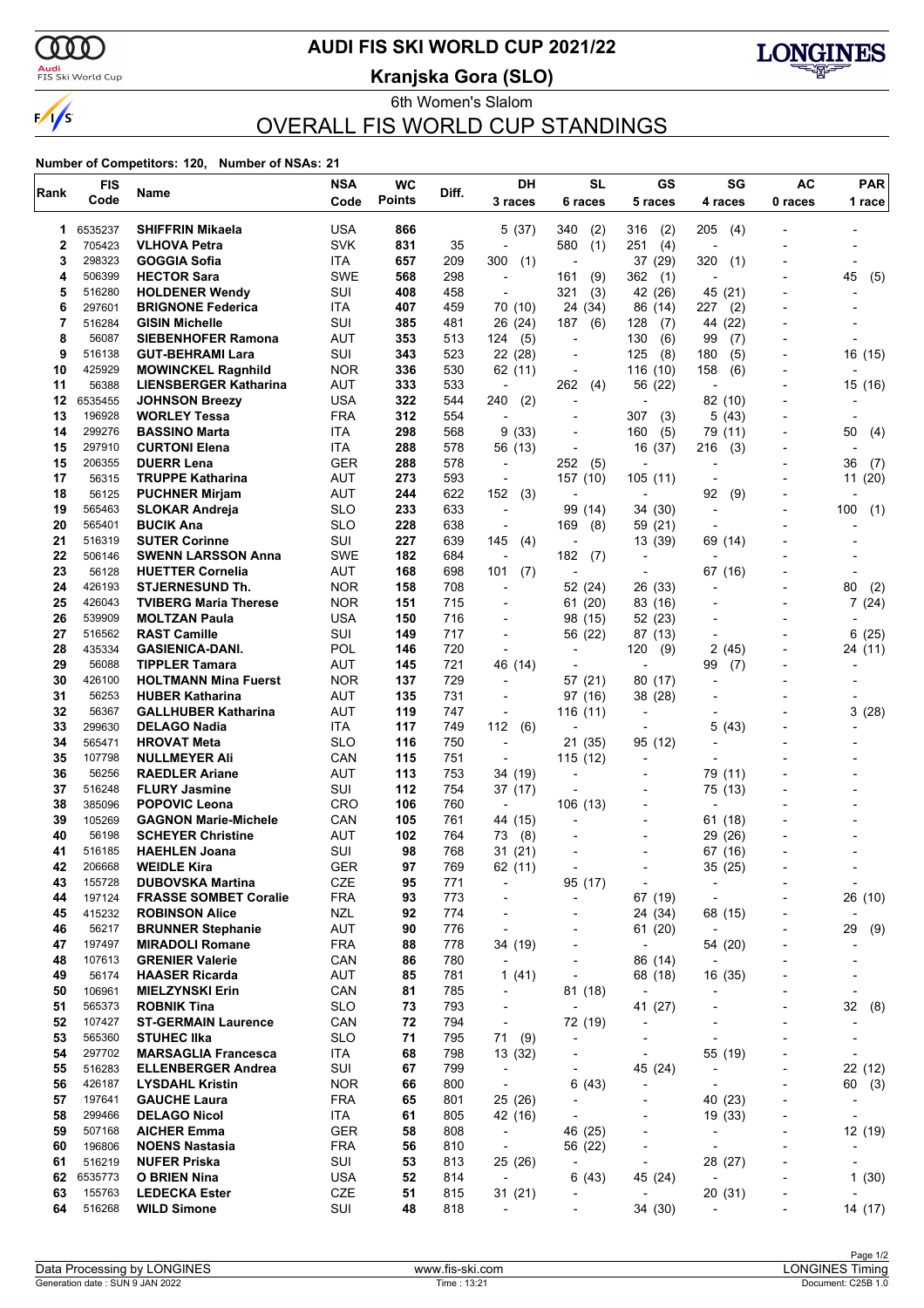

### <mark>Audi</mark><br>FIS Ski World Cup

## **AUDI FIS SKI WORLD CUP 2021/22**

**Kranjska Gora (SLO)**



6th Women's Slalom OVERALL FIS WORLD CUP STANDINGS

#### **Number of Competitors: 120, Number of NSAs: 21**

|            | <b>FIS</b>       |                                                  | <b>NSA</b> | <b>WC</b>     |            | DH                       | <b>SL</b>                | GS                       | SG                       | <b>AC</b>                | <b>PAR</b> |
|------------|------------------|--------------------------------------------------|------------|---------------|------------|--------------------------|--------------------------|--------------------------|--------------------------|--------------------------|------------|
| Rank       | Code             | Name                                             | Code       | <b>Points</b> | Diff.      | 3 races                  | 6 races                  | 5 races                  | 4 races                  | 0 races                  | 1 race     |
| 65         | 56417            | <b>FEST Nadine</b>                               | AUT        | 47            | 819        | 27 (23)                  | $\overline{\phantom{a}}$ |                          | 20 (31)                  |                          |            |
| 66         | 565491           | <b>DVORNIK Neja</b>                              | SLO        | 46            | 820        | $\overline{\phantom{a}}$ | 40 (28)                  | 6(46)                    |                          | $\overline{\phantom{a}}$ |            |
| 66         | 56333            | <b>MAIR Chiara</b>                               | AUT        | 46            | 820        | ÷,                       | 38 (29)                  | $\overline{a}$           |                          |                          | 8(23)      |
| 68         | 56177            | <b>VENIER Stephanie</b>                          | AUT        | 45            | 821        | 36 (18)                  | $\overline{\phantom{a}}$ |                          | 9<br>(42)                |                          |            |
| 69         | 225518           | <b>GUEST Charlie</b>                             | GBR        | 44            | 822        | $\overline{\phantom{a}}$ | 44 (26)                  | ÷                        |                          |                          |            |
| 70         | 197616           | <b>ALPHAND Estelle</b>                           | SWE        | 43            | 823        | $\overline{\phantom{a}}$ | $\overline{\phantom{a}}$ | 33 (32)                  |                          |                          | 10(21)     |
| 70         | 56344            | <b>SPORER Marie-Therese</b>                      | <b>AUT</b> | 43            | 823        | $\overline{\phantom{a}}$ | 43 (27)                  | $\overline{a}$           |                          |                          |            |
| 72         | 426324           | <b>MONSEN Marte</b>                              | <b>NOR</b> | 40            | 826        | $\overline{\phantom{a}}$ | $\blacksquare$           | $\overline{\phantom{a}}$ |                          |                          | 40<br>(6)  |
| 72         | 56311            | <b>REISINGER Elisabeth</b>                       | <b>AUT</b> | 40            | 826        | 22 (28)                  |                          | -                        | 18 (34)                  |                          |            |
| 74         | 197383           | <b>GAUTHIER Tiffany</b>                          | FRA        | 37            | 829        | $\overline{\phantom{a}}$ |                          |                          | 37 (24)                  |                          |            |
| 75         | 56373            | <b>MOERZINGER Elisa</b>                          | AUT        | 32            | 834        |                          |                          | 12(40)                   |                          | -                        | 20 (13)    |
| 76         | 107747           | <b>SMART Amelia</b>                              | CAN        | 31            | 835        | $\overline{\phantom{a}}$ | 31 (30)                  | $\overline{a}$           |                          |                          |            |
| 76         | 506583           | <b>SAEFVENBERG Charlotta</b>                     | SWE        | 31            | 835        | $\blacksquare$           | 31 (30)                  |                          |                          |                          |            |
| 78         | 197651           | <b>DIREZ Clara</b>                               | FRA<br>SUI | 30            | 836<br>838 | $\overline{\phantom{a}}$ | $\overline{a}$           | 21 (35)                  |                          |                          | 9<br>(22)  |
| 79<br>80   | 516521<br>197956 | <b>KOLLY Noemie</b><br><b>CERUTTI Camille</b>    | FRA        | 28<br>27      | 839        | 7 (34)<br>2 (40)         | $\overline{\phantom{a}}$ | $\overline{a}$           | 21 (29)<br>25 (28)       |                          |            |
| 80         | 485941           | <b>PLESHKOVA Julia</b>                           | RUS        | 27            | 839        | 6(36)                    | $\overline{\phantom{a}}$ | $\overline{a}$           | 21<br>(29)               |                          |            |
| 82         | 206497           | <b>FILSER Andrea</b>                             | GER        | 26            | 840        | $\overline{\phantom{a}}$ | 13 (39)                  | -                        | $\overline{a}$           |                          | 13(18)     |
| 82         | 506701           | <b>HOERNBLAD Lisa</b>                            | <b>SWE</b> | 26            | 840        | 26 (24)                  | $\overline{\phantom{a}}$ |                          |                          |                          |            |
| 84         | 299699           | <b>PETERLINI Martina</b>                         | ITA        | 25            | 841        | $\overline{\phantom{a}}$ | 25 (32)                  |                          |                          |                          |            |
| 84         | 355061           | <b>HILZINGER Jessica</b>                         | GER        | 25            | 841        | $\overline{\phantom{a}}$ | 25 (32)                  | -                        | $\overline{\phantom{a}}$ |                          |            |
| 86         | 565320           | <b>FERK Marusa</b>                               | SLO        | 22            | 844        | 7 (34)                   | $\overline{\phantom{a}}$ |                          | 15(37)                   |                          |            |
| 86         | 299383           | <b>MELESI Roberta</b>                            | ITA        | 22            | 844        | $\overline{\phantom{a}}$ | $\overline{\phantom{a}}$ | 8<br>(44)                | 14 (40)                  |                          |            |
| 88         | 507109           | <b>ARONSSON ELFMAN Hanna</b>                     | SWE        | 21            | 845        | $\overline{\phantom{a}}$ | 16 (36)                  | 5(47)                    |                          |                          |            |
| 89         | 225525           | <b>TILLEY Alex</b>                               | <b>GBR</b> | 20            | 846        |                          |                          | 20 (36)                  |                          |                          |            |
| 90         | 6536392          | <b>HURT A J</b>                                  | USA        | 19            | 847        |                          |                          | 14 (38)                  |                          |                          | 5(26)      |
| 91         | 516407           | <b>KASPER Vanessa</b>                            | SUI        | 18            | 848        |                          |                          |                          |                          |                          | 18 (14)    |
| 92         | 55970            | <b>SCHMIDHOFER Nicole</b>                        | AUT        | 16            | 850        | $\overline{\phantom{a}}$ |                          |                          | 16 (35)                  |                          |            |
| 92         | 516426           | <b>STOFFEL Elena</b>                             | SUI        | 16            | 850        | $\overline{\phantom{a}}$ | 16 (36)                  | $\overline{a}$           |                          |                          |            |
| 92         | 539536           | <b>WILES Jacqueline</b>                          | USA        | 16            | 850        | 15 (30)                  |                          | -                        | 1 $(47)$                 |                          |            |
| 95         | 516517           | <b>JENAL Stephanie</b>                           | SUI        | 15            | 851        | $\overline{\phantom{a}}$ |                          |                          | 15 (37)                  |                          |            |
| 95         | 298694           | <b>PICHLER Karoline</b>                          | ITA        | 15            | 851        | $\overline{a}$           |                          |                          | 15 (37)                  |                          |            |
| 97         | 107583           | <b>REMME Roni</b>                                | CAN        | 14            | 852        | $\overline{a}$           | 14 (38)                  | -                        |                          |                          |            |
| 97         | 56224            | <b>MAIER Sabrina</b>                             | <b>AUT</b> | 14            | 852        | 14 (31)                  | $\overline{\phantom{a}}$ |                          |                          |                          |            |
| 99         | 715171           | <b>MUZAFERIJA Elvedina</b>                       | BIH        | 13            | 853        | $\overline{\phantom{a}}$ |                          | $\overline{\phantom{a}}$ | 13 (41)                  |                          |            |
| 100        | 435432           | LUCZAK Magdalena                                 | POL        | 11            | 855        |                          |                          | 11(41)                   |                          |                          |            |
| 100<br>102 | 56392<br>506867  | <b>GRITSCH Franziska</b>                         | AUT<br>SWE | 11<br>10      | 855<br>856 | $\blacksquare$           |                          | 9(42)<br>÷               |                          | $\overline{\phantom{0}}$ | 2(29)      |
| 103        | 108461           | <b>FERMBAECK Elsa</b><br><b>RICHARDSON Britt</b> | CAN        | 9             | 857        | $\overline{\phantom{a}}$ | 10 (40)                  | 9<br>(42)                |                          |                          |            |
| 104        | 516530           | <b>GOOD Nicole</b>                               | SUI        | 8             | 858        |                          | 8(41)                    |                          |                          |                          |            |
| 104        | 485802           | <b>TKACHENKO Ekaterina</b>                       | RUS        | 8             | 858        |                          |                          | 8<br>(44)                |                          |                          |            |
| 106        | 185493           | POHJOLAINEN Rosa                                 | FIN        | 7             | 859        |                          | 7(42)                    | $\overline{\phantom{a}}$ |                          |                          |            |
| 106        | 516394           | <b>SUTER Jasmina</b>                             | SUI        | 7             | 859        | 3(39)                    | $\overline{\phantom{a}}$ |                          |                          |                          | 4(27)      |
| 108        | 516504           | <b>DANIOTH Aline</b>                             | SUI        | 6             | 860        | $\overline{\phantom{a}}$ | 6(43)                    |                          |                          |                          |            |
| 109        | 507046           | <b>BOSTROEM MUSSENER Moa</b>                     | <b>SWE</b> | 5             | 861        | $\overline{\phantom{0}}$ | 5(46)                    |                          |                          |                          |            |
| 109        | 385116           | <b>LJUTIC Zrinka</b>                             | <b>CRO</b> | 5             | 861        |                          | 5(46)                    |                          |                          | $\blacksquare$           |            |
| 111        | 6535791          | <b>WRIGHT Isabella</b>                           | <b>USA</b> | 4             | 862        | 4 (38)                   |                          |                          |                          | -                        |            |
| 111        | 516574           | <b>HAERRI Vivianne</b>                           | SUI        | 4             | 862        |                          |                          | (48)<br>4                |                          |                          |            |
| 111        | 197931           | <b>LACHEB Kenza</b>                              | <b>FRA</b> | 4             | 862        |                          | 4 (48)                   |                          |                          |                          |            |
| 111        | 306977           | <b>MUKOGAWA Sakurako</b>                         | <b>JPN</b> | 4             | 862        |                          | 4 (48)                   |                          |                          | -                        |            |
| 115        | 405138           | JELINKOVA Adriana                                | NED        | 3             | 863        |                          | $\overline{a}$           | 3<br>(49)                |                          |                          |            |
| 115        | 6536171          | <b>HENSIEN Katie</b>                             | <b>USA</b> | 3             | 863        | -                        | 3(50)                    |                          |                          |                          |            |
| 115        | 185430           | <b>HONKANEN Riikka</b>                           | FIN        | 3             | 863        | ٠                        | 3(50)                    | -                        |                          |                          |            |
| 115        | 206532           | <b>SCHMOTZ Marlene</b>                           | GER        | 3             | 863        | $\overline{a}$           |                          | 3(49)                    |                          |                          |            |
| 119        | 6536213          | <b>CASHMAN Keely</b>                             | USA        | 2             | 864        |                          |                          |                          | 2(45)                    |                          |            |
| 119        | 507011           | <b>LOEVBLOM Hilma</b>                            | <b>SWE</b> | $\mathbf 2$   | 864        |                          |                          | 2(51)                    |                          | -                        |            |

| Legend:   |                                        |                  |                             |          |                     |             |                             |
|-----------|----------------------------------------|------------------|-----------------------------|----------|---------------------|-------------|-----------------------------|
| GS<br> wc | No points<br>Giant Slalom<br>World Cup | AC<br><b>PAR</b> | Alpine Combined<br>Parallel | DH<br>SG | Downhill<br>Super-G | Diff.<br>SL | <b>Difference</b><br>Slalom |
|           |                                        |                  |                             |          |                     |             |                             |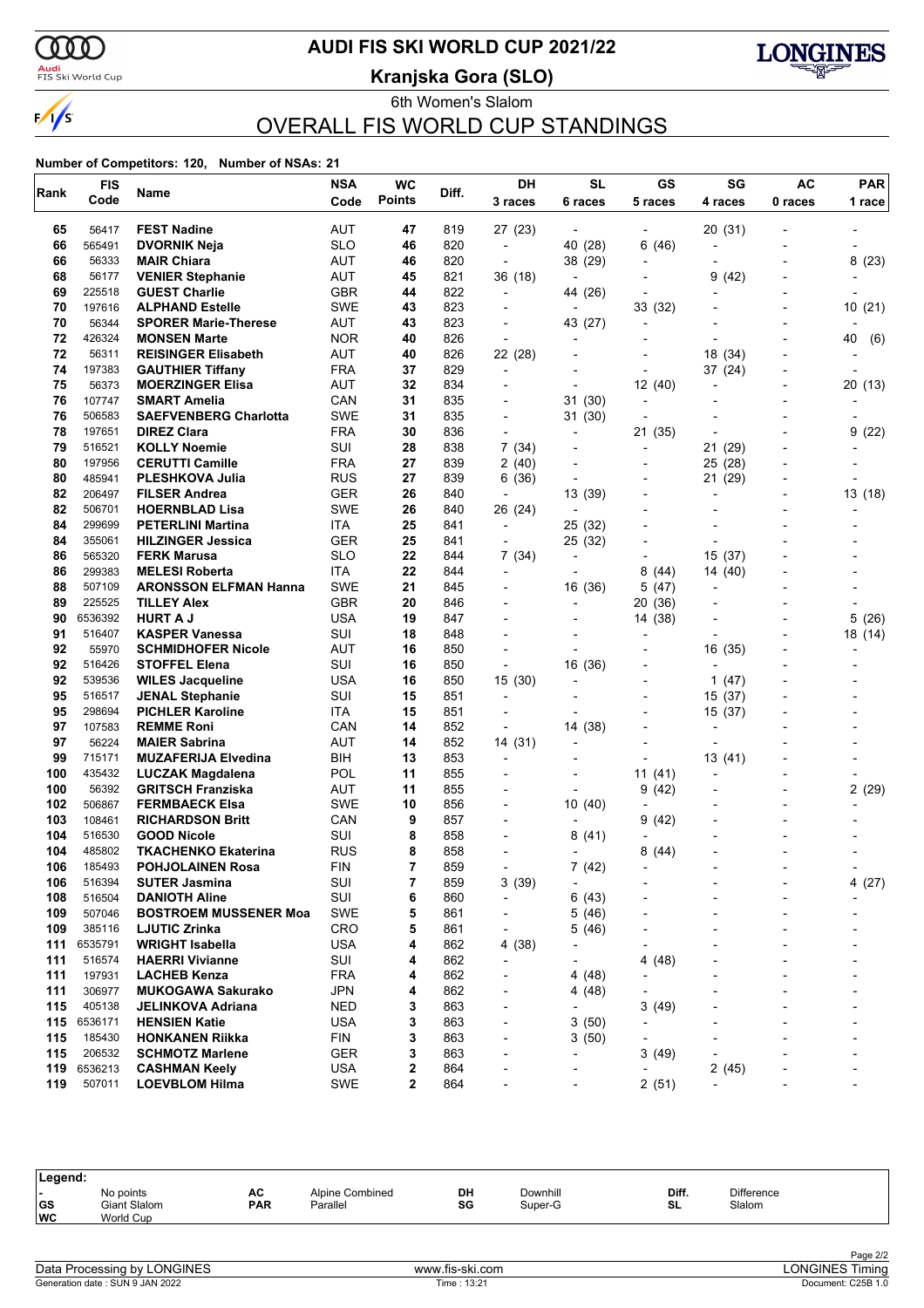### **AUDI FIS SKI WORLD CUP 2021/22**

### **Kranjska Gora (SLO)**



6th Women's Slalom

FIS WCSL LIST

20 NOV 2021 Levi (FIN)

|      |                  |                                                         |                    |                              |                |                          | 21 NOV 2021 Levi (FIN) |                          |                          | 28 NOV 2021 Killington (USA)<br>29 DEC 2021 Lienz (AUT) |                |                          |                          |                          |
|------|------------------|---------------------------------------------------------|--------------------|------------------------------|----------------|--------------------------|------------------------|--------------------------|--------------------------|---------------------------------------------------------|----------------|--------------------------|--------------------------|--------------------------|
|      |                  | Number of Competitors: 68,<br><b>Number of NSAs: 16</b> |                    |                              |                |                          |                        |                          |                          | 4 JAN 2022 Zagreb (CRO)                                 |                |                          |                          |                          |
| Rank | FIS<br>Code      | Name                                                    | <b>NSA</b><br>Code | 1                            | $\overline{2}$ | 3                        | 4                      | 5                        | 6                        | 9 JAN 2022 Kranjska Gora (SLO)                          |                |                          |                          | Base - $X + Y = WCSL-SL$ |
| 1    | 705423           | <b>VLHOVA Petra</b>                                     | <b>SVK</b>         | 100                          | 100            | 80                       | 100                    | 100                      | 100                      |                                                         | 732            | 439                      | 580                      | 873                      |
| 2    | 6535237          | <b>SHIFFRIN Mikaela</b>                                 | USA                | 80                           | 80             | 100                      | $\overline{a}$         | 80                       | $\overline{a}$           |                                                         | 715 429        |                          | 340                      | 626                      |
| 3    | 56388            | <b>LIENSBERGER Katharina</b>                            | AUT                | 40                           | 32             | 50                       | 80                     | 60                       |                          |                                                         | 790 474        |                          | 262                      | 578                      |
| 4    | 516280           | <b>HOLDENER Wendy</b>                                   | SUI                | 36                           | 50             | 60                       | 45                     | 50                       | 80                       |                                                         | 465 279        |                          | 321                      | 507                      |
| 5    | 516284           | <b>GISIN Michelle</b>                                   | SUI                | 32                           | 45             | 24                       | 60                     | 26                       | $\overline{\phantom{a}}$ |                                                         | 491            | 295                      | 187                      | 383                      |
| 6    | 206355           | <b>DUERR Lena</b>                                       | <b>GER</b>         | 60                           | 60             | 45                       | 13                     | 24                       | 50                       |                                                         | 253            | 152                      | 252                      | 353                      |
| 7    | 506146           | <b>SWENN LARSSON Anna</b>                               | <b>SWE</b>         | 45                           | 24             | 29                       | 24                     | $\overline{\phantom{a}}$ | 60                       |                                                         | 224            | 134                      | 182                      | 272                      |
| 8    | 565401           | <b>BUCIK Ana</b>                                        | <b>SLO</b>         | 24                           | 36             | 22                       | 10                     | 32                       | 45                       |                                                         | 154            | 92                       | 169                      | 231                      |
| 9    | 506399           | <b>HECTOR Sara</b>                                      | <b>SWE</b>         | 29                           | 22             | 40                       | 26                     | 18                       | 26                       |                                                         | 145            | 87                       | 161                      | 219                      |
| 10   | 56315            | <b>TRUPPE Katharina</b>                                 | AUT                | 9                            | 29             | 18                       | 50                     | 15                       | 36                       |                                                         | 138            | 83                       | 157                      | 212                      |
| 11   | 539909           | <b>MOLTZAN Paula</b>                                    | USA                | $\overline{\phantom{a}}$     | 7              | 36                       | 11                     | 24                       | 20                       |                                                         | 185            | 111                      | 98                       | 172                      |
| 12   | 155728           | <b>DUBOVSKA Martina</b>                                 | <b>CZE</b>         | 20                           | 40             | 13                       | 22                     | $\overline{a}$           | $\overline{\phantom{a}}$ |                                                         | 188            | 113                      | 95                       | 170                      |
| 13   | 107427           | <b>ST-GERMAIN Laurence</b>                              | CAN                | 14                           | $\overline{a}$ | 20                       | 29                     | ÷,                       | 9                        |                                                         | 224            | 134                      | 72                       | 162                      |
| 14   | 56367            | <b>GALLHUBER Katharina</b>                              | AUT                | 4                            | Ĭ.             | ł,                       | 40                     | 40                       | 32                       |                                                         | 108            | 65                       | 116                      | 159                      |
| 15   | 565463           | <b>SLOKAR Andreja</b>                                   | <b>SLO</b>         | 50                           | 16             | 26                       | 7                      | $\blacksquare$           | $\overline{a}$           |                                                         | 142            | 85                       | 99                       | 156                      |
| 16   | 107798           | <b>NULLMEYER Ali</b>                                    | CAN                | 18                           | Ĭ.             |                          | 12                     | 45                       | 40                       |                                                         | 49             | 29                       | 115                      | 135                      |
| 17   | 56253            | <b>HUBER Katharina</b>                                  | AUT                | 22                           | 26             | $\overline{a}$           | 16                     | 9                        | 24                       |                                                         | 92             | 55                       | 97                       | 134                      |
| 18   | 56333            | <b>MAIR Chiara</b>                                      | AUT                | 12                           | ÷,             | 6                        | 8                      | ÷,                       | 12                       |                                                         | 233            | 140                      | 38                       | 131                      |
| 19   | 106961           | <b>MIELZYNSKI Erin</b>                                  | CAN                | 11                           | 10             | 11                       | 20                     | ÷,                       | 29                       |                                                         | 108            | 65                       | 81                       | 124                      |
| 20   | 385096           | <b>POPOVIC Leona</b>                                    | <b>CRO</b>         | 13                           | 18             | 10                       | 18                     | 36                       | 11                       |                                                         | 34             | 20                       | 106                      | 120                      |
| 21   | 426187           | <b>LYSDAHL Kristin</b>                                  | <b>NOR</b>         | $\overline{a}$               | 6              | ÷,                       |                        | $\overline{\phantom{a}}$ | $\overline{a}$           |                                                         | 263            | 158                      | 6                        | 111                      |
| 22   | 516562           | <b>RAST Camille</b>                                     | SUI                | $\overline{a}$               | 5              | 15                       | 36                     | ÷                        |                          |                                                         | 125            | 75                       | 56                       | 106                      |
| 23   | 196806           | <b>NOENS Nastasia</b>                                   | <b>FRA</b>         | 5                            | 4              | 12                       | $\blacksquare$         | 20                       | 15                       |                                                         | 113            | 68                       | 56                       | 101                      |
| 24   | 426100           | <b>HOLTMANN Mina Fuerst</b>                             | <b>NOR</b>         | $\overline{\phantom{a}}$     | $\overline{a}$ | 3                        | 32                     | ÷,                       | 22                       |                                                         | 73             | 44                       | 57                       | 86                       |
| 25   | 426043           | <b>TVIBERG Maria Therese</b>                            | <b>NOR</b>         | $\overline{\phantom{a}}$     | ٠              | 32                       | $\overline{a}$         | 29                       | $\overline{a}$           |                                                         | 48             | 29                       | 61                       | 80                       |
| 26   | 426193           | <b>STJERNESUND Th.</b>                                  | <b>NOR</b>         | 26                           | 22             | 4                        | $\overline{a}$         | $\blacksquare$           | $\overline{\phantom{0}}$ |                                                         | 58             | 35                       | 52                       | 75                       |
| 27   | 225518           | <b>GUEST Charlie</b>                                    | <b>GBR</b>         | $\overline{a}$               | 11             | 8                        |                        | 12                       | 13                       |                                                         | 36             | 22                       | 44                       | 58                       |
| 28   | 56392            | <b>GRITSCH Franziska</b>                                | AUT                |                              |                | ÷,                       |                        |                          |                          |                                                         | 140            | 84                       |                          | 56                       |
| 29   | 56344            | <b>SPORER Marie-Therese</b>                             | AUT                | $\overline{\phantom{a}}$     | $\overline{a}$ | 15                       | 14                     | $\blacksquare$           | 14                       |                                                         | 23             | 14                       | 43                       | 52                       |
| 30   |                  | <b>DANIOTH Aline</b>                                    | SUI                | $\overline{\phantom{a}}$     | $\overline{a}$ |                          | 6                      | $\overline{\phantom{a}}$ | $\overline{\phantom{a}}$ |                                                         | 108            | 65                       | 6                        | 49                       |
| 31   | 516504<br>299699 |                                                         | ITA                | 10                           | 15             |                          |                        |                          |                          |                                                         | 54             | 32                       | 25                       | 47                       |
|      |                  | <b>PETERLINI Martina</b>                                |                    | 18                           | 8              | ٠                        |                        | $\overline{\phantom{a}}$ | 20                       |                                                         |                |                          |                          |                          |
| 32   | 507168           | <b>AICHER Emma</b>                                      | <b>GER</b>         |                              |                |                          |                        |                          |                          |                                                         |                |                          | 46                       | 46                       |
| 33   | 425879           | <b>RIIS-JOHANNESS.</b>                                  | <b>NOR</b>         |                              | $\overline{a}$ |                          |                        |                          |                          |                                                         | 107            | 64                       |                          | 43                       |
| 34   | 565491           | DVORNIK Neja                                            | SLO                | 15                           | 12             |                          |                        | 13                       |                          |                                                         | З              | 2                        | 40                       | 41                       |
| 35   | 297601           | <b>BRIGNONE Federica</b>                                | <b>ITA</b>         | $\overline{\phantom{a}}$     |                | 9                        | 15                     | $\overline{\phantom{a}}$ | $\overline{7}$           |                                                         | 40             | 24                       | 24                       | 40                       |
| 36   | 506583           | <b>SAEFVENBERG Charlotta</b>                            | <b>SWE</b>         | 8                            |                | ÷                        | $\overline{a}$         | 16                       |                          |                                                         | 18             | 11                       | 31                       | 38                       |
| 37   | 296509           | <b>CURTONI Irene</b>                                    | ITA                |                              |                |                          |                        | $\overline{a}$           |                          |                                                         | 93             | 56                       | $\overline{\phantom{a}}$ | 37                       |
| 38   | 107747           | <b>SMART Amelia</b>                                     | CAN                |                              |                | ٠                        |                        | 11                       | 20                       |                                                         | 12             | 7                        | 31                       | 36                       |
| 39   | 355061           | <b>HILZINGER Jessica</b>                                | <b>GER</b>         | 6                            | 9              |                          |                        | 10                       | $\overline{\phantom{a}}$ |                                                         | 23             | 14                       | 25                       | 34                       |
| 40   | 506341           | <b>WIKSTROEM Emelie</b>                                 | SWE                |                              |                |                          |                        |                          |                          |                                                         | 72             | 43                       |                          | 29                       |
| 41   | 516426           | <b>STOFFEL Elena</b>                                    | SUI                |                              |                | 6                        |                        |                          | 10                       |                                                         | 28             | 17                       | 16                       | 27                       |
| 42   | 6535773          | <b>O BRIEN Nina</b>                                     | <b>USA</b>         |                              |                | L,                       |                        |                          | 6                        |                                                         | 47             | 28                       | 6                        | 25                       |
| 43   | 565471           | <b>HROVAT Meta</b>                                      | <b>SLO</b>         |                              | 14             | 7                        |                        |                          |                          |                                                         | 8              | 5                        | 21                       | 24                       |
| 43   | 516528           | <b>MEILLARD Melanie</b>                                 | SUI                |                              |                |                          |                        |                          | $\overline{\phantom{a}}$ |                                                         | 60             | 36                       |                          | 24                       |
| 43   | 307493           | <b>ANDO Asa</b>                                         | JPN                |                              |                |                          |                        |                          |                          |                                                         | 61             | 37                       | $\overline{\phantom{a}}$ | 24                       |
| 43   | 506664           | <b>FJAELLSTROEM Magdalena</b>                           | SWE                |                              |                |                          |                        |                          |                          |                                                         | 61             | 37                       | $\overline{\phantom{a}}$ | 24                       |
| 47   | 206497           | <b>FILSER Andrea</b>                                    | <b>GER</b>         | $\qquad \qquad \blacksquare$ | 13             |                          |                        |                          |                          |                                                         | 24             | 14                       | 13                       | 23                       |
| 48   | 506867           | <b>FERMBAECK Elsa</b>                                   | SWE                |                              |                | ÷                        | 10                     |                          |                          |                                                         | 28             | 17                       | 10                       | 21                       |
| 49   | 507109           | <b>ARONSSON ELFMAN Hanna</b>                            | SWE                |                              | -              | 16                       |                        |                          |                          |                                                         |                | $\overline{\phantom{a}}$ | 16                       | 16                       |
| 50   | 107583           | <b>REMME Roni</b>                                       | CAN                |                              |                | $\overline{\phantom{a}}$ |                        | 14                       | $\overline{\phantom{a}}$ |                                                         | $\overline{a}$ | ÷                        | 14                       | 14                       |
| 50   | 6295165          | <b>ROSSETTI Marta</b>                                   | ITA                |                              |                |                          |                        |                          |                          |                                                         | 35             | 21                       |                          | 14                       |
| 52   | 185493           | <b>POHJOLAINEN Rosa</b>                                 | <b>FIN</b>         | 7                            |                |                          |                        |                          |                          |                                                         | 4              | 2                        | 7                        | 9                        |
| 53   | 516530           | <b>GOOD Nicole</b>                                      | SUI                |                              |                |                          |                        |                          | 8                        |                                                         |                |                          | 8                        | 8                        |
| 53   | 6536171          | <b>HENSIEN Katie</b>                                    | <b>USA</b>         |                              |                |                          |                        |                          | 3                        |                                                         | 13             | 8                        | 3                        | 8                        |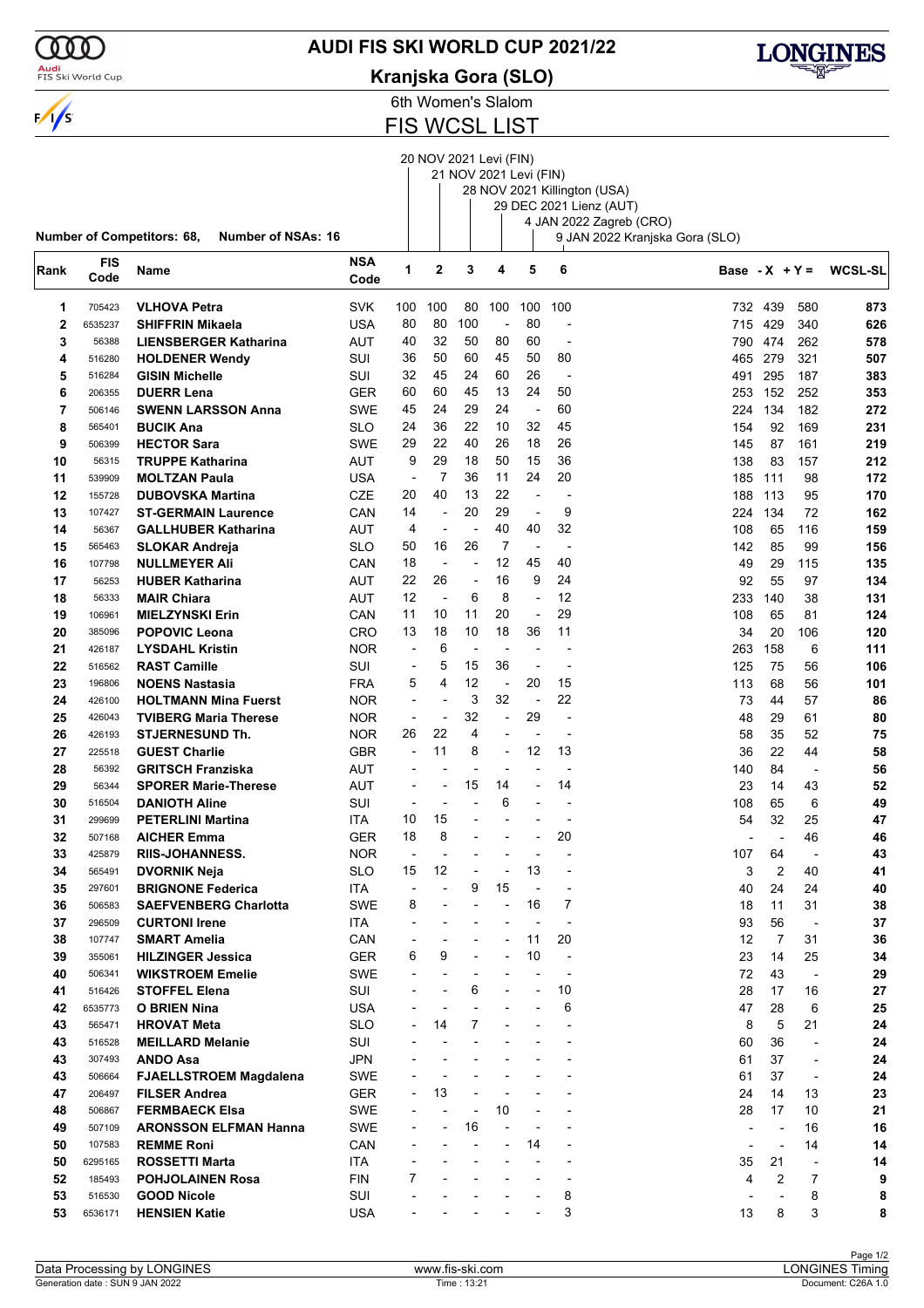

### **AUDI FIS SKI WORLD CUP 2021/22**

**Kranjska Gora (SLO)**



6th Women's Slalom

# FIS WCSL LIST

|      |            |                                             |                           |            |                |                |   | 20 NOV 2021 Levi (FIN) |   |                              |                                |                  |                |                          |                |
|------|------------|---------------------------------------------|---------------------------|------------|----------------|----------------|---|------------------------|---|------------------------------|--------------------------------|------------------|----------------|--------------------------|----------------|
|      |            |                                             |                           |            |                |                |   | 21 NOV 2021 Levi (FIN) |   |                              |                                |                  |                |                          |                |
|      |            |                                             |                           |            |                |                |   |                        |   | 28 NOV 2021 Killington (USA) |                                |                  |                |                          |                |
|      |            |                                             |                           |            |                |                |   |                        |   | 29 DEC 2021 Lienz (AUT)      |                                |                  |                |                          |                |
|      |            |                                             |                           |            |                |                |   |                        |   |                              | 4 JAN 2022 Zagreb (CRO)        |                  |                |                          |                |
|      |            | Number of Competitors: 68,                  | <b>Number of NSAs: 16</b> |            |                |                |   |                        |   |                              | 9 JAN 2022 Kranjska Gora (SLO) |                  |                |                          |                |
|      |            |                                             |                           |            |                |                |   |                        |   |                              |                                |                  |                |                          |                |
| Rank | <b>FIS</b> | <b>Name</b>                                 |                           | <b>NSA</b> | 1              | $\overline{2}$ | 3 | 4                      | 5 | 6                            |                                | Base - $X + Y =$ |                |                          | <b>WCSL-SL</b> |
|      | Code       |                                             |                           | Code       |                |                |   |                        |   |                              |                                |                  |                |                          |                |
| 55   | 507046     | <b>BOSTROEM MUSSENER Moa</b>                |                           | <b>SWE</b> |                |                |   | 5                      |   |                              |                                |                  |                | 5                        |                |
| 55   | 385116     | <b>LJUTIC Zrinka</b>                        |                           | <b>CRO</b> |                |                |   |                        |   | 5                            |                                |                  |                | 5                        |                |
| 55   | 299276     | <b>BASSINO Marta</b>                        |                           | <b>ITA</b> |                |                |   |                        |   |                              |                                | 13               | 8              | $\overline{\phantom{a}}$ |                |
| 55   | 56551      | <b>EGGER Magdalena</b>                      |                           | <b>AUT</b> |                |                |   |                        |   |                              |                                | 12               | 7              | $\overline{\phantom{a}}$ |                |
| 59   | 197931     | <b>LACHEB Kenza</b>                         |                           | <b>FRA</b> |                |                |   |                        |   | 4                            |                                |                  |                | 4                        |                |
| 59   | 306977     | <b>MUKOGAWA Sakurako</b>                    |                           | <b>JPN</b> |                |                |   | 4                      |   |                              |                                |                  |                | 4                        |                |
| 59   | 426303     | <b>NORBYE Kaja</b>                          |                           | <b>NOR</b> |                |                |   |                        |   |                              |                                | 11               |                | $\overline{\phantom{a}}$ |                |
| 59   | 56032      | <b>SCHILD Bernadette</b>                    |                           | <b>AUT</b> |                |                |   |                        |   |                              |                                | 11               | 7              | $\overline{\phantom{a}}$ |                |
| 63   | 185430     | <b>HONKANEN Riikka</b>                      |                           | <b>FIN</b> |                | 3              |   |                        |   |                              |                                |                  |                | 3                        |                |
| 63   | 197540     | <b>FORNI Josephine</b>                      |                           | <b>FRA</b> |                |                |   |                        |   |                              |                                | 7                | 4              | $\blacksquare$           |                |
| 63   | 206536     | <b>WALLNER Marina</b>                       |                           | <b>GER</b> |                |                |   |                        |   |                              |                                | 7                | 4              | $\blacksquare$           |                |
| 66   | 539927     | <b>LAPANJA Lila</b>                         |                           | <b>USA</b> |                |                |   |                        |   |                              |                                | 6                | 4              | $\blacksquare$           | 2              |
| 67   | 6536392    | <b>HURT A J</b>                             |                           | <b>USA</b> |                |                |   |                        |   |                              |                                | 2                |                | $\blacksquare$           |                |
| 67   | 299983     | <b>GULLI Anita</b>                          |                           | <b>ITA</b> |                |                |   |                        |   |                              |                                | 3                | $\overline{2}$ |                          | 1              |
|      |            | Number of competitors per NSA in the top 60 |                           |            |                |                |   |                        |   |                              |                                |                  |                |                          |                |
| AUT: | 8          | CAN:                                        | 5                         | CRO:       | $\overline{2}$ |                |   | CZE:                   |   | $\mathbf 1$                  | FIN:                           | 1                |                | FRA:                     | 2              |
| GBR: | 1          | GER:                                        | 4                         | ITA:       | 5              |                |   | JPN:                   |   | 2                            | NOR:                           | 5                |                | SLO:                     | 4              |
| SUI: | 7          | SVK:                                        | 1                         | SWE:       | 8              |                |   | USA:                   |   | 4                            |                                |                  |                |                          |                |

| Legend: |                                                           |                                                                                                         |
|---------|-----------------------------------------------------------|---------------------------------------------------------------------------------------------------------|
|         | No points<br><b>Base</b>                                  | Last season FIS World Cup Start List points                                                             |
|         | <b>WCSL-SL</b> FIS World Cup Start List points for Slalom |                                                                                                         |
|         |                                                           | (Base/number of planned races in the current season) *(number of completed races in the current season) |
|         | FIS World Cup points won in the current season            |                                                                                                         |
|         |                                                           |                                                                                                         |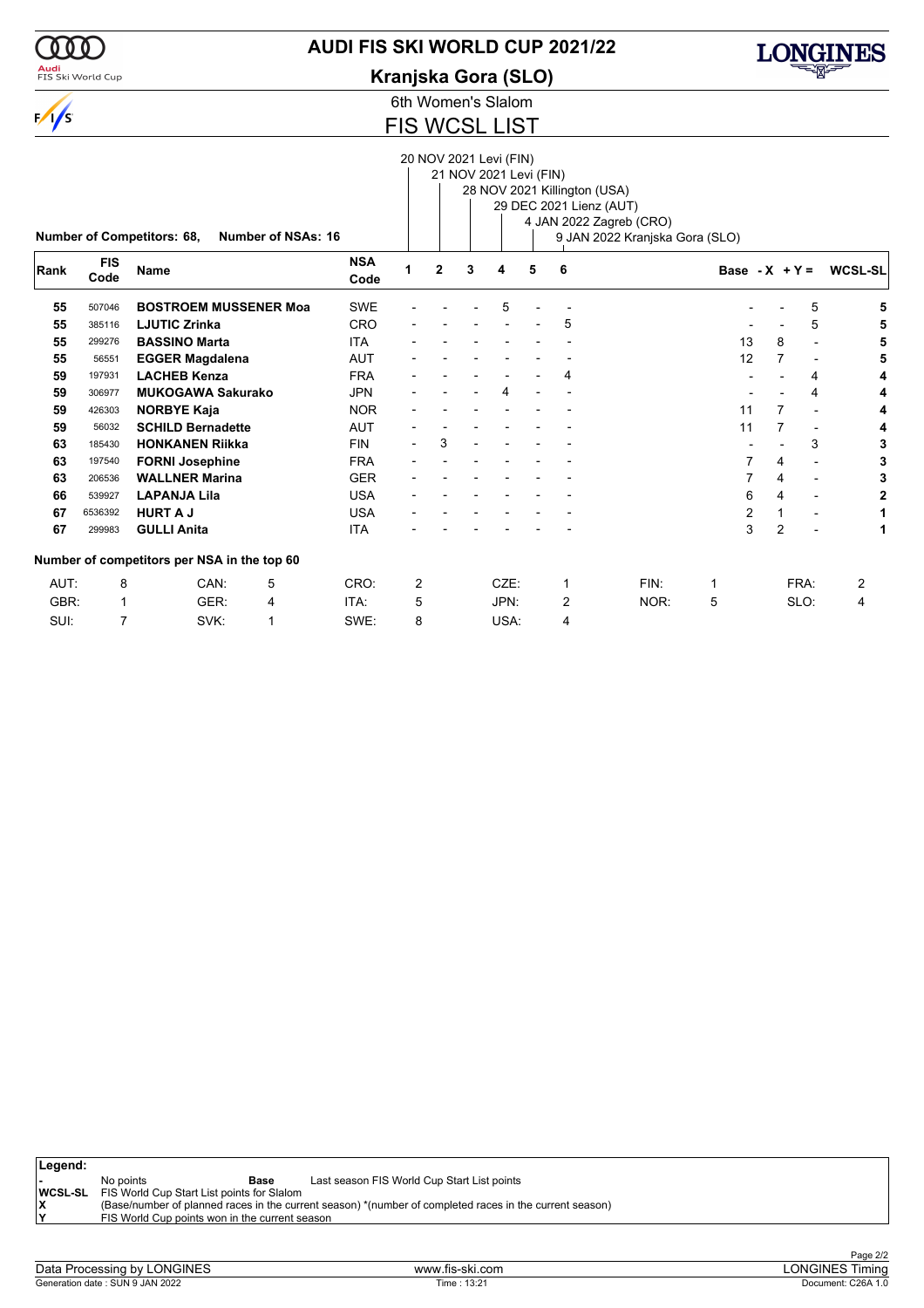

### **AUDI FIS SKI WORLD CUP 2021/22**

<mark>Audi</mark><br>FIS Ski World Cup

**Kranjska Gora (SLO)**



6th Women's Slalom OVERALL FIS WCSL LIST

#### **Number of Competitors: 157, Number of NSAs: 22**

| Rank     | <b>FIS</b>        | Name                                                | <b>NSA</b>               | <b>WCSL</b> | Diff.        | DH                                   | <b>SL</b>                                            | GS                                   | SG                                      | <b>AC</b>                                  | <b>PAR</b>               |
|----------|-------------------|-----------------------------------------------------|--------------------------|-------------|--------------|--------------------------------------|------------------------------------------------------|--------------------------------------|-----------------------------------------|--------------------------------------------|--------------------------|
|          | Code              |                                                     | Code                     |             |              | 3 races                              | 6 races                                              | 5 races                              | 4 races                                 | 0 races                                    | 1 race                   |
| 1        | 705423            | <b>VLHOVA Petra</b>                                 | <b>SVK</b>               | 1613        |              | 115(21)                              | 873<br>(1)                                           | 433<br>(5)                           | 112 (19)                                | 80<br>(2)                                  |                          |
| 2        | 6535237           | <b>SHIFFRIN Mikaela</b>                             | <b>USA</b>               | 1538        | 75           | 5(52)                                | 626<br>(2)                                           | 566<br>(1)                           | 241<br>(7)                              | (1)<br>100                                 |                          |
| 3        | 516138            | <b>GUT-BEHRAMI Lara</b>                             | SUI                      | 1222        | 391          | 332<br>(4)                           | $\overline{a}$                                       | 319<br>(7)                           | 555<br>(1)                              | $\overline{\phantom{a}}$                   | 16 (15)                  |
| 4        | 298323            | <b>GOGGIA Sofia</b>                                 | ITA                      | 1130        | 483          | 636<br>(1)                           | $\overline{\phantom{a}}$                             | 122 (17)                             | 372<br>(3)                              |                                            |                          |
| 5<br>6   | 516284<br>297601  | <b>GISIN Michelle</b><br><b>BRIGNONE Federica</b>   | SUI                      | 1062        | 551          | 158 (14)                             | 383<br>(5)                                           | 334<br>(6)                           | 127 (15)                                | 60<br>(3)                                  |                          |
| 7        | 516319            | <b>SUTER Corinne</b>                                | <b>ITA</b><br>SUI        | 885<br>834  | 728<br>779   | 137 (17)<br>502<br>(2)               | 40 (35)<br>$\overline{\phantom{a}}$                  | 272<br>(8)<br>29<br>(37)             | 436<br>(2)<br>303<br>(4)                | $\overline{\phantom{a}}$                   |                          |
| 8        | 299276            | <b>BASSINO Marta</b>                                | ITA                      | 808         | 805          | 40 (33)                              | 5 (55)                                               | 443<br>(4)                           | 230<br>(8)                              | 40<br>(6)                                  | 50<br>(4)                |
| 9        | 56388             | <b>LIENSBERGER Katharina</b>                        | AUT                      | 778         | 835          | $\overline{\phantom{a}}$             | (3)<br>578                                           | 185 (13)                             | $\overline{\phantom{a}}$                |                                            | 15<br>(16)               |
| 10       | 506399            | <b>HECTOR Sara</b>                                  | <b>SWE</b>               | 724         | 889          | $\overline{a}$                       | 219<br>(9)                                           | 460<br>(3)                           | $\overline{\phantom{a}}$                |                                            | (5)<br>45                |
| 11       | 56087             | <b>SIEBENHOFER Ramona</b>                           | <b>AUT</b>               | 679         | 934          | 291<br>(6)                           | $\overline{a}$                                       | 239<br>(9)                           | 104 (20)                                | 45<br>(5)                                  |                          |
| 12       | 516280            | <b>HOLDENER Wendy</b>                               | SUI                      | 669         | 944          | $\overline{\phantom{a}}$             | 507<br>(4)                                           | 89<br>(26)                           | 73 (29)                                 | $\overline{\phantom{a}}$                   |                          |
| 13       | 297910            | <b>CURTONI Elena</b>                                | ITA                      | 632         | 981          | 223<br>(8)                           | L,                                                   | 61 (29)                              | 298<br>(5)                              | 50<br>(4)                                  |                          |
| 14<br>15 | 6535455<br>196928 | <b>JOHNSON Breezy</b><br><b>WORLEY Tessa</b>        | <b>USA</b><br><b>FRA</b> | 605<br>590  | 1008<br>1023 | (3)<br>491                           | $\overline{a}$                                       | 520<br>(2)                           | 114 (18)<br>70 (31)                     | $\blacksquare$                             |                          |
| 16       | 425929            | <b>MOWINCKEL Ragnhild</b>                           | <b>NOR</b>               | 546         | 1067         | 121 (20)                             |                                                      | 170 (14)                             | 226<br>(9)                              | 29<br>(9)                                  |                          |
| 17       | 56088             | <b>TIPPLER Tamara</b>                               | <b>AUT</b>               | 503         | 1110         | 219<br>(9)                           | $\overline{a}$                                       | $\overline{a}$                       | 284<br>(6)                              |                                            |                          |
| 18       | 155763            | <b>LEDECKA Ester</b>                                | CZE                      | 439         | 1174         | 210 (10)                             |                                                      | 5<br>(56)                            | 192 (10)                                | 32<br>(8)                                  | $\overline{\phantom{a}}$ |
| 19       | 206355            | <b>DUERR Lena</b>                                   | <b>GER</b>               | 389         | 1224         | $\overline{\phantom{a}}$             | 353<br>(6)                                           |                                      |                                         |                                            | 36<br>(7)                |
| 20       | 56125             | <b>PUCHNER Mirjam</b>                               | <b>AUT</b>               | 369         | 1244         | 248<br>(7)                           | $\overline{\phantom{a}}$                             | $\blacksquare$                       | 121 (16)                                |                                            |                          |
| 20       | 206668            | <b>WEIDLE Kira</b>                                  | <b>GER</b>               | 369         | 1244         | 303<br>(5)                           |                                                      | $\blacksquare$                       | 66 (32)                                 |                                            |                          |
| 22<br>23 | 56315             | <b>TRUPPE Katharina</b>                             | <b>AUT</b><br><b>SLO</b> | 367         | 1246         | $\blacksquare$                       | 212 (10)                                             | 144 (15)                             | $\overline{\phantom{0}}$                |                                            | 11 (20)                  |
| 24       | 565401<br>105269  | <b>BUCIK Ana</b><br><b>GAGNON Marie-Michele</b>     | CAN                      | 328<br>308  | 1285<br>1305 | $\overline{\phantom{a}}$<br>148 (15) | 231<br>(8)                                           | 97 (21)<br>$\overline{\phantom{a}}$  | 160 (11)                                |                                            |                          |
| 25       | 565463            | <b>SLOKAR Andreja</b>                               | <b>SLO</b>               | 304         | 1309         |                                      | 156 (15)                                             | 48 (31)                              |                                         |                                            | 100<br>(1)               |
| 26       | 415232            | <b>ROBINSON Alice</b>                               | <b>NZL</b>               | 278         | 1335         | $\blacksquare$                       |                                                      | 188 (12)                             | 90(26)                                  |                                            |                          |
| 27       | 506146            | <b>SWENN LARSSON Anna</b>                           | <b>SWE</b>               | 272         | 1341         | ÷,                                   | 272<br>(7)                                           |                                      |                                         |                                            |                          |
| 28       | 426257            | LIE Kajsa Vickhoff                                  | <b>NOR</b>               | 261         | 1352         | 125 (19)                             |                                                      |                                      | 136 (14)                                |                                            |                          |
| 29       | 55970             | <b>SCHMIDHOFER Nicole</b>                           | AUT                      | 260         | 1353         | 108(24)                              |                                                      | $\overline{a}$                       | 152 (12)                                |                                            |                          |
| 30       | 435334            | <b>GASIENICA-DANI.</b>                              | <b>POL</b>               | 257         | 1356         | $\overline{\phantom{a}}$             | ٠                                                    | 207 (11)                             | 4(61)                                   | 22 (12)                                    | 24 (11)                  |
| 31<br>32 | 539909<br>516248  | <b>MOLTZAN Paula</b><br><b>FLURY Jasmine</b>        | <b>USA</b><br>SUI        | 243<br>241  | 1370<br>1372 | 145 (16)                             | 172 (11)<br>$\overline{a}$                           | 71 (27)<br>$\blacksquare$            |                                         |                                            |                          |
| 33       | 565471            | <b>HROVAT Meta</b>                                  | <b>SLO</b>               | 236         | 1377         |                                      | 24 (43)                                              | 212 (10)                             | 96 (24)                                 |                                            |                          |
| 34       | 516219            | <b>NUFER Priska</b>                                 | SUI                      | 223         | 1390         | 112 (22)                             |                                                      | 10 (49)                              | 101 (22)                                |                                            |                          |
| 35       | 426100            | <b>HOLTMANN Mina Fuerst</b>                         | <b>NOR</b>               | 216         | 1397         | $\blacksquare$                       | 86 (24)                                              | 130 (16)                             |                                         |                                            |                          |
| 36       | 56174             | <b>HAASER Ricarda</b>                               | AUT                      | 208         | 1405         | 37 (34)                              | ٠                                                    | 97 (21)                              | 74 (28)                                 |                                            |                          |
| 37       | 56198             | <b>SCHEYER Christine</b>                            | AUT                      | 205         | 1408         | 109 (23)                             |                                                      | $\overline{\phantom{a}}$             | 96 (24)                                 |                                            |                          |
| 38       | 516562            | <b>RAST Camille</b>                                 | SUI                      | 204         | 1409         | $\overline{\phantom{a}}$             | 106 (22)                                             | 92 (24)                              | $\overline{\phantom{a}}$                |                                            | 6(25)                    |
| 39       | 56128             | <b>HUETTER Cornelia</b>                             | AUT                      | 201         | 1412         | 128(18)                              |                                                      |                                      | 73 (29)                                 |                                            |                          |
| 40<br>41 | 299624<br>297702  | <b>PIROVANO Laura</b><br><b>MARSAGLIA Francesca</b> | ITA<br>ITA               | 200<br>196  | 1413<br>1417 | 169 (13)<br>53 (31)                  |                                                      | 2 (65)<br>$\overline{a}$             | 29 (43)<br>143 (13)                     |                                            |                          |
| 42       | 565360            | <b>STUHEC IIka</b>                                  | <b>SLO</b>               | 195         | 1418         | 185 (12)                             |                                                      |                                      | 10(53)                                  |                                            |                          |
| 42       | 299630            | <b>DELAGO Nadia</b>                                 | <b>ITA</b>               | 195         | 1418         | 190 (11)                             | $\overline{a}$                                       | $\overline{a}$                       | 5(58)                                   | $\overline{\phantom{a}}$                   | $\overline{a}$           |
| 44       | 56253             | <b>HUBER Katharina</b>                              | AUT                      | 192         | 1421         | $\overline{\phantom{a}}$             | 134 (17)                                             | 38 (33)                              | ٠                                       | 20 (13)                                    | $\overline{a}$           |
| 45       | 426193            | <b>STJERNESUND Th.</b>                              | <b>NOR</b>               | 181         | 1432         | $\overline{\phantom{a}}$             | 75 (26)                                              | 26 (38)                              | $\overline{a}$                          | $\overline{\phantom{a}}$                   | 80<br>(2)                |
| 45       | 426187            | <b>LYSDAHL Kristin</b>                              | <b>NOR</b>               | 181         | 1432         | $\overline{\phantom{a}}$             | 111 (21)                                             | 10 (49)                              |                                         |                                            | (3)<br>60                |
| 45       | 197497            | <b>MIRADOLI Romane</b>                              | <b>FRA</b>               | 181         | 1432         | 70 (28)                              | $\overline{\phantom{a}}$                             | 10 (49)                              | 101 (22)                                | $\overline{a}$                             |                          |
| 48       | 426043            | <b>TVIBERG Maria Therese</b>                        | <b>NOR</b>               | 178         | 1435         | $\overline{\phantom{a}}$             | 80 (25)                                              | 91 (25)                              |                                         | $\overline{a}$                             | 7(24)                    |
| 49<br>49 | 56256<br>516185   | <b>RAEDLER Ariane</b><br><b>HAEHLEN Joana</b>       | <b>AUT</b><br>SUI        | 173<br>173  | 1440<br>1440 | 57 (30)                              | $\overline{\phantom{a}}$<br>$\overline{\phantom{0}}$ | $\overline{a}$                       | 116 (17)                                | $\overline{\phantom{a}}$                   |                          |
| 51       | 155728            | <b>DUBOVSKA Martina</b>                             | CZE                      | 170         | 1443         | 70 (28)<br>$\overline{\phantom{a}}$  | 170 (12)                                             | $\overline{a}$                       | 103(21)<br>$\qquad \qquad \blacksquare$ |                                            | $\overline{\phantom{a}}$ |
| 52       | 56367             | <b>GALLHUBER Katharina</b>                          | <b>AUT</b>               | 162         | 1451         | $\overline{\phantom{0}}$             | 159 (14)                                             |                                      | $\overline{a}$                          |                                            | 3(28)                    |
| 52       | 107427            | <b>ST-GERMAIN Laurence</b>                          | CAN                      | 162         | 1451         | $\overline{\phantom{a}}$             | 162 (13)                                             | $\overline{\phantom{a}}$             | $\overline{\phantom{a}}$                |                                            |                          |
| 54       | 56328             | <b>ORTLIEB Nina</b>                                 | AUT                      | 160         | 1453         | 108 (24)                             | $\overline{a}$                                       |                                      | 52 (34)                                 | ٠                                          | $\overline{\phantom{a}}$ |
| 55       | 56217             | <b>BRUNNER Stephanie</b>                            | AUT                      | 149         | 1464         | $\overline{\phantom{a}}$             | ٠                                                    | 120 (18)                             | $\overline{a}$                          | $\overline{\phantom{a}}$                   | 29<br>(9)                |
| 56       | 197641            | <b>GAUCHE Laura</b>                                 | <b>FRA</b>               | 139         | 1474         | 37 (34)                              | $\overline{a}$                                       | $\overline{a}$                       | 66 (32)                                 | 36<br>(7)                                  |                          |
| 56       | 56333             | <b>MAIR Chiara</b>                                  | AUT                      | 139         | 1474         | $\overline{\phantom{a}}$             | 131 (18)                                             |                                      | $\overline{\phantom{a}}$                | $\overline{\phantom{a}}$                   | 8<br>(23)                |
| 58       | 107798            | <b>NULLMEYER Ali</b>                                | CAN                      | 135         | 1478         | $\overline{\phantom{a}}$             | 135 (16)                                             |                                      |                                         |                                            |                          |
| 59<br>60 | 56177<br>6535773  | <b>VENIER Stephanie</b><br><b>O BRIEN Nina</b>      | <b>AUT</b><br><b>USA</b> | 133<br>132  | 1480<br>1481 | 92 (26)<br>$\overline{\phantom{a}}$  | $\overline{\phantom{a}}$<br>25 (42)                  | $\overline{\phantom{a}}$<br>106 (20) | 41 (36)                                 | $\overline{a}$<br>$\overline{\phantom{0}}$ | 1(30)                    |
| 61       | 299466            | <b>DELAGO Nicol</b>                                 | ITA                      | 126         | 1487         | 78 (27)                              | $\blacksquare$                                       |                                      | 48 (35)                                 |                                            |                          |
| 62       | 106961            | <b>MIELZYNSKI Erin</b>                              | CAN                      | 124         | 1489         | $\overline{\phantom{a}}$             | 124 (19)                                             |                                      | $\overline{a}$                          |                                            |                          |
| 63       | 385096            | <b>POPOVIC Leona</b>                                | CRO                      | 120         | 1493         | $\overline{\phantom{a}}$             | 120 (20)                                             |                                      | ٠                                       |                                            |                          |
| 64       | 197124            | <b>FRASSE SOMBET Coralie</b>                        | <b>FRA</b>               | 119         | 1494         |                                      |                                                      | 93 (23)                              |                                         |                                            | 26 (10)                  |
|          |                   |                                                     |                          |             |              |                                      |                                                      |                                      |                                         |                                            |                          |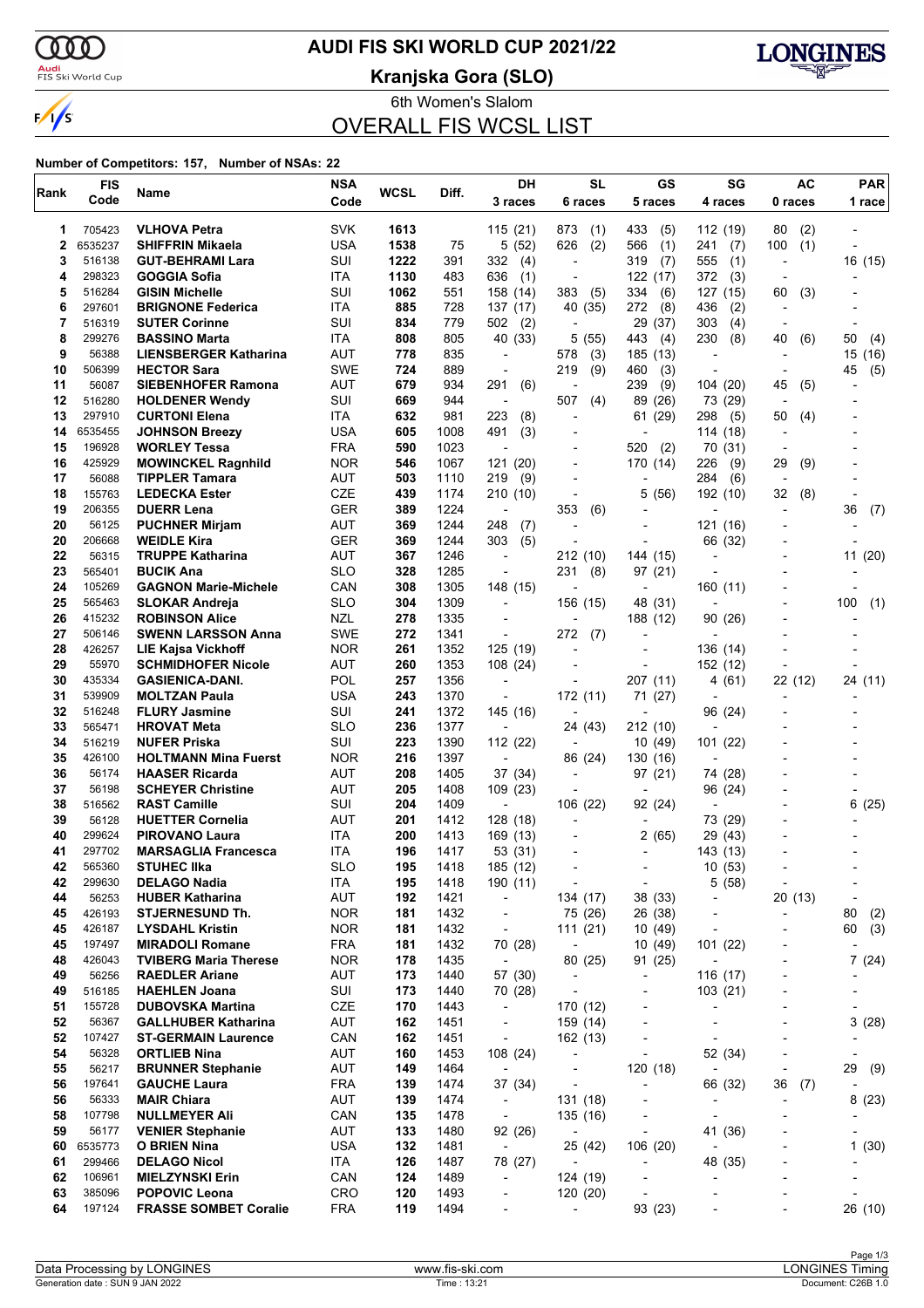

## **AUDI FIS SKI WORLD CUP 2021/22**

<mark>Audi</mark><br>FIS Ski World Cup

**Kranjska Gora (SLO)**



6th Women's Slalom OVERALL FIS WCSL LIST

#### **Number of Competitors: 157, Number of NSAs: 22**

| Rank       | <b>FIS</b>        | Name                                            | <b>NSA</b>               | <b>WCSL</b> | Diff.        | DH                                 | <b>SL</b>                           | GS                                  | SG                                  | AC                       | <b>PAR</b>               |
|------------|-------------------|-------------------------------------------------|--------------------------|-------------|--------------|------------------------------------|-------------------------------------|-------------------------------------|-------------------------------------|--------------------------|--------------------------|
|            | Code              |                                                 | Code                     |             |              | 3 races                            | 6 races                             | 5 races                             | 4 races                             | 0 races                  | 1 race                   |
| 65         | 107613            | <b>GRENIER Valerie</b>                          | CAN                      | 114         | 1499         |                                    | $\overline{\phantom{a}}$            | 114 (19)                            | $\overline{\phantom{a}}$            |                          |                          |
| 66         | 56392             | <b>GRITSCH Franziska</b>                        | AUT                      | 113         | 1500         | $\overline{\phantom{0}}$           | 56 (28)                             | 31 (36)                             | $\overline{\phantom{a}}$            | 24 (11)                  | 2(29)                    |
| 67         | 196806            | <b>NOENS Nastasia</b>                           | <b>FRA</b>               | 101         | 1512         | $\overline{\phantom{a}}$           | 101(23)                             |                                     |                                     |                          |                          |
| 68         | 197383            | <b>GAUTHIER Tiffany</b>                         | <b>FRA</b>               | 100         | 1513         | 16 (44)                            | $\overline{a}$                      | $\blacksquare$                      | 84 (27)                             |                          |                          |
| 69         | 565373            | <b>ROBNIK Tina</b>                              | <b>SLO</b>               | 98          | 1515         | $\overline{\phantom{a}}$           |                                     | 66 (28)                             | $\overline{\phantom{a}}$            |                          | 32<br>(8)                |
| 70         | 516394            | <b>SUTER Jasmina</b>                            | SUI                      | 88          | 1525         | 53 (31)                            |                                     | $\overline{\phantom{a}}$            | 31 (42)                             |                          | 4 (27)                   |
| 71         | 516283            | <b>ELLENBERGER Andrea</b>                       | SUI                      | 79          | 1534         | $\overline{\phantom{a}}$           |                                     | 57 (30)                             | $\overline{\phantom{a}}$            |                          | 22 (12)                  |
| 72         | 565320            | <b>FERK Marusa</b>                              | <b>SLO</b>               | 74          | 1539         | 9(46)                              | $\blacksquare$                      |                                     | 39 (37)                             | 26 (10)                  |                          |
| 73         | 56417             | <b>FEST Nadine</b>                              | <b>AUT</b>               | 69          | 1544         | 36 (36)                            | -                                   | $\blacksquare$                      | 33 (40)                             |                          |                          |
| 74         | 516268            | <b>WILD Simone</b>                              | SUI                      | 61          | 1552         | $\blacksquare$                     |                                     | 47 (32)                             | $\blacksquare$                      |                          | 14 (17)                  |
| 75         | 6535791           | <b>WRIGHT Isabella</b>                          | <b>USA</b>               | 59          | 1554         | 31 (39)                            | $\overline{a}$                      | $\overline{\phantom{a}}$            | 10(53)                              | 18 (14)                  | $\overline{\phantom{a}}$ |
| 76         | 507168            | <b>AICHER Emma</b>                              | <b>GER</b>               | 58          | 1555         | $\overline{\phantom{a}}$           | 46 (32)                             | $\overline{\phantom{a}}$            | $\overline{a}$                      | $\overline{\phantom{a}}$ | 12 (19)                  |
| 76         | 225518            | <b>GUEST Charlie</b>                            | <b>GBR</b>               | 58          | 1555         |                                    | 58 (27)                             |                                     | $\blacksquare$                      |                          | $\overline{\phantom{a}}$ |
| 78         | 56311             | <b>REISINGER Elisabeth</b>                      | AUT                      | 57          | 1556         | 34 (37)                            | $\overline{\phantom{a}}$            | $\overline{a}$                      | 23 (45)                             |                          |                          |
| 79         | 565491            | <b>DVORNIK Neja</b>                             | <b>SLO</b>               | 56          | 1557         | $\overline{\phantom{0}}$           | 41 (34)                             | 15 (43)                             | $\blacksquare$                      |                          |                          |
| 80         | 197616            | <b>ALPHAND Estelle</b>                          | <b>SWE</b>               | 52          | 1561         |                                    | $\overline{\phantom{a}}$            | 37 (34)                             | 5 (58)                              |                          | 10(21)                   |
| 80         | 56344             | <b>SPORER Marie-Therese</b>                     | <b>AUT</b>               | 52          | 1561         | $\overline{\phantom{a}}$           | 52 (29)                             | $\overline{a}$                      | $\overline{a}$                      |                          | -                        |
| 82         | 485941            | <b>PLESHKOVA Julia</b>                          | <b>RUS</b>               | 51          | 1562         | 19 (43)                            | $\overline{\phantom{a}}$            | $\overline{\phantom{a}}$            | 32 (41)                             |                          |                          |
| 82         | 299383            | <b>MELESI Roberta</b>                           | <b>ITA</b>               | 51          | 1562         | 6(50)                              | $\blacksquare$                      | 11 (45)                             | 34 (38)                             |                          |                          |
| 84         | 516521            | <b>KOLLY Noemie</b><br><b>DANIOTH Aline</b>     | SUI                      | 50          | 1563         | 16 (44)                            | $\overline{a}$                      | $\overline{a}$                      | 34 (38)                             |                          |                          |
| 85<br>86   | 516504<br>299699  | <b>PETERLINI Martina</b>                        | SUI<br>ITA               | 49<br>47    | 1564<br>1566 | $\overline{\phantom{0}}$           | 49 (30)                             | $\overline{\phantom{a}}$            |                                     |                          |                          |
| 87         | 197651            | <b>DIREZ Clara</b>                              | <b>FRA</b>               | 46          | 1567         |                                    | 47 (31)<br>$\overline{\phantom{a}}$ | 37 (34)                             |                                     |                          | 9<br>(22)                |
| 88         | 206497            | <b>FILSER Andrea</b>                            | GER                      | 45          | 1568         | $\blacksquare$                     | 23 (47)                             | 9<br>(52)                           |                                     |                          | 13 (18)                  |
| 89         | 56373             | <b>MOERZINGER Elisa</b>                         | <b>AUT</b>               | 44          | 1569         |                                    | $\overline{\phantom{0}}$            | 24 (41)                             |                                     |                          | 20 (13)                  |
| 90         | 425879            | <b>RIIS-JOHANNESS.</b>                          | <b>NOR</b>               | 43          | 1570         |                                    | 43 (33)                             | $\overline{a}$                      |                                     |                          |                          |
| 91         | 426324            | <b>MONSEN Marte</b>                             | <b>NOR</b>               | 40          | 1573         | $\blacksquare$                     |                                     |                                     |                                     |                          | (6)<br>40                |
| 92         | 506583            | <b>SAEFVENBERG Charlotta</b>                    | SWE                      | 38          | 1575         | $\overline{\phantom{a}}$           | 38 (36)                             |                                     |                                     |                          |                          |
| 92         | 6536213           | <b>CASHMAN Keely</b>                            | <b>USA</b>               | 38          | 1575         | 20 (42)                            | $\overline{\phantom{a}}$            | $\overline{\phantom{a}}$            | 18 (47)                             |                          |                          |
| 94         | 296509            | <b>CURTONI Irene</b>                            | <b>ITA</b>               | 37          | 1576         | $\overline{\phantom{0}}$           | 37 (37)                             | $\overline{\phantom{a}}$            | $\overline{\phantom{a}}$            |                          |                          |
| 95         | 107747            | <b>SMART Amelia</b>                             | CAN                      | 36          | 1577         |                                    | 36 (38)                             | $\overline{a}$                      |                                     |                          |                          |
| 96         | 6536392           | <b>HURT A J</b>                                 | USA                      | 35          | 1578         |                                    | 1(67)                               | 25 (40)                             | 4 (61)                              |                          | 5(26)                    |
| 96         | 516528            | <b>MEILLARD Melanie</b>                         | SUI                      | 35          | 1578         | $\overline{\phantom{a}}$           | 24 (43)                             | 11 (45)                             |                                     |                          |                          |
| 98         | 355061            | <b>HILZINGER Jessica</b>                        | GER                      | 34          | 1579         | $\overline{\phantom{a}}$           | 34 (39)                             |                                     |                                     |                          |                          |
| 99         | 56224             | <b>MAIER Sabrina</b>                            | <b>AUT</b>               | 32          | 1581         | 32 (38)                            | $\overline{\phantom{a}}$            | $\overline{\phantom{a}}$            |                                     |                          |                          |
| 100        | 539536            | <b>WILES Jacqueline</b>                         | USA                      | 31          | 1582         | 30 (40)                            | $\overline{\phantom{a}}$            | $\overline{\phantom{a}}$            | 1(67)                               |                          |                          |
| 101        | 506341            | <b>WIKSTROEM Emelie</b>                         | <b>SWE</b>               | 29          | 1584         | $\blacksquare$                     | 29 (40)                             |                                     | $\overline{\phantom{0}}$            |                          |                          |
| 102        | 307493            | <b>ANDO Asa</b>                                 | JPN                      | 28          | 1585         | $\overline{\phantom{a}}$           | 24 (43)                             | 4(60)                               | ÷                                   |                          |                          |
| 102        | 56268             | <b>HEIDER Michaela</b>                          | <b>AUT</b>               | 28          | 1585         | 8(49)                              | $\overline{a}$                      |                                     | 20 (46)                             |                          |                          |
| 104        | 197956            | <b>CERUTTI Camille</b>                          | <b>FRA</b>               | 27          | 1586         | 2(53)                              |                                     |                                     | 25 (44)                             |                          |                          |
| 104        | 516426            | <b>STOFFEL Elena</b>                            | SUI                      | 27          | 1586         | $\overline{\phantom{a}}$           | 27 (41)                             |                                     | $\overline{a}$                      |                          |                          |
| 104        | 506664            | <b>FJAELLSTROEM Magdalena</b>                   | <b>SWE</b>               | 27          | 1586         |                                    | 24 (43)                             | 3(63)                               | $\overline{\phantom{a}}$            |                          |                          |
| 104        | 56241             | <b>SCHNEEBERGER Rosina</b>                      | AUT                      | 27          | 1586         | 9(46)                              |                                     | 2(65)                               | 16 (48)                             |                          |                          |
| 108        | 506701            | <b>HOERNBLAD Lisa</b>                           | SWE                      | 26          | 1587         | 26 (41)                            |                                     | $\overline{a}$                      | $\overline{\phantom{a}}$            |                          |                          |
| 108        | 405138            | <b>JELINKOVA Adriana</b>                        | NED                      | 26          | 1587         | $\overline{\phantom{0}}$           | -                                   | 26 (38)                             | $\overline{\phantom{a}}$            |                          | -                        |
| 110<br>111 | 6535600<br>225525 | <b>MERRYWEATHER Alice</b><br><b>TILLEY Alex</b> | <b>USA</b><br><b>GBR</b> | 25<br>23    | 1588<br>1590 | 9 (46)<br>$\overline{\phantom{a}}$ | -                                   | $\overline{\phantom{a}}$<br>23 (42) | 16 (48)<br>$\overline{\phantom{a}}$ |                          | $\overline{a}$           |
| 111        | 516407            | <b>KASPER Vanessa</b>                           | SUI                      | 23          | 1590         | $\blacksquare$                     | $\overline{\phantom{a}}$            | 5(56)                               | $\overline{a}$                      |                          | 18 (14)                  |
| 113        | 507109            | <b>ARONSSON ELFMAN Hanna</b>                    | <b>SWE</b>               | 21          | 1592         | $\overline{\phantom{0}}$           | 16 (49)                             | 5(56)                               | $\qquad \qquad \blacksquare$        |                          |                          |
| 113        | 506867            | <b>FERMBAECK Elsa</b>                           | <b>SWE</b>               | 21          | 1592         | $\overline{\phantom{a}}$           | 21(48)                              | $\overline{a}$                      | -                                   |                          |                          |
| 115        | 45331             | <b>SMALL Greta</b>                              | AUS                      | 16          | 1597         |                                    | -                                   |                                     | $\overline{a}$                      | 16 (15)                  |                          |
| 116        | 516517            | <b>JENAL Stephanie</b>                          | SUI                      | 15          | 1598         |                                    |                                     |                                     | 15(50)                              |                          |                          |
| 116        | 298694            | <b>PICHLER Karoline</b>                         | ITA                      | 15          | 1598         |                                    |                                     | $\overline{a}$                      | 15 (50)                             |                          | -                        |
| 118        | 107583            | <b>REMME Roni</b>                               | CAN                      | 14          | 1599         | $\overline{\phantom{a}}$           | 14 (50)                             | $\blacksquare$                      |                                     |                          | $\overline{a}$           |
| 118        | 485802            | <b>TKACHENKO Ekaterina</b>                      | <b>RUS</b>               | 14          | 1599         | $\overline{\phantom{0}}$           | $\overline{a}$                      | 14 (44)                             | $\overline{\phantom{a}}$            |                          |                          |
| 118        | 6295165           | <b>ROSSETTI Marta</b>                           | ITA                      | 14          | 1599         | $\overline{\phantom{0}}$           | 14 (50)                             | $\overline{\phantom{a}}$            | $\overline{a}$                      |                          |                          |
| 121        | 715171            | <b>MUZAFERIJA Elvedina</b>                      | BIH                      | 13          | 1600         | $\overline{\phantom{a}}$           | $\overline{a}$                      | $\overline{a}$                      | 13 (52)                             |                          | -                        |
| 121        | 56416             | <b>SCHEIB Julia</b>                             | <b>AUT</b>               | 13          | 1600         |                                    |                                     | 11 (45)                             | 2(65)                               |                          |                          |
| 123        | 426303            | <b>NORBYE Kaja</b>                              | <b>NOR</b>               | 12          | 1601         | $\overline{\phantom{a}}$           | 4 (59)                              | 8(54)                               | $\overline{\phantom{a}}$            |                          | -                        |
| 124        | 435432            | <b>LUCZAK Magdalena</b>                         | <b>POL</b>               | 11          | 1602         | $\overline{\phantom{a}}$           | -                                   | 11 (45)                             | -                                   |                          | -                        |
| 125        | 108461            | <b>RICHARDSON Britt</b>                         | CAN                      | 9           | 1604         | $\overline{\phantom{0}}$           |                                     | 9(52)                               |                                     |                          |                          |
| 125        | 185493            | <b>POHJOLAINEN Rosa</b>                         | <b>FIN</b>               | 9           | 1604         | $\overline{a}$                     | 9(52)                               | ÷,                                  | ٠                                   |                          |                          |
| 125        | 516344            | <b>KOPP Rahel</b>                               | SUI                      | 9           | 1604         | 1(55)                              | -                                   |                                     | 8<br>(56)                           |                          | -                        |
| 125        | 197860            | <b>ROUX Tifany</b>                              | <b>FRA</b>               | 9           | 1604         | $\overline{\phantom{0}}$           |                                     |                                     | 9(55)                               |                          | -                        |
|            |                   |                                                 |                          |             |              |                                    |                                     |                                     |                                     |                          |                          |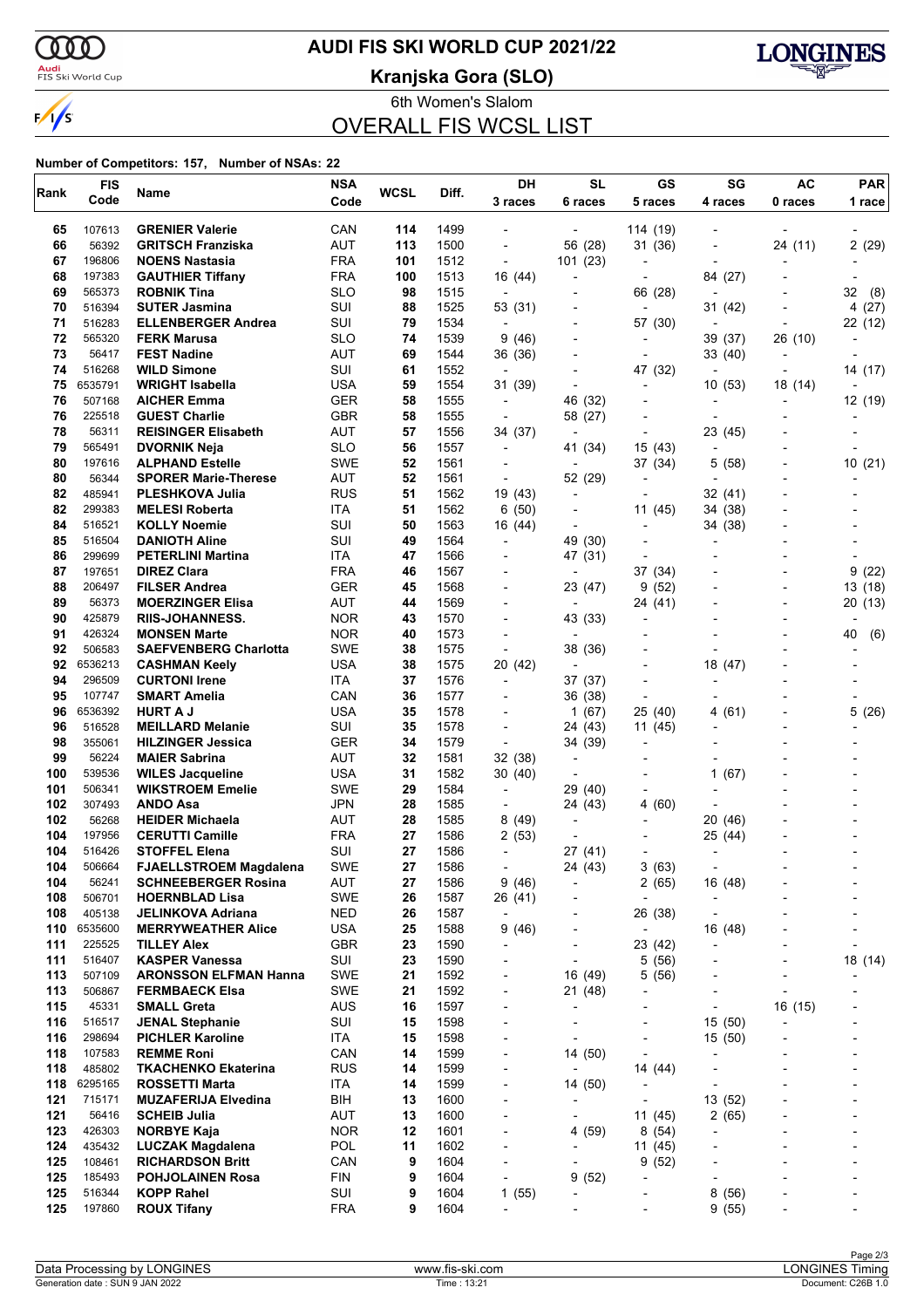

### **AUDI FIS SKI WORLD CUP 2021/22**

<mark>Audi</mark><br>FIS Ski World Cup

**Kranjska Gora (SLO)**



6th Women's Slalom

OVERALL FIS WCSL LIST

#### **Number of Competitors: 157, Number of NSAs: 22**

|      | <b>FIS</b> | <b>Name</b>                  | <b>NSA</b> | <b>WCSL</b> | Diff. | DH                       | <b>SL</b>      | GS                       | SG                       | <b>AC</b> | <b>PAR</b> |
|------|------------|------------------------------|------------|-------------|-------|--------------------------|----------------|--------------------------|--------------------------|-----------|------------|
| Rank | Code       |                              | Code       |             |       | 3 races                  | 6 races        | 5 races                  | 4 races                  | 0 races   | 1 race     |
| 129  | 516530     | <b>GOOD Nicole</b>           | <b>SUI</b> | 8           | 1605  | $\overline{\phantom{0}}$ | 8(53)          | $\overline{\phantom{a}}$ |                          |           |            |
| 129  | 6536171    | <b>HENSIEN Katie</b>         | <b>USA</b> | 8           | 1605  | $\overline{a}$           | 8(53)          | $\blacksquare$           |                          |           |            |
| 129  | 56509      | <b>GRILL Lisa</b>            | <b>AUT</b> | 8           | 1605  | $\overline{\phantom{0}}$ |                |                          | 8<br>(56)                |           |            |
| 132  | 298723     | <b>MIDALI Roberta</b>        | <b>ITA</b> | 6           | 1607  | $\overline{\phantom{a}}$ |                | 6<br>(55)                |                          |           |            |
| 132  | 538685     | <b>McKENNIS DURAN Alice</b>  | <b>USA</b> | 6           | 1607  | 1(55)                    |                | $\overline{a}$           | 5<br>(58)                |           |            |
| 132  | 538573     | <b>ROSS Laurenne</b>         | <b>USA</b> | 6           | 1607  | 6(50)                    |                |                          |                          |           |            |
| 135  | 507046     | <b>BOSTROEM MUSSENER Moa</b> | <b>SWE</b> | 5           | 1608  | $\overline{\phantom{0}}$ | 5(55)          | $\blacksquare$           |                          |           |            |
| 135  | 385116     | <b>LJUTIC Zrinka</b>         | <b>CRO</b> | 5           | 1608  |                          | 5(55)          | $\overline{a}$           |                          |           |            |
| 135  | 56551      | <b>EGGER Magdalena</b>       | <b>AUT</b> | 5           | 1608  | $\blacksquare$           | 5(55)          |                          |                          |           |            |
| 135  | 198016     | <b>ESCANE Doriane</b>        | <b>FRA</b> | 5           | 1608  | $\blacksquare$           | $\blacksquare$ | 5<br>(56)                |                          |           |            |
| 139  | 516574     | <b>HAERRI Vivianne</b>       | SUI        | 4           | 1609  | $\overline{a}$           |                | (60)<br>4                |                          |           |            |
| 139  | 197931     | <b>LACHEB Kenza</b>          | <b>FRA</b> | 4           | 1609  | $\blacksquare$           | 4 (59)         |                          |                          |           |            |
| 139  | 306977     | <b>MUKOGAWA Sakurako</b>     | <b>JPN</b> | 4           | 1609  | $\blacksquare$           | 4 (59)         | $\blacksquare$           |                          |           |            |
| 139  | 516429     | <b>GROEBLI Nathalie</b>      | <b>SUI</b> | 4           | 1609  |                          |                | -                        | (61)<br>4                |           |            |
| 139  | 56258      | <b>AGER Christina</b>        | <b>AUT</b> | 4           | 1609  |                          |                | -                        | 4(61)                    |           |            |
| 139  | 108077     | <b>GRAY Cassidy</b>          | CAN        | 4           | 1609  | $\blacksquare$           | $\blacksquare$ | (60)<br>4                |                          |           |            |
| 139  | 56032      | <b>SCHILD Bernadette</b>     | <b>AUT</b> | 4           | 1609  | $\blacksquare$           | 4 (59)         |                          |                          |           |            |
| 146  | 185430     | <b>HONKANEN Riikka</b>       | <b>FIN</b> | 3           | 1610  | $\overline{\phantom{a}}$ | 3(63)          |                          |                          |           |            |
| 146  | 206532     | <b>SCHMOTZ Marlene</b>       | <b>GER</b> | 3           | 1610  | $\blacksquare$           | $\blacksquare$ | 3<br>(63)                |                          |           |            |
| 146  | 197540     | <b>FORNI Josephine</b>       | <b>FRA</b> | 3           | 1610  |                          | 3(63)          | $\overline{a}$           |                          |           |            |
| 146  | 206536     | <b>WALLNER Marina</b>        | <b>GER</b> | 3           | 1610  |                          | 3(63)          |                          |                          |           |            |
| 150  | 507011     | <b>LOEVBLOM Hilma</b>        | <b>SWE</b> | 2           | 1611  | $\blacksquare$           | $\blacksquare$ | 2<br>(65)                |                          |           |            |
| 150  | 299402     | <b>GASSLITTER Verena</b>     | <b>ITA</b> | 2           | 1611  |                          |                | $\overline{a}$           | 2(65)                    |           |            |
| 150  | 506718     | <b>IVARSSON Lin</b>          | <b>SWE</b> | 2           | 1611  | 2(53)                    |                | $\overline{a}$           |                          |           |            |
| 150  | 539927     | <b>LAPANJA Lila</b>          | <b>USA</b> | 2           | 1611  | $\overline{\phantom{0}}$ | 2(66)          |                          |                          |           |            |
| 154  | 299983     | <b>GULLI Anita</b>           | <b>ITA</b> |             | 1612  |                          | 1(67)          |                          |                          |           |            |
| 154  | 55898      | <b>BREM Eva-Maria</b>        | <b>AUT</b> |             | 1612  |                          |                | (68)<br>1                |                          |           |            |
| 154  | 197295     | <b>PIOT Jennifer</b>         | <b>FRA</b> |             | 1612  |                          |                |                          | (67)<br>1                |           |            |
| 154  | 516519     | <b>SUTER Juliana</b>         | SUI        | 1           | 1612  | 1(55)                    |                | -                        | $\overline{\phantom{a}}$ |           |            |

| DH<br>Diff.<br><b>Difference</b><br>Downhill<br>AC<br>Alpine Combined<br>No points<br>$\overline{\phantom{a}}$<br><b>GS</b><br>SG<br><b>PAR</b><br>SL<br>Slalom<br>Giant Slalom<br>Parallel<br>Super-G | Legend:     |                |  |  |  |  |
|--------------------------------------------------------------------------------------------------------------------------------------------------------------------------------------------------------|-------------|----------------|--|--|--|--|
|                                                                                                                                                                                                        | <b>WCSL</b> | Overall points |  |  |  |  |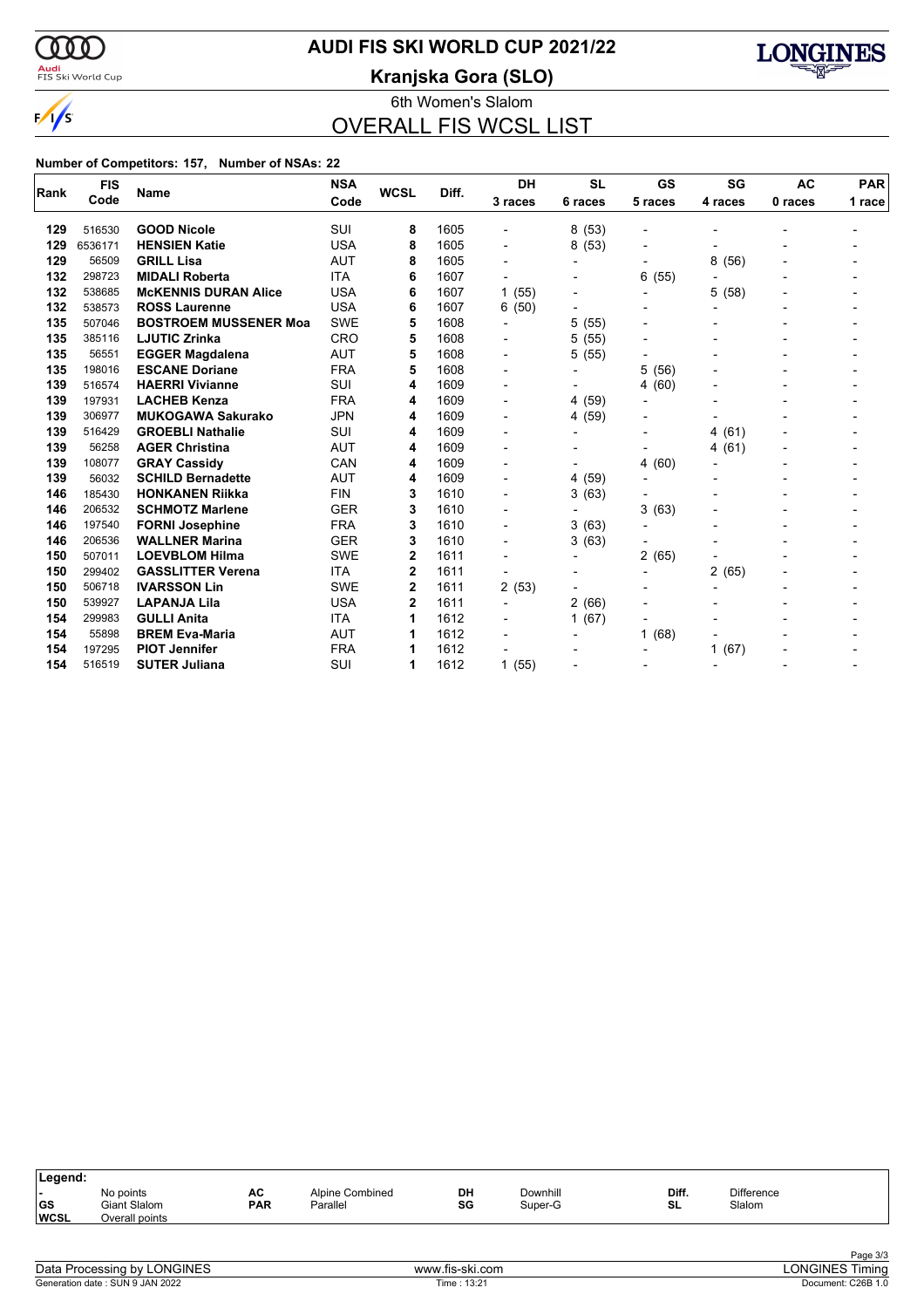

## **AUDI FIS SKI WORLD CUP 2021/22**

**Kranjska Gora (SLO)**



### $\frac{1}{s}$ **Number of Nations: 21**

# 6th Women's Slalom

| <b>FIS NATION CUP</b> |
|-----------------------|
|-----------------------|

| Rank NSA |            | Name                            | <b>Points</b> | Diff. | DH                       | <b>SL</b> | <b>GS</b> | SG  | AC                       | <b>PAR</b> | TE |
|----------|------------|---------------------------------|---------------|-------|--------------------------|-----------|-----------|-----|--------------------------|------------|----|
| 1        | <b>AUT</b> | <b>Austria</b>                  | 2454          |       | 630                      | 713       | 479       | 544 |                          | 88         |    |
| 2        | SUI        | <b>Switzerland</b>              | 1992          | 462   | 296                      | 594       | 478       | 544 |                          | 80         |    |
| 3        | <b>ITA</b> | <b>Italy</b>                    | 1958          | 496   | 602                      | 49        | 307       | 950 |                          | 50         |    |
| 4        | <b>USA</b> | <b>United States of America</b> | 1434          | 1020  | 264                      | 447       | 427       | 290 |                          | 6          |    |
| 5        | <b>NOR</b> | Norway                          | 888           | 1566  | 62                       | 176       | 305       | 158 |                          | 187        |    |
| 5        | <b>SWE</b> | <b>Sweden</b>                   | 888           | 1566  | 26                       | 405       | 402       |     |                          | 55         |    |
|          | <b>SVK</b> | Slovakia                        | 831           | 1623  | $\overline{\phantom{a}}$ | 580       | 251       |     |                          |            |    |
| 8        | <b>SLO</b> | Slovenia                        | 789           | 1665  | 78                       | 329       | 235       | 15  | $\overline{\phantom{0}}$ | 132        |    |
| 9        | <b>FRA</b> | <b>France</b>                   | 712           | 1742  | 61                       | 60        | 395       | 161 |                          | 35         |    |
| 10       | CAN        | Canada                          | 513           | 1941  | 44                       | 313       | 95        | 61  |                          |            |    |
| 11       | <b>GER</b> | Germany                         | 497           | 1957  | 62                       | 336       | 3         | 35  |                          | 61         |    |
| 12       | POL        | Poland                          | 157           | 2297  |                          |           | 131       | 2   |                          | 24         |    |
| 13       | <b>CZE</b> | <b>Czech Republic</b>           | 146           | 2308  | 31                       | 95        |           | 20  |                          |            |    |
| 14       | <b>CRO</b> | Croatia                         | 111           | 2343  | $\blacksquare$           | 111       |           |     |                          |            |    |
| 15       | <b>NZL</b> | <b>New Zealand</b>              | 92            | 2362  |                          |           | 24        | 68  |                          |            |    |
| 16       | <b>GBR</b> | <b>Great Britain</b>            | 64            | 2390  |                          | 44        | 20        |     |                          |            |    |
| 17       | <b>RUS</b> | <b>Russian Federation</b>       | 35            | 2419  | 6                        |           | 8         | 21  |                          |            |    |
| 18       | <b>BIH</b> | Bosnia and Herzegovina          | 13            | 2441  |                          |           |           | 13  |                          |            |    |
| 19       | <b>FIN</b> | <b>Finland</b>                  | 10            | 2444  | $\overline{\phantom{0}}$ | 10        |           |     |                          |            |    |
| 20       | <b>JPN</b> | Japan                           | 4             | 2450  |                          | 4         |           |     |                          |            |    |
| 21       | <b>NED</b> | <b>Netherlands</b>              | 3             | 2451  |                          |           | 3         |     |                          |            |    |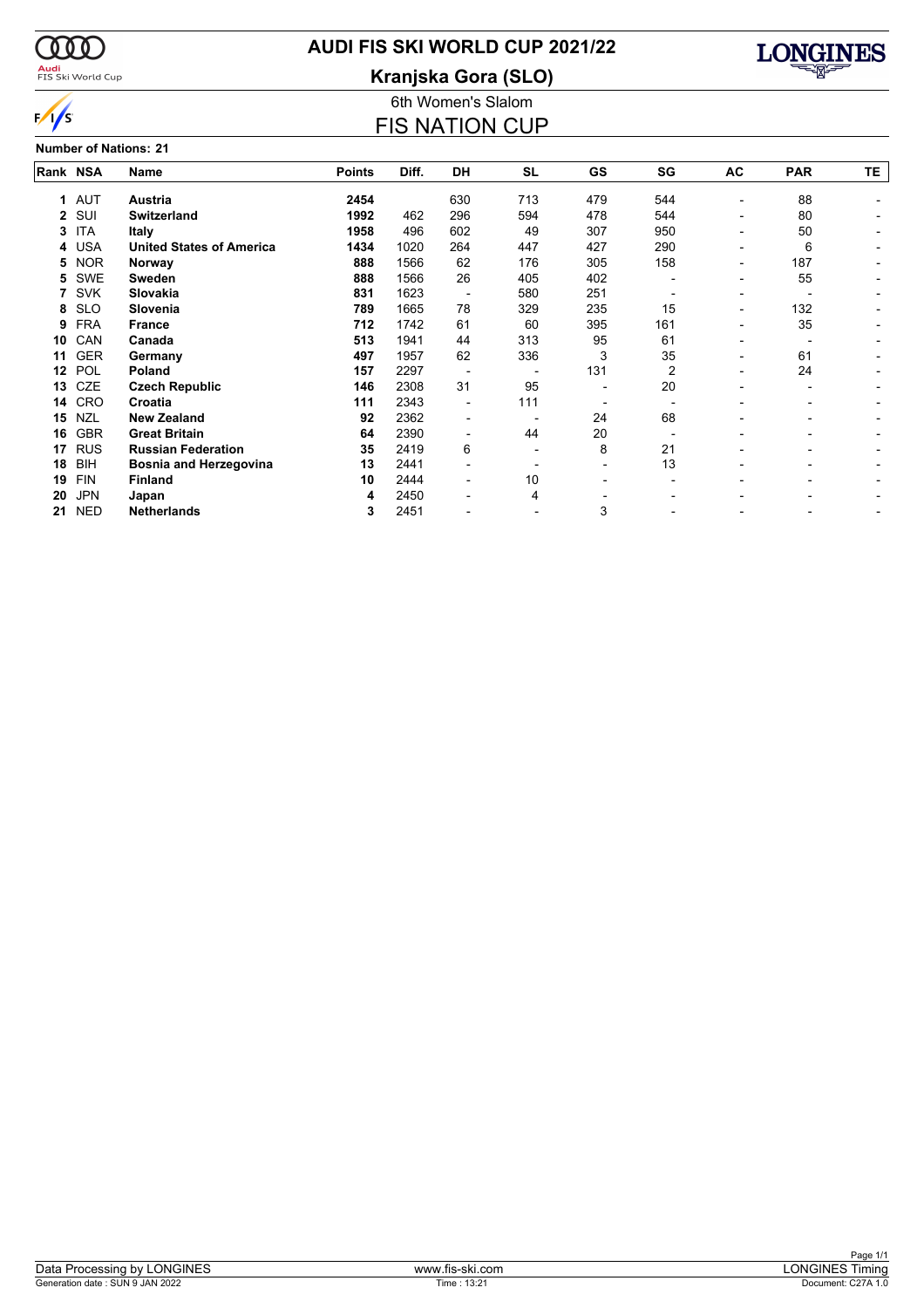$\alpha\alpha$ <mark>Audi</mark><br>FIS Ski World Cup

 $\sqrt{s}$ 

# **AUDI FIS SKI WORLD CUP 2021/22**

**Kranjska Gora (SLO)**



### 6th Women's Slalom OVERALL FIS NATION CUP

**Number of Nations: 24**

|                |                | Overall |       |       | <b>DH Points</b> |     |     | <b>SL Points</b> |     |      | <b>GS Points</b> |     |       | <b>SG Points</b> |     |       | <b>AC Points</b> |   |       | <b>PAR Points</b> |     | <b>TE Points</b> |
|----------------|----------------|---------|-------|-------|------------------|-----|-----|------------------|-----|------|------------------|-----|-------|------------------|-----|-------|------------------|---|-------|-------------------|-----|------------------|
| <b>IRK NSA</b> | M+W            | м       | w     | $M+W$ | м                | W   | M+W | м                | W   | M+W  | м                | W   | $M+W$ | м                | W   | $M+W$ | м                | W | $M+W$ | М                 | W   | M+W              |
| 1 AUT          | 4884 2430 2454 |         |       | 1402  | 772              | 630 | 768 | 55               | 713 | 1092 | 613              | 479 | 1282  | 738              | 544 |       |                  |   | 340   | 252               | 88  |                  |
| 2 SUI          | 4311 2319 1992 |         |       |       | 875 579          | 296 | 728 | 134              | 594 | 1406 | 928              | 478 | 1199  | 655              | 544 |       |                  |   | 103   | 23                | 80  |                  |
| 3 ITA          | 3091 1133 1958 |         |       | 993   | 391              | 602 | 246 | 197              | 49  | 633  | 326              | 307 | 1143  | 193              | 950 |       |                  |   | 76    | 26                | 50  |                  |
| 4 NOR          | 2418 1530 888  |         |       |       | 272 210          | 62  | 474 | 298              | 176 | 835  | 530              | 305 |       | 532 374          | 158 |       |                  |   | 305   | 118               | 187 |                  |
| 5 USA          | 2077 643 1434  |         |       | 569   | 305              | 264 | 453 | 6                | 447 | 559  | 132              | 427 | 490   | 200              | 290 |       |                  |   | 6     |                   | 6   |                  |
| 6 FRA          | 1951 1239 712  |         |       | 229   | 168              | 61  | 269 | 209              | 60  | 873  | 478              | 395 | 504   | 343              | 161 |       |                  |   | 76    | 41                | 35  |                  |
| 7 GER          | 1193 696       |         | 497   | 353   | 291              | 62  | 343 |                  | 336 | 148  | 145              | 3   | 219   | 184              | 35  |       |                  |   | 130   | 69                | 61  |                  |
| 8 SLO          | 1136           | 347     | 789   | 192   | 114              | 78  | 342 | 13               | 329 | 375  | 140              | 235 | 37    | 22               | 15  |       |                  |   | 190   | 58                | 132 |                  |
| 9 SWE          | 1082 194       |         | 888   | 46    | 20               | 26  | 545 | 140              | 405 | 423  | 21               | 402 | 3     | 3                |     |       |                  |   | 65    | 10                | 55  |                  |
| <b>10 CAN</b>  | 952            | 439     | 513   | 72    | 28               | 44  | 347 | 34               | 313 | 215  | 120              | 95  | 237   | 176              | 61  |       |                  |   | 81    | 81                |     |                  |
| <b>11 SVK</b>  | 853            | 22      | 831   |       |                  |     | 580 |                  | 580 | 273  | 22               | 251 |       |                  |     |       |                  |   |       |                   |     |                  |
| <b>12 CRO</b>  | 326            | 215     | 111   |       |                  |     | 203 | 92               | 111 | 116  | 116              |     |       |                  |     |       |                  |   |       |                   |     |                  |
| <b>13 POL</b>  | 157            |         | - 157 |       |                  |     |     |                  |     | 131  |                  | 131 | 2     |                  | 2   |       |                  |   | 24    |                   | 24  |                  |
| <b>14 CZE</b>  | 146            |         | - 146 | 31    |                  | 31  | 95  |                  | 95  |      |                  |     | 20    |                  | 20  |       |                  |   |       |                   |     |                  |
| <b>15 GBR</b>  | 129            | 65      | 64    |       |                  |     | 95  | 51               | 44  | 20   |                  | 20  |       |                  |     |       |                  |   | 14    | 14                |     |                  |
| <b>16 NZL</b>  | 92             |         | 92    |       |                  |     |     |                  |     | 24   |                  | 24  | 68    |                  | 68  |       |                  |   |       |                   |     |                  |
| <b>17 BEL</b>  | 69             | 69      |       |       |                  |     | 54  | 54               |     |      |                  |     |       |                  |     |       |                  |   | 15    | 15                |     |                  |
| <b>18 RUS</b>  | 58             | 23      | 35    | 6     |                  | 6   | 8   | 8                |     | 23   | 15               | 8   | 21    |                  | 21  |       |                  |   |       |                   |     |                  |
| <b>19 BUL</b>  | 51             | 51      |       |       |                  |     | 51  | 51               |     |      |                  |     |       |                  |     |       |                  |   |       |                   |     |                  |
| <b>20 JPN</b>  | 40             | 36      | 4     |       |                  |     | 36  | 32               | 4   |      |                  |     |       |                  |     |       |                  |   |       |                   |     |                  |
| <b>21 ESP</b>  | 32             | 32      |       |       |                  |     | 32  | 32               |     |      |                  |     |       |                  |     |       |                  |   |       |                   |     |                  |
| <b>22 BIH</b>  | 13             |         | 13    |       |                  |     |     |                  |     |      |                  |     | 13    |                  | 13  |       |                  |   |       |                   |     |                  |
| <b>23 FIN</b>  | 10             |         | 10    |       |                  |     | 10  |                  | 10  |      |                  |     |       |                  |     |       |                  |   |       |                   |     |                  |
| <b>24 NED</b>  | 6              | 3       | 3     |       |                  |     |     |                  |     | 6    | 3                | 3   |       |                  |     |       |                  |   |       |                   |     |                  |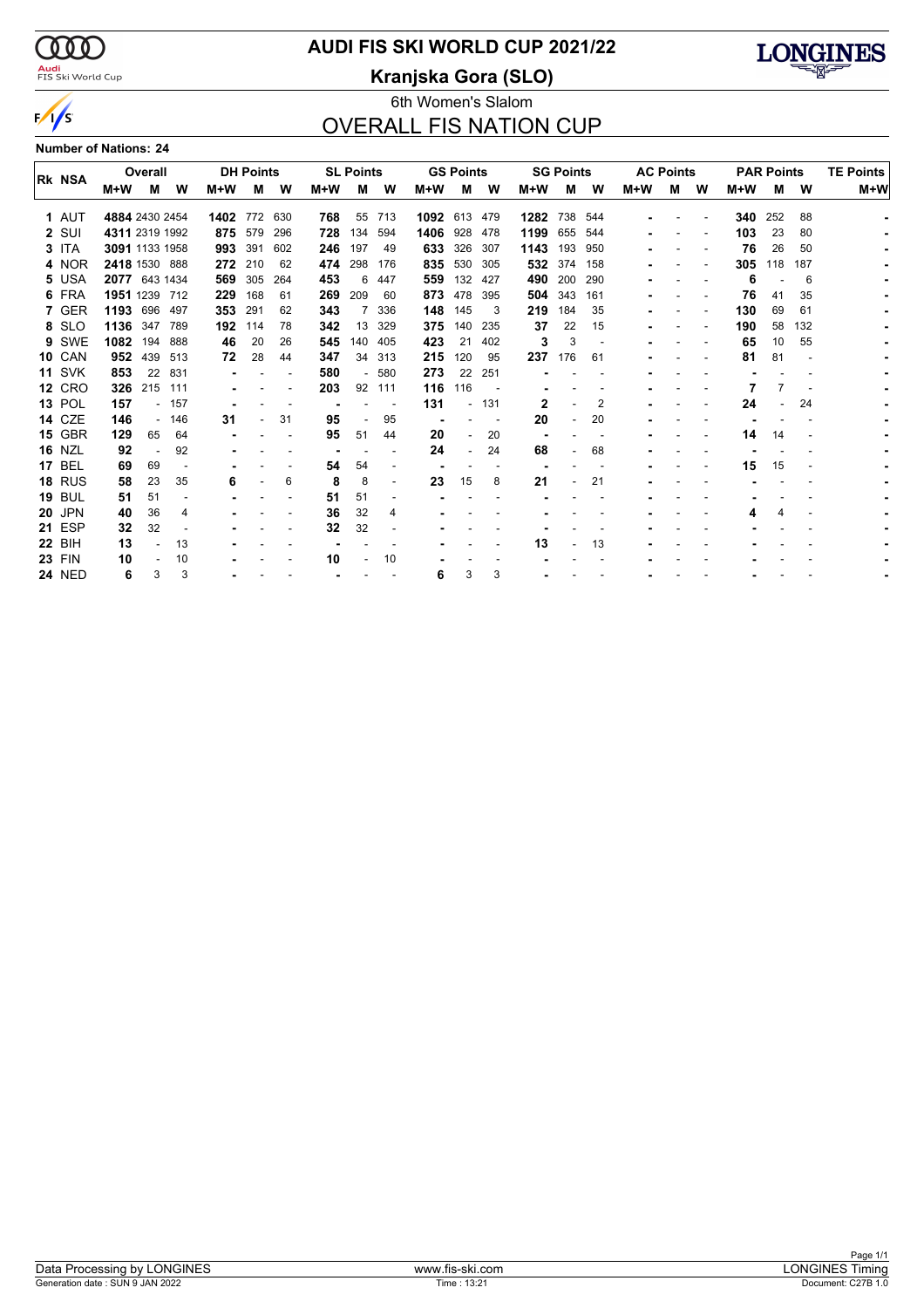

### <mark>Audi</mark><br>FIS Ski World Cup

# **AUDI FIS SKI WORLD CUP 2021/22**

**Kranjska Gora (SLO)**



### 6th Women's Slalom BRANDS STANDINGS

#### **Number of Brands: 8**

| Rank Name   | <b>Points</b> | Diff. | DH                       | <b>SL</b>                | GS                       | SG                       | AC                       | <b>PAR</b> |
|-------------|---------------|-------|--------------------------|--------------------------|--------------------------|--------------------------|--------------------------|------------|
| Atomic      | 2230          |       | 740                      | 505                      | 400                      | 585                      | $\overline{\phantom{0}}$ |            |
| 2 Head      | 2060          | 170   | 240                      | 645                      | 555                      | 575                      | $\overline{\phantom{0}}$ | 45         |
| 3 Rossignol | 2010          | 220   | -                        | 915                      | 720                      | 195                      | $\overline{\phantom{0}}$ | 180        |
| 4 Salomon   | 345           | 1885  |                          | 45                       | 200                      | 50                       | $\overline{\phantom{a}}$ | 50         |
| 5 Fischer   | 195           | 2035  | 100                      | 50                       | $\blacksquare$           | 45                       | $\overline{\phantom{0}}$ |            |
| 6 Nordica   | 150           | 2080  | $\overline{\phantom{0}}$ | 50                       | $\blacksquare$           | $\overline{\phantom{0}}$ | $\overline{\phantom{0}}$ | 100        |
| 7 Voelkl    | 90            | 2140  | $\overline{\phantom{0}}$ | 40                       | $\overline{\phantom{0}}$ | 50                       | $\overline{\phantom{0}}$ | -          |
| 8 Stoeckli  | 45            | 2185  | 45                       | $\overline{\phantom{a}}$ | $\overline{\phantom{0}}$ | $\overline{\phantom{a}}$ |                          |            |
|             |               |       |                          |                          |                          |                          |                          |            |